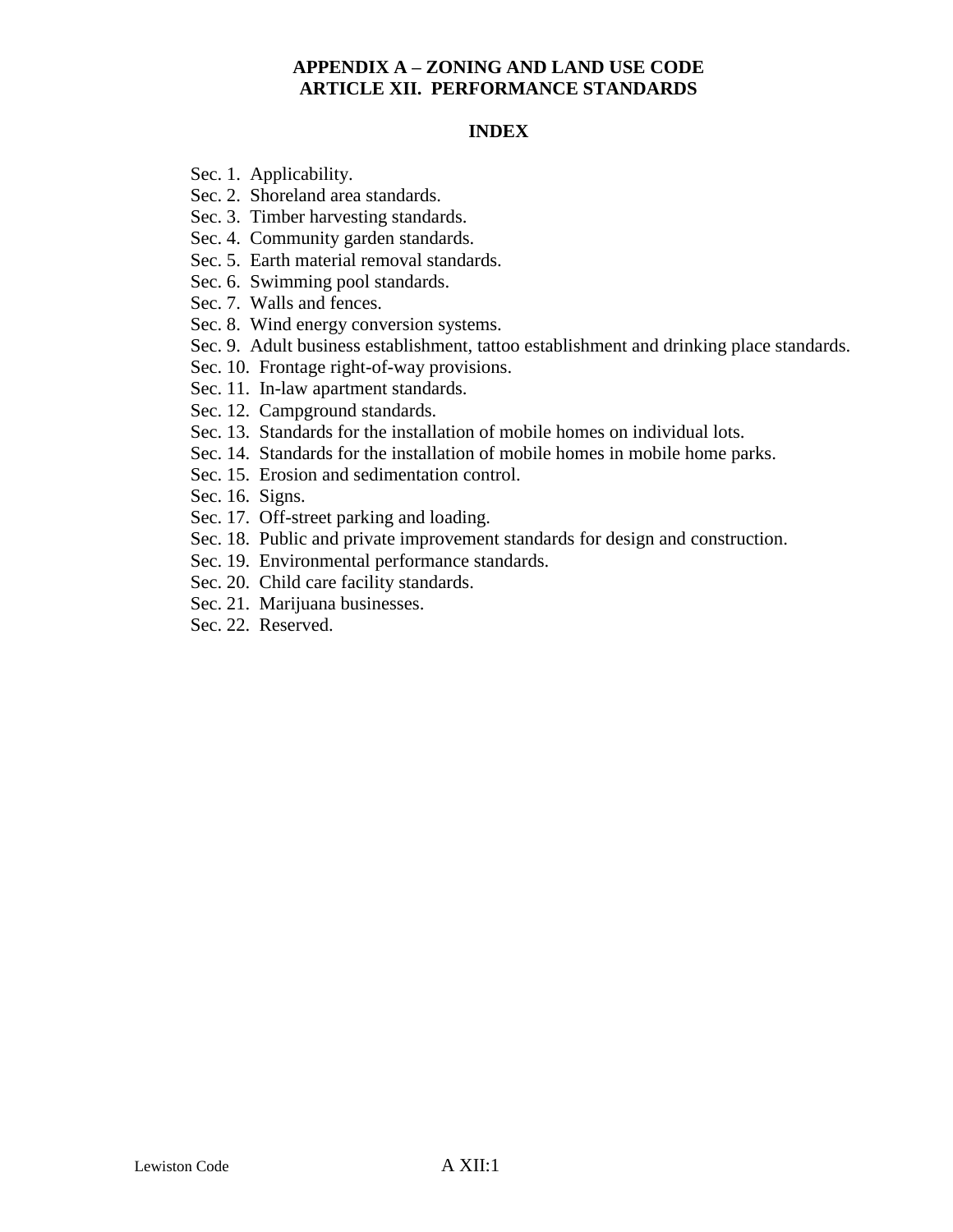#### **Sec. 1. Applicability.**

The performance standards contained in this article shall apply to all uses and activities in the city, unless otherwise specified, whether or not specific approval or a permit is required.

### **Sec. 2. Shoreland area standards.**

1. *Purpose*. The purpose of this section is to further the maintenance of safe and healthful conditions; to prevent and control water pollution; to protect fish spawning grounds, aquatic life, bird and other wildlife habitat; to protect buildings and lands from flooding and accelerated erosion; to protect archaeological and historic resources; to protect commercial fishing and maritime industries; to protect freshwater wetlands; to control building sites, placement of structures and land uses; to conserve shore cover, and visual as well as actual points of access to waters; to conserve natural beauty and open space, and to anticipate and respond to the impacts of development in shoreland areas.

2. *Authority.* This section has been prepared in accordance with the provisions of Title 38, sections 435-448 of the Maine revised statutes Annotated (M.R.S.A.).

3. *Applicability.* This section applies to:

A.) General Description- For the purposes of this ordinance, the following description will be used to describe, in a general way, the Shoreland Area: Lands within or distance from the normal high-water line of a water body, great pond, tributary stream, upland edge of a wetland or resource conservation district.

B.) Specific Descriptions-

- i.) All land areas within 250 feet, horizontal distance, of the normal high watermark of the Androscoggin River, No Name Pond, and to all areas included within the Resource Conservation District, as shown on the "Official Zoning Map of the City of Lewiston, Maine";
- ii.) All land areas within 250 feet, horizontal distance, of the defined upland edge of all ten acres or greater wetlands, located in the City of Lewiston, as shown on the City of Lewiston Fresh-Water Wetland Maps prepared by the Maine Department of Environmental Protection, dated 1989, and identified by the following wetland identification numbers: 56 through 62.
- iii.) All land areas within 75 feet, horizontal distance, of the normal high-water line of No Name Brook, No Name Brook Tributary B, Stetson Brook, and Salmon Brook (beginning at the confluence of Moody and Salmon Brook to the Androscoggin River).
- iv.) All land areas within 25 feet, horizontal distance, of the normal high-water line of a stream (Salmon Brook, Moody Brook, No Name Brook Tributary A, Hart Brook, and Jepson Brook).
- v.) Any structure, existing or proposed, built on, over, or abutting a dock, wharf, or pier, or other structures extending beyond the normal high-water line of a water body or within a wetland.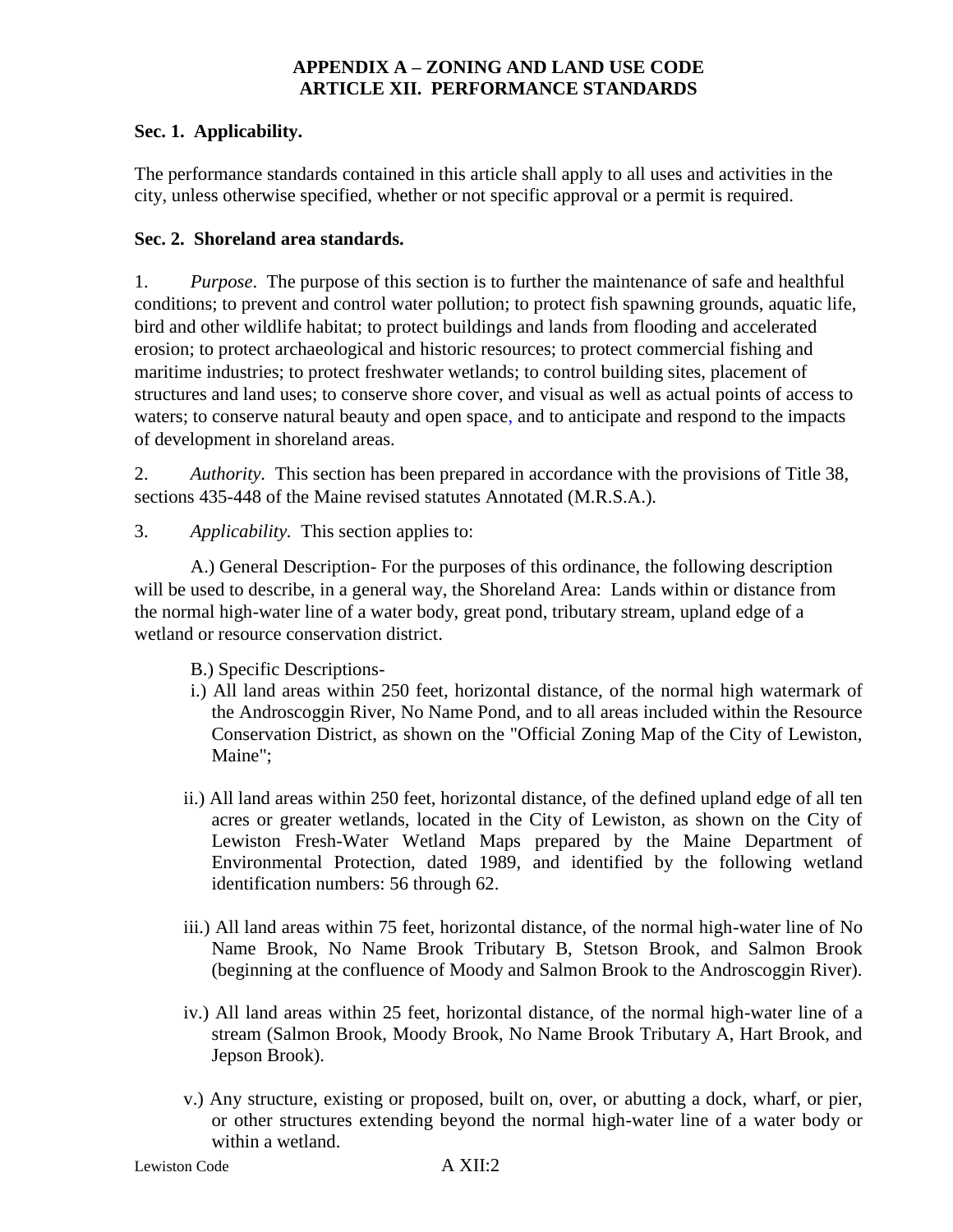vi.) The perimeters of the above-referenced shoreland areas shall be superimposed over the underlying zoning districts. The provisions of the underlying zoning district shall be adhered to subject to compliance with the provisions of the shoreland area. Where uncertainty exists as to the exact location of shoreland area boundary lines, the Board of Appeals shall be the final authority as to location.

4. *Shoreland Zoning Definitions*- The following definitions shall apply to any development activity within the Shoreland Zoning Area Overlay. Any definition listed below with an \* indicates a definition that is also found in the Lewiston Zoning and Land Use Code, Article II, Section 2, Definitions.

*Accessory structure or use\** - a use or structure which is incidental and subordinate to the principal use or structure. Accessory uses, when aggregated, shall not subordinate the principal use of the lot. A deck or similar extension of the principal structure or a garage attached to the principal structure by a roof or a common wall is considered part of the principal structure.

*Aggrieved party* - an owner of land whose property is directly or indirectly affected by the granting or denial of a permit or variance under this Ordinance; a person whose land abuts land for which a permit or variance has been granted; or any other person or group of persons who have suffered a particularized injury as a result of the granting or denial of such permit or variance.

*Agriculture\** - the production, keeping, or maintenance for sale or lease, of plants or animals, including but not limited to: forages and sod crops, grains and seed crops, dairy animals and dairy products, poultry and poultry products, livestock, fruits, and vegetables, and ornamental green-house products. Agriculture does not include timber harvesting.

*Aquaculture* - the growing or propagation of harvestable freshwater, estuarine, or marine plant or animal species.

*Basal Area* - the area of cross-section of a tree stem at 4 1/2 feet above ground level and inclusive of bark.

*Basement\** - any portion of a structure with a floor-to-ceiling height of 6 feet or more and having more than 50% of its volume below the existing ground level.

*Boat Launching Facility* - a facility designed primarily for the launching and landing of watercraft, and which may include an access ramp, docking area, and parking spaces for vehicles and trailers.

*Campground\** - any area or tract of land to accommodate two (2) or more parties in temporary living quarters, including, but not limited to tents, recreational vehicles or other shelters.

*Canopy\** – the more or less continuous cover formed by tree crowns in a wooded area.

Lewiston Code A XII:3 *Commercial use* - the use of lands, buildings, or structures, other than a "home occupation," defined below, the intent and result of which activity is the production of income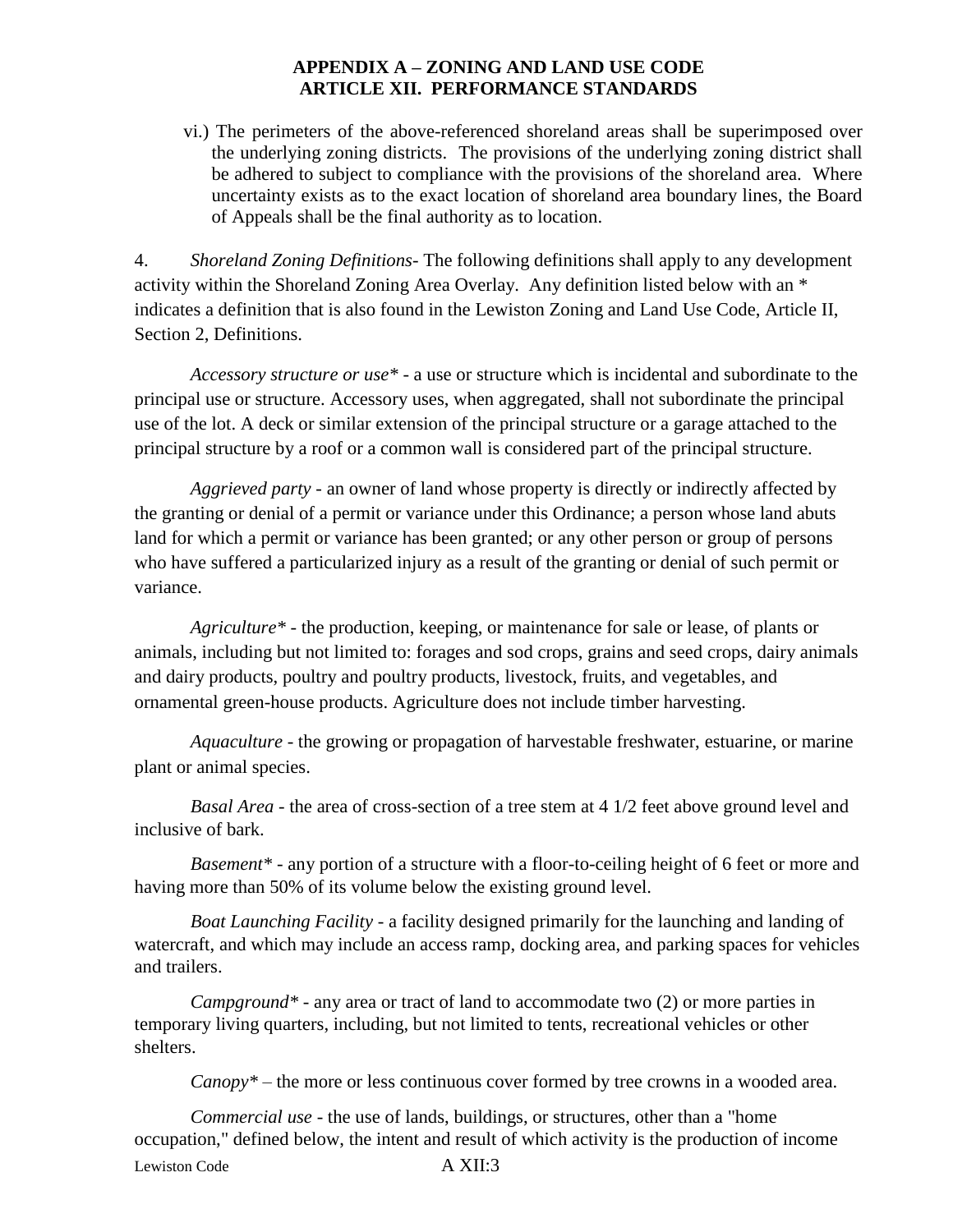from the buying and selling of goods and/or services, exclusive of rental of residential buildings and/or dwelling units.

*DBH* – the diameter of a standing tree measured 4.5 feet from ground level.

*Development\** – a change in land use involving alteration of the land, water or vegetation, or the addition or alteration of structures or other construction not naturally occurring.

*Dimensional requirements* - numerical standards relating to spatial relationships including but not limited to setback, lot area, shore frontage and height.

*Disability* - any disability, infirmity, malformation, disfigurement, congenital defect or mental condition caused by bodily injury, accident, disease, birth defect, environmental conditions or illness; and also includes the physical or mental condition of a person which constitutes a substantial handicap as determined by a physician or in the case of mental handicap, by a psychiatrist or psychologist, as well as any other health or sensory impairment which requires special education, vocational rehabilitation or related services.

*Driveway\** - a vehicular access-way less than five hundred (500) feet in length serving two single-family dwellings or one two-family dwelling, or less.

*Emergency operations* - operations conducted for the public health, safety, or general welfare, such as protection of resources from immediate destruction or loss, law enforcement, and operations to rescue human beings, property, and livestock from the threat of destruction or injury.

*Essential services\** - gas, electrical, or communication facilities; steam, fuel, electric power or water transmission or distribution lines, towers and related equipment; telephone cables or lines, poles and related equipment; gas, oil, water, slurry, or other similar pipelines; municipal sewage lines, collection or supply systems; and associated storage tanks. Such systems may include towers, poles, wires, mains, drains, pipes, conduits, cables, fire alarms, and police call boxes, traffic signals, hydrants, and similar accessories, but shall not include service drops or buildings that are necessary for the furnishing of such services.

*Excavation contractor* - an individual or firm that either is engaged in a business that causes the disturbance of one or more cubic yards of soil or is in a business in which the disturbance of one or more cubic yards of soil results from an activity that the individual or firm is retained to perform. Disturbance includes: grading, filling, and removal. A person or firm engaged in agriculture or timber harvesting activities is not considered an excavation contractor as long as best management practices for erosion and sedimentation control are used. Municipal, state, and federal employees engaged in projects associated with that employment are not considered excavation contractors.

*Expansion of a structure* - an increase in the footprint or height of a structure, including all extensions such as, but not limited to: attached decks, garages, porches and greenhouses.

*Expansion of use* - the addition of one or more months to a use's operating season; or the use of more footprint or ground area devoted to a particular use.

Lewiston Code A XII:4 *Family\** - one or more persons occupying a premises and living as a single housekeeping unit.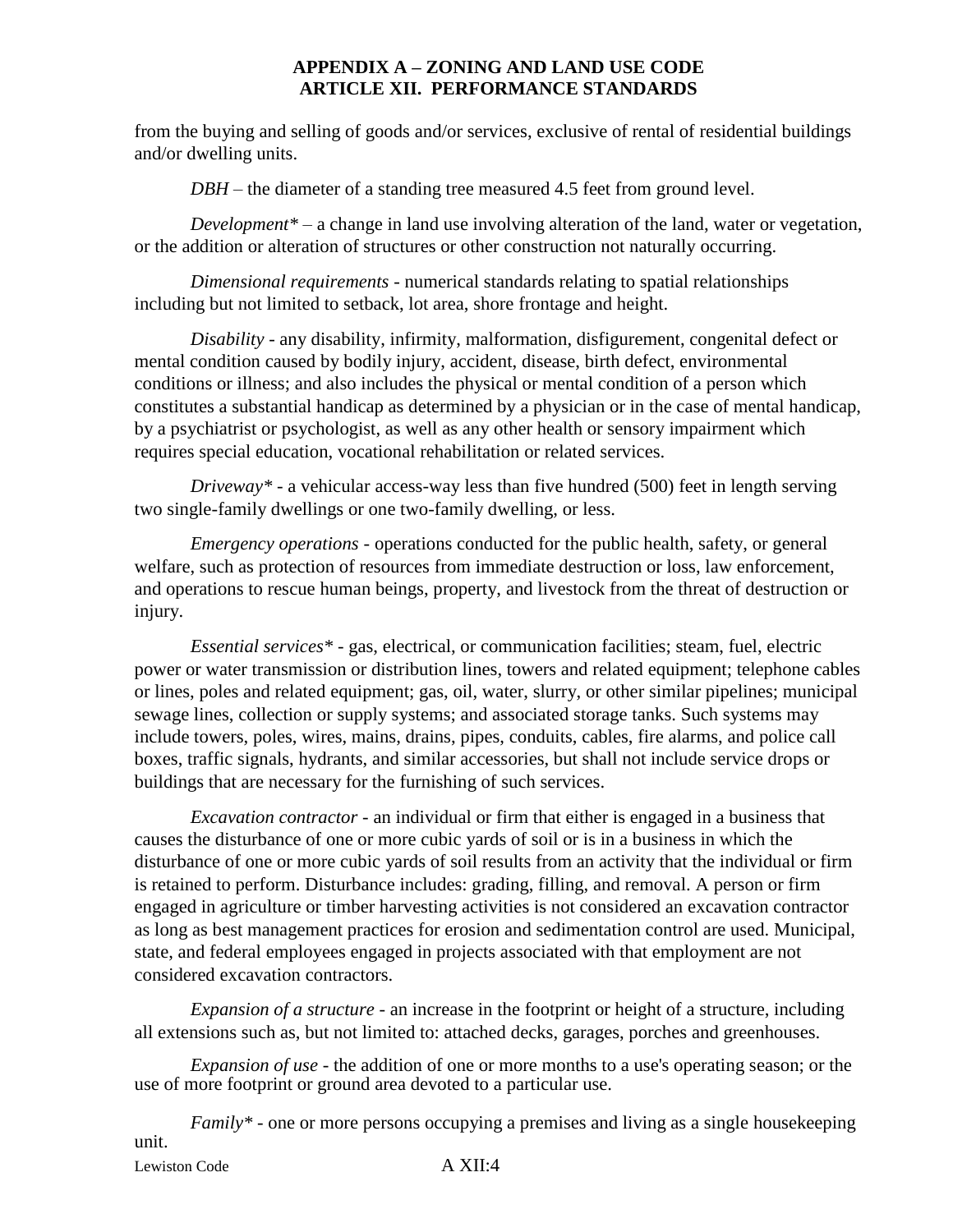*Floodway\** - the channel of a river or other watercourse and adjacent land areas that must be reserved in order to discharge the 100-year flood without cumulatively increasing the water surface elevation by more than one foot in height.

*Floor area\** - the sum of the horizontal areas of the floor(s) of a structure enclosed by exterior walls. (See floor area ration in the ZO definitions)

*Footprint* - the entire area of ground covered by the structure(s) on a lot, including but not limited to: cantilevered or similar overhanging extensions, as well as unenclosed structures such as patios and decks.

*Forested wetland* - a freshwater wetland dominated by woody vegetation that is six (6) meters tall (approximately twenty (20) feet) or taller.

*Foundation* - the supporting substructure of a building or other structure, excluding wooden sills and post supports, but including basements, slabs, frostwalls, or other base consisting of concrete, block, brick, or similar material.

*Freshwater wetland* - freshwater swamps, marshes, bogs, and similar areas, other than forested wetlands, which are:

1. Of ten or more contiguous acres; or of less than 10 contiguous acres and adjacent to a surface water body, excluding any river, stream or brook, such that in a natural state, the combined surface area is in excess of 10 acres; and

2. Inundated or saturated by surface or groundwater at a frequency and for a duration sufficient to support, and which under normal circumstances do support, a prevalence of wetland vegetation typically adapted for life in saturated soils.

Freshwater wetlands may contain small stream channels or inclusions of land that do not conform to the criteria of this definition.

*Functionally water-dependent uses\** - those uses that require, for their primary purpose, location on submerged lands or that require direct access to, or location in, waters and that cannot be located away from these waters. The uses include, but are not limited to commercial and recreational fishing and boating facilities, finfish and shellfish processing, fish-related storage and retail and wholesale fish marketing facilities, waterfront dock and port facilities, shipyards and boat building facilities, marinas, navigation aids, basins and channels, shoreline structures necessary for erosion control purposes, industrial uses dependent upon water-borne transportation or requiring large volumes of cooling or processing water that cannot reasonably be located or operated at an inland site, and uses that primarily provide general public access to waters. Recreational boat storage buildings are not considered to be a functional water-dependent use.

Lewiston Code A XII:5 *Great pond* - any inland body of water which in a natural state has a surface area in excess of ten acres, and any inland body of water artificially formed or increased which has a surface area in excess of thirty (30) acres except for the purposes of this Ordinance, where the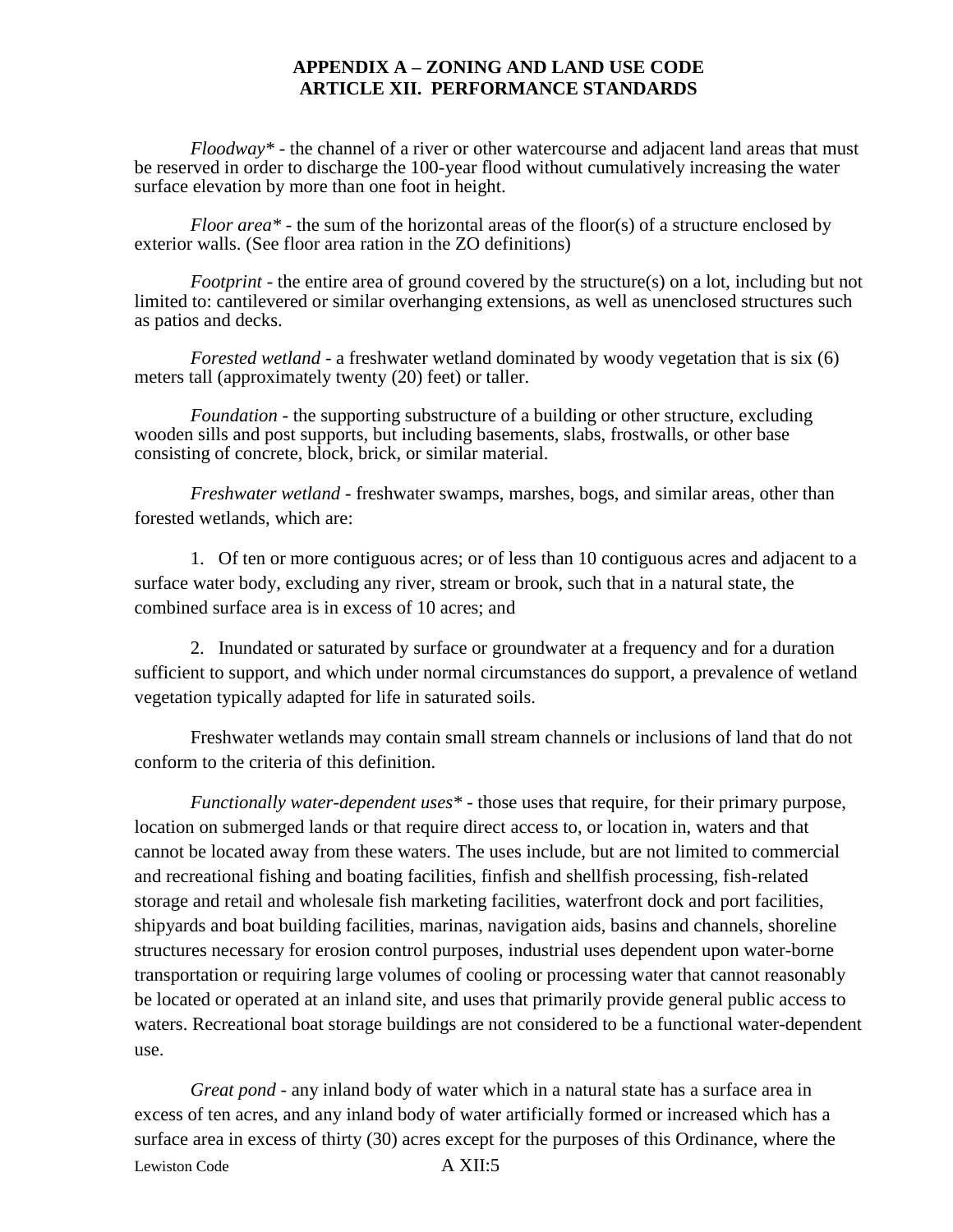artificially formed or increased inland body of water is completely surrounded by land held by a single owner.

*Ground cover* – small plants, fallen leaves, needles and twigs, and the partially decayed organic matter of the forest floor.

*Hazard tree* - a tree with a structural defect, combination of defects, or disease resulting in a structural defect that under the normal range of environmental conditions at the site exhibits a high probability of failure and loss of a major structural component of the tree in a manner that will strike a target. A normal range of environmental conditions does not include meteorological anomalies, such as but not limited to: hurricanes, hurricane-force winds, tornados, microbursts, or significant ice storm events. Hazard trees also include those trees that pose a serious and imminent risk to bank stability. A target is the area where personal injury or property damage could occur if the tree or a portion of the tree fails. Targets include roads, driveways, parking areas, structures, campsites, and any other developed area where people frequently gather and linger.

*Height of a structure\** - the vertical distance between the mean original (prior to construction) grade at the downhill side of the structure and the highest point of the structure, excluding chimneys, steeples, antennas, and similar appurtenances that have no floor area. (See height of building in ZO definitions)

Home occupation\* - an occupation or profession which is customarily conducted on or in a residential structure or property and which is 1) clearly incidental to and compatible with the residential use of the property and surrounding residential uses; and 2) which employs no more than two (2) persons other than family members residing in the home.

*Increase in nonconformity of a structure* - any change in a structure or property which causes further deviation from the dimensional standard(s) creating the nonconformity such as, but not limited to, reduction in water body, tributary stream or wetland setback distance, increase in non-vegetated surfaces, or increase in height of a structure. Property changes or structure expansions which either meet the dimensional standard or which cause no further increase in the linear extent of nonconformance of the existing structure shall not be considered to increase nonconformity. For example, there is no increase in nonconformity with the setback requirement for water bodies, wetlands, or tributary streams if the expansion extends no further into the required setback area than does any portion of the existing nonconforming structure. Hence, a structure may be expanded laterally provided that the expansion extends no closer to the water body, tributary stream, or wetland than the closest portion of the existing structure from that water body, tributary stream, or wetland. Included in this allowance are expansions, which in-fill irregularly shaped structures. (See nonconforming structure in ZO definitions)

*Individual private campsite\** - an area of land which is not associated with a campground, but which is developed for repeated camping by only one group not to exceed ten (10)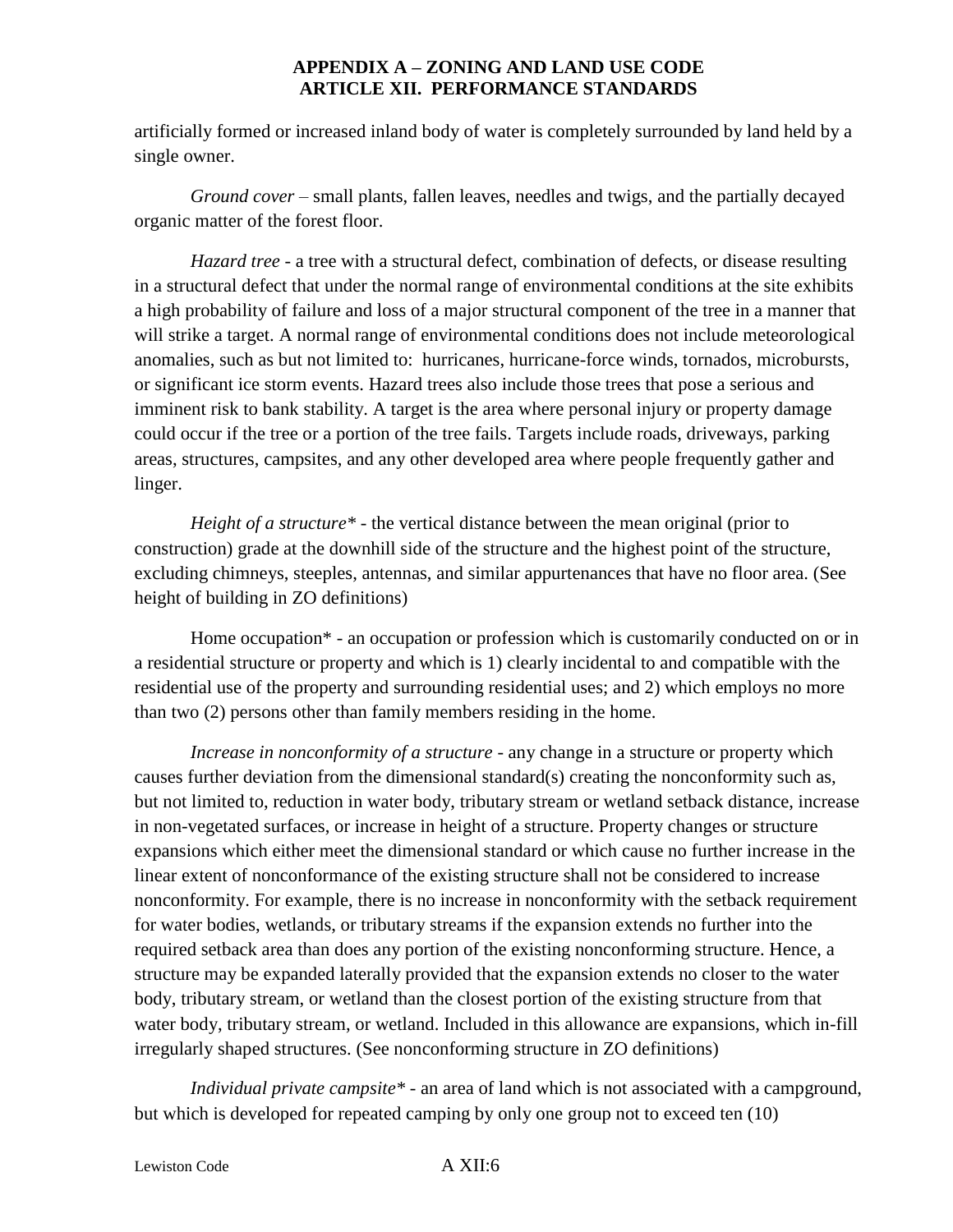individuals and which involves site improvements which may include but not be limited to a gravel pad, parking area, fire place, or tent platform. (See campground in ZO definitions)

*Industrial\** - The assembling, fabrication, finishing, manufacturing, packaging or processing of goods, or the extraction of minerals.

*Institutional* – a non-profit or quasi-public use, or institution such as a church, library, public or private school, hospital, or municipally owned or operated building, structure or land used for public purposes.

*Licensed Forester* - a forester licensed under 32 M.R.S.A. Chapter 76.

*Lot area\** - The area of land enclosed within the boundary lines of a lot, minus land below the normal high-water line of a water body or upland edge of a wetland and areas beneath roads serving more than two lots. (See lot and associated definitions in ZO definitions)

*Marina* - a business establishment having frontage on navigable water and, as its principal use, providing for hire offshore moorings or docking facilities for boats, and which may also provide accessory services such as boat and related sales, boat repair and construction, indoor and outdoor storage of boats and marine equipment, bait and tackle shops and marine fuel service facilities.

Market value - the estimated price a property will bring in the open market and under prevailing market conditions in a sale between a willing seller and a willing buyer, both conversant with the property and with prevailing general price levels.

*Mineral exploration\** - hand sampling, test boring, or other methods of determining the nature or extent of mineral resources which create minimal disturbance to the land and which include reasonable measures to restore the land to its original condition.

*Mineral extraction\** - any operation within any twelve (12) month period which removes more than one hundred (100) cubic yards of soil, topsoil, loam, sand, gravel, clay, rock, peat, or other like material from its natural location and to transport the product removed, away from the extraction site.

*Minimum lot width\** - the closest distance between the side lot lines of a lot. When only two lot lines extend into the shoreland zone, both lot lines shall be considered to be side lot lines. (See lot and associated definitions in ZO definitions)

*Multi-unit residential\** - a residential structure containing three (3) or more residential dwelling units. (See multi-family development in ZO definitions)

*Native* – indigenous to the local forests.

*Nonconforming condition\** – nonconforming lot, structure or use which is allowed solely because it was in lawful existence at the time this Ordinance or subsequent amendment took effect.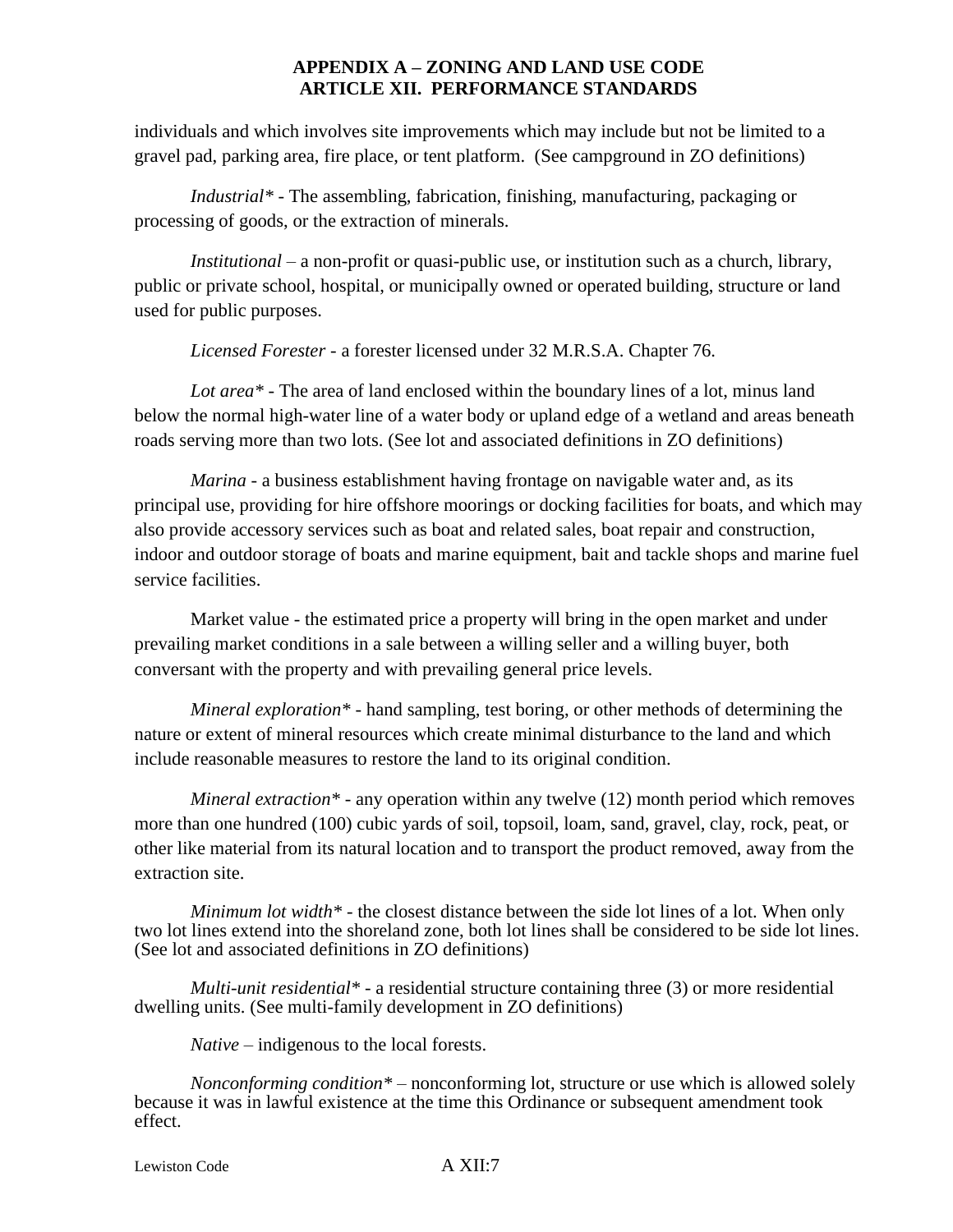*Nonconforming lot\** - a single lot of record which, at the effective date of adoption or amendment of this Ordinance, does not meet the area, frontage, or width requirements of the district in which it is located.

*Nonconforming structure\** - a structure which does not meet any one or more of the following dimensional requirements; setback, height, non-vegetated surfaces or footprint, but which is allowed solely because it was in lawful existence at the time this Ordinance or subsequent amendments took effect.

*Nonconforming use\** - use of buildings, structures, premises, land, or parts thereof which is not allowed in the district in which it is situated, but which is allowed to remain solely because it was in lawful existence at the time this Ordinance or subsequent amendments took effect.

*Non-native invasive species of vegetation* - species of vegetation listed by the Maine Department of Agriculture, Conservation and Forestry as being invasive in Maine ecosystems and not native to Maine ecosystems.

*Normal high-water line\** - that line which is apparent from visible markings, changes in the character of soils due to prolonged action of the water or changes in vegetation, and which distinguishes between predominantly aquatic and predominantly terrestrial land. Areas contiguous with rivers and great ponds that support non-forested wetland vegetation and hydric soils and that are at the same or lower elevation as the water level of the river or great pond during the period of normal high-water are considered part of the river or great pond.

*Person\** - an individual, corporation, governmental agency, municipality, trust, estate, partnership, association, two or more individuals having a joint or common interest, or other legal entity. (See owner in ZO definitions)

*Piers, docks, wharves, bridges and other structures and uses* extending or located below the normal high-water line or within a wetland.

*Temporary -* Structures, which remain in or over the water for less than seven (7) months in any period of twelve (12) consecutive months.

*Permanent* - Structures, which remain in or over the water for seven (7) months or more in any period of twelve (12) consecutive months.

*Principal structure\** - a structure other than one, which is used for purposes wholly incidental or accessory to the use of another structure or use on the same lot. (See principal building in ZO definitions)

*Principal use* - a use other than one which is wholly incidental or accessory to another use on the same lot.

*Public facility* - any facility, including, but not limited to, buildings, property, recreation areas, and roads, which are owned, leased, or otherwise operated, or funded by a governmental body or public entity.

*Recent floodplain soils* - the following soil series as described and identified by the National Cooperative Soil Survey:

| Fryeburg             | Hadley         | Limerick      |
|----------------------|----------------|---------------|
| Lovewell             | <b>Medomak</b> | <b>Ondawa</b> |
| <b>Lewiston Code</b> |                | A XII:8       |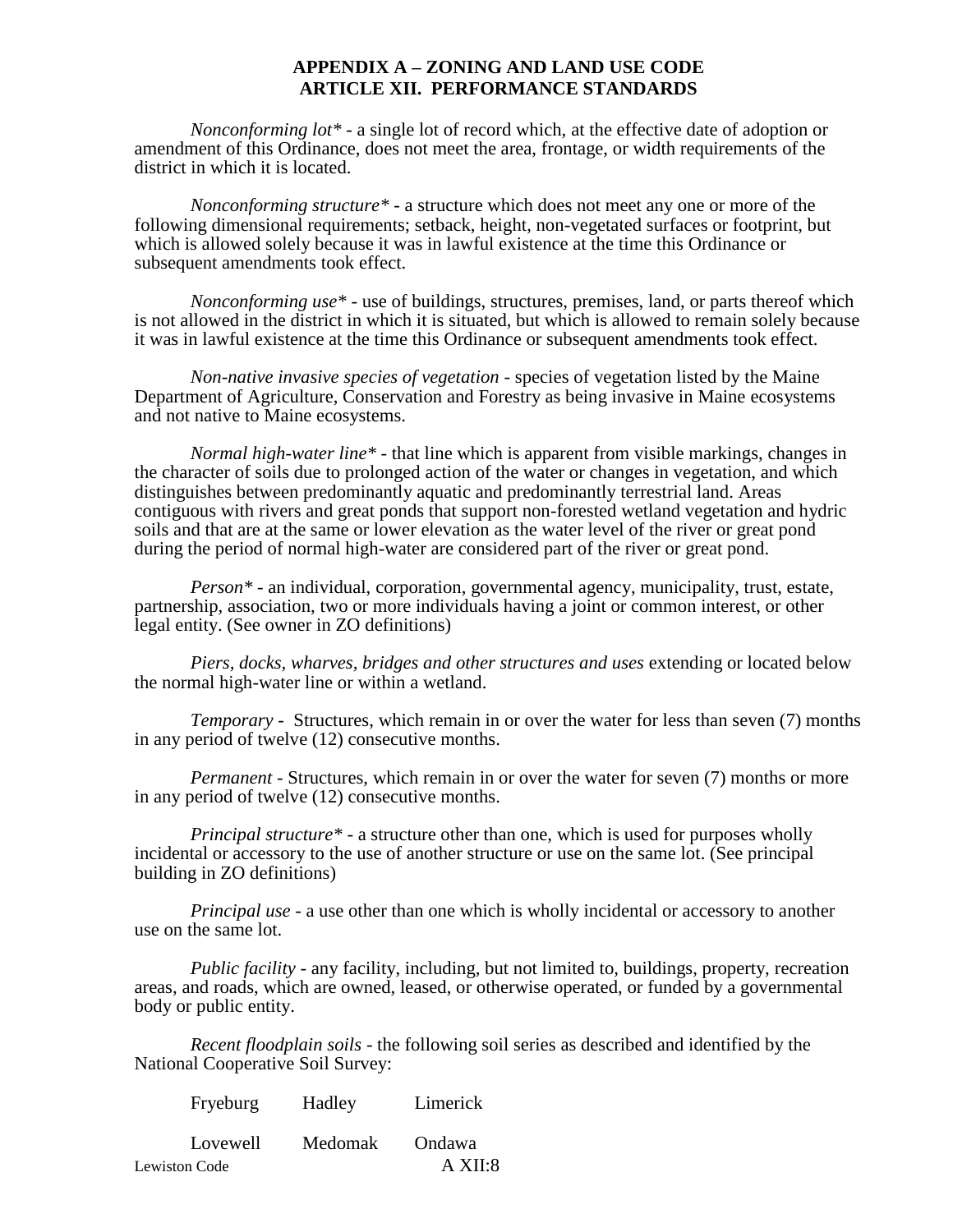| Alluvial | Cornish | Charles  |
|----------|---------|----------|
| Podunk   | Rumney  | Saco     |
| Suncook  | Sunday  | Winooski |

*Recreational facility* - a place designed and equipped for the conduct of sports, leisure time activities, and other customary and usual recreational activities, excluding boat launching facilities.

*Recreational vehicle\** - a vehicle or an attachment to a vehicle designed to be towed, and designed for temporary sleeping or living quarters for one or more persons, and which may include a pick-up camper, travel trailer, tent trailer, camp trailer, and motor home. In order to be considered as a vehicle and not as a structure, the unit must remain with its tires on the ground, and must be registered with the State Division of Motor Vehicles.

*Residential dwelling unit\** - a room or group of rooms designed and equipped exclusively for use as permanent, seasonal, or temporary living quarters for only one family at a time and containing cooking, sleeping, and toilet facilities. The term shall include mobile homes and rental units that contain cooking, sleeping, and toilet facilities regardless of the time-period rented. Recreational vehicles are not residential dwelling units. (See dwelling and dwelling unit in ZO definitions)

*Riprap* - rocks, irregularly shaped and at least six (6) inches in diameter, used for erosion control and soil stabilization, typically used on ground slopes of two (2) units horizontal to one (1) unit vertical or less.

*River* - a free-flowing body of water including its associated floodplain wetlands from that point at which it provides drainage for a watershed of twenty-five (25) square miles to its mouth.

*Road* - a route or track consisting of a bed of exposed mineral soil, gravel, asphalt, or other surfacing material constructed for or created by the repeated passage of motorized vehicles, excluding a driveway as defined.

*Sapling* – a tree species that is less than two (2) inches in diameter at four and one half (4.5) feet above ground level.

*Seedling* – a young tree species that is less than four and one half  $(4.5)$  feet in height above ground level.

*Service drop* - any utility line extension which does not cross or run beneath any portion of a water body provided that:

1. in the case of electric service

a. the placement of wires and/or the installation of utility poles is located entirely upon the premises of the customer requesting service or upon a roadway right-of-way; and

b. the total length of the extension is less than one thousand (1,000) feet.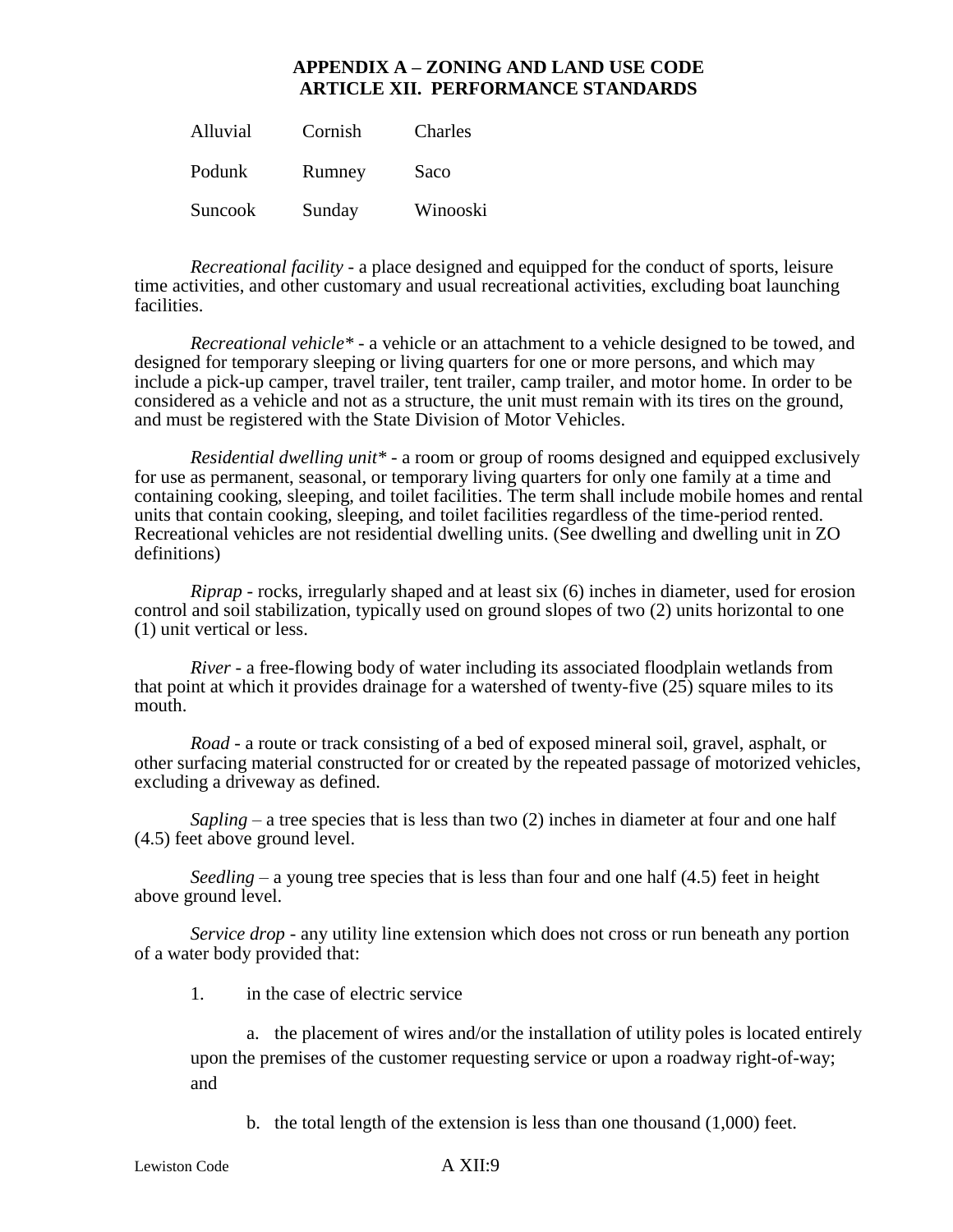2. in the case of telephone service

a. the extension, regardless of length, will be made by the installation of telephone wires to existing utility poles, or

b. the extension requiring the installation of new utility poles or placement underground is less than one thousand (1,000) feet in length.

*Setback\** - the nearest horizontal distance from the normal high-water line of a water body or tributary stream, or upland edge of a wetland, to the nearest part of a structure, road, parking space, or other regulated object or area. (See setback, normal high water mark from ZO definitions)

*Shore frontage\** - the length of a lot bordering on a water body or wetland measured in a straight line between the intersections of the lot lines with the shoreline.

*Shoreland zone* - the land area located within two hundred and fifty (250) feet, horizontal distance, of the normal high-water line of any great pond or river; within 250 feet of the upland edge of a freshwater wetland; or within seventy-five (75) feet, horizontal distance, of the normal high-water line of a stream.

*Shoreline* – the normal high-water line or upland edge of a freshwater wetland.

*Storm-damaged tree* – a tree that has been uprooted, blown down, is lying on the ground, or remains standing, and is damaged beyond the point of recovery as a result of a storm event.

*Stream\** - a free-flowing body of water from the outlet of a great pond or the confluence of two (2) perennial streams as depicted on the most recent, highest resolution version of the national hydrography dataset available from the United States Geological Survey, on the website of the United States Geological Survey or the national map, to the point where the stream becomes a river or where the stream meets the shoreland zone of another water body or wetland. When a stream meets the shoreland zone of a water body or wetland and a channel forms downstream of the water body or wetland as an outlet, that channel is also a stream.

*Structure\** - whether temporary or permanent: anything located, built, constructed, or erected for the support, shelter, or enclosure of persons, animals, goods, or property of any kind; anything built, constructed, or erected on or in the ground. The term structure includes decks, patios, and satellite dishes. Structure does not include fences; poles; wiring, guy wires, guy anchors, and other aerial equipment normally associated with service drops; subsurface wastewater disposal systems as defined in

Title 30-A, section 4201, subsection 5; geothermal heat exchange wells as defined in Title 32, section 4700-E, subsection 3-C; and wells or water wells as defined in Title 32, section 4700-E, subsection 8.

*Substantial start\** - completion of thirty (30) percent of a permitted structure or use measured as a percentage of the estimated total cost. (See start of construction, substantial development, and substantial improvement in ZO definitions)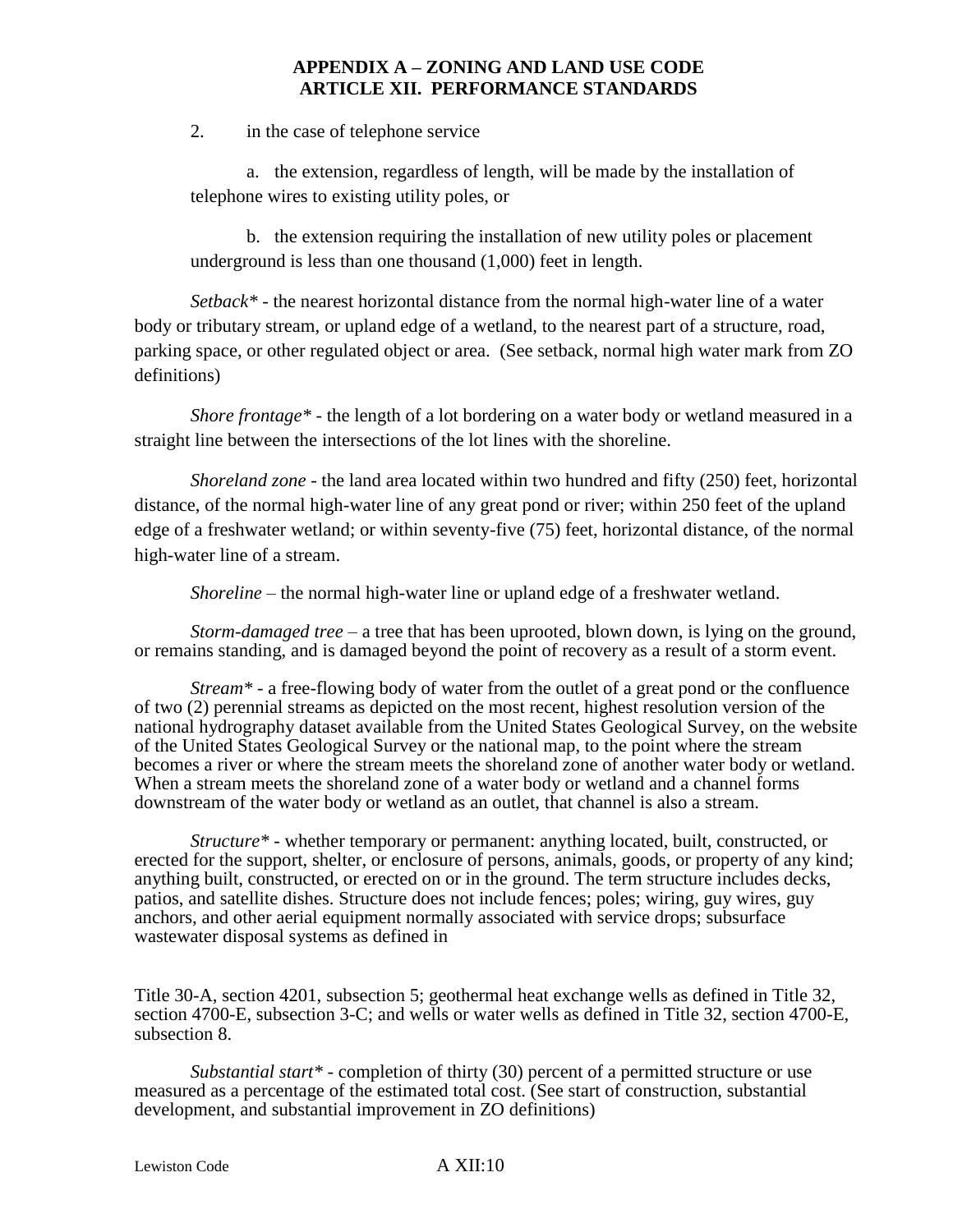*Subsurface sewage disposal system\** – any system designed to dispose of waste or wastewater on or beneath the surface of the earth; includes, but is not limited to: septic tanks; disposal fields; grandfathered cesspools; holding tanks; pretreatment filter, piping, or any other fixture, mechanism, or apparatus used for those purposes; does not include any discharge system licensed under 38 M.R.S.A. section 414, any surface wastewater disposal system, or any municipal or quasi-municipal sewer or wastewater treatment system.

*Sustained slope* - a change in elevation where the referenced percent grade is substantially maintained or exceeded throughout the measured area.

*Timber harvesting* - the cutting and removal of timber for the primary purpose of selling or processing forest products. The cutting or removal of vegetation in the shoreland zone associated with any other land use activity, and the cutting or removal of trees in the shoreland zone on a lot that has less than two (2) acres within the shoreland zone, shall not be considered timber harvesting. Such cutting or removal of vegetation shall be regulated pursuant to Sub-Section 9 (N), Clearing or Removal of Vegetation for Activities Other Than Timber Harvesting. *Note: Timber harvesting within the shoreland zone is regulated by the Maine Forest Service*

*Tree* – a woody perennial plant that has a well-defined trunk(s) at least two (2) inches in diameter at four and one half (4.5) feet above the ground, that has a more or less definite crown, and that reaches a height of at least ten (10) feet at maturity.

*Tributary stream* – means a channel between defined banks created by the action of surface water, which is characterized by the lack of terrestrial vegetation or by the presence of a bed, devoid of topsoil, containing waterborne deposits or exposed soil, parent material or bedrock; and which is connected hydrologically with other water bodies. "Tributary stream" does not include rills or gullies forming because of accelerated erosion in disturbed soils where the natural vegetation cover has been removed by human activity. This definition does not include the term "stream" as defined elsewhere in this Ordinance, and only applies to that portion of the tributary stream located within the shoreland zone of the receiving water body or wetland. *NOTE:Water setback requirements apply to tributary streams within the shoreland zone.*

*Upland edge of a wetland\** - the boundary between upland and wetland. For purposes of a freshwater wetland, the upland edge is formed where the soils are not saturated for a duration sufficient to support wetland vegetation; or where the soils support the growth of wetland vegetation, but such vegetation is dominated by woody stems that are six (6) meters (approximately twenty (20) feet) tall or taller.

*Vegetation* - all live trees, shrubs, and other plants including without limitation, trees both over and under 4 inches in diameter, measured at 4 1/2 feet above ground level.

*Water body* - any great pond, river or stream.

*Water crossing* - any project extending from one bank to the opposite bank of a river, stream, tributary stream, or wetland whether under, through, or over the water or wetland. Such projects include but may not be limited to roads, fords, bridges, culverts, water lines, sewer lines, and cables as well as maintenance work on these crossings.

*Wetland\** - a freshwater wetland.

*Woody Vegetation* - live trees or woody, non-herbaceous shrubs.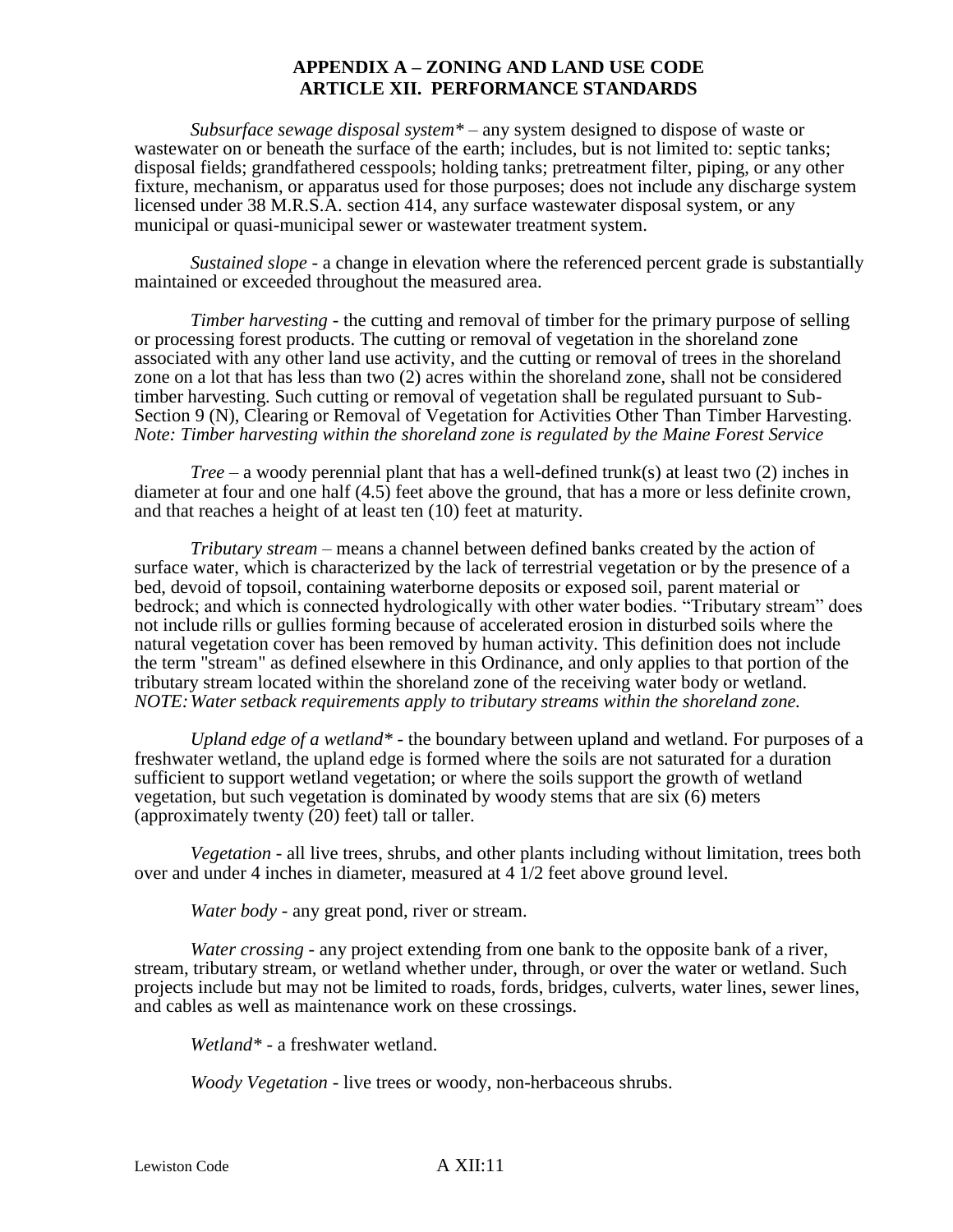5 . *Severability.* Should any section or sub-section or provision of this Ordinance be declared by the courts to be invalid, such decision shall not invalidate any other section or provision of the Ordinance.

6. *Conflicts with Other Ordinances.* Whenever a provision of this Ordinance conflicts with or is inconsistent with another provision of this Ordinance or of any other ordinance, regulation or statute administered by the municipality, the more restrictive provision shall control.

# 7. *Shoreland Zoning Map and Shoreland Ordinance.*

A. Official Shoreland Zoning Map.

All lands described in Article XII, Sub-Section 3, Applicability, and the following areas to which this Ordinance is applicable are as shown on the Official Shoreland Zoning Map(s), which is made a part of this Ordinance:

The Official Shoreland Zoning Map shall be located in the office of the City Clerk and certified by the signature of the Municipal Clerk.

B. Changes to the Official Shoreland Zoning Map.

If amendments are made in the district boundaries or other matter portrayed on the Official Shoreland Zoning Map, such changes shall be made on the Official Shoreland Zoning Map within thirty (30) days after the amendment has been approved by the Commissioner of the Department of Environmental Protection.

C. Effective Date of Ordinance and Ordinance Amendments.

This Ordinance, which was adopted by the Lewiston City Council on September 21, 2021, shall not be effective unless approved by the Commissioner of the Department of Environmental Protection. A certified copy of the Ordinance, or Ordinance Amendment, attested and signed by the Municipal Clerk, shall be forwarded to the Commissioner for approval. If the Commissioner fails to act on this Ordinance or Ordinance Amendment within forty-five (45) days of his/her receipt of the Ordinance or Ordinance Amendment, it shall be automatically approved.

Any application for a permit submitted to the municipality within the forty-five (45) day period shall be governed by the terms of this Ordinance, or Ordinance Amendment, if the Ordinance or Ordinance Amendment is approved by the Commissioner.

D. Availability.

A certified copy of this Ordinance shall be filed with the Municipal Clerk and shall be accessible to any member of the public. Copies shall be made available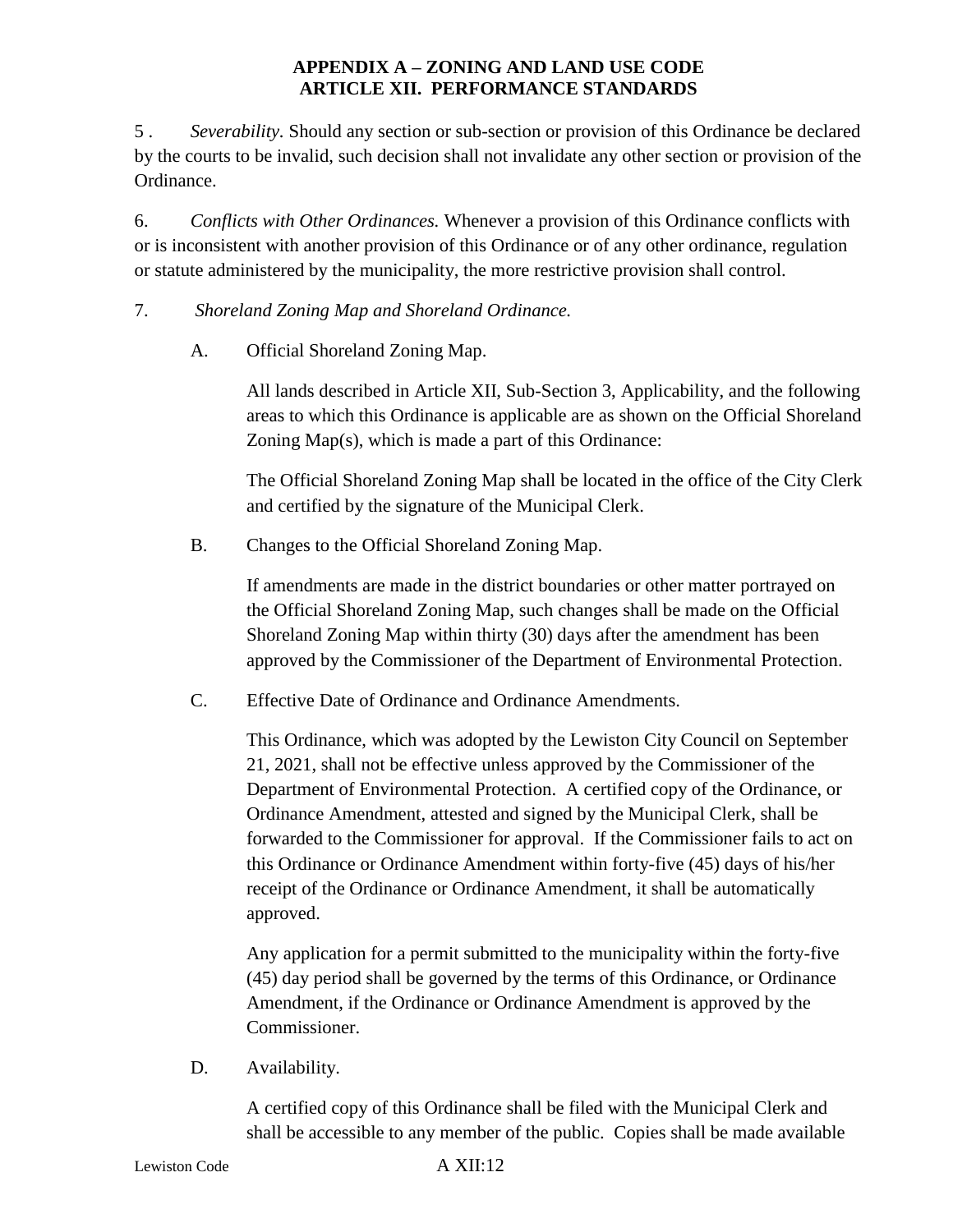to the public at reasonable cost at the expense of the person making the request. Notice of availability of this Ordinance shall be posted.

#### 8. *Non-conformance.*

A. Purpose. It is the intent of this Ordinance to promote land use conformities, except that non-conforming conditions that existed before the effective date of this Ordinance or amendments thereto shall be allowed to continue, subject to the requirements set forth in Sub-Section 8. Except as otherwise provided in this Ordinance, a non-conforming condition shall not be permitted to become more non-conforming.

#### B. General.

(1) Transfer of Ownership. Non-conforming structures, lots, and uses may be transferred, and the new owner may continue the non-conforming use or continue to use the non-conforming structure or lot, subject to the provisions of this Ordinance.

(2) Repair and Maintenance. This Ordinance allows, without a permit, the normal upkeep and maintenance of non-conforming uses and structures, including repairs or renovations that do not involve expansion of the non-conforming use or structure, and such other changes in a non-conforming use or structure as federal, state, or local building and safety codes may require.

## C. Non-conforming Structures.

(1) Expansions. A non-conforming structure may be added to or expanded after obtaining a permit from the same permitting authority as that for a new structure, if such addition or expansion does not increase the non-conformity of the structure and is in accordance with Sub-Section  $8 \text{ C } (1)$  (a) through (f) below.

a. Expansion of an accessory structure that is located closer to the normal high-water line of a water body, tributary stream, or upland edge of a wetland than the principal structure is prohibited, even if the expansion will not increase nonconformity with the water body, tributary stream, or wetland setback requirement.

b. Expansion of any portion of a structure within 25 feet of the normal highwater line of a water body, tributary stream, or upland edge of a wetland is prohibited, even if the expansion will not increase nonconformity with the water body, tributary stream, or wetland setback requirement.

c. Notwithstanding Sub-Section 8 (C) (1) (b), if a nonconforming principal structure is entirely located less than 25 feet from the normal high-water line of a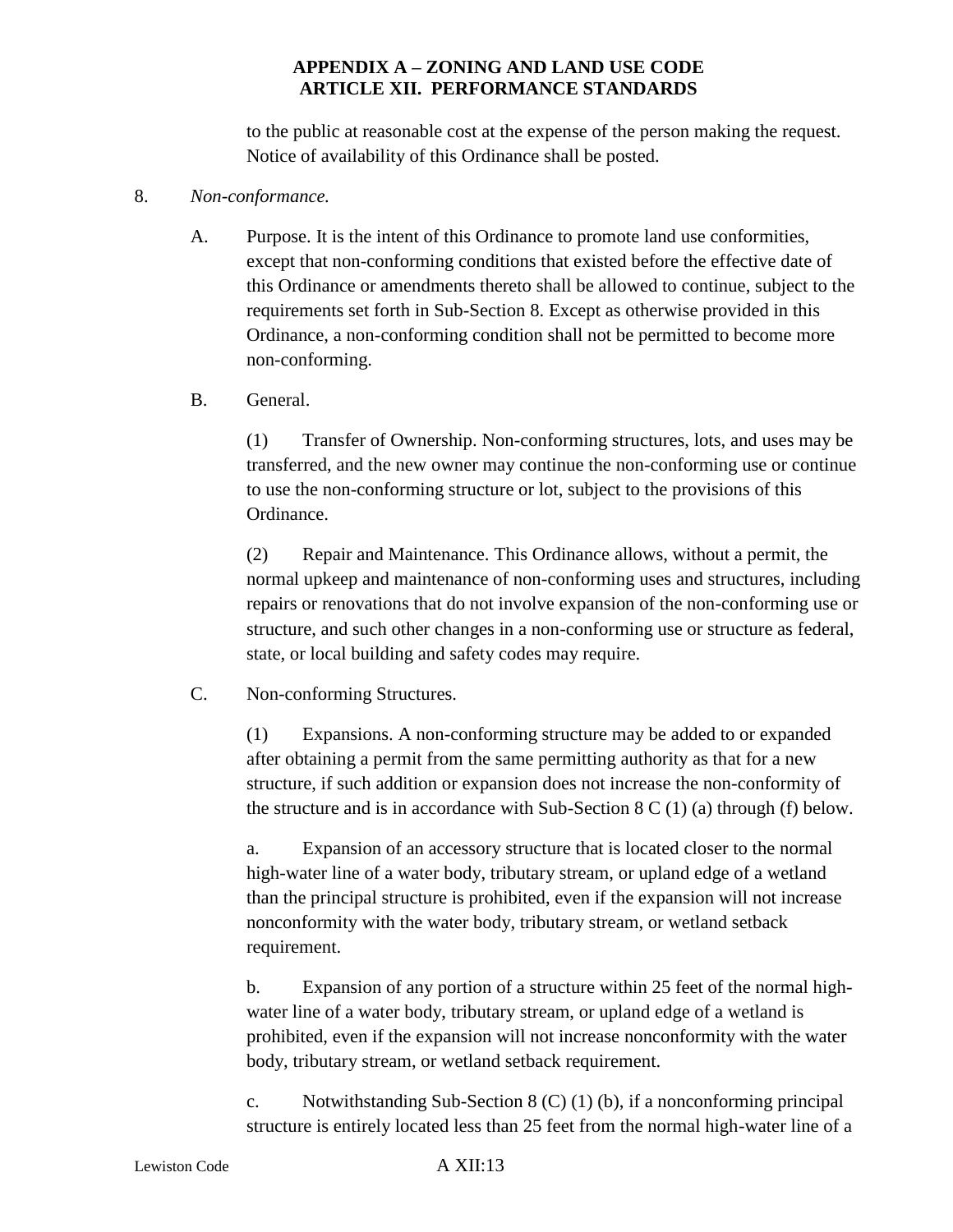water body, tributary stream, or upland edge of a wetland, that structure may be expanded as follows, as long as all other applicable standards of this Ordinance are met and the expansion is not prohibited by Sub-Section 8 (C) (1) above:

(i) The maximum total footprint of the principal structure may not be expanded to an area greater than 800 square feet or 30% larger than the footprint that existed on January 1, 1989, whichever is greater.

(ii) The maximum height of the principal structure may not be made greater than 15 feet or the height of the existing structure, whichever is greater.

d. All other nonconforming principal and accessory structures that do not meet the water body, tributary stream, or wetland setback requirements may be expanded or altered as follows, as long as other applicable standards of this Ordinance are met and the expansion is not prohibited by Sub-Section 8 (C)(1) and  $(a)$ ,  $(b)$  or  $(c)$  above:

(i) For structures located less than 75 feet from the normal high-water line of a water body, tributary stream, or upland edge of a wetland, the maximum combined total footprint of all structures may not be expanded to an area greater than 1,000 square feet or 30% larger than the footprint that existed on January 1, 1989, whichever is greater.

(ii) For structures located less than 75 feet from the normal high-water line of a water body, tributary stream, or upland edge of a wetland, the maximum height of any structure may not be made greater than 20 feet or the height of the existing structure, whichever is greater.

(iii) For structures located less than 100 feet from the normal highwater line of No Name Pond, the maximum combined total footprint of all structures may not be expanded to an area greater than 1,500 square feet or 30% larger than the footprint that existed on January 1, 1989, whichever is greater.

(iv) For structures located less than 100 feet from the normal highwater line of No Name Pond, the maximum height of any structure may not be made greater than 25 feet or the height of the existing structure, whichever is greater.

(v) For structures located less than 100 feet from the normal highwater line of No Name Pond, any portion of those structures located less than 75 feet from the normal high-water line of a water body, tributary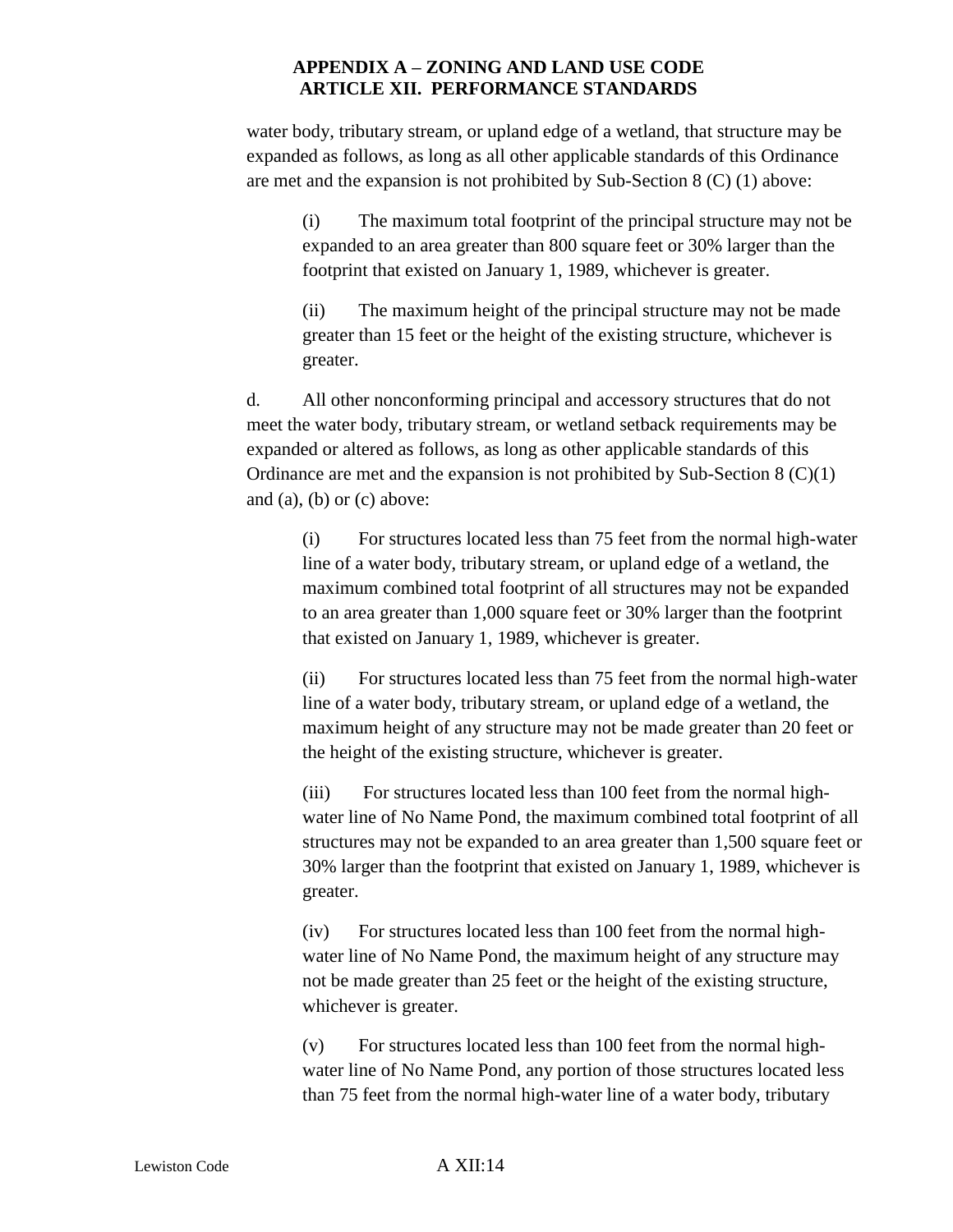stream, or upland edge of a wetland must meet the footprint and height requirements of Sub-Sections  $8 (C)(1)(d)(i)$  and (ii).

e. In addition to the limitations in Sub-Section 8 (C)(1) and Sub-Sections (a), (b), and (c) above, structures that are nonconforming due to their location within the Resource Conservation District and are located at less than 250 feet from the normal high-water line of a water body or the upland edge of a wetland may be expanded or altered as follows, as long as other applicable standards of this Ordinance are met:

(i) The maximum combined total footprint of all structures may not be expanded to an area greater than 1,500 square feet or 30% larger than the footprint that existed at the time the Resource Protection District was established on the lot, whichever is greater.

(ii) The maximum height of any structure may not be made greater than 25 feet or the height of the existing structure, whichever is greater.

(iii) Any portion of the structures located less than 100 feet from the normal high-water line of No Name Pond must meet the footprint and height requirements of Sub-Sections  $8 \left( \frac{C}{1} \right) \left( d \right)$  (iii) and (iv).

(iv) Any portion of the structures located less than 75 feet from the normal high-water line of a water body, tributary stream, or upland edge of a wetland must meet the footprint and height requirements of Sub-Sections  $8 (C)(1)(d)(i)$  and (ii).

f. Any approved plan for expansion of a nonconforming structure under Sub-Section 8 (C)(1) must be recorded by the applicant in the registry of deeds of the county in which the property is located within 90 days of approval. The recorded plan must include the existing and proposed footprint of structures on the property, the existing and proposed height of structures on the property, the shoreland zone boundary, and evidence of approval by the municipal permitting authority.

2. Foundations. Whenever a new, enlarged, or replacement foundation is constructed under a nonconforming structure, the structure and new foundation must be placed such that the setback requirement is met to the greatest practical extent as determined by the appropriate reviewing authority, basing its decision on the criteria specified in Sub-Section 8 (C)(3).

3. Relocation. A non-conforming structure may be relocated within the boundaries of the parcel on which the structure is located provided that the site of relocation conforms to all setback requirements to the greatest practical extent as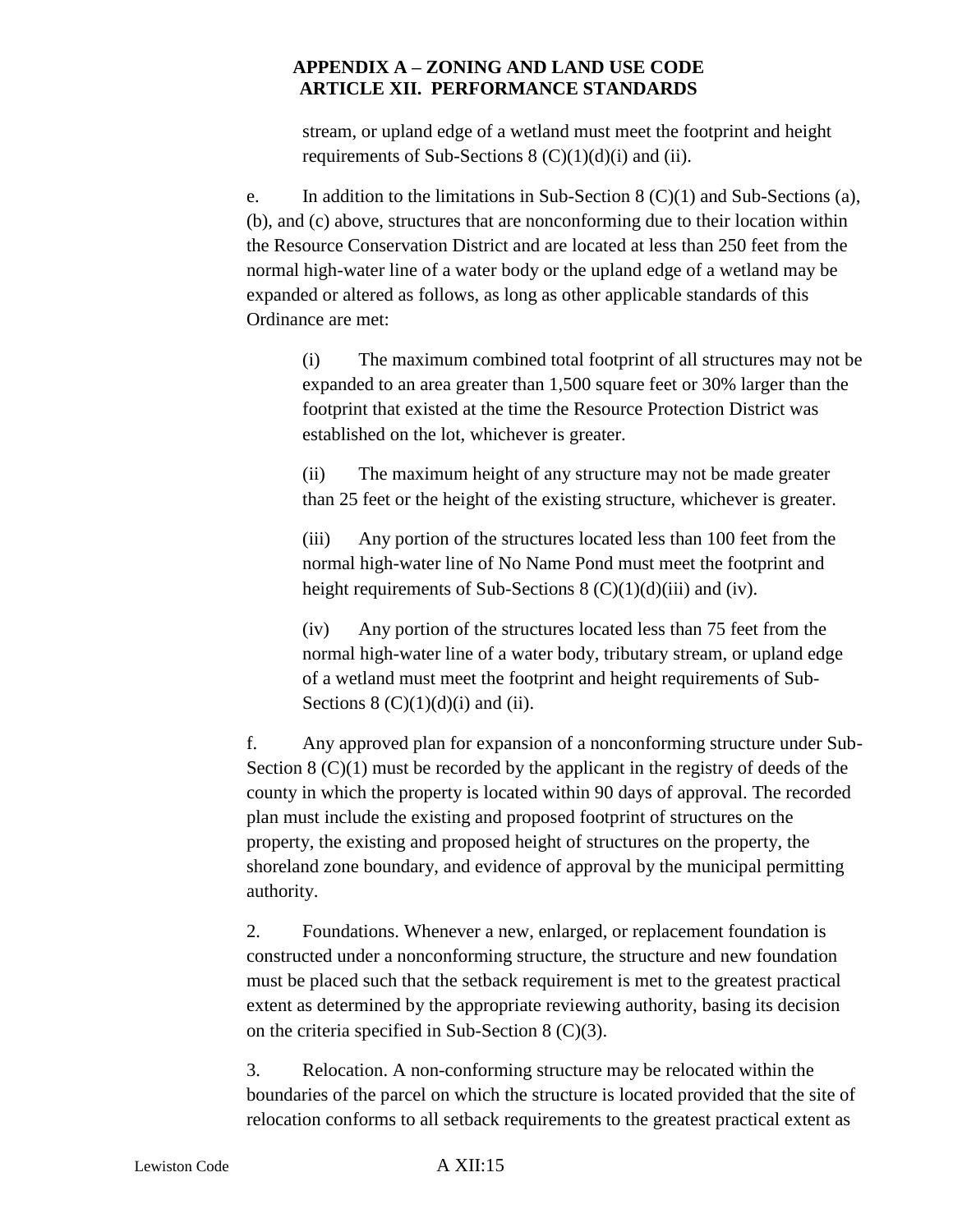determined by the appropriate reviewing authority and provided that the applicant demonstrates that the present subsurface sewage disposal system meets the requirements of State law and the State of Maine Subsurface Wastewater Disposal Rules (Rules), or that a new system can be installed in compliance with the law and said Rules. In no case shall a structure be relocated in a manner that causes the structure to be more non-conforming.

In determining whether the building relocation meets the setback to the greatest practical extent, the appropriate reviewing authority shall consider the size of the lot, the slope of the land, the potential for soil erosion, the location of other structures on the property and on adjacent properties, the location of the septic system and other on-site soils suitable for septic systems, and the type and amount of vegetation to be removed to accomplish the relocation.

When it is necessary to remove vegetation within the water or wetland setback area in order to relocate a structure the appropriate reviewing authority shall require replanting of native vegetation to compensate for the destroyed vegetation. In addition, the area from which the relocated structure was removed must be replanted with vegetation. Replanting shall be required as follows:

Trees removed in order to relocate a structure must be replanted with at least one native tree, three (3) feet in height, for every tree removed. If more than five trees are planted, no one species of tree shall make up more than 50% of the number of trees planted. Replaced trees must be planted no further from the water or wetland than the trees that were removed.

Other woody and herbaceous vegetation, and ground cover, that are removed or destroyed in order to relocate a structure must be re-established. An area at least the same size as the area where vegetation and/or ground cover was disturbed, damaged, or removed must be reestablished within the setback area. The vegetation and/or ground cover must consist of similar native vegetation and/or ground cover that was disturbed, destroyed or removed.

Where feasible, when a structure is relocated on a parcel, the original location of the structure shall be replanted with vegetation, which may consist of grasses, shrubs, trees, or a combination thereof.

The appropriate reviewing authority may also require replanting in accordance with Sub-Section 9 (Q).

4. Reconstruction or Replacement. Any non-conforming structure which is located less than the required setback from a water body, tributary stream, or wetland and which is removed, or damaged or destroyed, regardless of the cause, by more than 50% of the market value of the structure before such damage,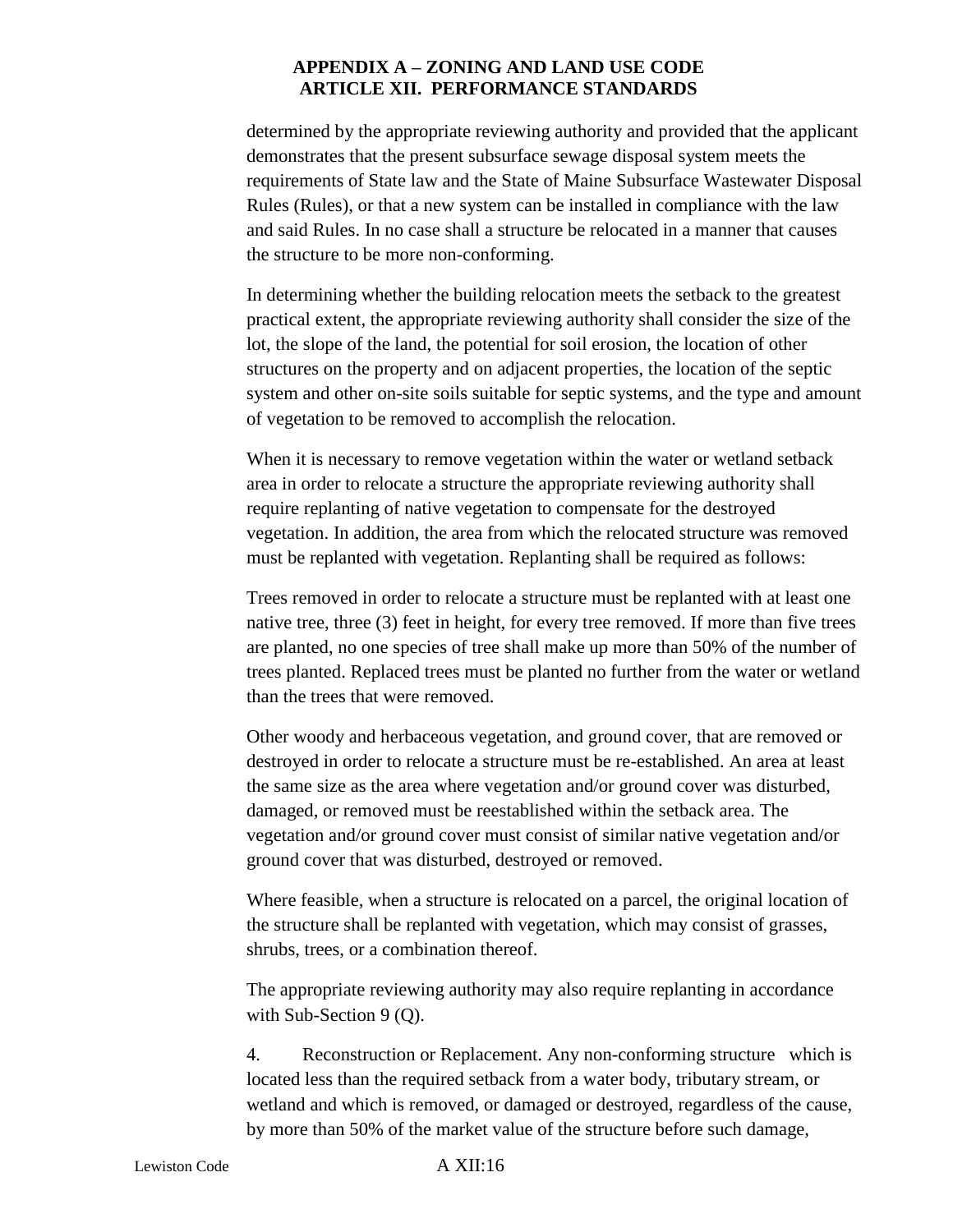destruction or removal, may be reconstructed or replaced provided that a permit is obtained within eighteen (18) months of the date of said damage, destruction, or removal, and provided that such reconstruction or replacement is in compliance with the water body, tributary stream or wetland setback requirement to the greatest practical extent as determined by the Planning Board or its designee in accordance with the purposes of this Ordinance. In no case shall a structure be reconstructed or replaced so as to increase its non-conformity.

If the reconstructed or replacement structure is less than the required setback it shall not be any larger than the original structure, except as allowed pursuant to Sub-Section 8 (C)(1) above, as determined by the non-conforming footprint of the reconstructed or replaced structure at its new location. If the total amount of the footprint of the original structure can be relocated or reconstructed beyond the required setback area, no portion of the relocated or reconstructed structure shall be replaced or constructed at less than the setback requirement for a new structure.

When it is necessary to remove vegetation in order to replace or reconstruct a structure, vegetation shall be replanted in accordance with Sub-Section 8 (C)(3) above.

Any non-conforming structure which is located less than the required setback from a water body, tributary stream, or wetland and which is removed by 50% or less of the market value, or damaged or destroyed by 50% or less of the market value of the structure, excluding normal maintenance and repair, may be reconstructed in place if a permit is obtained from the Code Enforcement Officer within one year of such damage, destruction, or removal.

In determining whether the building reconstruction or replacement meets the setback to the greatest practical extent, the appropriate reviewing shall consider, in addition to the criteria in Sub-Section 8  $(C)(3)$  above, the physical condition and type of foundation present, if any.

5. Change of Use of a Non-conforming Structure. The use of a nonconforming structure may not be changed to another use unless the Planning Board, after receiving a written application, determines that the new use will have no greater adverse impact on the water body, tributary stream, or wetland, or on the subject or adjacent properties and resources than the existing use.

In determining that no greater adverse impact will occur, the appropriate reviewing authority shall require written documentation from the applicant, regarding the probable effects on public health and safety, erosion and sedimentation, water quality, fish and wildlife habitat, vegetative cover, visual and actual points of public access to waters, natural beauty, floodplain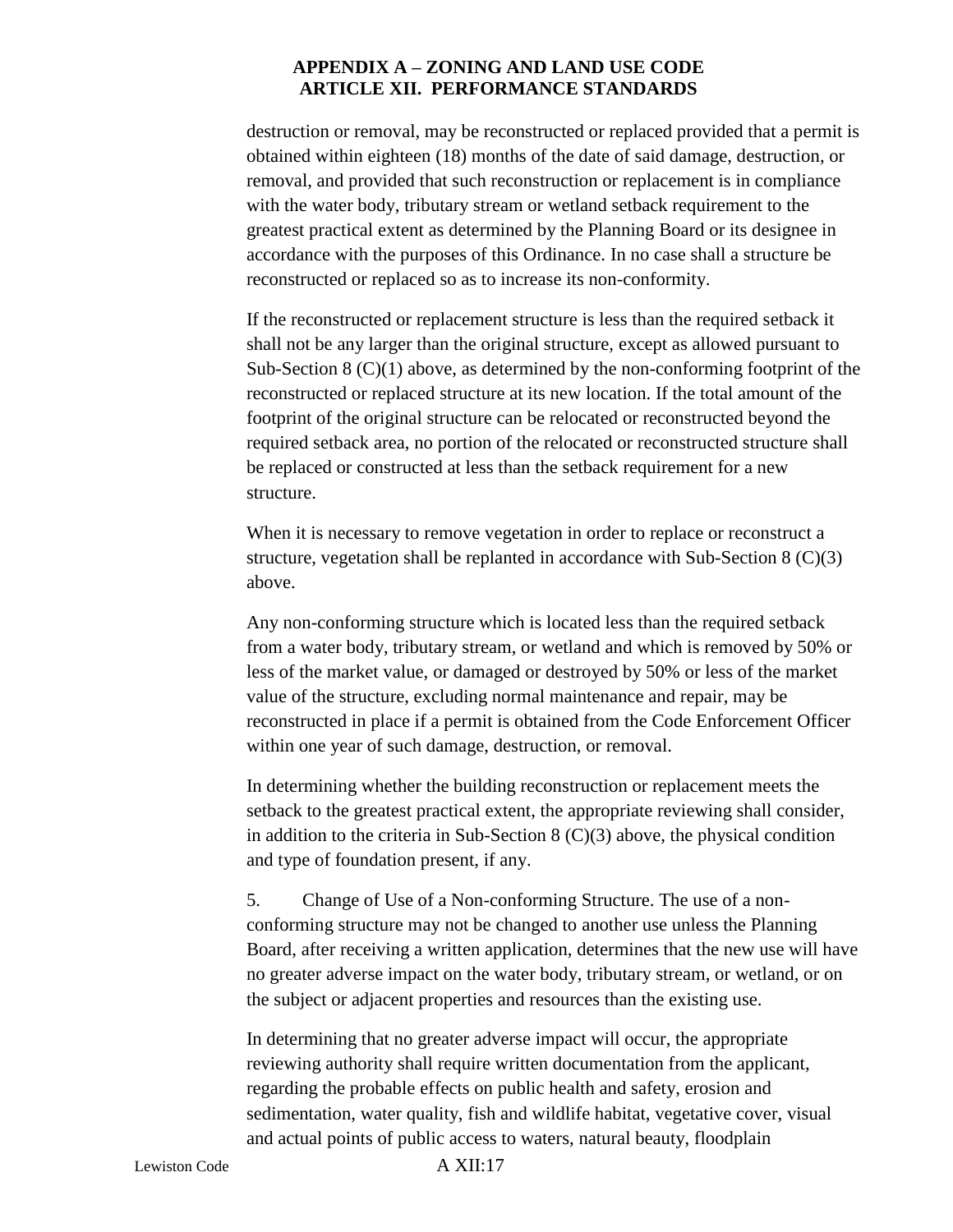management, archaeological and historic resources, and commercial fishing and maritime activities, and other functionally water-dependent uses.

D. Non-conforming Uses.

1. Expansions. Expansions of non-conforming uses are prohibited, except that non-conforming residential uses may, after obtaining a permit from the appropriate reviewing authority, be expanded within existing residential structures or within expansions of such structures as allowed in Sub-Section  $8 \left( \frac{C}{1} \right)$ above.

2. Resumption Prohibited. A lot, building or structure in or on which a nonconforming use is discontinued for a period exceeding one year, or which is superseded by a conforming use, may not again be devoted to a non-conforming use except that the appropriate reviewing authority may, for good cause shown by the applicant, grant up to a one-year extension to that time period. This provision shall not apply to the resumption of a use of a residential structure provided that the structure has been used or maintained for residential purposes during the preceding five (5) year period.

3. Change of Use. An existing non-conforming use may be changed to another non-conforming use provided that the proposed use has no greater adverse impact on the subject and adjacent properties and resources, including water-dependent uses in the CFMA district, than the former use, as determined by the appropriate reviewing authority. The determination of no greater adverse impact shall be made according to criteria listed in Sub-Section 8 (C)(5) above.

E. Non-conforming Lots.

1. Non-conforming Lots. A non-conforming lot of record as of the effective date of this Ordinance or amendment thereto may be built upon, without the need for a variance, provided that such lot is in separate ownership and not contiguous with any other lot in the same ownership, and that all provisions of this Ordinance except lot area, lot width and shore frontage can be met. Variances relating to a setback or other requirements not involving lot area, lot width, or shore frontage shall be obtained by the action of the Board of Appeals.

2. Contiguous Built Lots. If two or more contiguous lots or parcels are in a single or joint ownership of record at the time of adoption of this Ordinance, if all or part of the lots do not meet the dimensional requirements of this Ordinance, and if a principal use or structure exists on each lot, the non-conforming lots may be conveyed separately or together, provided that the State Minimum Lot Size Law (12 M.R.S.A. sections 4807-A through 4807-D) and the State of Maine Subsurface Wastewater Disposal Rules are complied with.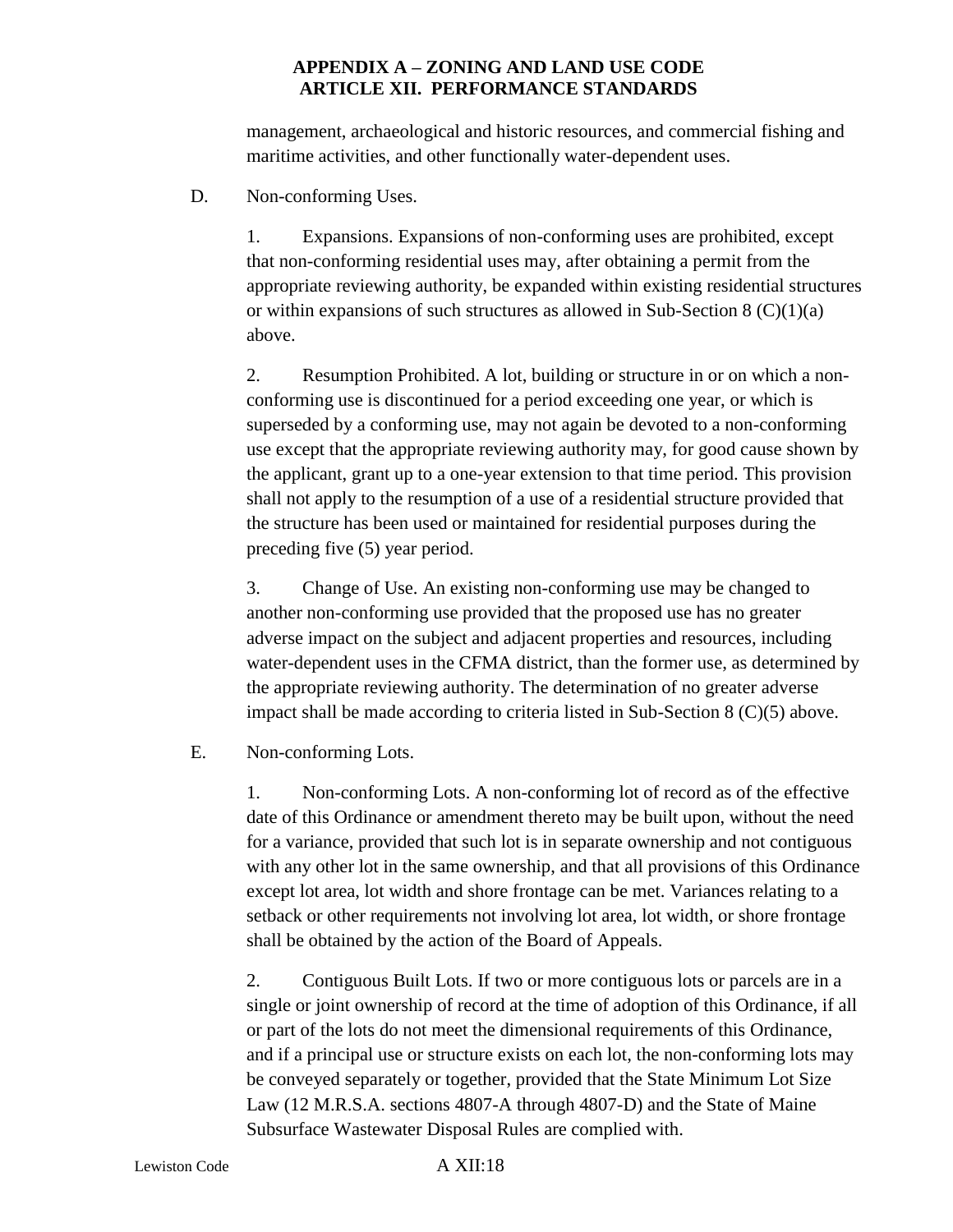If two or more principal uses or structures existed on a single lot of record on the effective date of this ordinance, each may be sold on a separate lot provided that the above-referenced law and rules are complied with. When such lots are divided, each lot thus created must be as conforming as possible to the dimensional requirements of this Ordinance.

3. Contiguous Lots. Vacant or Partially Built. If two or more contiguous lots or parcels are in single or joint ownership of record at the time of or since adoption or amendment of this Ordinance, if any of these lots do not individually meet the dimensional requirements of this Ordinance or subsequent amendments, and if one or more of the lots are vacant or contain no principal structure the lots shall be combined to the extent necessary to meet the dimensional requirements.

This provision shall not apply to 2 or more contiguous lots, at least one of which is non-conforming, owned by the same person or persons on the effective date of this Ordinance, and recorded in the registry of deeds if the lot is served by a public sewer or can accommodate a subsurface sewage disposal system in conformance with the State of Maine Subsurface Wastewater Disposal Rules; and

(a) Each lot contains at least 100 feet of shore frontage and at least 20,000 square feet of lot area; or

(b) Any lots that do not meet the frontage and lot size requirements of Sub-Section  $8 \times (E)(3)(a)$  are reconfigured or combined so that each new lot contains at least 100 feet of shore frontage and 20,000 square feet of lot area.

9. *Land Use Standards.* All land use activities within the shoreland zone shall conform with the following provisions, if applicable.

A. Minimum Lot Standards

1. Development within the General Development Shoreland Zone shall use the underlying district standards for minimum lot area and (street) frontage.

2. The minimum lot size for all residential uses located in the Shoreland Zone area shall be 40,000 sf. per dwelling unit and have 200 feet of shore frontage.

3. The minimum lot size for all governmental, institutional, commercial, or industrial uses located in the Shoreland Zone area shall be 60,000 sf per principal structure and have 300 feet of shore frontage.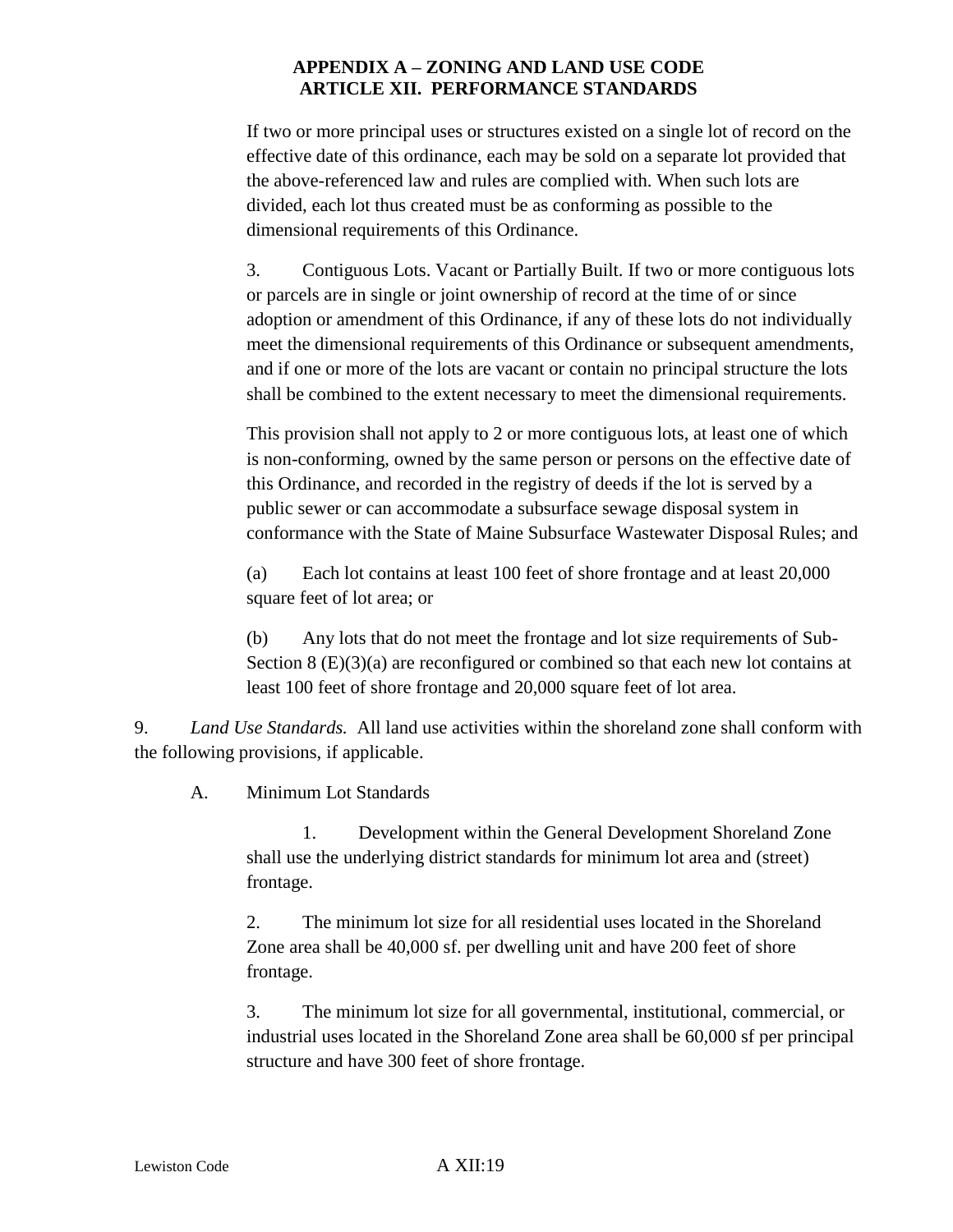4. Land below the normal high-water line of a water body or upland edge of a wetland and land beneath roads serving more than two (2) lots shall not be included toward calculating minimum lot area.

5. Lots located on opposite sides of a public or private road shall be considered each a separate tract or parcel of land unless such road was established by the owner of land on both sides thereof after September 22, 1971.

6. The minimum width of any portion of any lot within one hundred (100) feet, horizontal distance, of the normal high-water line of a water body or upland edge of a wetland shall be equal to or greater than the shore frontage requirement for a lot with the proposed use.

7. If more than one residential dwelling unit, principal governmental, institutional, commercial or industrial structure or use, or combination thereof, is constructed or established on a single parcel, all dimensional requirements shall be met for each additional dwelling unit, principal structure, or use.

B. Principal and Accessory Structures.

1. All new principal and accessory structures shall be set back at least:

a. One hundred (100) feet, horizontal distance, from the normal high-water line of No Name Pond.

b. Seventy-five (75) feet, horizontal distance from the from the normal highwater line of a water body, tributary stream or upland edge of a freshwater wetland.

c. In the General Development District the setback from the normal highwater line shall be at least twenty five (25) feet, horizontal distance.

d. In the Resource Conservation district, the setback requirement shall be 250 feet, horizontal distance, except for structures, roads, parking spaces or other regulated objects specifically allowed in that district in which case the setback requirements specified above shall apply.

e. The water body, tributary stream, or wetland setback provision shall neither apply to structures which require direct access to the water body or wetland as an operational necessity, such as piers, docks and retaining walls, nor to other functionally water-dependent uses.

f. On a nonconforming lot of record on which only a residential structure exists, and it is not possible to place an accessory structure meeting the required water body, tributary stream or wetland setbacks, the code enforcement officer may issue a permit to place a single accessory structure, with no utilities, for the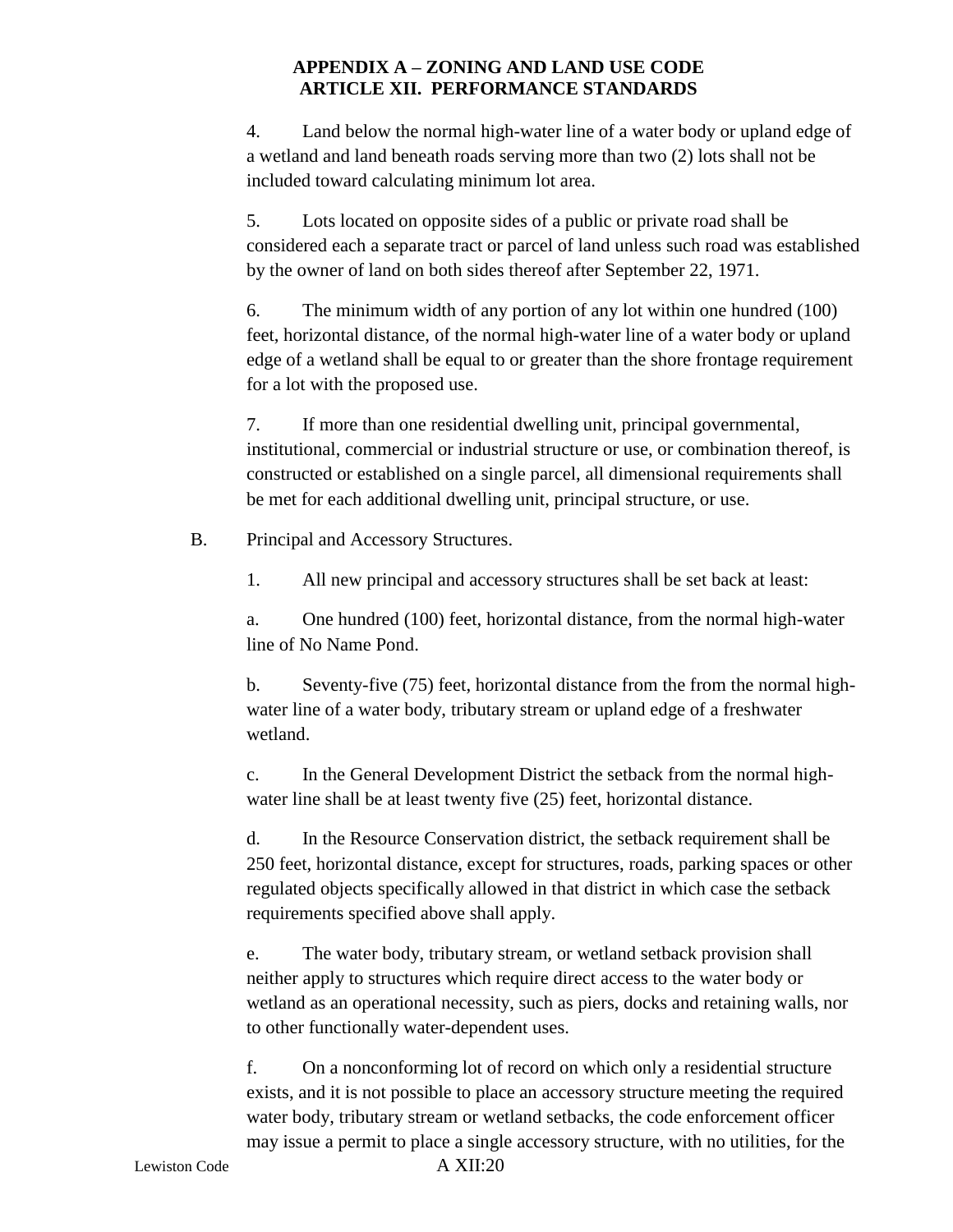storage of yard tools and similar equipment. Such accessory structure shall not exceed eighty (80) square feet in area nor eight (8) feet in height, and shall be located as far from the shoreline or tributary stream as practical and shall meet all other applicable standards, including non-vegetated surfaces and vegetation clearing limitations. In no case shall the structure be located closer to the shoreline or tributary stream than the principal structure.

2. Principal or accessory structures and expansions of existing structures which are permitted in the Resource Conservation District or Shoreland Protection Area shall not exceed thirty-five (35) feet in height.

a. This provision shall not apply to structures such as transmission towers, windmills, antennas, and similar structures having no floor area.

b. This shall exclude a non-habitable feature mounted on a structure roof for observation purposes, such as a cupola, a dome or a widow's walk, provided the following conditions are met:

- (i) the feature is being added to, or is part of, a conforming structure,
- (ii) the structure is not located in a Resource Conservation District,

(iii) the feature does not extend beyond the exterior walls of the structure,

(iv) the feature has a floor area of fifty-three (53) square feet or less, and

(v) the feature does not increase the height of the structure, as defined, more than seven (7) feet.

3. The openings of all buildings and structures, including basements, shall be elevated at least one foot above the elevation of the 100-year flood, the flood of record, or in the absence of these, the flood as defined by soil types identified as recent floodplain soils. Accessory structures may be placed in accordance with the standards of the Floodplain Management Ordinance that is consistent with the April 2005 or later version under the National Flood Insurance Program.

4. Impervious surfaces shall not exceed twenty (20) percent of the portion of the lot located within the shoreland zone, except areas designated as General Development Districts. In the areas designated as General Development Districts, non-vegetated surfaces shall not exceed seventy (70) percent of the portion of the lot within the shoreland zone. Impervious surfaces include, but are not limited to, the following: structures, driveways, parking areas, and other areas from which vegetation has been removed. Naturally occurring ledge and rock outcroppings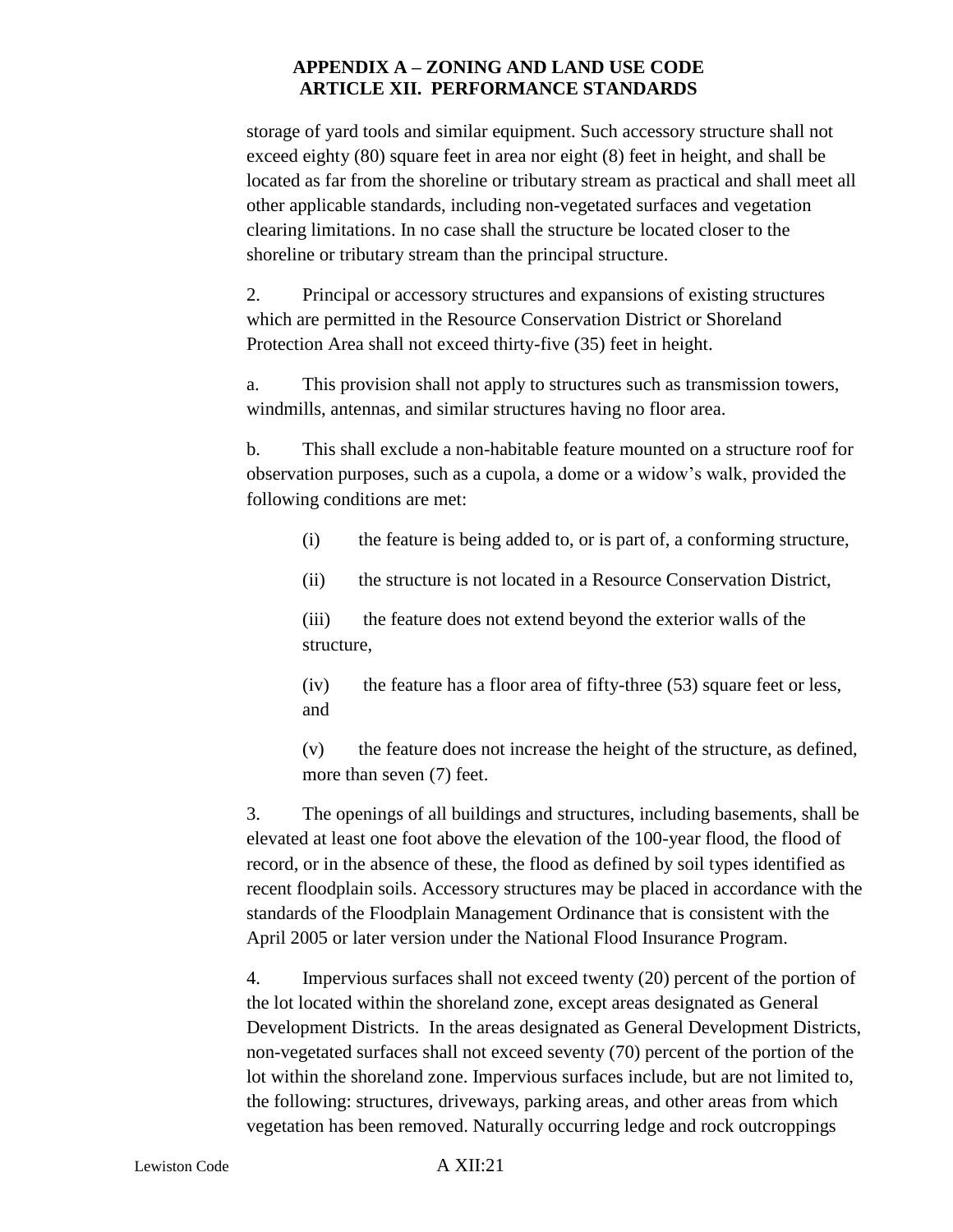are not counted as non-vegetated surfaces for lots that were recorded on March 24, 1990, and that has been in continuous existence since that date.

Sub-Section 9 (B) (4) shall not apply to public boat launching facilities, regardless of the district in which the facility is located.

5. Retaining walls that are not necessary for erosion control shall meet the structure setback requirement, except for low retaining walls and associated fill provided all of the following conditions are met:

(a) The site has been previously altered and an effective vegetated buffer does not exist;

(b) The wall(s) is(are) at least 25 feet, horizontal distance, from the normal high-water line of a water body, tributary stream, or upland edge of a wetland;

(c) The site where the retaining wall will be constructed is legally existing lawn or is a site eroding from lack of naturally occurring vegetation, and which cannot be stabilized with vegetative plantings;

(d) The total height of the wall(s), in the aggregate, is no more than 24 inches;

(e) Retaining walls are located outside of the 100-year floodplain on rivers, streams, and tributary streams, as designated on the Federal Emergency Management Agency's (FEMA) Flood Insurance Rate Maps or Flood Hazard Boundary Maps, or the flood of record, or in the absence of these, by soil types identified as recent floodplain soils.

(f) The area behind the wall is revegetated with grass, shrubs, trees, or a combination thereof, and no further structural development will occur within the setback area, including patios and decks; and

(g) A vegetated buffer area is established within 25 feet, horizontal distance, of the normal high-water line of a water body, tributary stream, or upland edge of a wetland when a natural buffer area does not exist. The buffer area must meet the following characteristics:

(i) The buffer must include shrubs and other woody and herbaceous vegetation. Where natural ground cover is lacking the area must be supplemented with leaf or bark mulch;

(ii) Vegetation plantings must be in quantities sufficient to retard erosion and provide for effective infiltration of stormwater runoff;

(iii) Only native species may be used to establish the buffer area;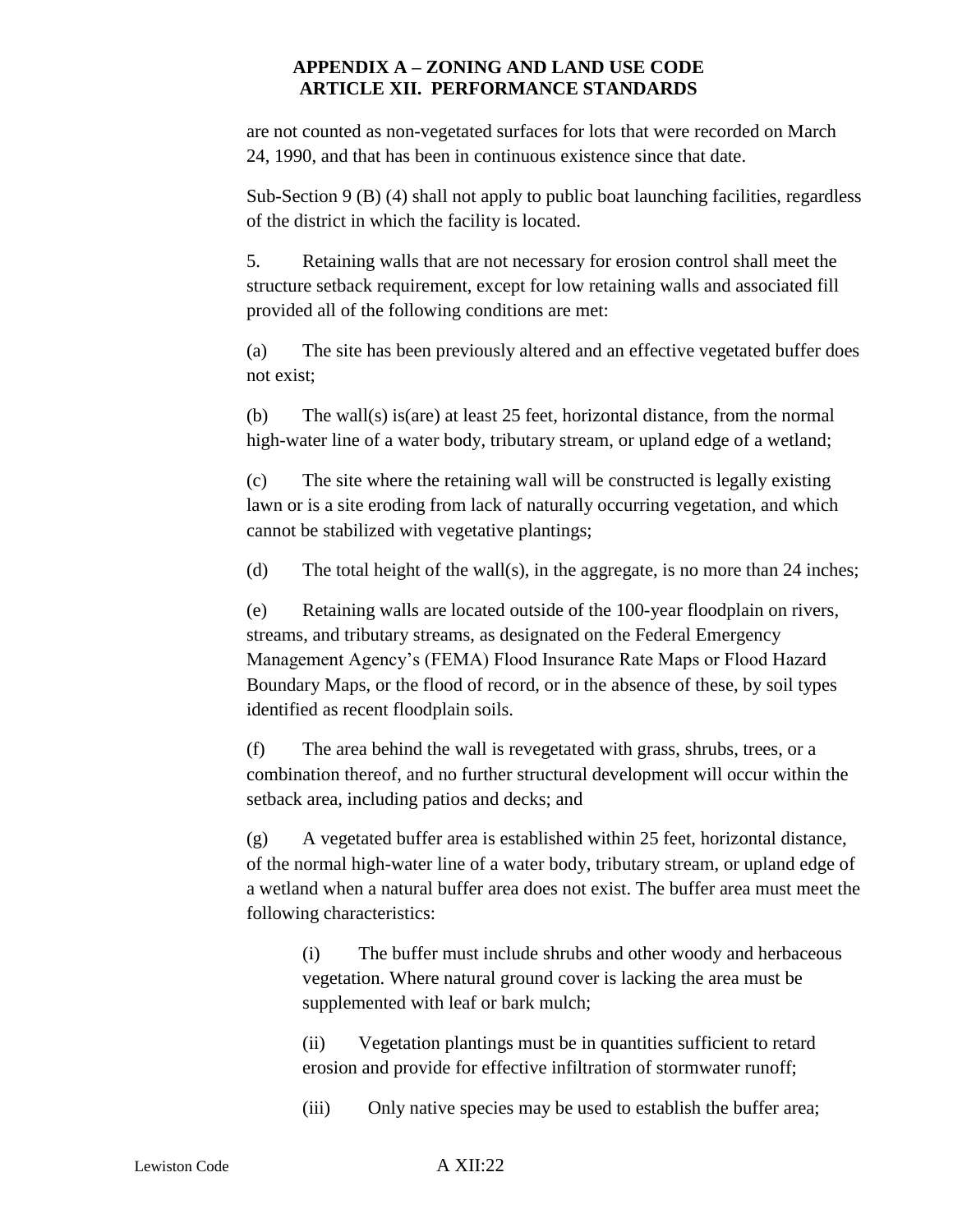(iv) A minimum buffer width of 15 feet, horizontal distance, is required, measured perpendicularly to the normal high-water line or upland edge of a wetland;

(v) A footpath not to exceed the standards in Sub-Section 9 (N)(2)(a), may traverse the buffer.

6. Notwithstanding the requirements stated above, stairways or similar structures may be allowed with a permit from the Code Enforcement Officer, to provide shoreline access in areas of steep slopes or unstable soils provided: that the structure is limited to a maximum of four (4) feet in width; that the structure does not extend below or over the normal high-water line of a water body or upland edge of a wetland, (unless permitted by the Department of Environmental Protection pursuant to the Natural Resources Protection Act, 38 M.R.S.A. section 480-C); and that the applicant demonstrates that no reasonable access alternative exists on the property.

7. Notwithstanding the requirements in Sub-Section 9 (B)(1) above, the permitting authority may approve a deck over a river if it is part of a downtown revitalization project that is defined in a project plan approved by the legislative body of the municipality, which may include the revitalization of structures formally used as mills that do not meet the setback requirements, provided that the following requirements are met:

(a) The total deck area attached to the structure does not exceed seven hundred (700) square feet;

(b) The deck is cantilevered over a segment of the river that is located within the boundaries of the downtown revitalization project;

(c) The deck is attached to, or accessory to an allowed commercial use in a structure that was constructed prior to 1971 and is located within the downtown revitalization project; and

(d) The construction of the deck complies with all other applicable standards, except the setback requirements in Sub-Section 9 (B)(1).

C. Piers, Docks, Wharves, Bridges and Other Structures and Uses Extending or Located Below the Normal High-Water Line of a Water Body or Within a Wetland; and Shoreline Stabilization.

1. No more than one structure extending or located below the normal highwater line of a water body or within a wetland is allowed on a single lot; except that when a single lot contains at least twice the minimum shore frontage as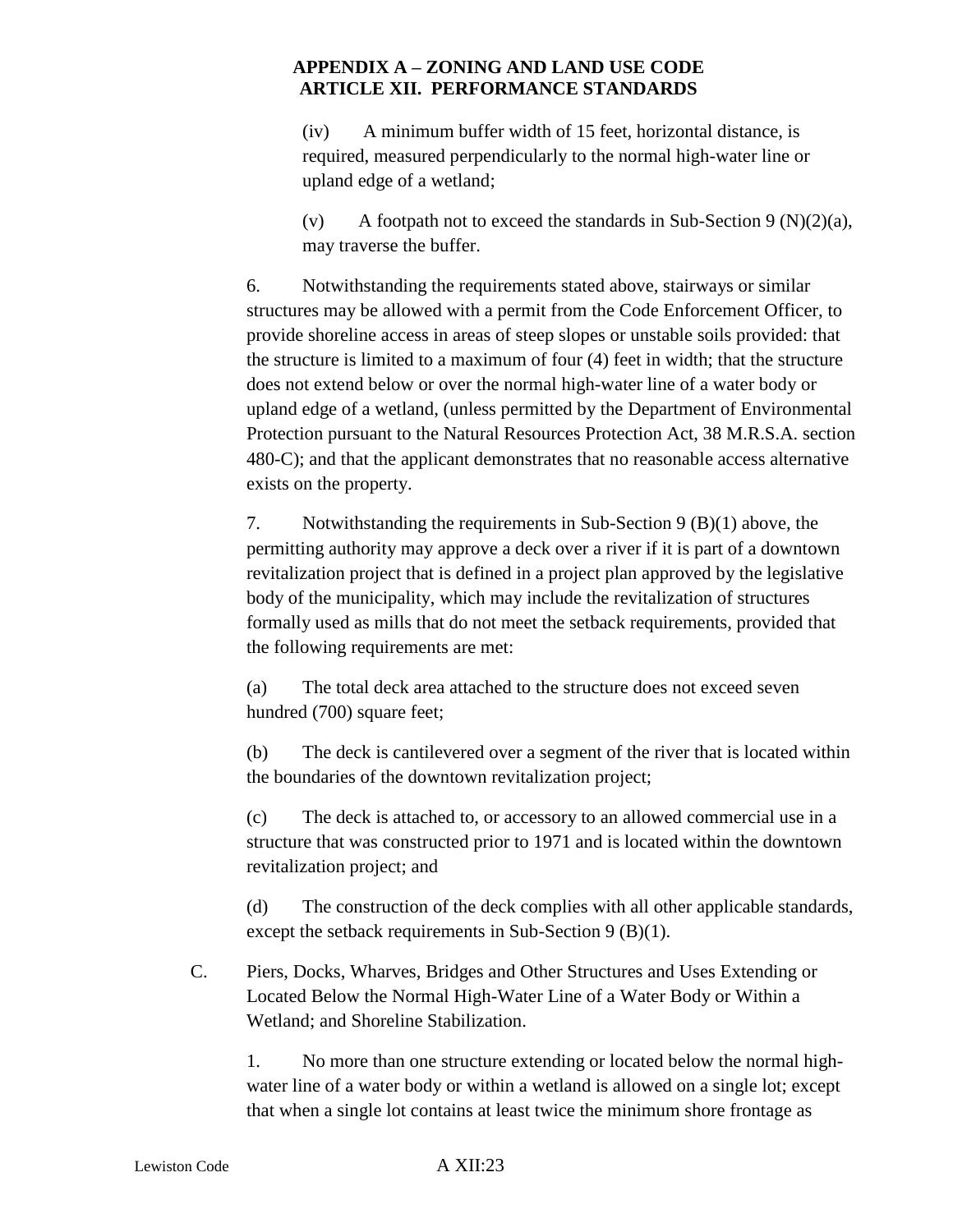specified in Sub-Section 9 (A), a second structure may be allowed and may remain as long as the lot is not further divided.

2. Access from shore shall be developed on soils appropriate for such use and constructed so as to control erosion.

3. The location shall not interfere with existing developed or natural beach areas.

4. The facility shall be located so as to minimize adverse effects on fisheries.

5. The facility shall be no larger in dimension than necessary to carry on the activity and be consistent with the surrounding character and uses of the area. A temporary pier, dock, or wharf shall not be wider than six feet for noncommercial uses.

6. No new structure shall be built on, over, or abutting a pier, wharf, dock, or other structure extending or located below the normal high-water line of a water body or within a wetland unless the structure requires direct access to the water body or wetland as an operational necessity.

7. New permanent piers and docks shall not be permitted unless it is clearly demonstrated to the appropriate reviewing authority that a temporary pier or dock is not feasible, and a permit has been obtained from the Department of Environmental Protection, pursuant to the Natural Resources Protection Act.

8. No existing structures built on, over or abutting a pier, dock, wharf or other structure extending or located below the normal high-water line of a water body or within a wetland shall be converted to residential dwelling units in any district.

9. Except in the General Development Districts, structures built on, over or abutting a pier, wharf, dock or other structure extending or located below the normal high-water line of a water body or within a wetland shall not exceed twenty (20) feet in height above the pier, wharf, dock or other structure.

10. The appropriate reviewing authority may approve shoreline stabilization of an eroding shoreline, provided that the following requirements are met:

(a) Construction equipment must access the shoreline by barge when feasible, as determined by the appropriate reviewing authority.

(b) When necessary, the removal of vegetation to allow for construction equipment access to the stabilization site via land must be limited to no more than twelve (12) feet in width. When the shoreline stabilization is complete, the construction equipment access way must be restored.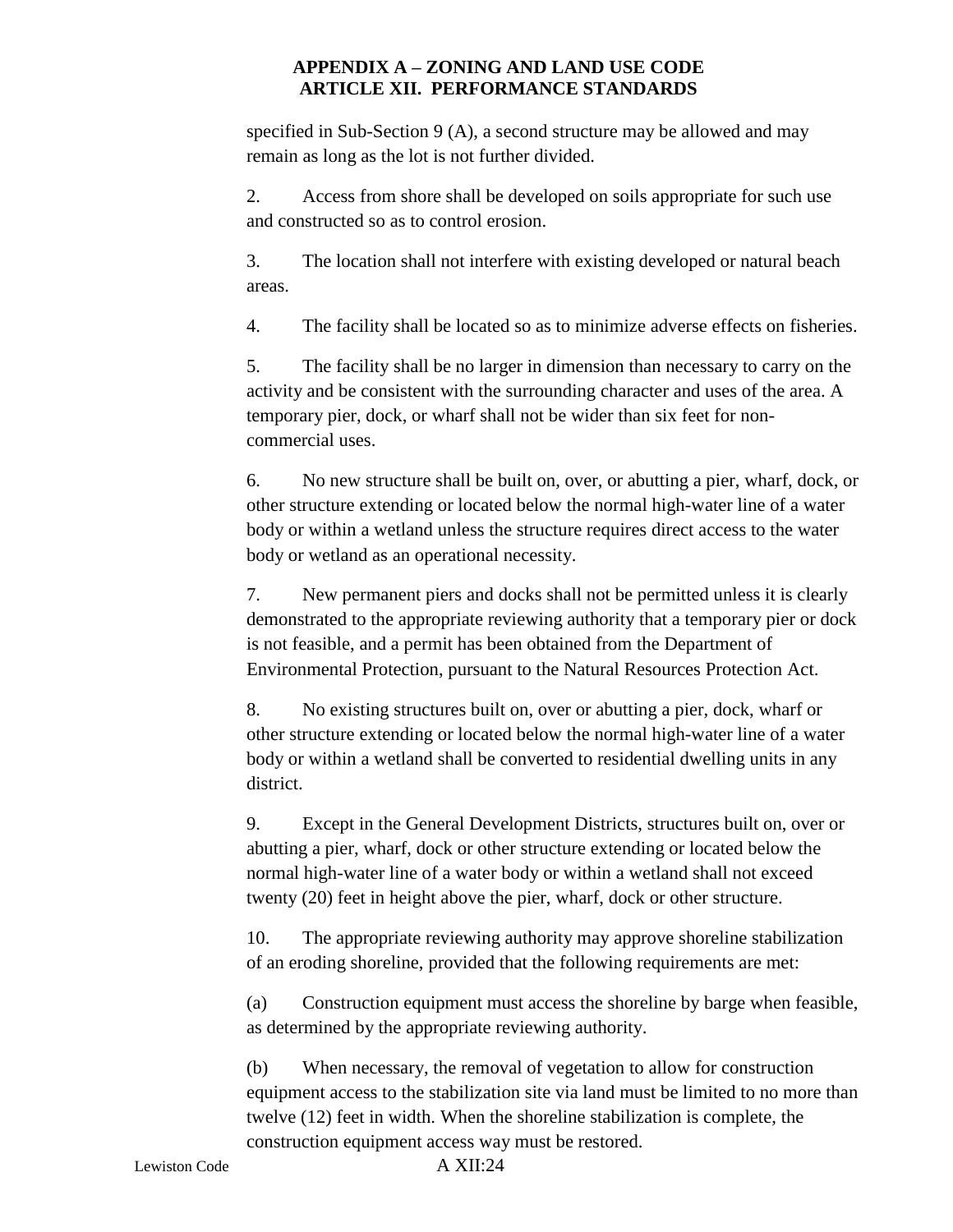(c) Any restoration or revegetation shall occur in accordance with Sub-Section 9 (Q).

D. Campgrounds. Campgrounds shall conform to the minimum requirements imposed under State licensing procedures and the following:

1. Campgrounds shall contain a minimum of five thousand (5,000) square feet of land, not including roads and driveways, for each site. Land supporting wetland vegetation and land below the normal high-water line of a water body shall not be included in calculating land area per site.

2. The areas intended for placement of a recreational vehicle, tent or shelter, and utility and service buildings shall be set back a minimum of one hundred (100) feet, horizontal distance, from the normal high-water line of No Name Pond and seventy-five (75) feet, horizontal distance, from the normal high-water line of other water bodies, tributary streams, or the upland edge of a wetland.

E. Individual Private Campsites. Individual private campsites not associated with campgrounds are allowed provided the following conditions are met:

1. On a vacant lot, one campsite per lot existing on the effective date of this Ordinance, or thirty thousand (30,000) square feet of lot area within the shoreland zone, whichever is less, may be permitted.

2. On a lot that contains a principal use or structure, the lot shall contain the minimum lot dimensional requirements for that principal use or structure separately from the thirty thousand (30,000) square feet of lot area within the shoreland zone required per individual private campsite.

3. Campsite placement on any lot, including the area intended for a recreational vehicle or tent platform, shall be set back one hundred (100) feet, horizontal distance, from the normal high-water line of No Name Pond, and seventy-five (75) feet, horizontal distance, from the normal high-water line of other water bodies, tributary streams, or the upland edge of a wetland.

4. Only one recreational vehicle shall be allowed on a campsite. The recreational vehicle shall not be located on any type of permanent foundation except for a gravel pad, and no structure except a canopy shall be attached to the recreational vehicle.

5. The clearing of vegetation for the siting of the recreational vehicle, tent, or similar shelter in a Resource Conservation District shall be limited to one thousand (1000) square feet.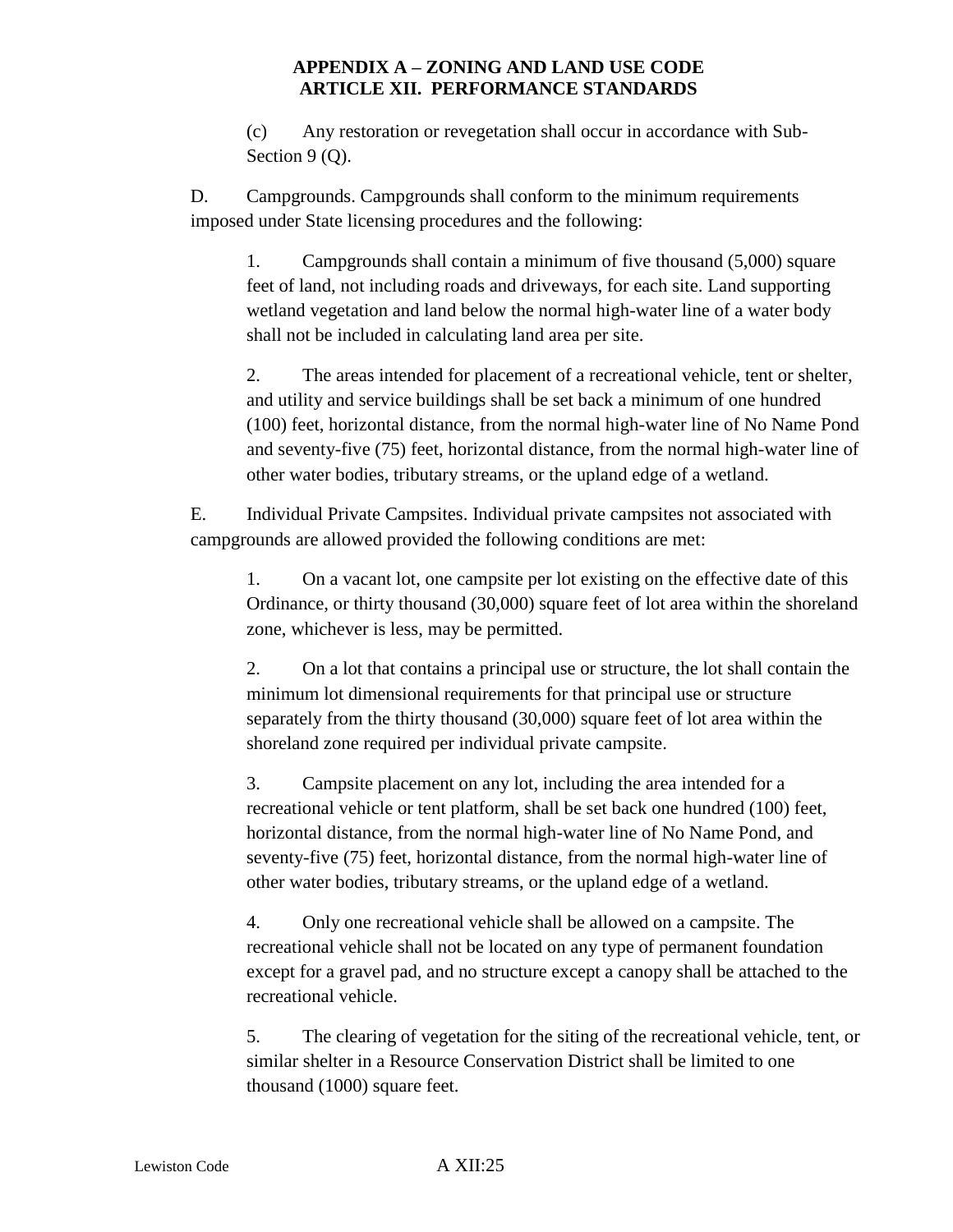6. A written sewage disposal plan describing the proposed method and location of sewage disposal shall be required for each campsite and shall be approved by the Local Plumbing Inspector. Where disposal is off-site, written authorization from the receiving facility or landowner is required.

7. When a recreational vehicle, tent, or similar shelter is placed on-site for more than one hundred and twenty (120) days per year, all requirements for residential structures shall be met, including the installation of a subsurface sewage disposal system in compliance with the State of Maine Subsurface Wastewater Disposal Rules unless served by public sewage facilities.

#### F. Parking Areas

1. Parking areas shall meet the shoreline and tributary stream setback requirements for structures for the district in which such areas are located. The setback requirement for parking areas serving public boat launching facilities in Districts other than the General Development District shall be no less than fifty (50) feet, horizontal distance, from the shoreline or tributary stream if the appropriate reviewing authority finds that no other reasonable alternative exists further from the shoreline or tributary stream.

2. Parking areas shall be adequately sized for the proposed use and shall be designed to prevent stormwater runoff from flowing directly into a water body, tributary stream, or wetland and, where feasible, to retain all runoff on-site.

3. In determining the appropriate size of proposed parking facilities, the following shall apply:

(a) Typical parking space shall be nine (9) feet wide, and eighteen (18) feet long, except that parking spaces for a vehicle and boat trailer shall be forty (40) feet long.

(b) Internal travel aisles shall be twenty (20) feet wide.

G. Roads and Driveways. The following standards shall apply to the construction of roads and/or driveways and drainage systems, culverts, and other related features.

1. Roads and driveways shall be set back at least one-hundred (100) feet, horizontal distance, from the normal high-water line of No Name Pond, and seventy-five (75) feet, horizontal distance from the normal high-water line of other water bodies, tributary streams, or the upland edge of a wetland unless no reasonable alternative exists as determined by the appropriate reviewing authority. If no other reasonable alternative exists, the road and/or driveway setback requirement shall be no less than fifty (50) feet, horizontal distance, upon clear showing by the applicant that appropriate techniques will be used to prevent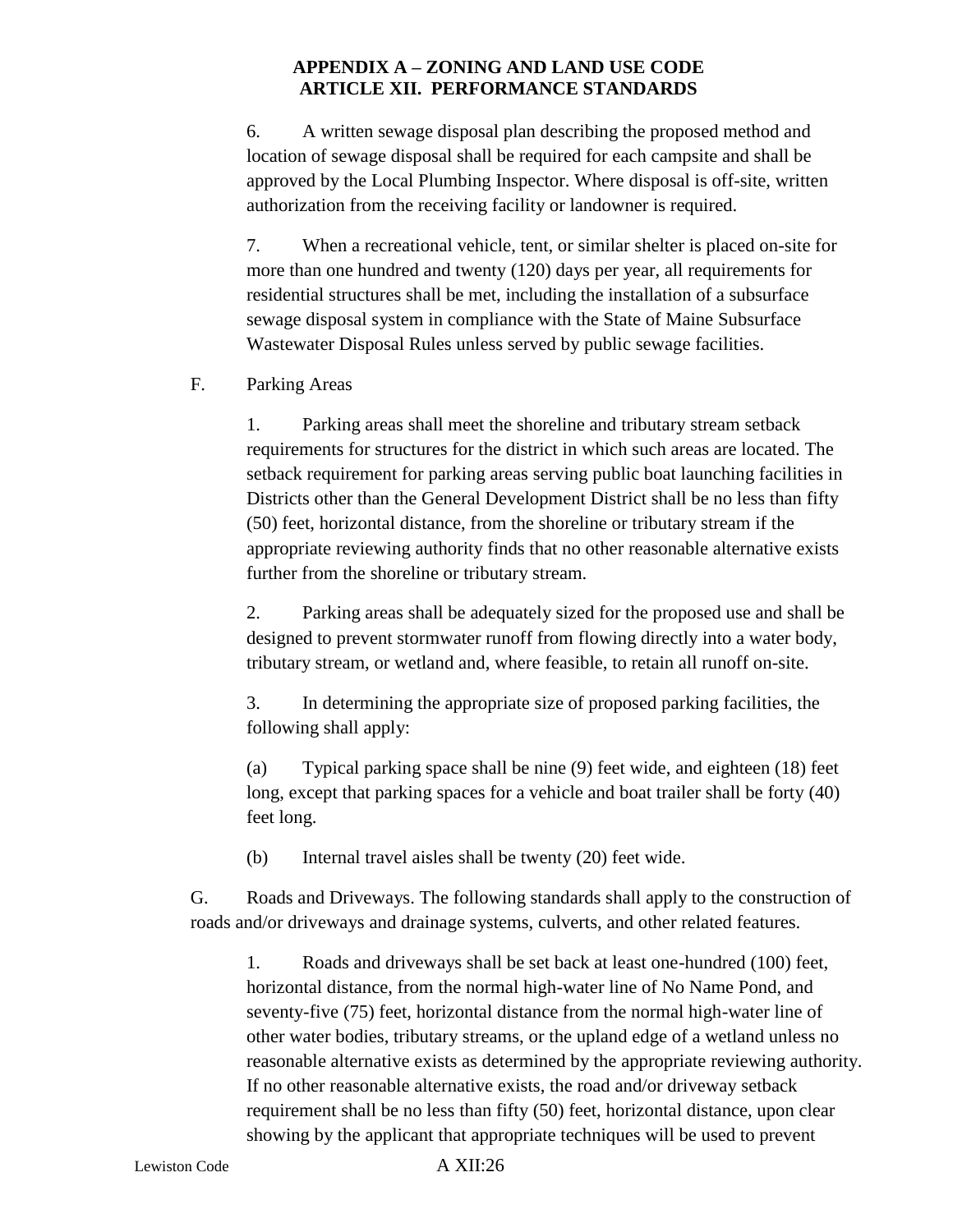sedimentation of the water body, tributary stream, or wetland. Such techniques may include but are not limited to, the installation of settling basins and/or the effective use of additional ditch relief culverts and turnouts placed so as to avoid sedimentation of the water body, tributary stream, or wetland.

On slopes of greater than twenty (20) percent, the road and/or driveway setback shall be increased by ten (10) feet, horizontal distance, for each five (5) percent increase in slope above twenty (20) percent.

Sub-Section 9 (G)(1) does not apply to approaches to water crossings or to roads or driveways that provide access to permitted structures and facilities located nearer to the shoreline or tributary stream due to an operational necessity, excluding temporary docks for recreational uses. Roads and driveways providing access to permitted structures within the setback area shall comply fully with the requirements of Sub-Section 9 (G)(1) except for that portion of the road or driveway necessary for direct access to the structure.

2. Existing public roads may be expanded within the legal road right of way regardless of their setback from a water body, tributary stream or wetland.

3. New roads and driveways are prohibited in a Resource Conservation district except that the appropriate reviewing authority may grant a permit to construct a road or driveway to provide access to permitted uses within the district. A road or driveway may also be approved by the appropriate reviewing authority in a Resource Conservation District upon a finding that no reasonable alternative route or location is available outside the district. When a road or driveway is permitted in a Resource Conservation district, the road and/or driveway shall be set back as far as practicable from the normal high-water line of a water body, tributary stream, or upland edge of a wetland.

4. Road and driveway banks shall be no steeper than a slope of two (2) horizontal to one (1) vertical, and shall be graded and stabilized in accordance with the provisions for erosion and sedimentation control contained in Sub-Section 9 (R).

5. Road and driveway grades shall be in conformance with the City's Street and Sidewalk Policy.

6. In order to prevent road and driveway surface drainage from directly entering water bodies, tributary streams or wetlands, roads and driveways shall be designed, constructed, and maintained to empty onto an unscarified buffer strip at least (50) feet plus two times the average slope, in width between the outflow point of the ditch or culvert and the normal high-water line of a water body, tributary stream, or upland edge of a wetland. Surface drainage which is directed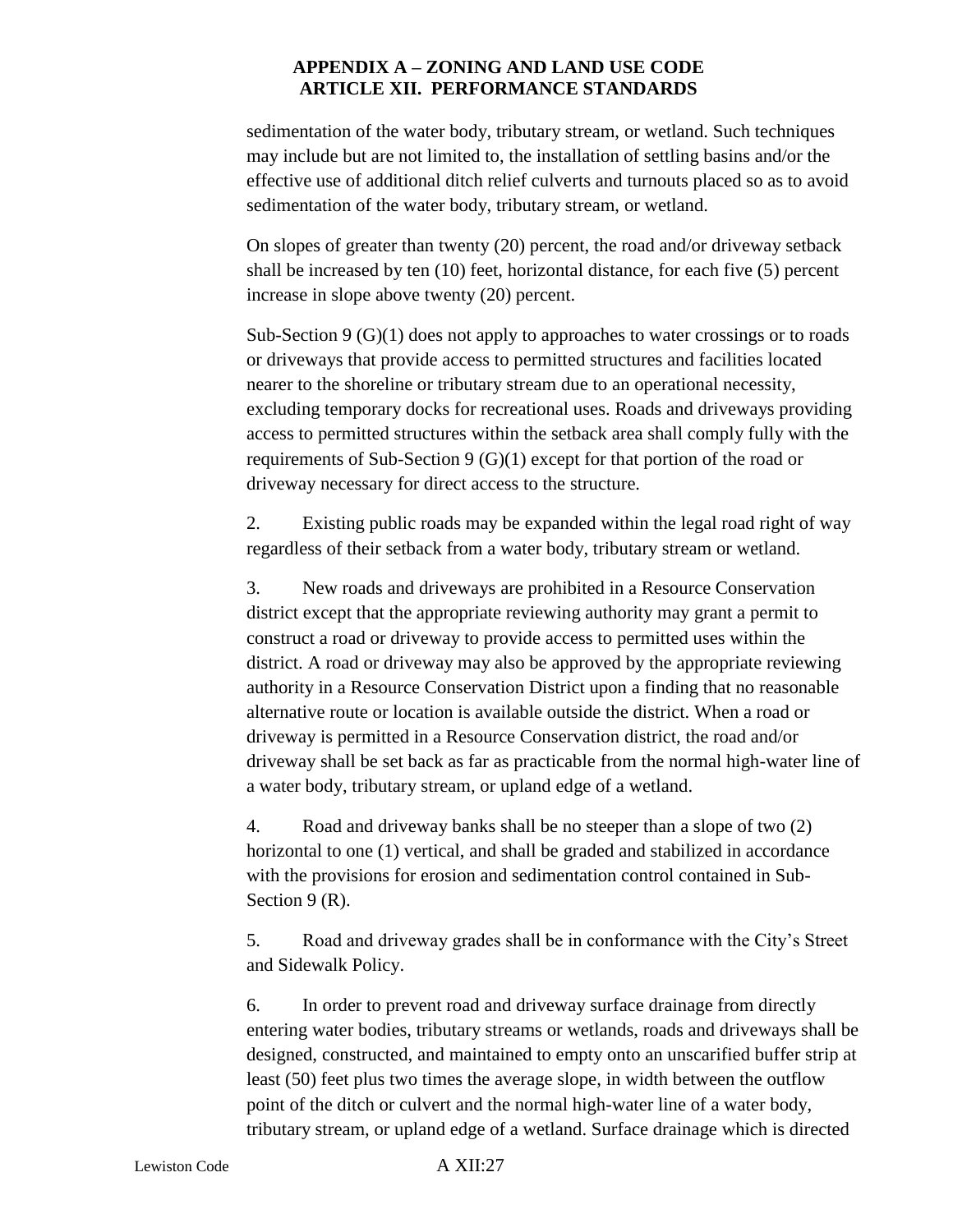to an unscarified buffer strip shall be diffused or spread out to promote infiltration of the runoff and to minimize channelized flow of the drainage through the buffer strip.

7. Ditch relief (cross drainage) culverts, drainage dips and water turnouts shall be installed in a manner effective in directing drainage onto unscarified buffer strips before the flow gains sufficient volume or head to erode the road, driveway, or ditch. To accomplish this, the following shall apply:

(a) Ditch relief culverts, drainage dips and associated water turnouts shall be spaced along the road, or driveway at intervals no greater than indicated in the following table:

| Grade     | Spacing   |  |
|-----------|-----------|--|
| (Percent) | (Feet)    |  |
| $0 - 2$   | 250       |  |
| $3 - 5$   | 200-135   |  |
| $6 - 10$  | 100-80    |  |
| $11 - 15$ | 80-60     |  |
| $16 - 20$ | $60 - 45$ |  |
| $21+$     | 40        |  |

(b) Drainage dips may be used in place of ditch relief culverts only where the grade is ten (10) percent or less.

(c) On sections having slopes greater than ten (10) percent, ditch relief culverts shall be placed at approximately a thirty (30) degree angle downslope from a line perpendicular to the centerline of the road or driveway.

(d) Ditch relief culverts shall be sufficiently sized and properly installed in order to allow for effective functioning, and their inlet and outlet ends shall be stabilized with appropriate materials.

8. Ditches, culverts, bridges, dips, water turnouts, and other stormwater runoff control installations associated with roads and driveways shall be maintained on a regular basis to assure effective functioning.

H. Storm Water Runoff.

1. All new construction and development shall be designed to minimize stormwater runoff from the site in excess of the natural predevelopment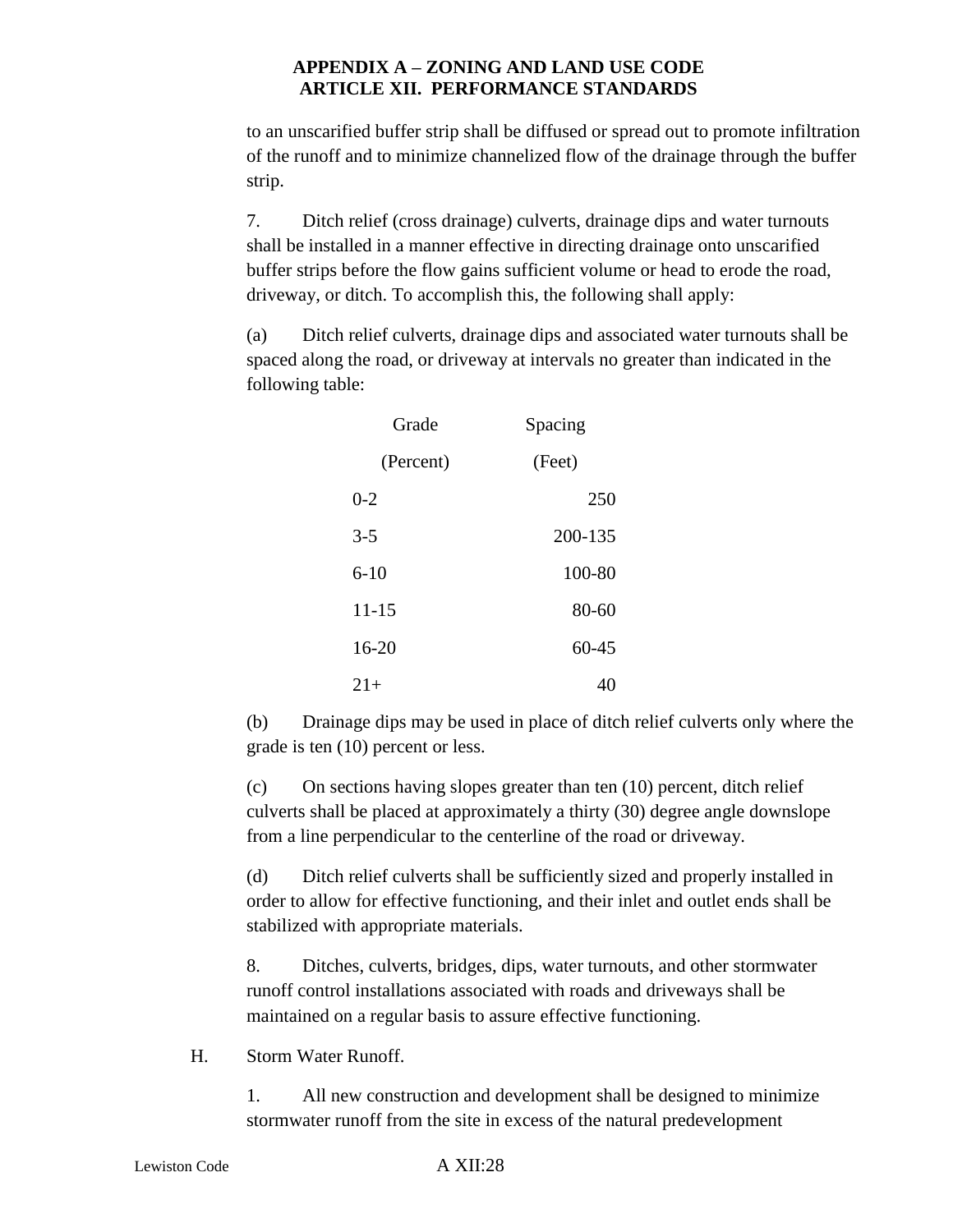conditions. Where possible, existing natural runoff control features, such as berms, swales, terraces, and wooded areas, shall be retained in order to reduce runoff and encourage infiltration of stormwater.

2. Stormwater runoff control systems shall be maintained as necessary to ensure proper functioning.

I. Septic Waste Disposal.

1. All subsurface sewage disposal systems shall be installed in conformance with the State of Maine Subsurface Wastewater Disposal Rules, and the following:

(a) clearing or removal of woody vegetation necessary to site a new system and any associated fill extensions, shall not extend closer than seventy-five (75) feet, horizontal distance, from the normal high-water line of a water body or the upland edge of a wetland; and

(b) a holding tank is not allowed for first-time residential use in the shoreland zone.

J. Essential Services.

1. Where feasible, the installation of essential services shall be limited to existing public ways and existing service corridors.

2. The installation of essential services, other than road-side distribution lines, is not allowed in a Resource Conservation or Shoreland District, except to provide services to a permitted use within said district, or except where the applicant demonstrates that no reasonable alternative exists. Where allowed, such structures and facilities shall be located so as to minimize any adverse impacts on surrounding uses and resources, including visual impacts.

3. Damaged or destroyed public utility transmission and distribution lines, towers, and related equipment may be replaced or reconstructed without a permit.

K. Mineral Exploration and Extraction. Mineral exploration to determine the nature or extent of mineral resources shall be accomplished by hand sampling, test boring, or other methods, which create minimal disturbance of less than one hundred (100) square feet of ground surface. A permit from the Code Enforcement Officer shall be required for mineral exploration, which exceeds the above limitation. All excavations, including test pits and holes, shall be immediately capped, filled or secured by other equally effective measures to restore disturbed areas and to protect the public health and safety.

Mineral extraction may be permitted under the following conditions: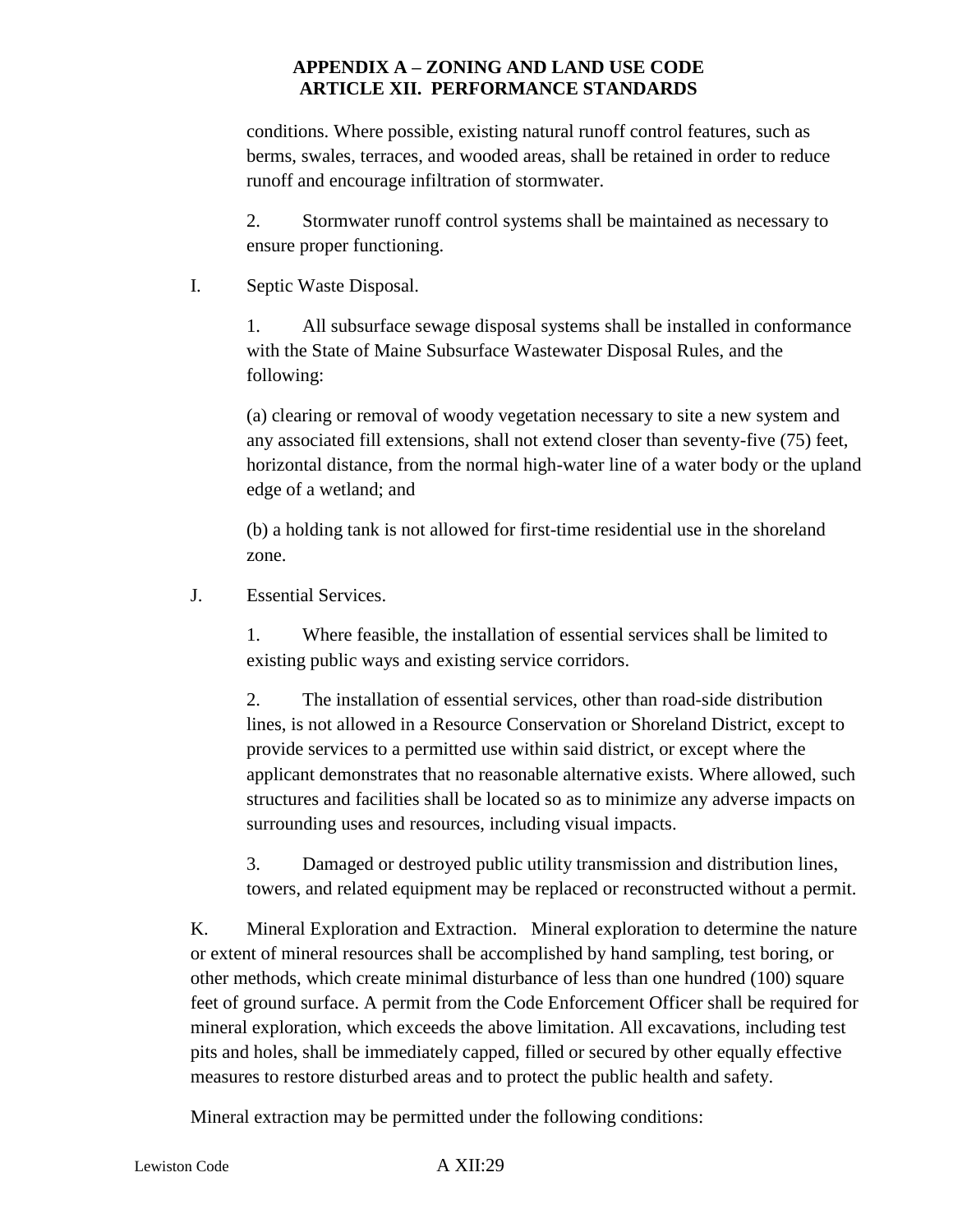1. A reclamation plan shall be filed with and approved by the appropriate reviewing authority before a permit is granted. Such plan shall describe in detail procedures to be undertaken to fulfill the requirements of Sub-Section  $9 \times (K)(4)$ below.

2. No part of any extraction operation, including drainage and runoff control features, shall be permitted within one hundred (100) feet, horizontal distance, of the normal high-water line of No Name Pond, and within seventy-five (75) feet, horizontal distance, of the normal high-water line of any other water body, tributary stream, or the upland edge of a wetland. Extraction operations shall not be permitted within fifty (50) feet, horizontal distance, of any property line without written permission of the owner of such adjacent property.

3. Within twelve (12) months following the completion of extraction operations at any extraction site, which operations shall be deemed complete when less than one hundred (100) cubic yards of materials are removed in any consecutive twelve (12) month period, ground levels and grades shall be established in accordance with the following:

(a) All debris, stumps, and similar material shall be removed for disposal in an approved location, or shall be buried on-site. Only materials generated on-site may be buried or covered on-site.

(b) The final graded slope shall be two and one-half to one (2 1/2:1) slope or flatter.

(c) Top soil or loam shall be retained to cover all disturbed land areas, which shall be reseeded and stabilized with vegetation native to the area. Additional topsoil or loam shall be obtained from off-site sources if necessary to complete the stabilization project.

4. In keeping with the purposes of this Ordinance, the appropriate reviewing authority may impose such conditions as are necessary to minimize the adverse impacts associated with mineral extraction operations on surrounding uses and resources.

# L. Agriculture.

1. All spreading of manure shall be accomplished in conformance with the Manure Utilization Guidelines published by the former Maine Department of Agriculture on November 1, 2001, and the Nutrient Management Law (7 M.R.S.A. sections 4201-4209).

2. Manure shall not be stored or stockpiled within one hundred (100) feet, horizontal distance, of a great pond or a river flowing to No Name Pond, or within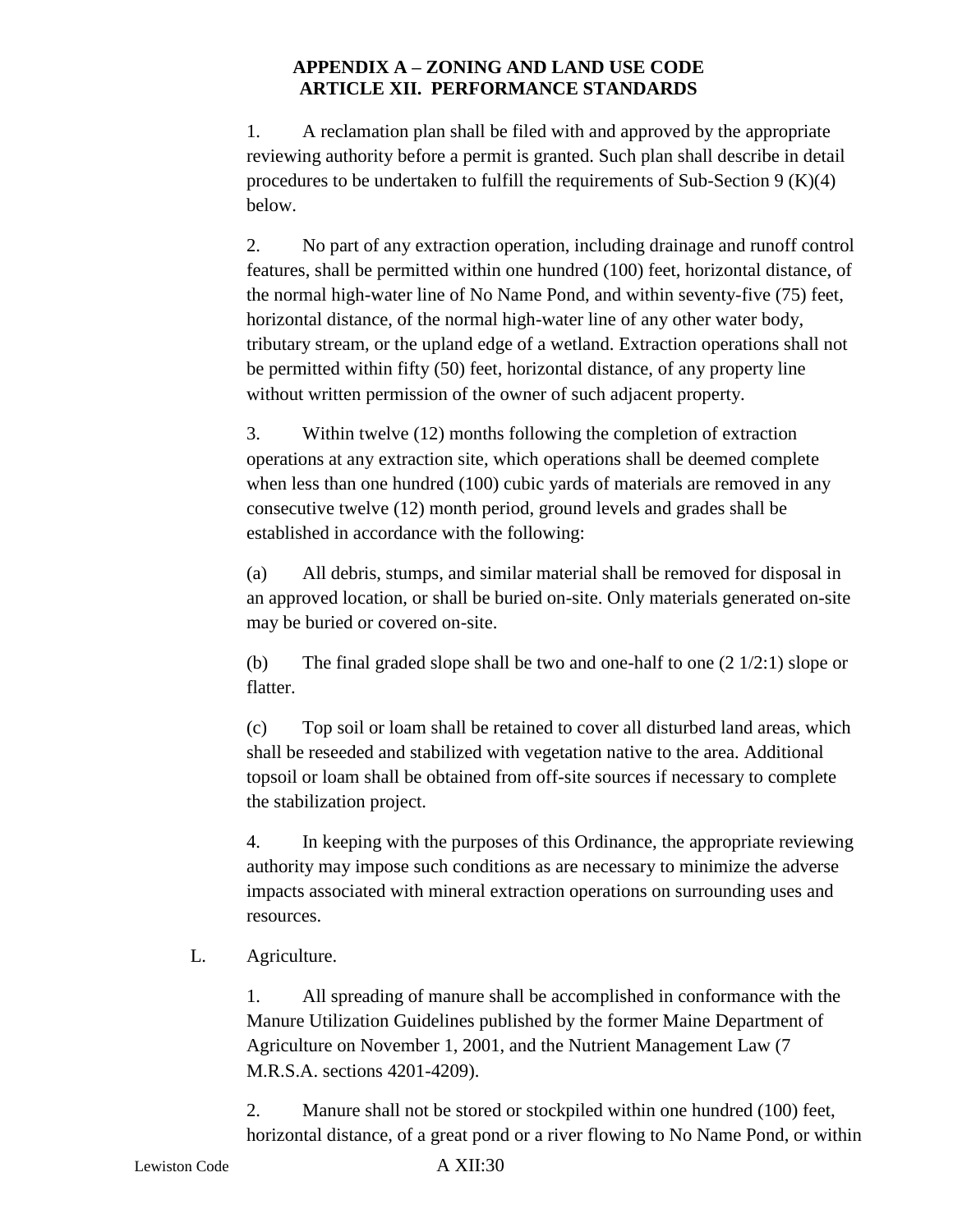seventy-five (75) feet horizontal distance, of other water bodies, tributary streams, or wetlands. All manure storage areas within the shoreland zone must be constructed or modified such that the facility produces no discharge of effluent or contaminated stormwater.

3. Agricultural activities involving tillage of soil greater than forty thousand (40,000) square feet in surface area within the shoreland zone shall require a Conservation Plan to be filed with the appropriate reviewing authority. Nonconformance with the provisions of said plan shall be considered to be a violation of this Ordinance.

4. There shall be no new tilling of soil within one-hundred (100) feet, horizontal distance, of the normal high-water line of a great pond; within seventyfive (75) feet, horizontal distance, from other water bodies; nor within twenty-five (25) feet, horizontal distance, of tributary streams and freshwater wetlands. Operations in existence on the effective date of this ordinance and not in conformance with this provision may be maintained.

5. Newly established livestock grazing areas shall not be permitted within one hundred (100) feet, horizontal distance, of the normal high-water line of a great pond; within seventy-five (75) feet, horizontal distance, of other water bodies; nor within twenty-five (25) feet, horizontal distance, of tributary streams and freshwater wetlands. Livestock grazing associated with ongoing farm activities, and which are not in conformance with the above setback provisions may continue, provided that such grazing is conducted in accordance with a Conservation Plan that has been filed with the appropriate reviewing authority.

- M. Timber Harvesting Repealed October 21, 2021. Timber harvesting in the Shoreland Zone, as defined in Article XII, Sub-Section 2, is now regulated by the Maine Department of Forestry.
- N. Clearing or Removal of Vegetation for Activities Other Than Timber Harvesting.

1. In a Resource Conservation District, there shall be no cutting of vegetation within the shoreline buffer extending 75 feet, horizontal distance, inland from the normal high-water line, except to remove hazard trees in accordance with Sub-Section 9 (O).

Elsewhere, in any Resource Conservation District, the cutting or removal of vegetation shall be limited to that which is necessary for uses expressly authorized in that district.

2. Except in areas as described in Sub-Section 9 (N)(1) above, within a shoreline buffer extending one-hundred (100) feet, horizontal distance, inland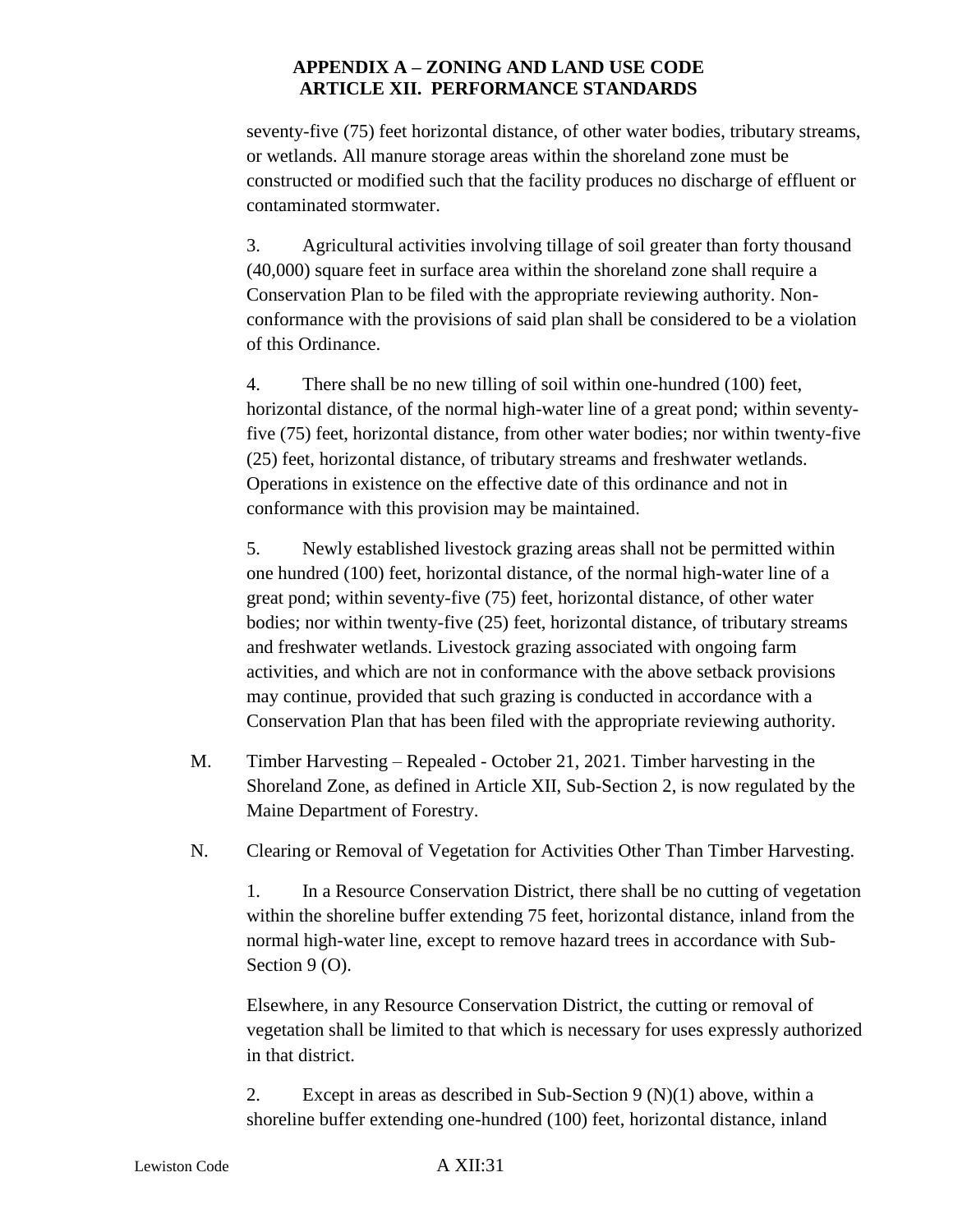from the normal high-water line of a great pond or within a shoreline buffer extending seventy-five (75) feet, horizontal distance, from any other water body, tributary stream, or the upland edge of a wetland, vegetation shall be preserved as follows:

(a) There shall be no cleared opening greater than 250 square feet in the forest canopy (or other existing woody vegetation if a forested canopy is not present) as measured from the outer limits of the tree or shrub crown. However, a single footpath not to exceed six (6) feet in width as measured between tree trunks and/or shrub stems is allowed for accessing the shoreline provided that a cleared line of sight to the water through the shoreline buffer is not created.

(b) Selective cutting of trees within the shoreline buffer is allowed provided that a well-distributed stand of trees and other natural vegetation is maintained. For the purposes of Sub-Section 9 (N)(2)(b) a "well-distributed stand of trees" adjacent to No Name Pond, shall be defined as maintaining a rating score of 24 or more in each 25-foot by 50-foot rectangular (1250 square feet) area as determined by the following rating system.

| Diameter of Tree at 4-1/2 ft. | Points                      |  |
|-------------------------------|-----------------------------|--|
| above ground level (inches)   |                             |  |
| $2 < 4$ in.                   | 1                           |  |
| $4 < 8$ in.                   | $\mathcal{D}_{\mathcal{L}}$ |  |
| $8 < 12$ in.                  | 4                           |  |
| 12 in. or greater             |                             |  |

Adjacent to other water bodies, tributary streams, and wetlands, a "welldistributed stand of trees" is defined as maintaining a minimum rating score of 16 per 25-foot by 50-foot rectangular area.

The following shall govern in applying this point system:

(i) The 25-foot by 50-foot rectangular plots must be established where the landowner or lessee proposes clearing within the required buffer;

(ii) Each successive plot must be adjacent to, but not overlap a previous plot;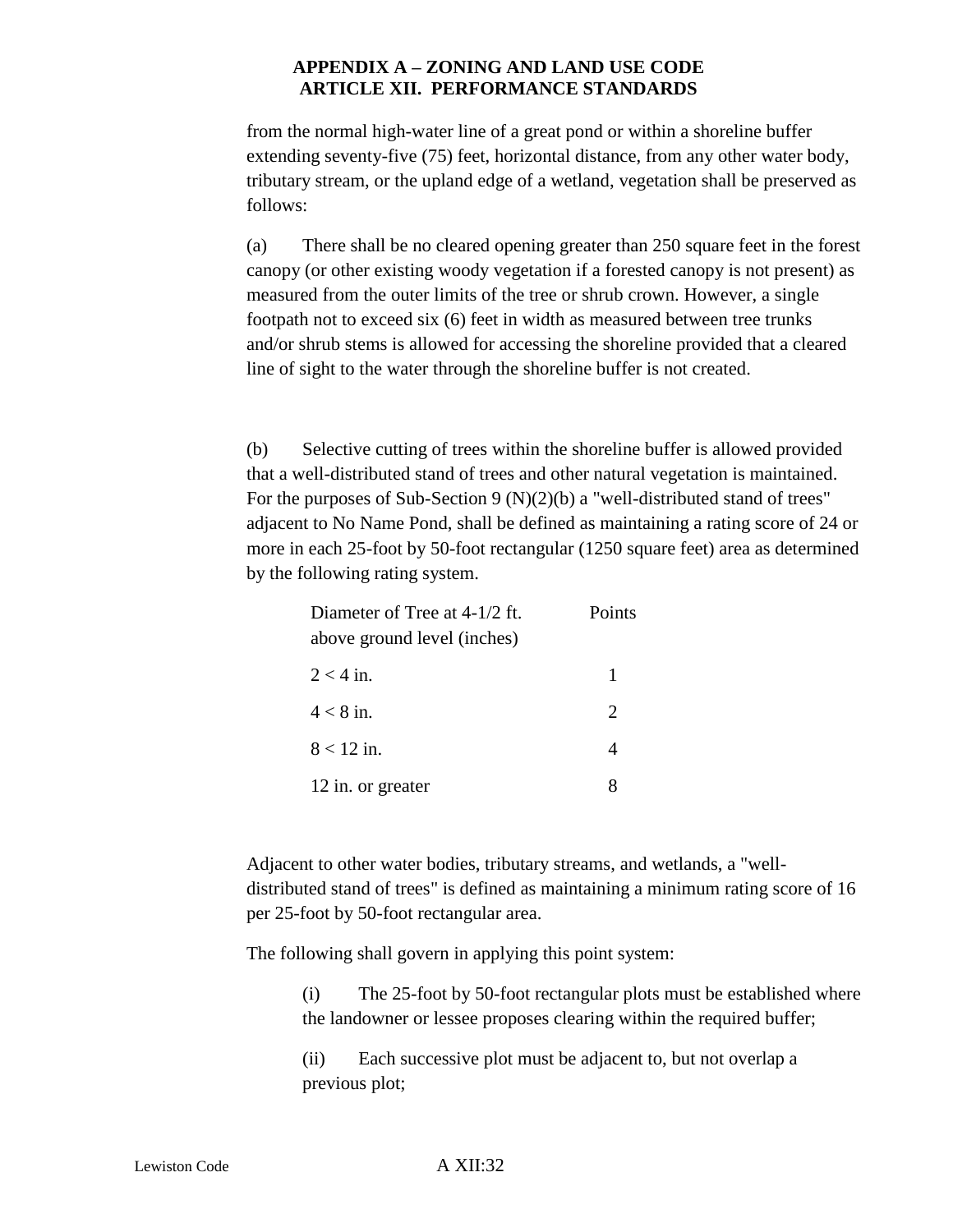(iii) Any plot not containing the required points must have no vegetation removed except as otherwise allowed by this Ordinance;

(iv) Any plot containing the required points may have vegetation removed down to the minimum points required or as otherwise allowed by is Ordinance;

(v) Where conditions permit, no more than 50% of the points on any 25-foot by 50-foot rectangular area may consist of trees greater than 12 inches in diameter.

For the purposes of Sub-Section 9 (N)(2)(b) "other natural vegetation" is defined as retaining existing vegetation under three (3) feet in height and other ground cover and retaining at least five (5) saplings less than two (2) inches in diameter at four and one half (4 ½) feet above ground level for each 25-foot by 50-foot rectangle area. If five saplings do not exist, no woody stems less than two (2) inches in diameter can be removed until 5 saplings have been recruited into the plot.

Notwithstanding the above provisions, no more than 40% of the total volume of trees four (4) inches or more in diameter, measured at 4 1/2 feet above ground level may be removed in any ten (10) year period.

(c) In order to protect water quality and wildlife habitat, existing vegetation under three (3) feet in height and other ground cover, including leaf litter and the forest duff layer, shall not be cut, covered, or removed, except to provide for a footpath as described in Sub-Section 9 (N) paragraphs (2) and (2)(a) above.

(d) Pruning of tree branches, on the bottom 1/3 of the tree is allowed.

(e) In order to maintain the vegetation in the shoreline buffer, removal of storm-damaged, hazard or dead trees and any required replanting shall occur in accordance with Sub-Section 9 (O).

(f) In order to maintain the vegetation in the shoreline buffer, clearing or removal of vegetation for allowed activities, including associated construction and related equipment operation, within or outside the shoreline buffer, must comply with the requirements of Sub-Section 9 (N)(2).

3. At distances greater than one hundred (100) feet, horizontal distance, from a great pond, and seventy-five (75) feet, horizontal distance, from the normal high-water line of any other water body, tributary stream, or the upland edge of a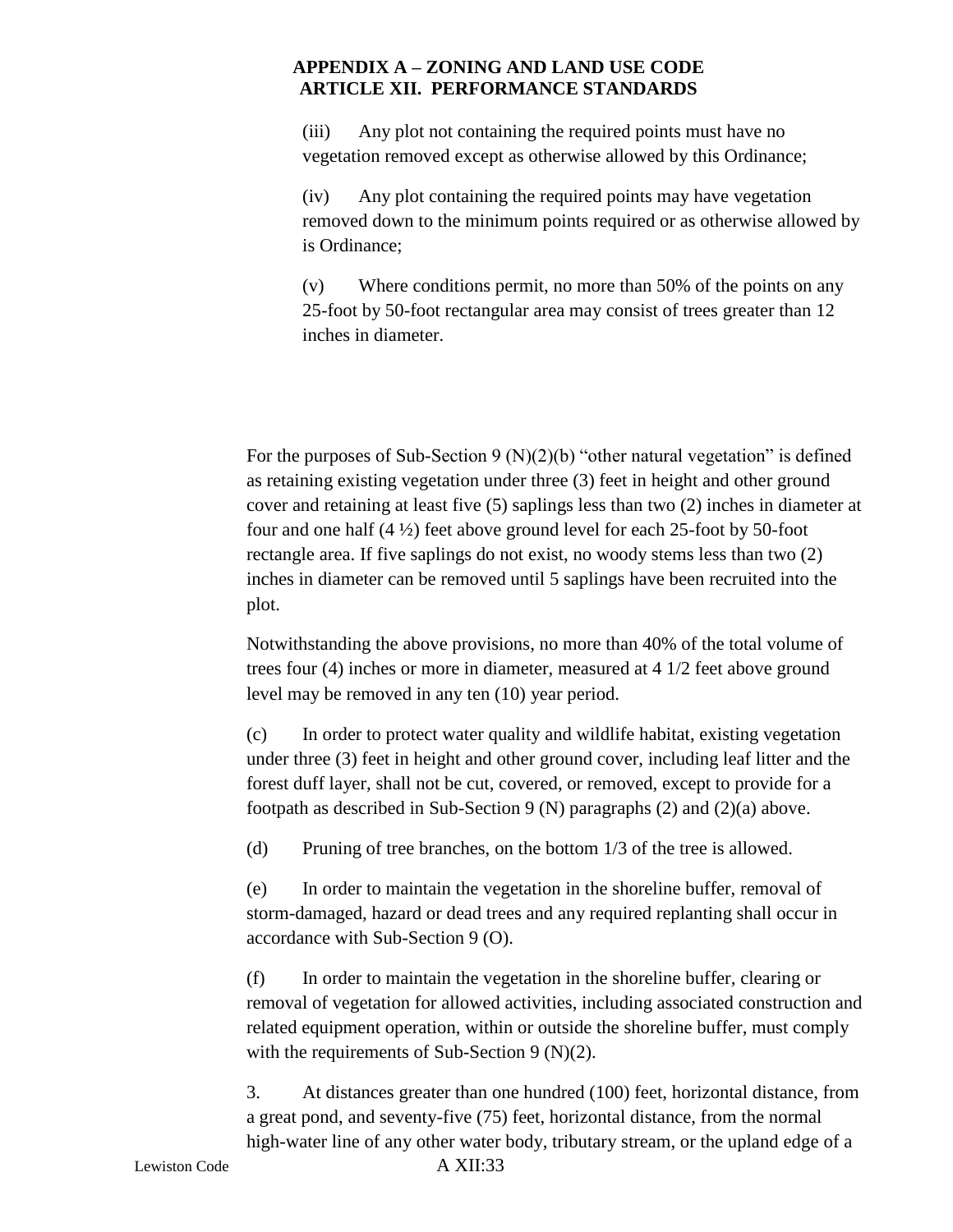wetland, there shall be allowed on any lot, in any ten (10) year period, selective cutting of not more than forty (40) percent of the volume of trees four (4) inches or more in diameter, measured 4 1/2 feet above ground level. Tree removal in conjunction with the development of permitted uses shall be included in the forty (40) percent calculation. For the purposes of these standards volume may be considered to be equivalent to basal area.

4. In no event shall cleared openings for any purpose, including but not limited to, principal and accessory structures, driveways, lawns and sewage disposal areas, exceed in the aggregate, 25% of the lot area within the shoreland zone or ten thousand (10,000) square feet, whichever is greater, including land previously cleared. This provision applies to the portion of the lot within the shoreland zone, including the shoreline buffer area. This provision shall not apply to the General Development Districts.

5. Legally existing nonconforming cleared openings may be maintained, in accordance with Sub-Section 9 (P). If these areas, fields or other cleared openings have reverted back to primarily woody vegetation, as a result of not maintaining them in accordance with Sub-Section 9 (P), then the provisions of Sub-Section 9 (N) shall apply.

O. Hazard Trees, Dead Trees and Storm-Damaged Trees

1. Hazard trees may be removed without a permit after consultation with the Code Enforcement Officer, provided the following requirements are met:

(a) Within the shoreline buffer, if the removal of a hazard tree results in a cleared opening in the tree canopy greater than two hundred and fifty (250) square feet, the opening shall be replaced with native tree species, unless there is new tree growth already present near to where the hazard tree was removed. New tree growth is considered to be at least two (2) inches in diameter, measured at four and one half (4.5) feet above ground level. If new growth is not present, then replacement trees shall consist of native species, be at least four (4) feet in height and be no less than two (2) inches DBH. Stumps shall not be removed.

(b) Outside the shoreline buffer, if the removal of hazard trees results in more than forty (40) percent of the volume of trees, four (4) inches or more in diameter as measured at four and one half (4.5) feet above ground level, being removed in any ten (10) year period; or results in cleared openings of more than twenty-five (25) percent of the lot area within the shoreland zone or more than ten thousand (10,000) square feet, whichever is greater; then replacement with native tree species is required, unless there is new tree growth already present near to where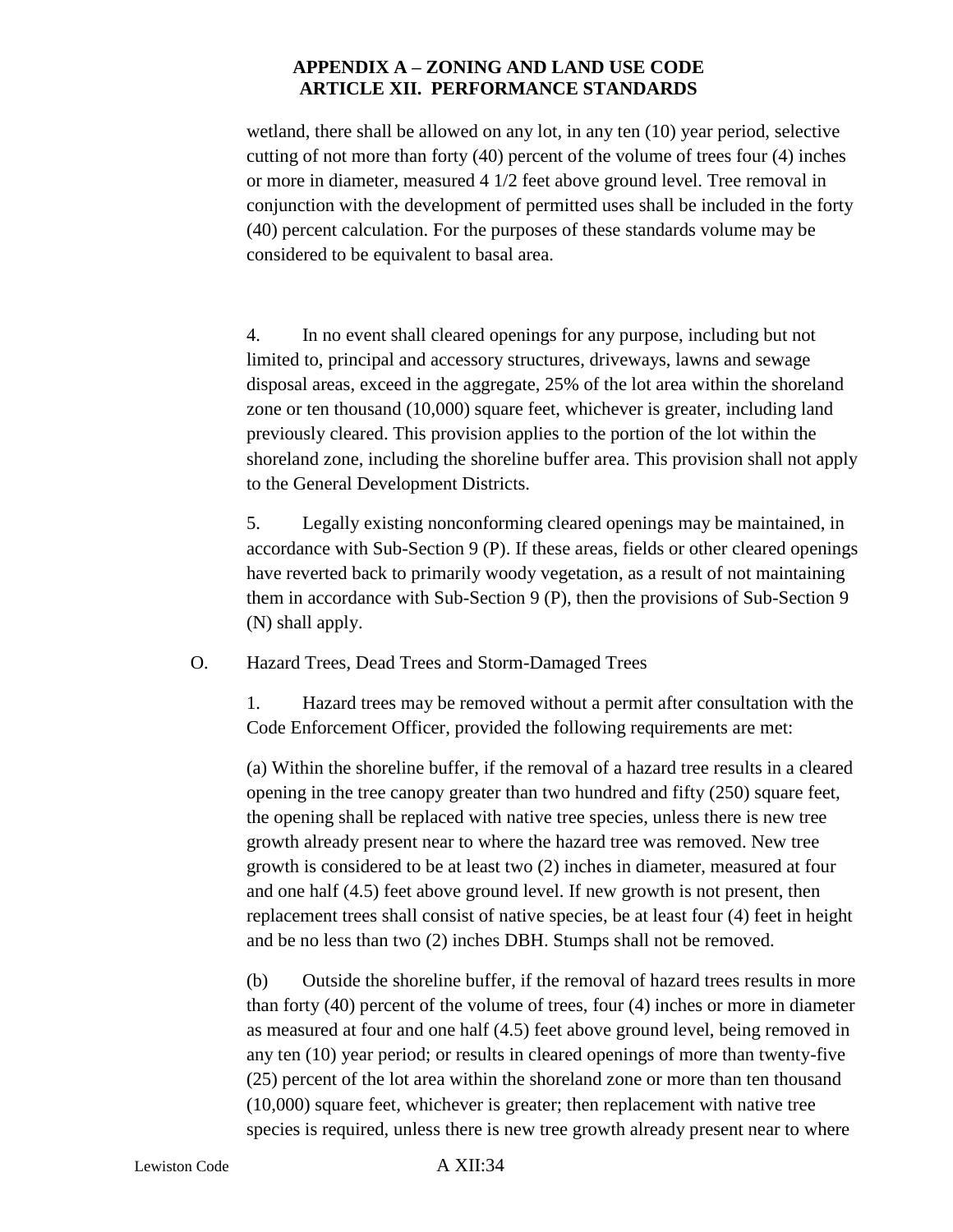the hazard tree was removed. New tree growth is considered to be at least two (2) inches DBH. If new growth is not present, then replacement trees shall consist of native species and be no less than two (2) inches DBH.

(c) The code enforcement officer may require the applicant to submit an evaluation from a licensed forester or arborist before any hazard tree can be removed within the shoreland zone.

(d) The code enforcement officer may require more than a one-for-one replacement for removed hazard trees that exceeded eight (8) inches in diameter at four and one half (4.5) feet above ground level.

2. Dead trees may be removed without a permit, provided the following requirements are met:

(a) The trees are dead from natural causes. Dead trees are those that contain no foliage during the growing season.

(b) The removal of dead trees does not result in the creation of new lawn areas or other permanently cleared areas.

(c) Stumps shall not be removed.

3. Storm-damaged trees may be removed without a permit after consultation with the Code Enforcement Officer, provided the following requirements are met:

(a) Within the shoreline buffer, if the removal of storm-damaged trees results in a cleared opening in the tree canopy greater than two hundred and fifty (250) square feet, the following shall be required:

(i) The area shall be required to naturally revegetate. If after one growing season, no natural regeneration or regrowth is present, replanting of native tree seedlings or saplings shall be required at a density of one seedling/sapling per every eighty (80) square feet of open canopy.

(ii) The removal of storm-damaged trees does not result in the creation of new lawn areas or other permanently cleared areas.

(iii) Stumps shall not be removed.

(iv) Limbs damaged from a storm event may be pruned even if they extend beyond the bottom one-third (1/3) of the tree.

(b) Outside the shoreline buffer, if the removal of storm-damaged trees results in more than forty (40) percent of the volume of trees, four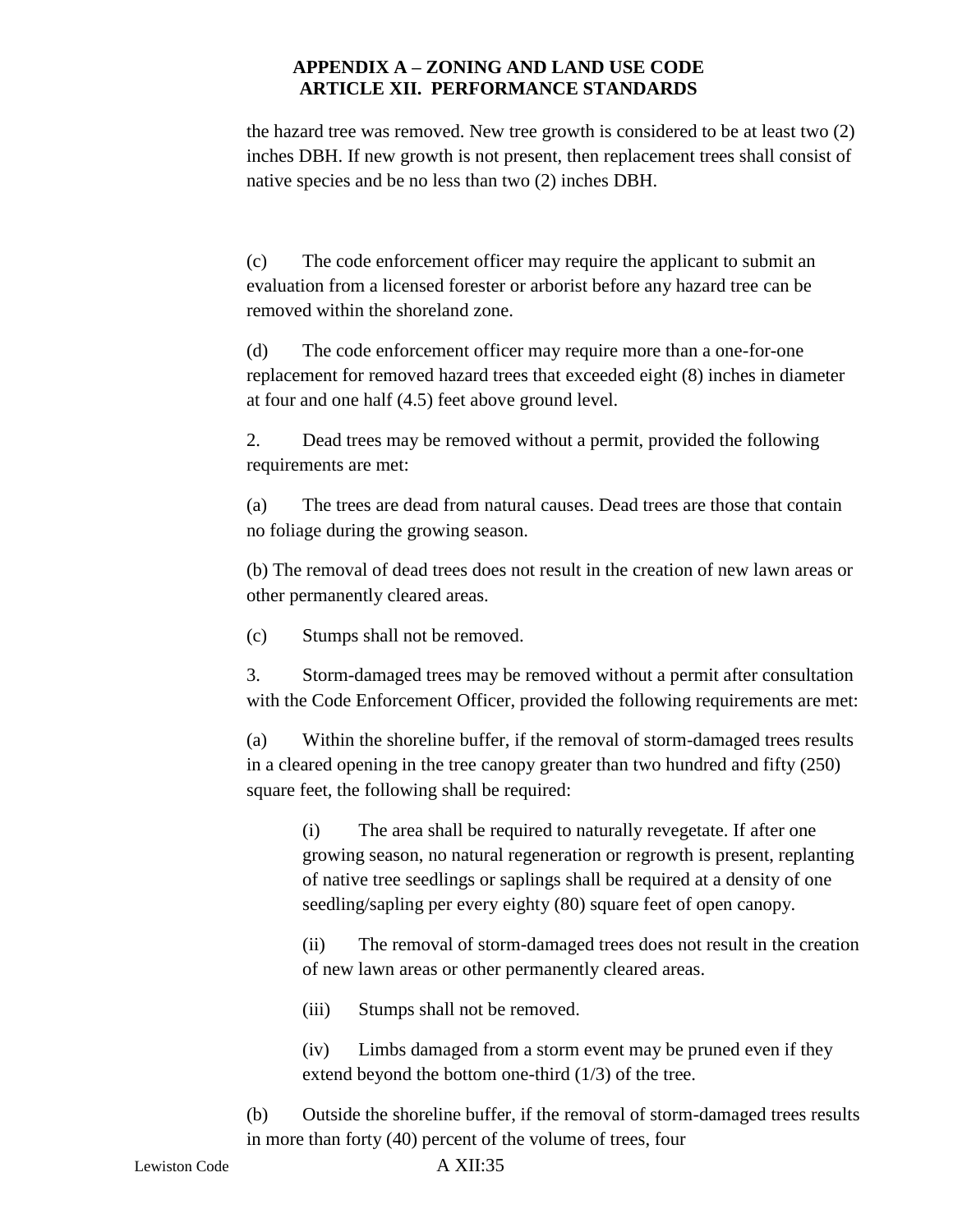(4) inches or more in diameter as measured at four and one half (4.5) feet above ground level, being removed in any ten (10) year period; or results in cleared openings of more than twenty-five (25) percent of the lot area within the shoreland zone or more than ten thousand (10,000) square feet, whichever is greater; then the area shall be required to naturally revegetate. If, after one growing season, no natural regeneration or regrowth is present, replanting of native tree seedlings or saplings shall be required on a one-for-one basis.

P. Exemptions to Clearing or Removal of Vegetation

The following activities are exempt from the standards for clearing or removal of vegetation set forth in Sub-Section 9 (N), provided that all other applicable requirements of this Ordinance are complied with, and the removal of vegetation is limited to that which is necessary:

1. The clearing or removal of vegetation that occurs at least once every two (2) years for the maintenance of legally existing areas that do not comply with the standards of Sub-Section 9 (N), such as but not limited to cleared openings in the canopy or fields. If any of these areas revert back to primarily woody vegetation due to a lack of removal of vegetation every two (2) years, the requirements of Section 9 (N) shall apply.

2. The clearing or removal of vegetation from the location of allowed structures or allowed uses, when the shoreline setback requirements of Section 9 (B) are not applicable.

3. The clearing or removal of vegetation from the location of public swimming areas associated with allowed public recreational facilities.

4. The clearing or removal of vegetation associated with allowed agricultural uses, provided that all requirements of Sub-Section 9 (L) are complied with, and that best management practices are utilized.

5. The clearing or removal of vegetation associated with brownfields or voluntary response action program projects pursuant to 38 M.R.S.A section 343- E, provided that the following provisions are met:

(a) The clearing or removal of vegetation is within the shoreland zone of rivers that do not flow to great ponds that are designated as General Development Districts; and

(b) The clearing or removal of vegetation is necessary for remediation activities to clean up contamination.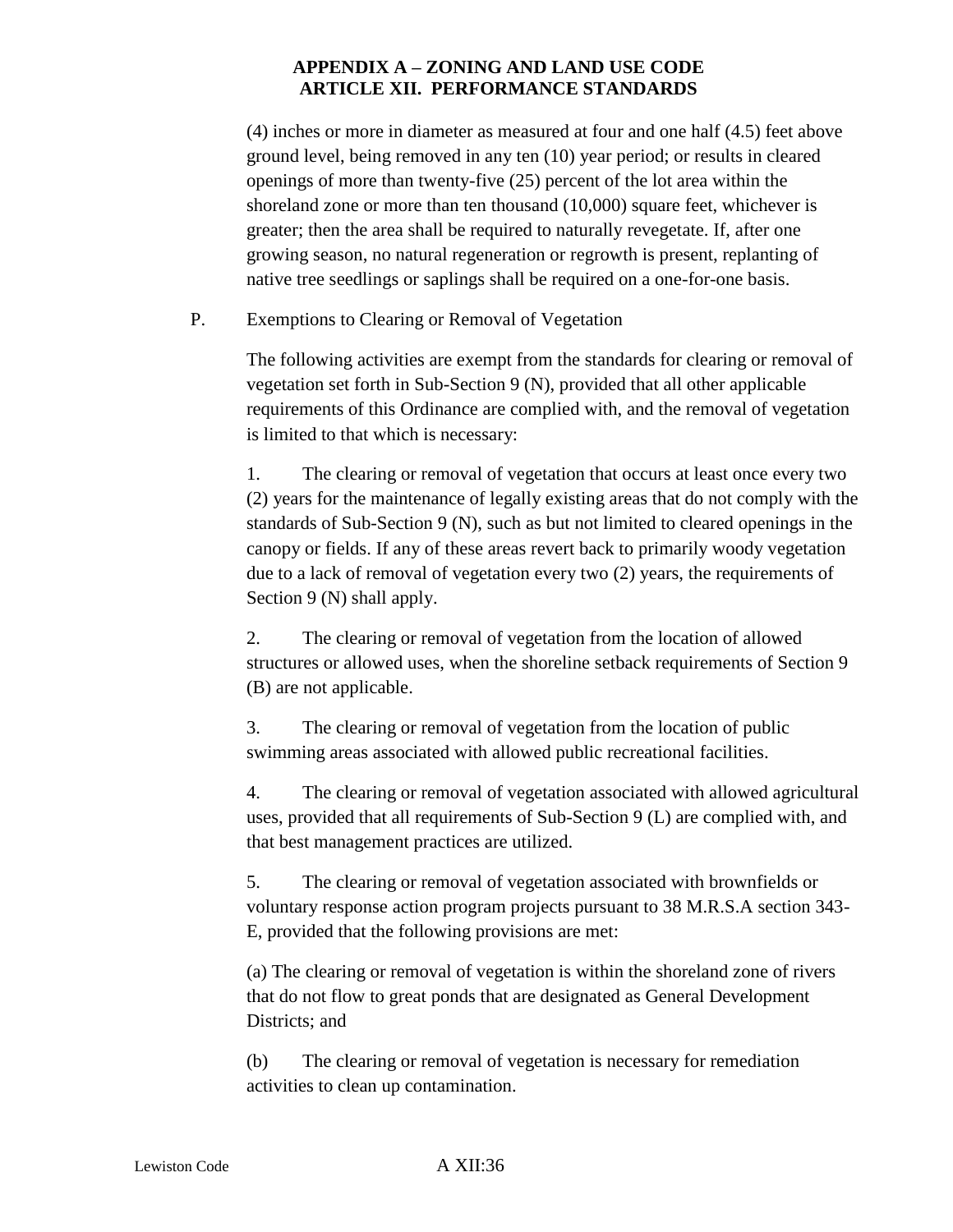6. The clearing or removal of non-native invasive vegetation, provided that the following requirements are met:

(a) If clearing or removal of vegetation occurs via wheeled or tracked motorized equipment, then the wheeled or tracked motorized equipment is operated and stored at least twenty-five (25) feet, horizontal distance, from the shoreline, except that the wheeled or tracked motorized equipment may be operated or stored on existing structural surfaces, such as pavement or gravel;

(b) The clearing or removal of vegetation within twenty-five (25) feet, horizontal distance, from the shoreline occurs via hand tools; and

(c) If the clearing or removal of non-native invasive vegetation results in a standard of Sub-Section 8(N) being exceeded, then the area shall be revegetated in accordance with Sub-Section 8(Q) to achieve compliance with the applicable standard(s) of Sub-Section 8(N).

7. The clearing or removal of vegetation associated with emergency response activities conducted by the Department, the U.S. Environmental Protection Agency, the U.S. Coast Guard, and their agents.

Q. Revegetation Requirements.

When revegetation is required to address the removal of non-native invasive species of vegetation, to address the removal of vegetation in conjunction with shoreline stabilization, in response to violations of the standards set forth in Sub-Section 9 (N), or as a mechanism to allow for development that may otherwise not be permissible due to the standards of Sub-Section 9 (N), then revegetation shall comply with the following requirements:

1. The applicant must submit a revegetation plan, prepared with and signed by a qualified professional that describes revegetation activities and maintenance. The plan must include a scaled site plan, depicting where vegetation was, or is to be removed, where the existing vegetation is to remain, and where vegetation is to be planted, including a list of all vegetation to be planted.

2. Revegetation must occur along the same segment of shoreline and in the same area where vegetation was removed and must occur at a density comparable to the pre-existing vegetation. If this is not feasible due to shoreline stabilization, then revegetation must occur along the same segment of shoreline and as close as possible to the area where vegetation was removed.

3. If part of a permitted activity, revegetation shall occur before the expiration of the permit. If the activity or revegetation is not completed before the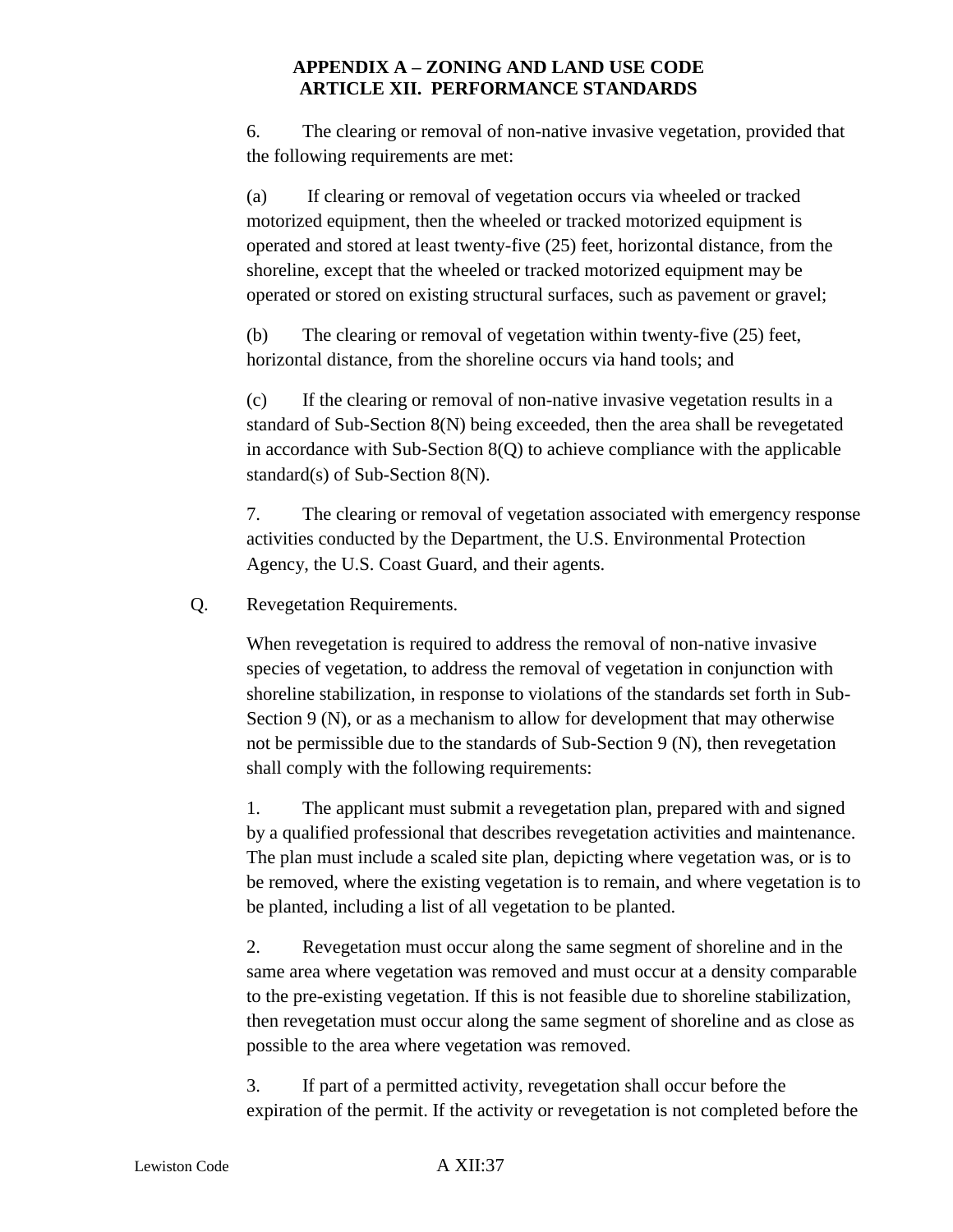expiration of the permit, a new revegetation plan shall be submitted with any renewal or new permit application.

4. Revegetation activities must meet the following requirements for trees and saplings:

(a) All trees and saplings removed must be replaced with native noninvasive species;

(b) Replacement vegetation must consist of saplings at a minimum;

(c) If more than three (3) trees or saplings are planted, then at least three (3) different species shall be used;

(d) No one species shall make up 50% or more of the number of trees and saplings planted;

(e) If revegetation is required for shoreline stabilization, and it is not possible to plant trees and saplings in the same area where trees or saplings were removed, then trees or saplings must be planted in a location that effectively reestablishes the screening between the shoreline and structures; and

(f) A survival rate of at least eighty (80) percent of planted trees/saplings is required for a minimum of five (5) years.

5. Revegetation activities must meet the following requirements for all woody vegetation and for other vegetation under three (3) feet in height:

(a) All woody vegetation and vegetation under three (3) feet in height must be replaced with native noninvasive species of woody vegetation and vegetation under three (3) feet in height as applicable;

(b) Woody vegetation and vegetation under three (3) feet in height shall be planted in quantities and variety sufficient to prevent erosion and provide for effective infiltration of stormwater;

(c) If more than three (3) woody vegetation plants are to be planted, then at least three (3) different species shall be planted;

(d) No one species shall make up 50% or more of the number of planted woody vegetation plants; and

(e) Survival of planted woody vegetation and vegetation under three feet in height must be sufficient to remain in compliance with the standards contained in Sub-Section 9 (N) for a minimum of five (5) years.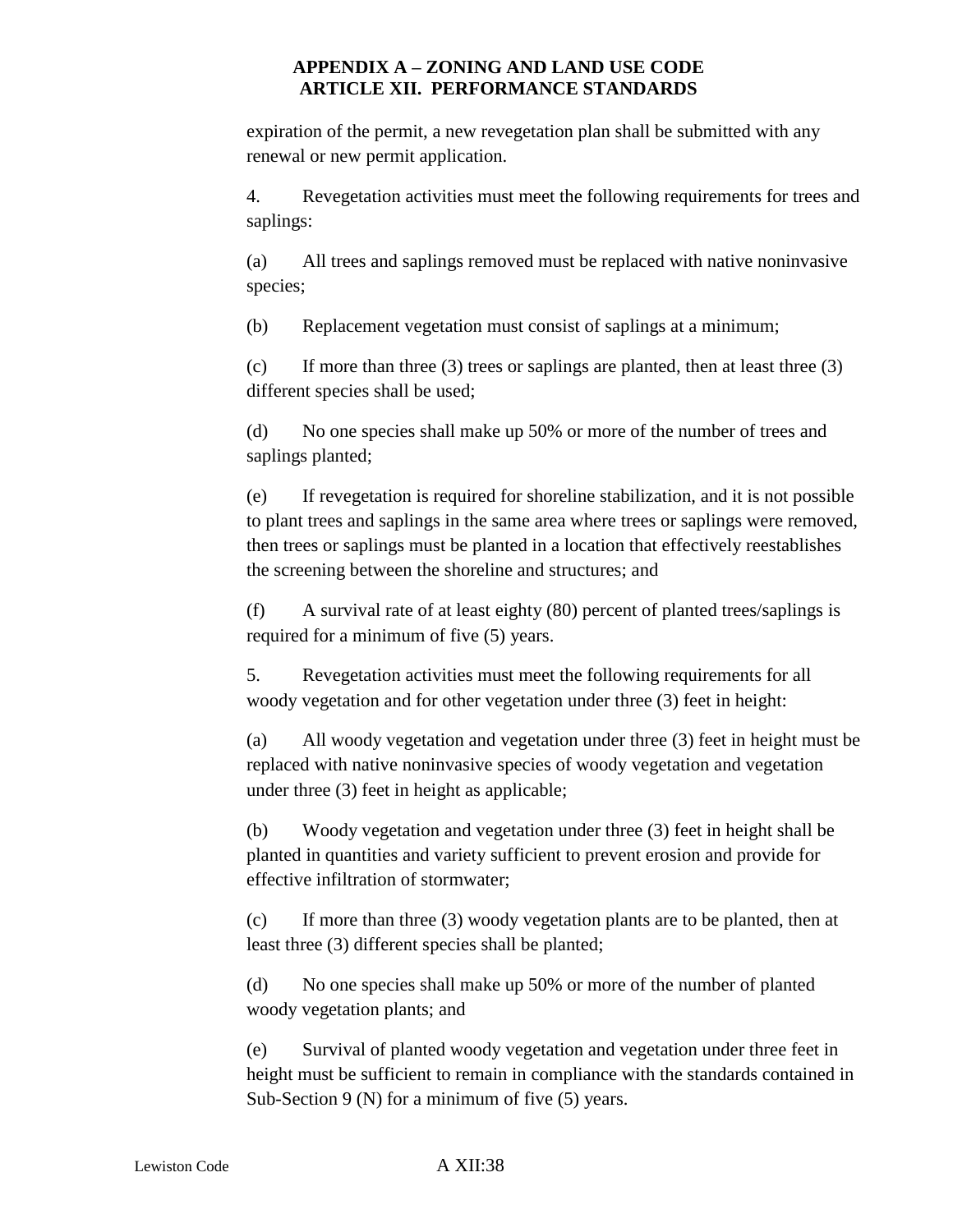6. Revegetation activities must meet the following requirements for ground vegetation and ground cover:

(a) All ground vegetation and ground cover removed must be replaced with native herbaceous vegetation, in quantities and variety sufficient to prevent erosion and provide for effective infiltration of stormwater;

(b) Where necessary due to a lack of sufficient ground cover, the area must be supplemented with leaf mulch and/or bark mulch at a minimum of four (4) inches deep to prevent erosion and provide for effective infiltration of stormwater; and

(c) Survival and functionality of ground vegetation and ground cover must be sufficient to remain in compliance with the standards contained within this Ordinance for a minimum of five (5) years.

R. Erosion and Sedimentation Control in Shoreland Areas.

1. All activities which involve filling, grading, excavation, or other similar activities which result in unstabilized soil conditions and which require a permit shall also require a written soil erosion and sedimentation control plan. The plan shall be submitted to the permitting authority for approval and shall include, where applicable, provisions for:

(a) Mulching and revegetation of disturbed soil.

(b) Temporary runoff control features such as hay bales, silt fencing or diversion ditches.

(c) Permanent stabilization structures such as retaining walls or riprap.

2. In order to create the least potential for erosion, development shall be designed to fit with the topography and soils of the site. Areas of steep slopes where high cuts and fills may be required shall be avoided wherever possible, and natural contours shall be followed as closely as possible.

3. Erosion and sedimentation control measures shall apply to all aspects of the proposed project involving land disturbance and shall be in operation during all stages of the activity. The amount of exposed soil at every phase of construction shall be minimized to reduce the potential for erosion.

4. Any exposed ground area shall be temporarily or permanently stabilized within one (1) week from the time it was last actively worked, by use of riprap, sod, seed, and mulch, or other effective measures. In all cases, permanent stabilization shall occur within nine (9) months of the initial date of exposure. In addition: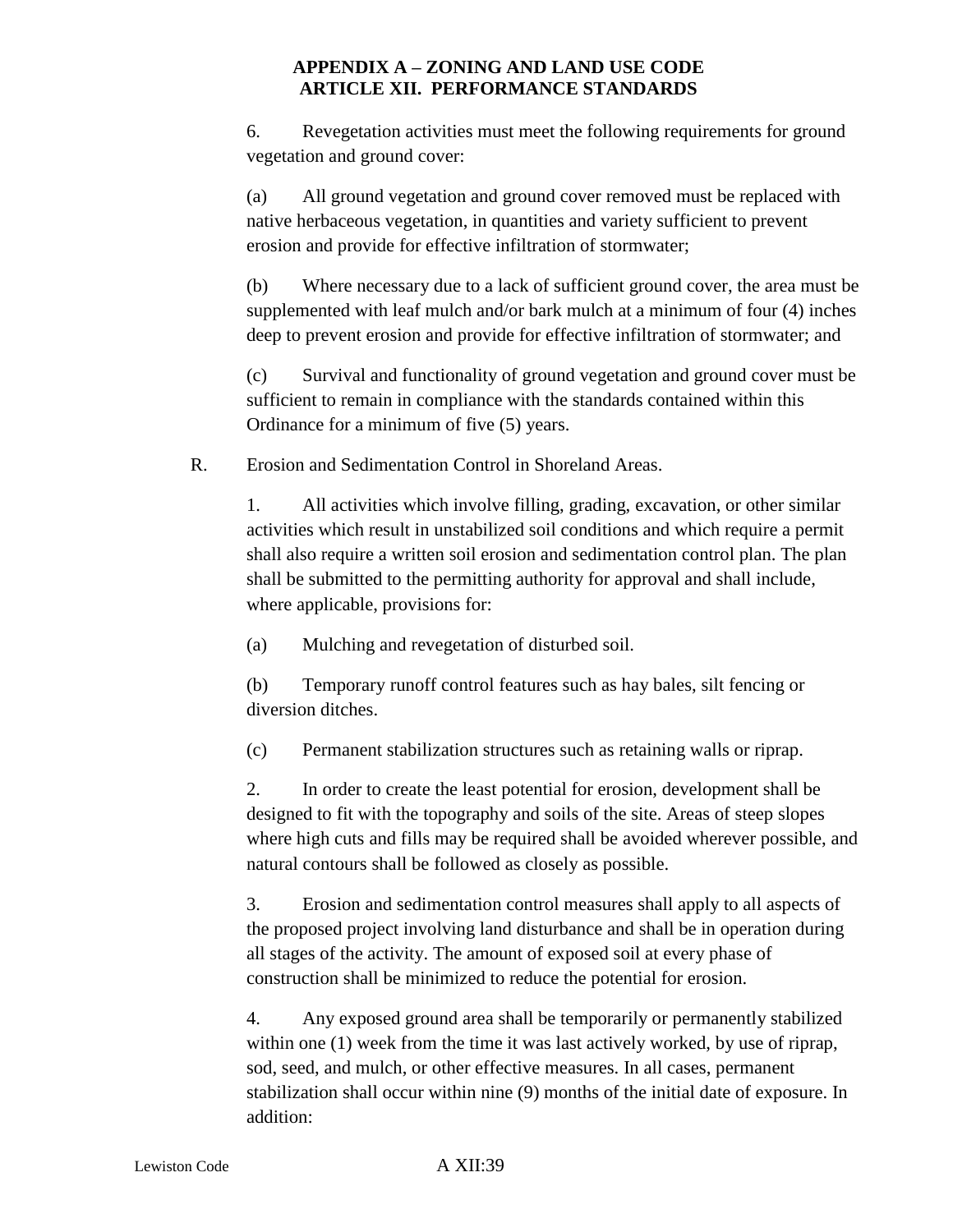(a) Where mulch is used, it shall be applied at a rate of at least one (1) bale per five hundred (500) square feet and shall be maintained until a catch of vegetation is established.

(b) Anchoring the mulch with netting, peg, and twine or other suitable method may be required to maintain the mulch cover.

(c) Additional measures shall be taken where necessary in order to avoid siltation into the water. Such measures may include the use of staked hay bales and/or silt fences.

5. Natural and man-made drainage ways and drainage outlets shall be protected from erosion from water flowing through them. Drainage ways shall be designed and constructed in order to carry water from a twenty-five (25) year storm or greater and shall be stabilized with vegetation or lined with riprap.

6. When an excavation contractor will perform these activities, compliance with the following shall be required:

(a) A person certified in erosion control practices by the Maine Department of Environmental Protection shall be responsible for the management of erosion and sedimentation control practices at the site. This person shall be present at the site each day these activities occur for a duration that is sufficient to ensure that proper erosion and sedimentation control practices are followed. This is required until the installation of erosion and sedimentation control measures that will either stay in place permanently or stay in place until the area is sufficiently covered with vegetation necessary to prevent soil erosion.

(b) Include on the required plan or permit application the name and certification number of the person who will oversee activities causing or resulting in soil disturbance.

S. Soils.

All land uses shall be located on soils in or upon which the proposed uses or structures can be established or maintained without causing adverse environmental impacts, including severe erosion, mass soil movement, improper drainage, and water pollution, whether during or after construction. Proposed uses requiring subsurface waste disposal, and commercial or industrial development, and other similar intensive land uses, shall require a soils report based on an onsite investigation and be prepared by state-certified professionals. Certified persons may include Maine Certified Soil Scientists, Maine Registered Professional Engineers, Maine State Certified Geologists and other persons who have training and experience in the recognition and evaluation of soil properties.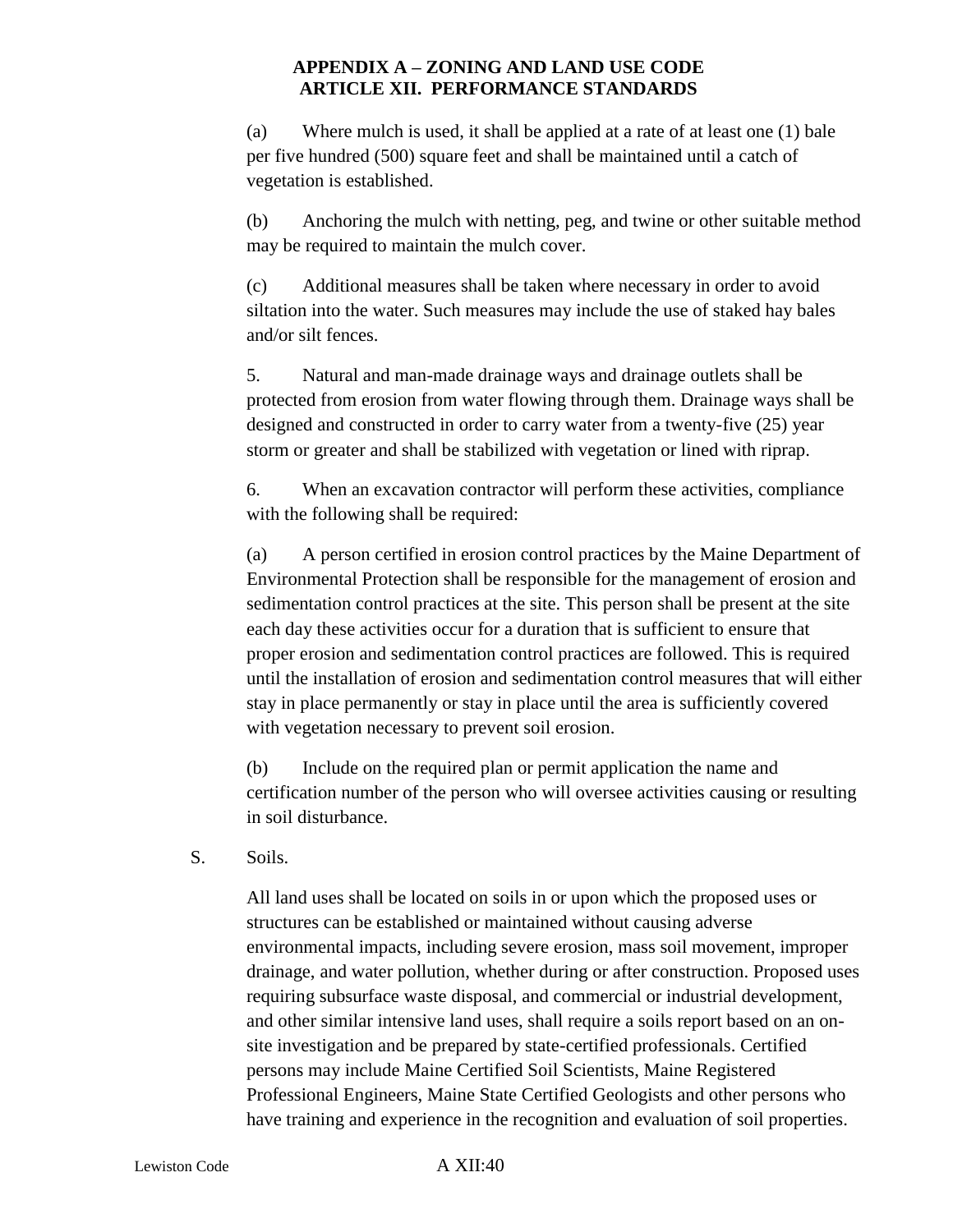The report shall be based upon the analysis of the characteristics of the soil and surrounding land and water areas, maximum groundwater elevation, presence of ledge, drainage conditions, and other pertinent data which the evaluator deems appropriate. The soils report shall include recommendations for a proposed use to counteract soil limitations where they exist.

T. Water Quality.

No activity shall deposit on or into the ground or discharge to the waters of the State any pollutant that, by itself or in combination with other activities or substances, will impair designated uses or the water classification of the water body, tributary stream or wetland.

U. Archaeological Sites.

Any proposed land use activity involving structural development or soil disturbance on or adjacent to sites listed on, or eligible to be listed on the National Register of Historic Places, as determined by the permitting authority, shall be submitted by the applicant to the Maine Historic Preservation Commission for review and comment, at least twenty (20) days prior to action being taken by the permitting authority. The permitting authority shall consider comments received from the Commission prior to rendering a decision on the application.

#### 10. *Administration*

A. Permits Required For:

1. After the effective date of this Ordinance, no person shall, without first obtaining a shoreland permit, engage in any activity or use of land or structure requiring a permit in the Shoreland zone in which such activity or use would occur; or expand, change, or replace an existing use or structure; or renew a discontinued nonconforming use. A person who is issued a permit pursuant to this Ordinance shall have a copy of the permit on-site while the work authorized by the permit is performed.

2. A permit is not required for the replacement of an existing road culvert as long as:

(a) The replacement culvert is not more than 25% longer than the culvert being replaced;

(b) The replacement culvert is not longer than 75 feet; and

(c) Adequate erosion control measures are taken to prevent sedimentation of the water, and the crossing does not block fish passage in the watercourse.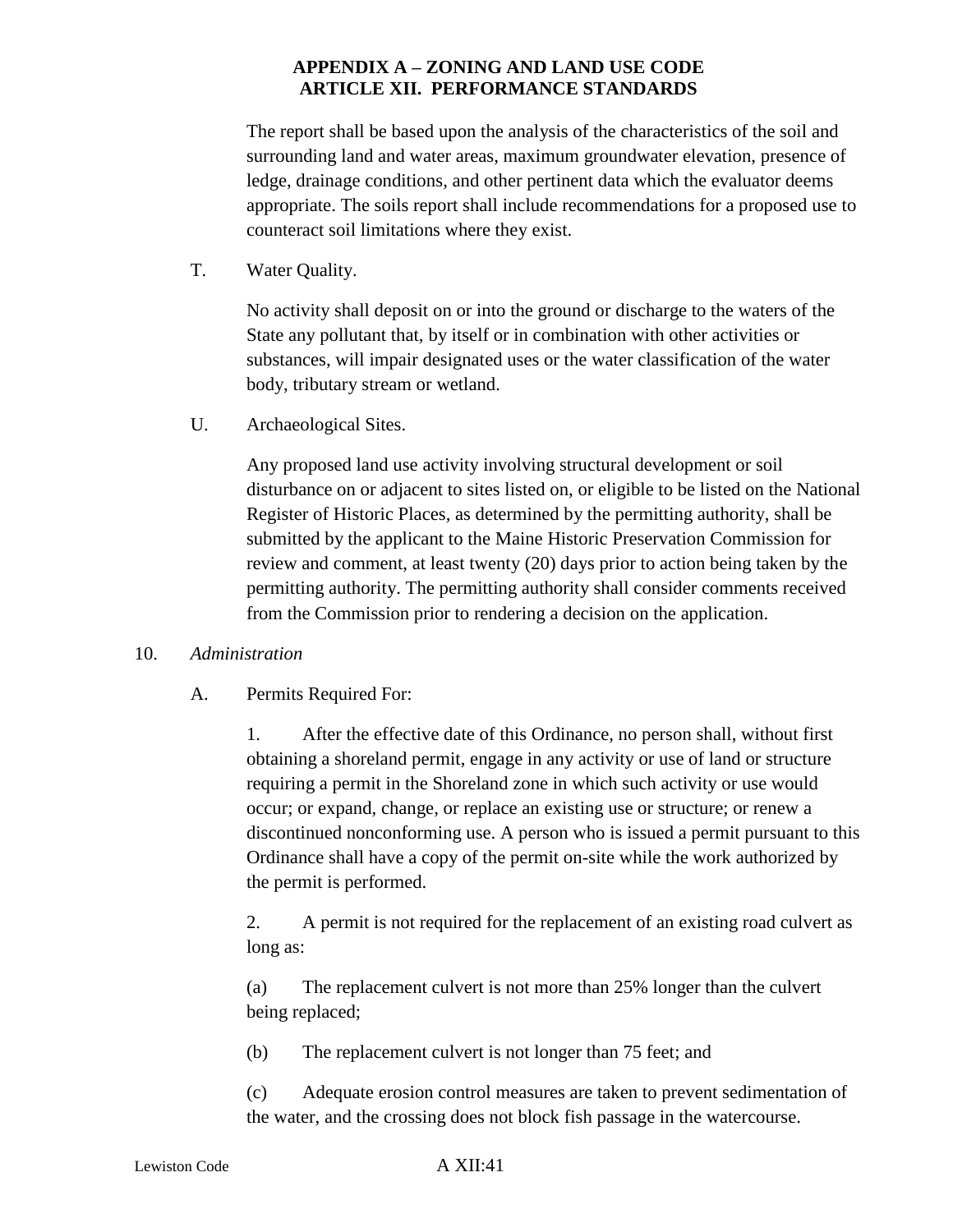3. A permit is not required for an archaeological excavation as long as the excavation is conducted by an archaeologist listed on the State Historic Preservation Officer's level 1 or level 2 approved list, and unreasonable erosion and sedimentation is prevented by means of adequate and timely temporary and permanent stabilization measures.

4. Any permit required by this Ordinance shall be in addition to any other permit required by other law or ordinance.

## B. Permit Application

1. Every applicant for a permit shall submit a written application, including a scaled site plan, on a form provided by the municipality, including a narrative that addresses the approval criteria 1-9 of Sub-Section 10, (C), Procedure for Administering Permits.

2. All applications shall be signed by an owner or individual who can show evidence of right, title or interest in the property or by an agent, representative, tenant, or contractor of the owner with authorization from the owner to apply for a permit hereunder, certifying that the information in the application is complete and correct.

3. All applications shall be dated, and the appropriate reviewing authority, as appropriate, shall note upon each application the date and time of its receipt.

4. If the property is not served by a public sewer, a valid plumbing permit or a completed application for a plumbing permit, including the site evaluation approved by the Plumbing Inspector, shall be submitted whenever the nature of the proposed structure or use would require the installation of a subsurface sewage disposal system.

5. When an excavation contractor will perform an activity that requires or results in more than one (1) cubic yard of soil disturbance, the person responsible for management of erosion and sedimentation control practices at the site must be certified in erosion control practices by the Maine Department of Environmental Protection. This person must be present at the site each day earthmoving activity occurs for a duration that is sufficient to ensure that proper erosion and sedimentation control practices are followed. This is required until erosion and sedimentation control measures have been installed, which will either stay in place permanently or stay in place until the area is sufficiently covered with vegetation necessary to prevent soil erosion. The name and certification number of the person who will oversee the activity causing or resulting in soil disturbance shall be included on the permit application. This requirement does not apply to a person or firm engaged in agriculture or timber harvesting if best management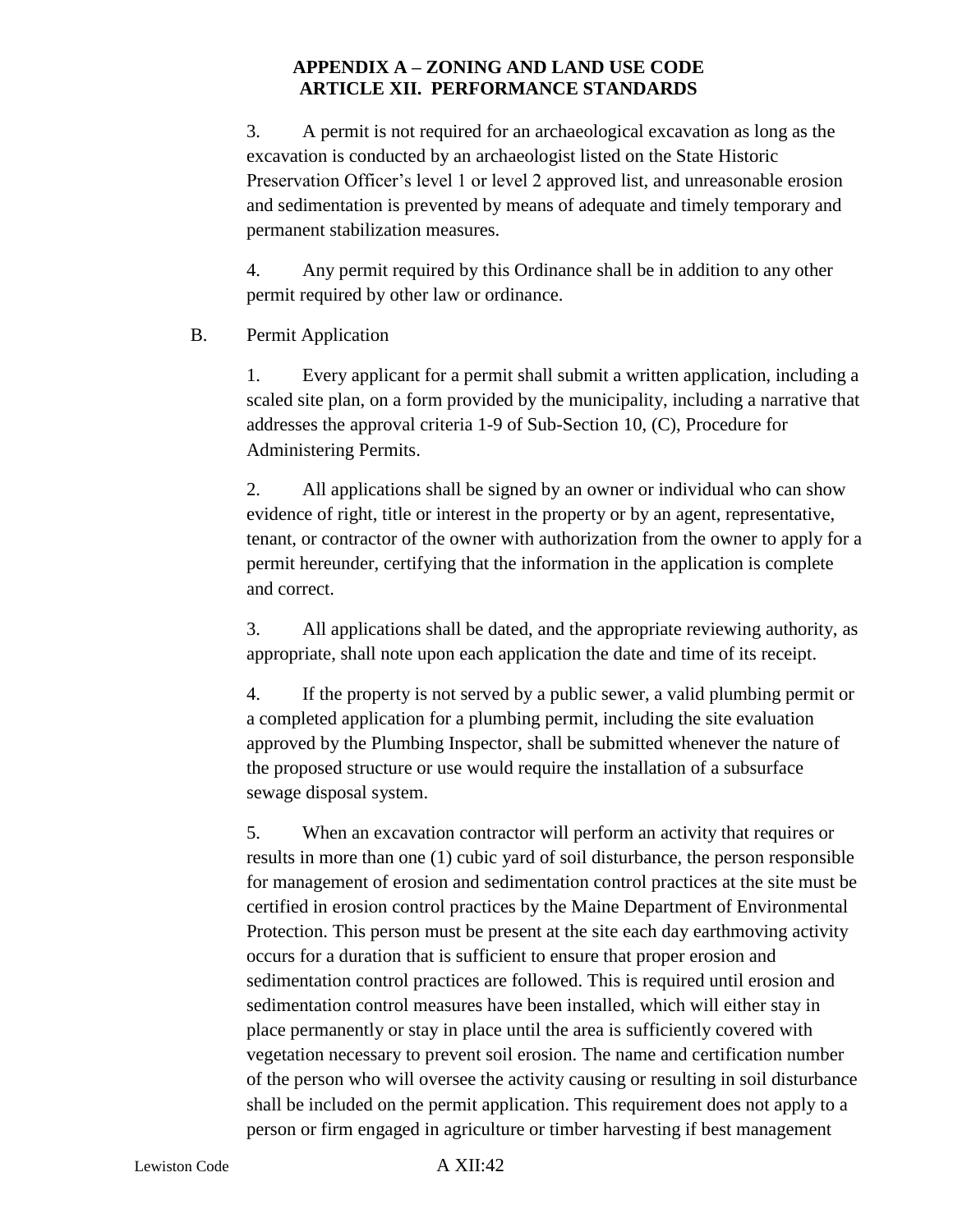practices for erosion and sedimentation control are used; and municipal, state and federal employees engaged in projects associated with that employment.

C. Procedure for Administering Permits.

Within 30 days of the date of receiving a written application, the appropriate reviewing authority, shall notify the applicant in writing either that the application is a complete application, or, if the application is incomplete, that specified additional material is needed to make the application complete. The appropriate reviewing authority shall approve, approve with conditions, or deny all permit applications in writing within 30 days of receiving a completed application.

The applicant shall have the burden of proving that the proposed land use activity is in conformity with the purposes and provisions of this Ordinance.

Approval Criteria- After the submission of a complete application to the appropriate reviewing authority, they shall approve an application or approve it with conditions if it makes a positive finding based on the information presented that the proposed use:

1. Will maintain safe and healthful conditions;

2. Will not result in water pollution, erosion, or sedimentation to surface waters;

3. Will adequately provide for the disposal of all wastewater;

4. Will not have an adverse impact on spawning grounds, fish, aquatic life, bird or other wildlife habitat;

5. Will conserve shore cover and visual, as well as actual, points of access to waters;

6. Will protect archaeological and historic resources as designated in the comprehensive plan;

7. Will not adversely affect existing commercial fishing or maritime activities;

8. Will avoid problems associated with floodplain development and use; and

9. Is in conformance with the provisions of Sub-Section 9, Land Use Standards.

If a permit is either denied or approved with conditions, the reasons as well as conditions shall be stated in writing. No approval shall be granted for an application involving a structure if the structure would be located in an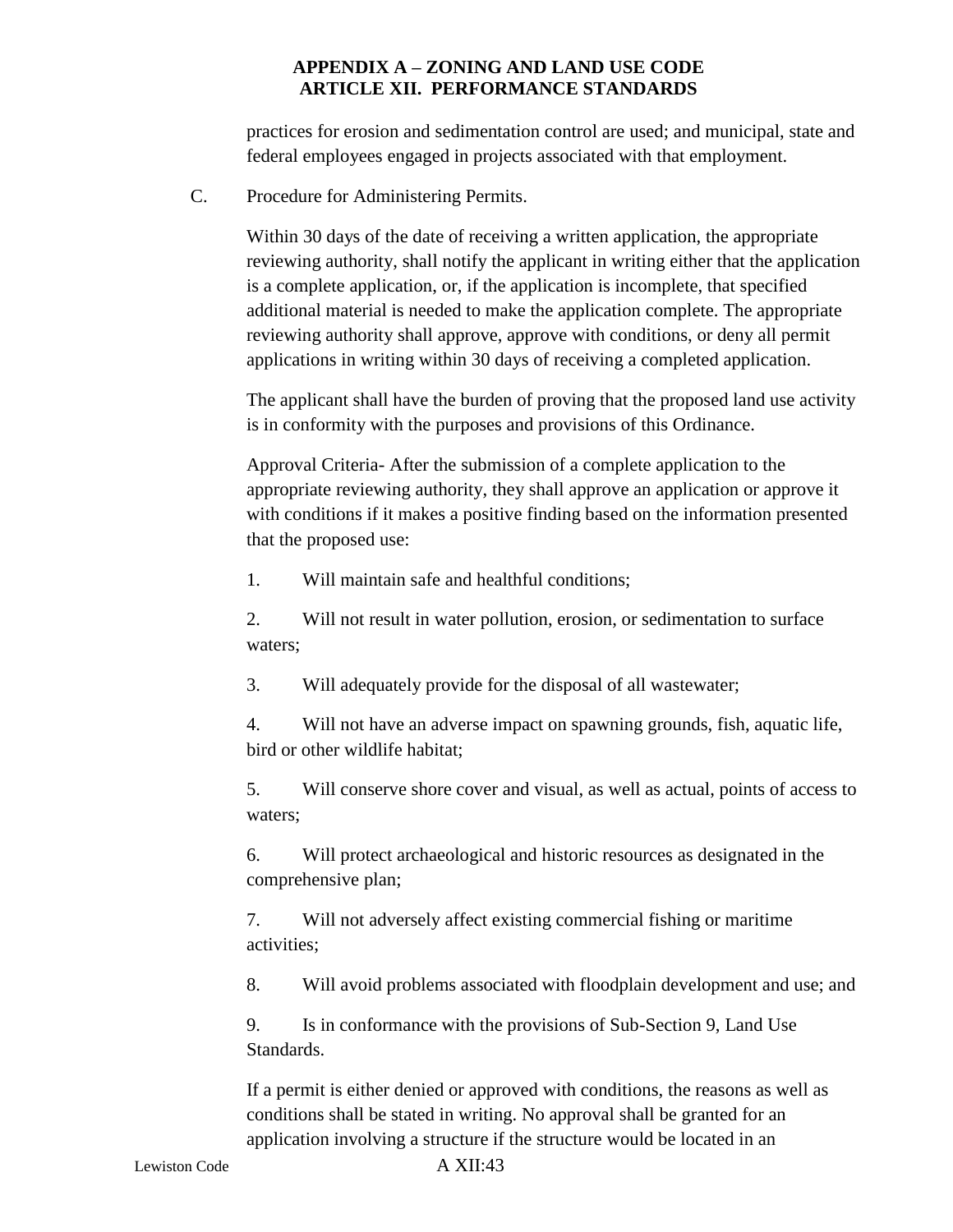unapproved subdivision or would violate any other local ordinance, or regulation or statute administered by the municipality.

D. Expiration of Permit.

Permits shall expire one year from the date of issuance if a substantial start is not made in construction or in the use of the property during that period. If a substantial start is made within one year of the issuance of the permit, the applicant shall have one additional year to complete the project, at which time the permit shall expire.

E. Installation of Public Utility Service.

A public utility, water district, sanitary district, or any utility company of any kind may not install services to any new structure located in the shoreland zone unless written authorization attesting to the validity and currency of all local permits required under this or any previous Ordinance has been issued by the appropriate municipal officials, or other written arrangements have been made between the municipal officials and the utility.

(Ord. No. 92-5, 3-5-92; Ord. No. 92-19, 9-10-92; Ord. No. 99-17, 10-12-99; Ord. No. 00-11, 6-15-00; Ord. No. 06-17, 2-8-07; Ord. No. 06-18, 2-8-07; Ord. No. 11-15, 01-19-12; Ord. 21-08f, 10-21-21)

## **Sec. 3. Timber harvesting standards.**

- (a) *In Resource conservation districts.*
- (1) Clear-cutting, and timber harvesting, other than for road building and water crossings for which all required city, state or federal permits have been obtained, or in conjunction with approved development activities, pursuant to article XIII of the Code, is prohibited.

(b) *In shoreland areas, as defined in article XII, section 2, not within a resource conservation district.* No clear-cutting is permitted within a shoreland area and timber harvesting activities shall comply with the standard set forth in article XII, section 2, subsection (r), timber harvesting.

(c) *In lake conservation overlay district (LC).* Except for approved construction and landscaping projects, timber harvesting shall not remove, in any ten-year period, more than 40 percent of the volume on each acre involved of trees six inches in diameter and larger, measured at four and one-half feet above ground level, applied equally to all size classes (six-inch, eightinch, ten-inch, etc.) within the area being harvested. Removal of trees less than six inches in diameter, measured as above, is permitted if otherwise in conformance with the standards of this Code. No clear cutting shall be allowed and harvesting operations shall be conducted in such a manner that a well-distributed stand of trees is retained so as to maintain the aesthetic and recreational value and water quality of the lake conservation overlay district. For the purpose of these standards, volume may be determined as being equivalent to basal area. A stand means a contiguous group of trees, sufficiently uniform in species, arrangement of classes and condition to be identified as a homogeneous and distinguishable unit.

(d) *Within all districts*. Timber harvesting shall comply with the state department of conservation standards for forest regeneration, established pursuant to 12 M.R.S.A., ch. 805,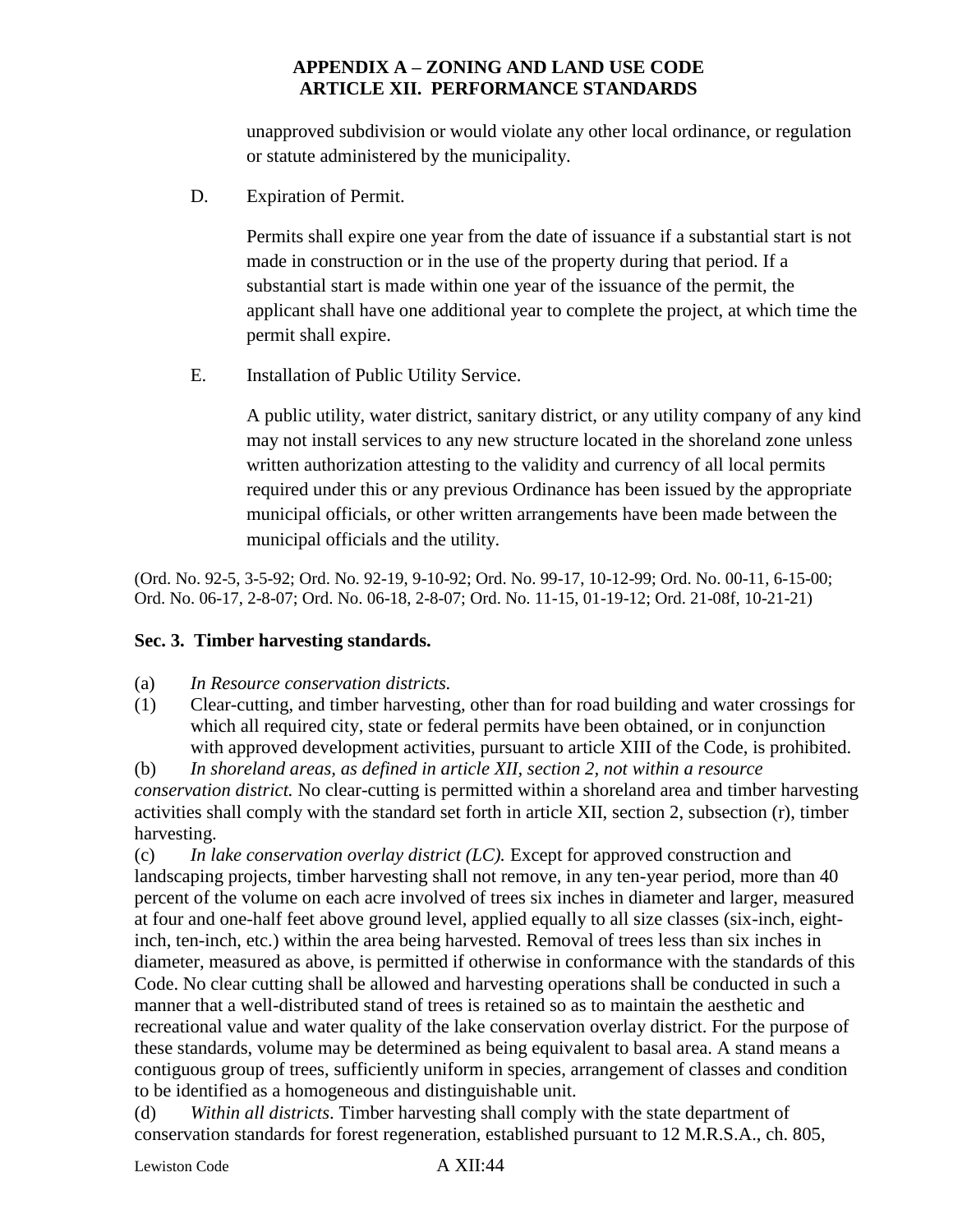subchapter III-A, as amended. Clear-cutting, except in resource conservation, shoreland areas, and lake conservation overlay districts, is permitted only if an accepted forest management plan is filed with the code enforcement official at least seven days prior to the commencement of clear-cutting activities. Except for approved construction and landscaping projects, for which all required city, state or federal permits have been obtained, timber harvesting operations shall maintain a continuous natural buffer of at least fifty feet from all property lines and streams, except for roads required to gain access to the land to be harvested. Selective cutting of trees within the buffer strip is permitted provided that a well-distributed stand of trees and other vegetation is maintained. For the purposes of this section, a welldistributed stand of trees and other vegetation shall be defined as maintaining a rating score of six or more in any 25-foot by 25-foot square (625 square feet) area as determined by the

following rating system:

| Diameter of tree at 4 |               |
|-----------------------|---------------|
| 1/2 feet above ground |               |
| level (inches)        | Points        |
| $2 - 4$               |               |
| 4--12                 | $\mathcal{D}$ |
| >12                   |               |

Storm damaged, diseased, unsafe or dead trees may be removed at the landowner's discretion. However, when their removal results in the creation of cleared openings, these openings shall be replaced unless existing new tree growth is present, with native species in order to maintain a buffer strip of vegetation.

Pruning of tree branches within the buffer strip, on the bottom one-third of the tree is permitted. However, existing vegetation under three feet in height and other ground cover shall not be removed, except for safety reasons, where the removal of vegetation immediately surrounding a tree to be cut is permitted. Cleared openings legally in existence within the required buffer area, as of the effective date of this Code, may be maintained but not enlarged. There shall be no cutting of trees for any reason within 50 feet of a stream, whether the stream is located within the required 50-foot buffer or anywhere else on the property.

Clear-cutting within the required buffer area is permitted only if the landowner secures a written agreement from the abutting landowner(s) stating that the abutter(s) is(are) aware that the required buffer area is to be clear-cut and has agreed to its elimination. Written notification shall be presented to the code enforcement official at least seven days prior to clear-cutting of the buffer area. The notification shall indicate the proposed location of the buffer area on a map, drawn to scale, of the property under consideration; the names, addresses and telephone numbers of both the landowner and all abutting property owners; and all original, signed agreements from any abutters who have agreed to the elimination of the buffer area.

Lewiston Code A XII:45 (e) *Notification requirement.* Except for approved construction and landscaping projects for which all required city, state or federal permits have been obtained, written notification shall be made to the code enforcement official at least seven days prior to the commencement of timber harvesting operations. The notification shall indicate the proposed location, nature, number of acres to be harvested and time period of the operations, and shall contain the names, addresses and telephone numbers of both the land owner(s) and operator(s) and any licensed forester involved. The notification shall also include a map drawn to scale indicating the required buffers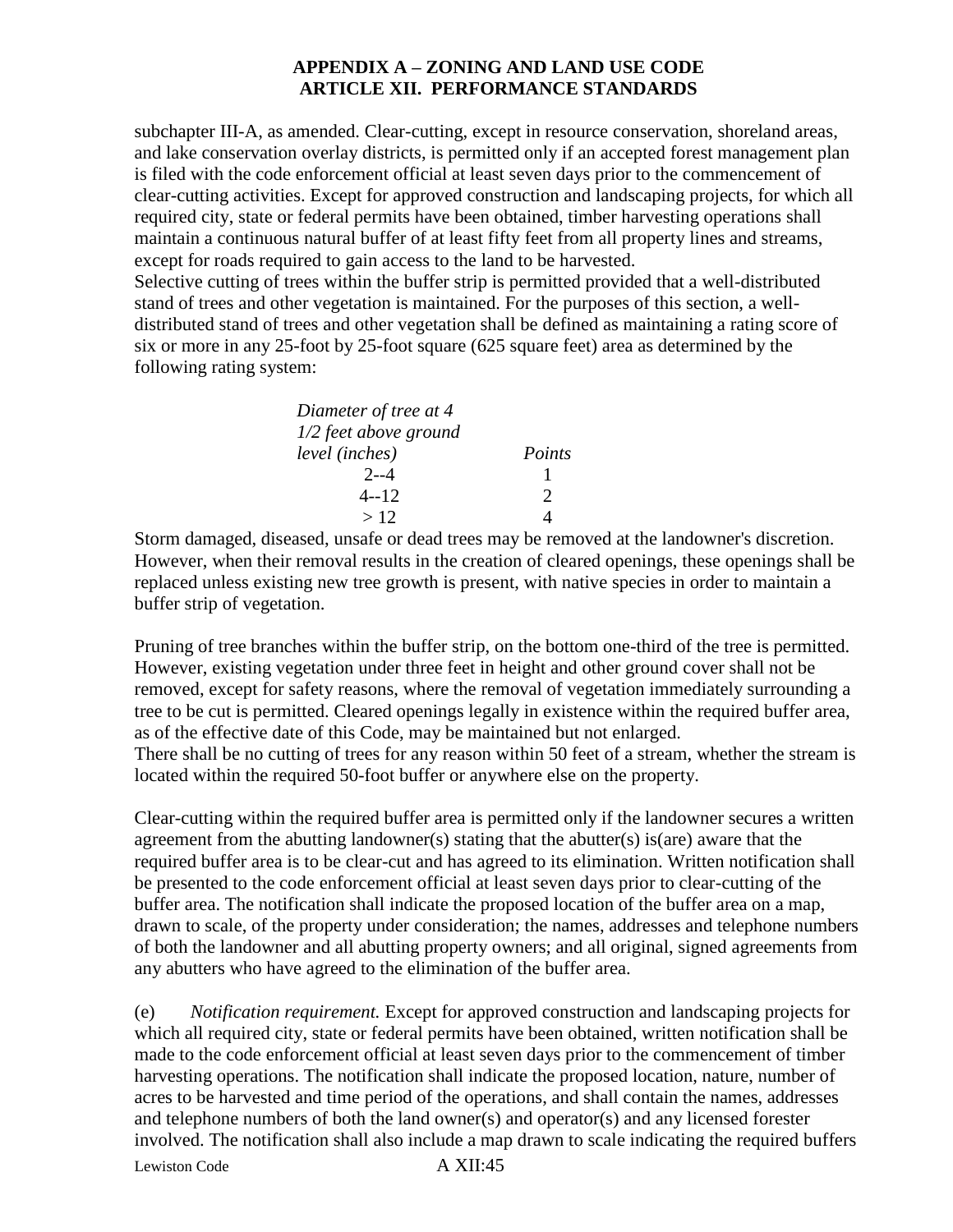and extent of any clear cutting, and to what use, if any, the site will be converted to after completion of harvest activities. For all timber harvesting operations which require notification to the state, a properly completed "Notification of Intent to Harvest Forest Products" may be submitted to meet this requirement.

(Ord. No. 92-5, 3-5-92; Ord. No. 92-18, 9-10-92; Ord. No. 96-11, 9-12-96)

## **Sec. 4. Community garden standards.**

The following standards shall apply to the establishment or creation of any community garden in City of Lewiston:

- 1. A community garden may be located in any zoning district with the exception of the Resource Conservation district.
- 2. Unless located in the Rural Agricultural district, a community garden may be no larger than 20,000 square feet.
- 3. Unless permitted by the underlying zoning district, on-site sale of community garden products shall be prohibited.
- 4. The site shall be designed and maintained to prevent any chemical pesticide, fertilizer or other garden waste from draining on to streets or adjacent properties.
- 5. Accessory structures including buildings or signs shall comply with requirements of the underlying zoning district.
- 6. Cultivated areas shall be prevented from encroaching onto adjacent properties.
- 7. The property shall be maintained free of high grass, weeds, and debris. Dead garden plants shall be removed by no later than November  $30<sup>th</sup>$  of each year. This is not intended to prohibit composting or soil enhancing cover crops.
- 8. Use of mechanical equipment shall be limited to that customarily identified as household lawn and garden equipment. Use of said equipment shall be restricted to the hours 7:00 a.m. to 7:00 p.m.
- 9. The community garden shall be subject to applicable odor provisions contained in article XII, section 19(4).
- 10. It shall be the responsibility of the property owner that uses a lot or a portion thereof as a community garden meets the above referenced performance standards. If leased or used by other individuals or organizations, it shall be the responsibility of the property owner to ensure the above referenced performance standards are met.
- 11. It shall be the responsibility of any person, including, but not limited to, the property owner, their agent, individuals, organizations, or other person having an interest in establishing a community garden on a lot(s) or a portion thereof for a community garden to obtain a Use Permit from the City prior to commencing said use of land.

(Ord. No. 12-04, 04-05-12)

## **Sec. 5. Earth material removal standards.**

(a) *Applicability.* The standards and procedures of this section shall apply to the removal of topsoil, sod, loam, peat or other organic materials, clay, sand, gravel, stone or other earth products from a parcel of land for removal from the site except as otherwise provided for in this section. These standards shall apply to:

(1) The commencement of a new earth material removal activity;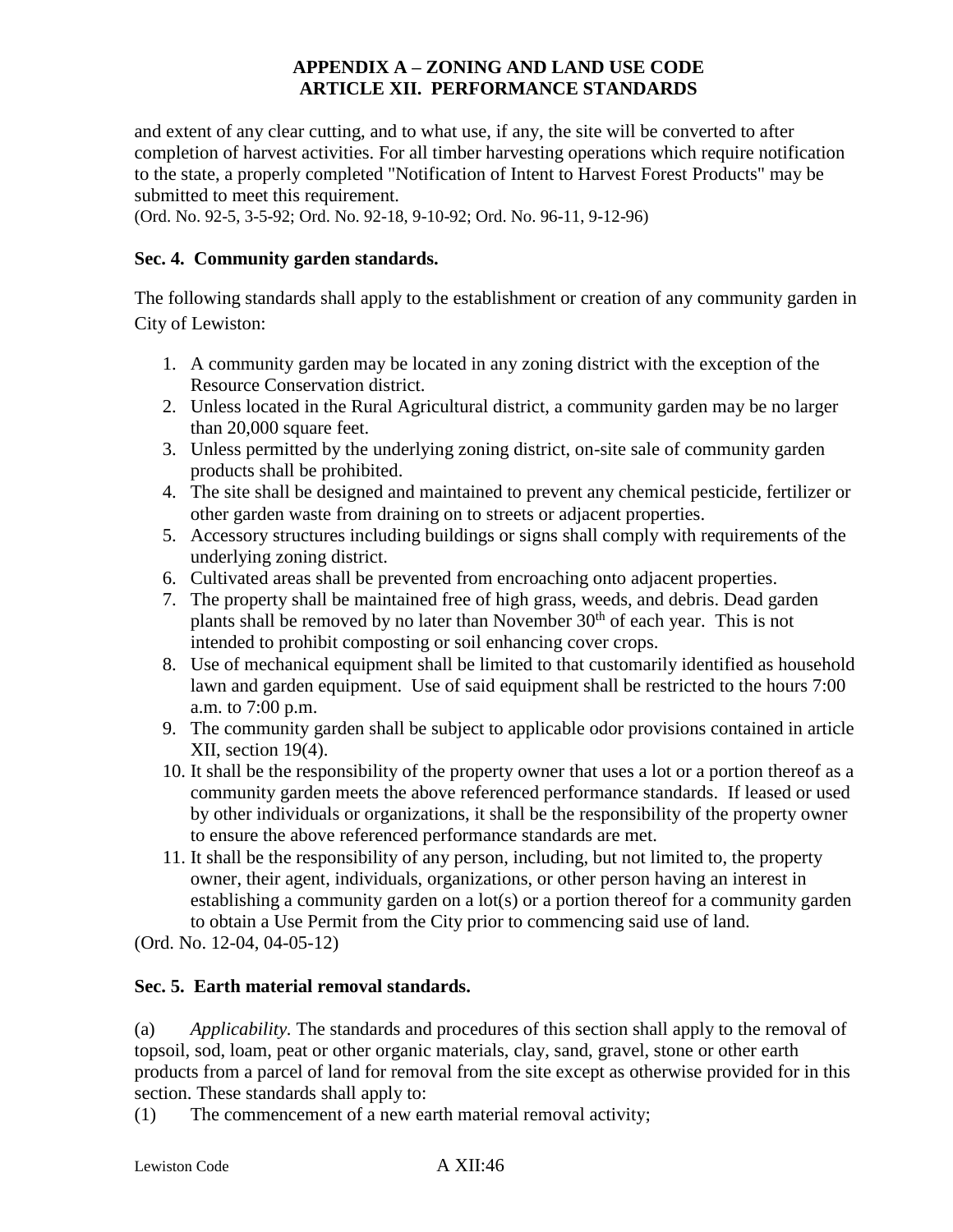- (2) The expansion of an existing earth removal activity onto a parcel of land not undergoing removal activities as of the date of adoption of this Code; and
- (3) The creation of a new removal site on a parcel of land undergoing removal activities as of the date of adoption of this Code.

The standards and procedures of this section shall not apply to the following earth material removal activities:

- (1) Removal incidental to any lawful use of land or of a building or incidental to, and necessitated by, any building construction for which a building permit has lawfully been issued under this Code prior to such earth removal;
- (2) Removal necessitated by the construction or installation of utilities or other engineering works for public service on such lot or in such way, or as may be necessitated in constructing ways;
- (3) Removal, grading or transforming from one part of a lot, tract or parcel of land to another part of the same lot, tract or parcel of land in the same ownership.
- (4) Removal incidental to the construction of driveways or private ways,
- (5) Removal from a site in operation as of the date of adoption of this Code, provided that it does not involve expansion onto another parcel of land or the creation of a new removal site and has been in continuous operation as a removal site.

(b) *Development approval required*. Any earth removal activity involving more than 1,000 cubic yards of material shall commence only after a development plan has been reviewed and approved according to the standards and procedures of article XIII.

(c) *Additional submission requirements*. In addition to the submission requirements set forth in article XIII, section 3, applications for review for earth removal activities shall contain the following additional information:

- (1) Copies of soils tests, test borings, other field tests, laboratory studies and similar information to identify the type and amount of material available for removal and the depth to the seasonal high-water table over the area proposed for removal activities;
- (2) A management plan setting forth the operating procedures and monitoring protocol for the site including, but not limited to, hours of operation, control of noise, blasting vibration, dust and particulate emissions, site security, limits on work areas, etc.
- (3) A restoration plan setting forth the final grades of the restored site together with provisions for re-establishment of vegetative cover when the site involves overburden extraction.

(d) *Conditions of approval*. In approving development plans for earth removal activities in accordance with the standards and procedures set forth in article XIII, the planning board may impose conditions on the approval including, but not limited to the following if necessary to meet the standards of subsection (e):

- (1) Method of removal;
- (2) Type and location of temporary structures;
- (3) Hours of operation;
- (4) Policing of traffic entering and leaving site;

Lewiston Code A XII:47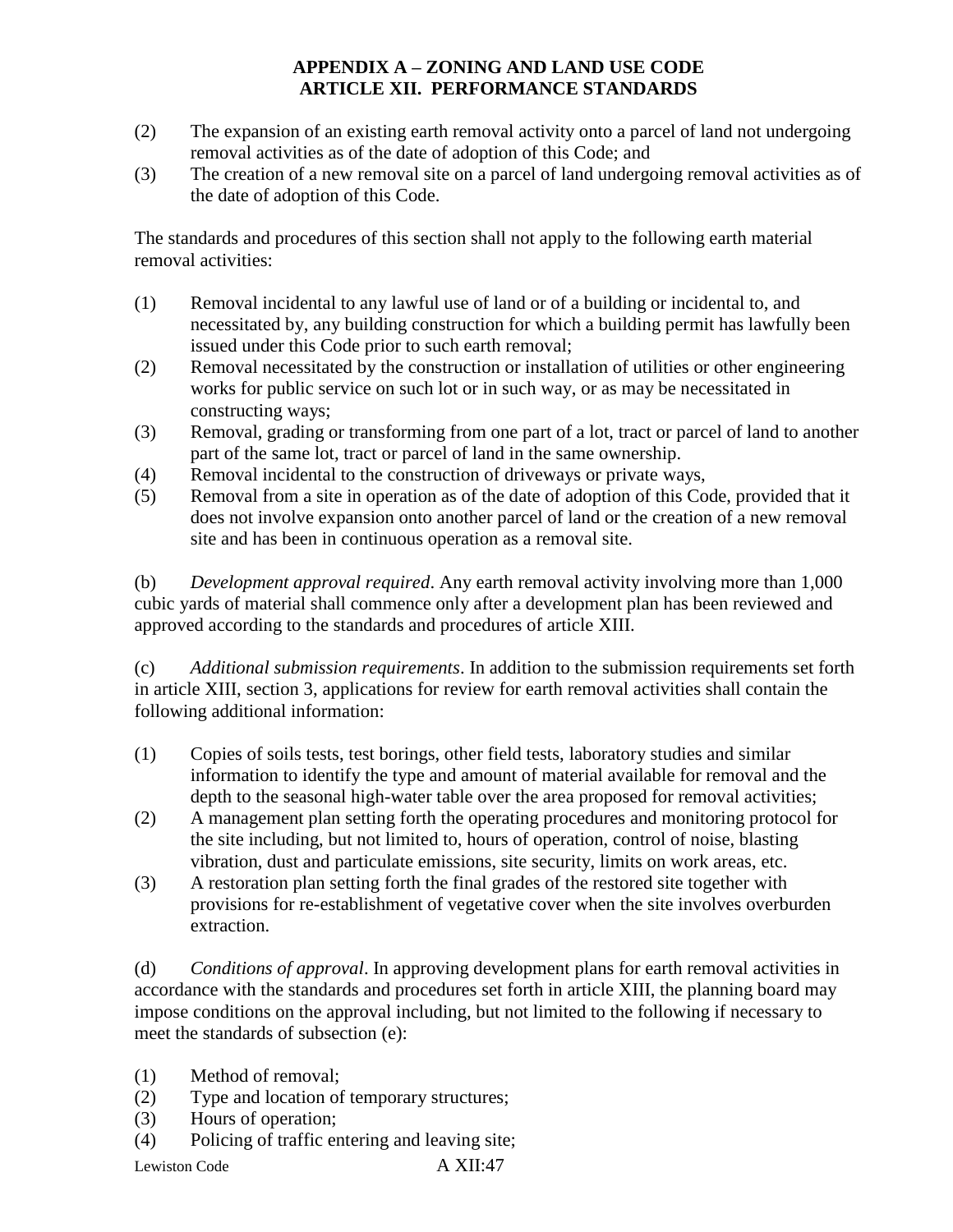- (5) Routes of transporting the material through the City of Lewiston;
- (6) Area and depth of excavation;
- (7) Distance of excavation to street and lot lines;
- (8) Steepness of slopes excavated;
- (9) Re-establishment of ground levels and grades;
- (10) Provisions for temporary and permanent drainage;
- (11) Disposition of boulders and tree stumps;
- (12) Replacement of topsoil over the area of removal;
- (13) Planting of the area to suitable cover;
- (14) Buffering and fencing;
- (15) Control of noise, vibration and dust and particulate emissions.

(e) *Standards for removal activities.* All earth removal activities shall conform to the following standards:

- (1) *Traffic.* Provisions for access to and into the site shall conform to the following standards:
	- a. Public roads providing access to the site shall be capable of accommodating the additional traffic without reducing traffic safety or the level of service of roads and intersections within one-quarter mile of the site. If streets functionally classified as local streets are used to provide access to the site, the applicant shall demonstrate by a traffic impact study that these streets can safely accommodate the increased use without a reduction in the level of service.
	- b. Truck traffic to and from any removal site shall use the most direct travel route between the arterial road system and the site unless an alternative route is approved as part of the development approval process.
	- c. The sight distance where the access road(s) to the site intersects with a public street shall meet the minimum sight distance requirements of the Maine Department of Transportation.
	- d. All access roads shall have a maximum road slope of three percent for a distance of 100 feet from the intersection with a public street.
	- e. The roads providing access to the site shall be capable of supporting the loadings imposed by trucks servicing the removal site. If the roads are not capable of supporting the loads, the planning board may require, as conditions of approval, that gross vehicle weights be limited and/or a financial guarantee posted to provide for the repair of any damage resulting from the site traffic.
- (2) *Buffering.* The removal activity shall conform to the following standards:
	- a. A natural vegetative strip at least 50 feet in width shall be maintained around the perimeter of the site. This buffer strip shall be treated with a combination of landscaping, fencing or earth berming sufficient to screen the removal operation from view from public streets or abutting properties. The planning board may modify this requirement where the topography of the site makes screening impractical.
	- b. If written permission of the abutter is obtained, a buffer strip of no less than 25 feet may be allowed.
	- c. The buffer strip may be entirely eliminated between abutting properties when both properties are used in similar excavation activity provided a written agreement between both parties is furnished.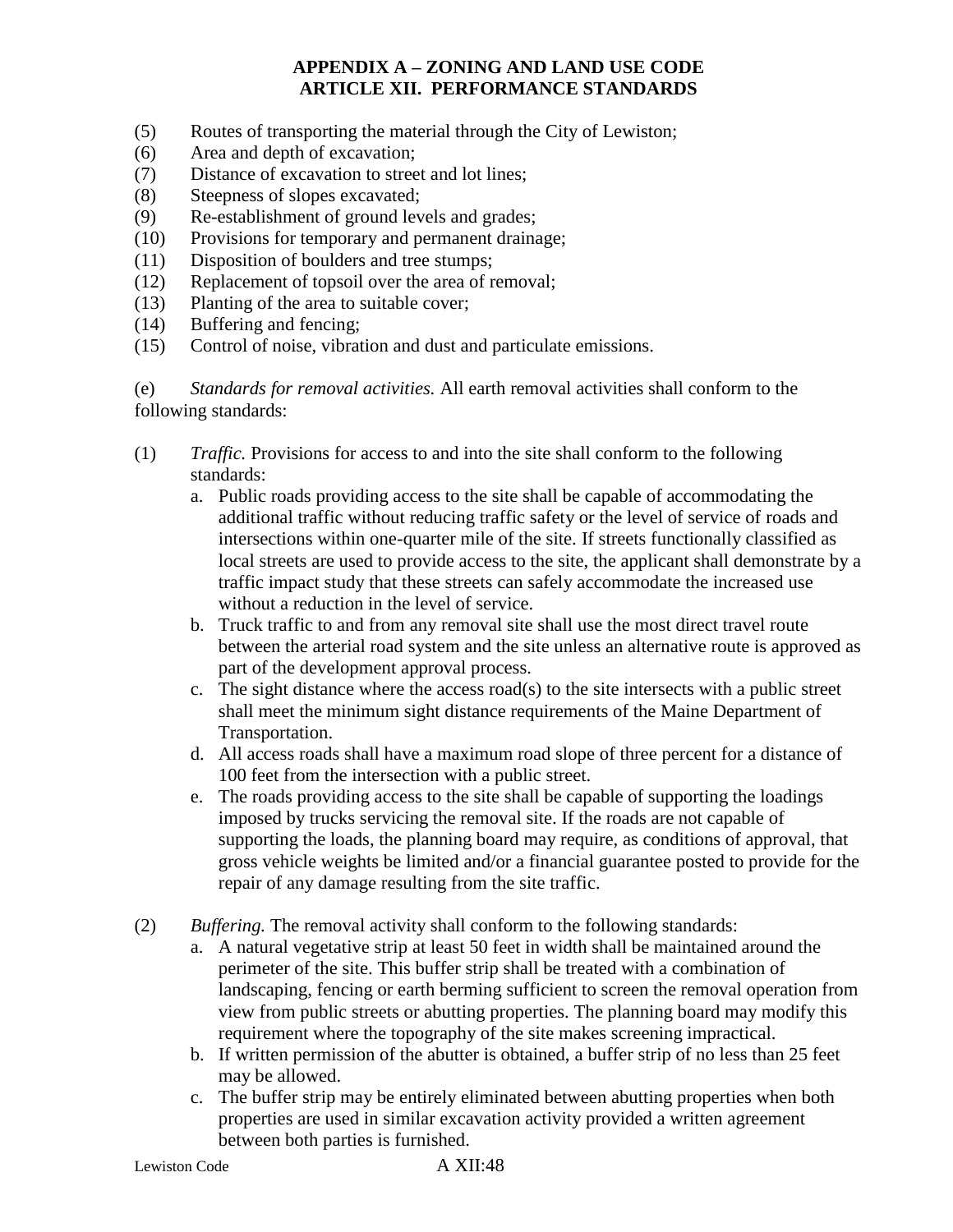(3) *Excavations.* Any excavation involving the removal of materials to a final elevation which is lower than the surrounding land shall be carried out in accordance with the following standards:

- a. No excavation shall occur within 100 feet of any property line or street line.
	- 1. Overburden extraction. For excavation in excess of 50 feet in depth, this unexcavated area shall be increased one foot in width for each one foot in depth in excess of 50 feet.
	- 2. Bedrock quarries. Bedrock quarry operations will retain a minimum buffer strip of 150 feet from all property lines. The working edge of an extractive activity will be no closer than 150 feet to any public road or way.
- b. No excavation shall extend below the seasonal high-water table for the site unless provisions are made to lower the water table through manmade means.
- c. Except for bedrock quarries, no standing water shall be permitted to accumulate in any site either during or after extraction operations.
- d. Slopes.
	- 1. Overburden extraction. No slopes steeper than two feet horizontal to one foot vertical shall be permitted at any removal site during or after excavation operations except that during active operations, steeper working slopes shall be permitted provided that in any location where the slope exceeds two to one for a height of more than 15 feet, a fence shall be erected to limit access to the site.
	- 2. Bedrock quarry. The applicant shall submit a report by a qualified geotechnical engineer or certified geologist recommending appropriate rock slope and bench configurations. The report should be based on appropriate field and laboratory study and analysis to establish the stability of the cut slopes both during the extraction period and after use of the site has been terminated. Rock quarries must be enclosed by a fence.
- e. No portion of any ground area disturbed by extraction activity on a face sloping toward a body of water shall be closer to the normal high-water mark of the body of water than is indicated by the following table, provided, however, that no portion of such ground area on a back face shall be closer than 50 feet:

|                                 | Width of Strip                 |
|---------------------------------|--------------------------------|
| Average Slope of                | <b>Between Exposed Mineral</b> |
| Land Between Exposed Mineral    | Soil and Normal High-          |
| Soil and Normal High-Water Mark | Water Mark (feet along         |
| ( <i>percent</i> )              | surface of the ground)         |
|                                 | 50                             |
| 10                              | 90                             |
| 20                              | 130                            |
| 30                              | 170                            |
| 40                              | 210                            |
| 50                              | 250                            |
| 60                              | 290                            |
| 70                              | 330                            |

f. Within 250 feet of any water body, the extraction area shall be protected from soil erosion by ditches, sedimentation basins, dikes, dams or such other control devices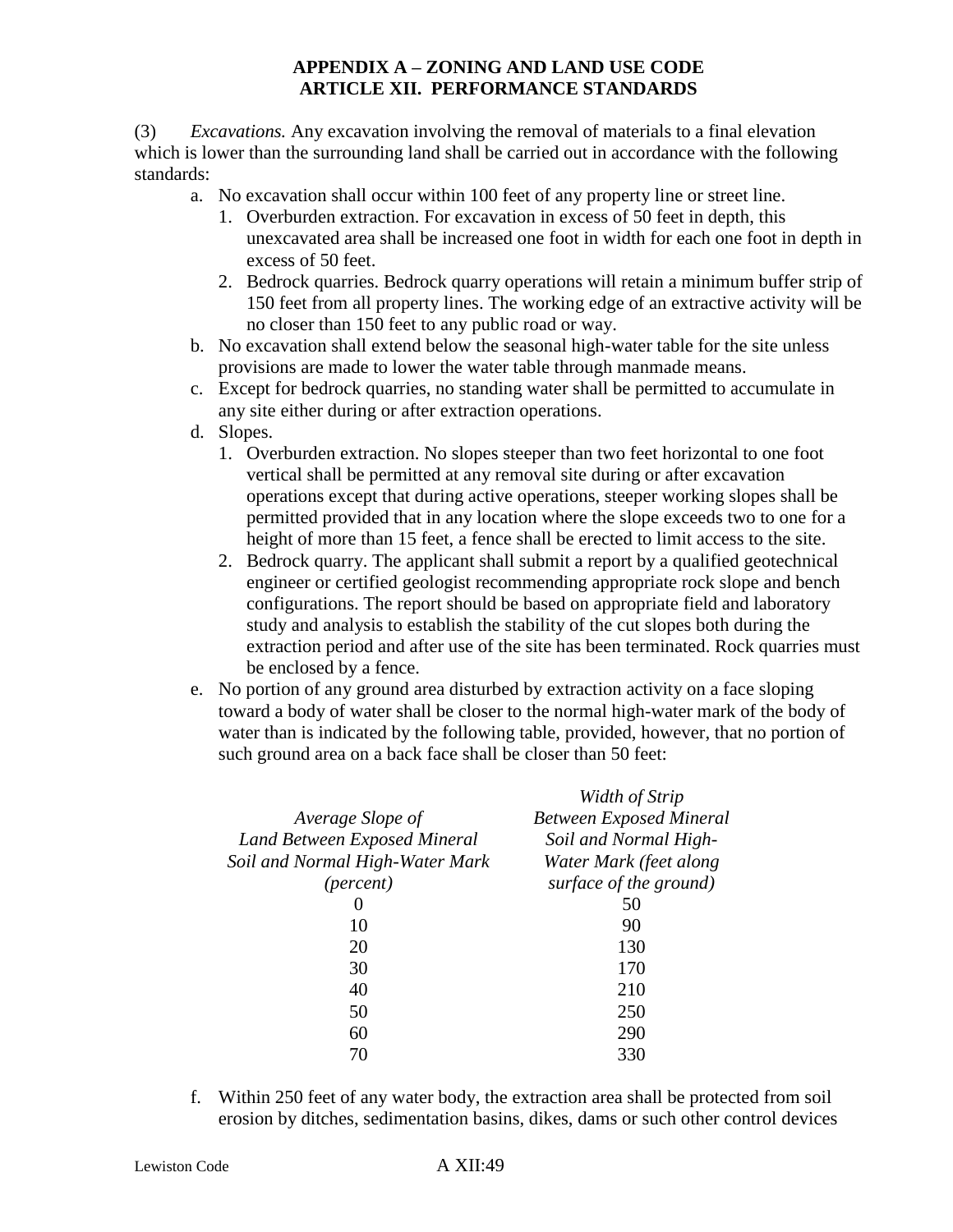which are effective in preventing sediments from being eroded or deposited into such water body.

(4) *Operations.* The operation of any earth removal activity shall conform to the following standards:

- a. The operation shall be conducted in a manner to minimize dust.
- b. Loaded vehicles shall be suitably covered to prevent dust and contents from spilling or blowing from the load, and all trucking routes and methods shall be subject to approval by the chief of police for minimizing the impact on traffic flow and safety.
- c. All access roads leading from the extraction site to public ways shall be treated with suitable materials to reduce dust and mud, unless the site is located in a groundwater conservation overlay district.
- d. No equipment, debris, junk or other materials shall be permitted at an extraction site except those directly relating to active extraction operations, and any temporary shelters or buildings erected for such operations and equipment used in connection therewith shall be removed within 30 days following completion of active extraction operations.
- e. The pit shall not be used for storage or dumping of any substances that could produce a harmful leachate both during operation of the pit and following its permanent closure.
- f. Storage of hazardous materials and petroleum products in the pit is prohibited.
- g. Any washing and crushing operations shall be conducted in a manner that will minimize runoff.
- h. Noise levels at the property line shall be limited to 75 decibels, as measured on a scale by a sound level meter and frequency weighting network manufactured in accordance with the standards of the American Standards Association.
- i. Any topsoil and subsoil suitable for purposes of revegetation shall, to the extent required for restoration, be stripped from the location of extraction operations and stockpiled for use in restoring the location after extraction operations have ceased.

(5) *Reclamation.* Within two years of the cessation of removal activities for the site or portions of the site for operations exceeding five acres in size, the following standards shall apply:

- a. Following the completion of extraction operations at any extraction site or at any one or more locations within an extraction site, ground levels and grades shall be established in accordance with the approved plans filed with the planning board; all debris, stumps, boulders and similar materials shall be removed and disposed of in an approved location or, in the case of inorganic material, buried and covered with a minimum of two feet of soil.
- b. Retained topsoil and subsoil shall be respread over the disturbed area with any additional loam required to create a minimum seed bed depth of four inches, and the soil shall then be limed, fertilized and seeded with a grass or legume mixture which will meet the minimum standards of the technical guide, as amended from time to time, adopted by the Androscoggin Valley Soil and Water Conservation District; the foregoing restoration measures shall be completed within such period not exceeding eight months following completion of extraction operations as may be determined by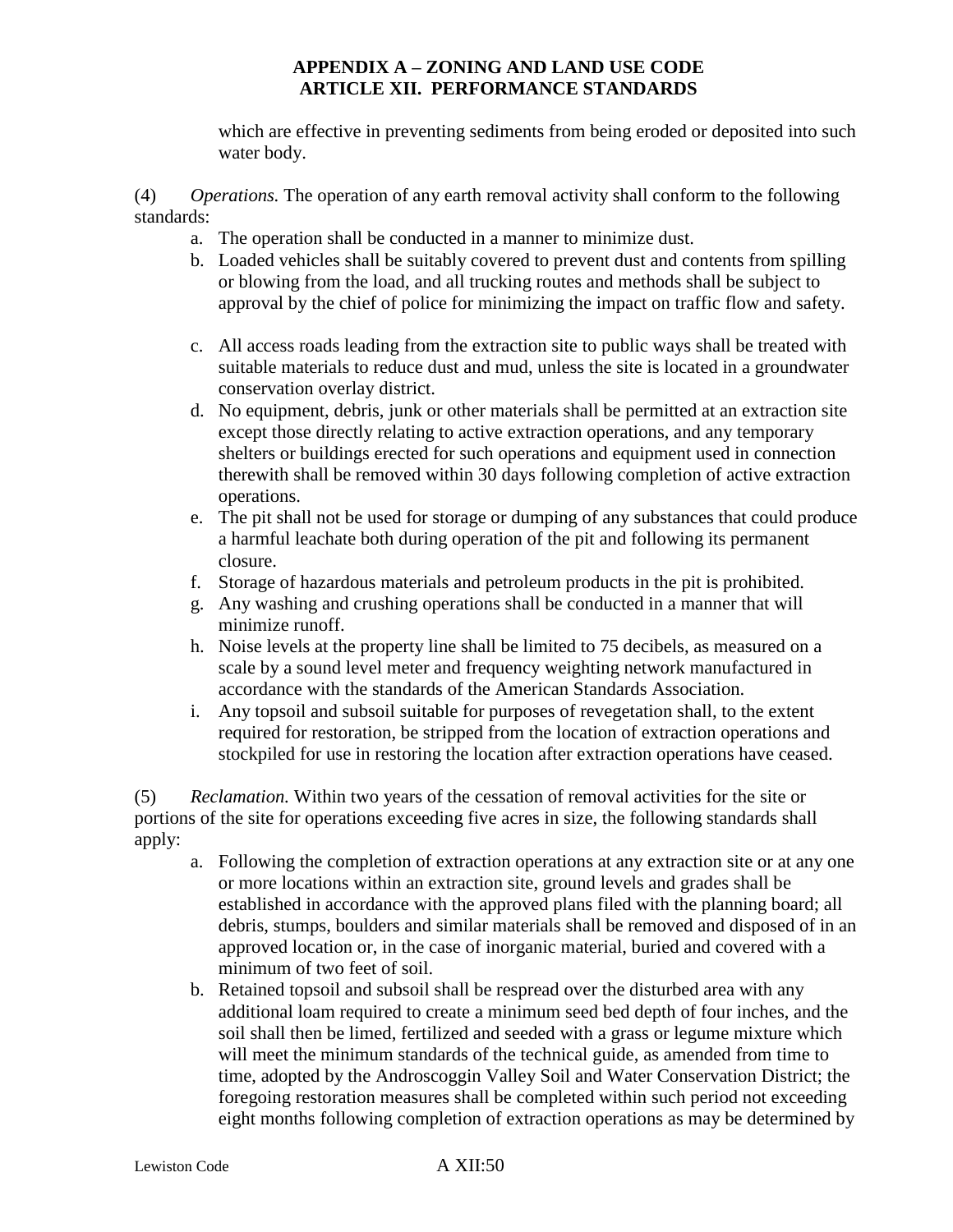the planning board, and the planted area shall be protected from erosion during the establishment period using good conservation practices.

- c. The proposal will adequately control erosion and stormwater runoff, and upon completion of active extraction operations, the land shall be left so that natural storm drainage and water courses leave the location at the original natural drainage points and in a manner such that the amount of drainage at any point is not increased.
- d. A depleted bedrock quarry may be allowed to fill naturally with precipitation and groundwater provided the following conditions are met:
	- 1. Physical access for the general public is to be prevented by continuous fencing of the entire perimeter at least six feet high.
	- 2. Any gates shall be locked at all times when the site is not in operation.
	- 3. Earthern berms shall also be created along all public ways where the natural contours of the land do not impede vehicular traffic.

(6) *Use of explosives.* The use of explosives and blasting agents for earth removal activities, as defined in subsection (a) of this section, shall comply with the following standards:

- a. Prior to the commencement of blasting activity at a permitted site, a preblast survey shall be conducted on all off-site buildings not owned by the applicant within 500 feet of the excavation boundaries to document the existing condition of these buildings. Alternative building locations may be chosen when the maximum effects from the blast are expected to occur at those locations. Any structural defects, cracks, displacement, etc. shall be described in written and pictorial form. A copy of the survey shall be provided to the property owner, the code enforcement officer, and kept on file by the applicant throughout the active life of the excavation activity.
- b. Blasting shall be prohibited between the hours of 7:00 p.m. and 7:00 a.m. and all day on Sunday.
- c. The storage, transport and use of explosives shall be conducted in compliance with all applicable state and federal regulations, including, but not limited to those promulgated by the U.S. Mine Safety and Health Administration and the Maine Fire Marshal's Office.
- d. Prior to each blast a blasting plan shall be made showing the drilling pattern and depth; the amount and placement of explosives and blasting agents; and the time delays used, if any, for detonation. Adherence to the plan shall be verified by the onsite person responsible for the safe use of explosives as shown by his or her signature on the plan. The plans shall be kept on file, for inspection by the code enforcement officer, for three years following the blast.
- e. Every blast shall be monitored for ground vibration and airblast overpressure (noise) at the nearest off-site building or at an on-site location along a straight line between the blast and the nearest off-site building. An alternate building may be chosen when the maximum effects from the blast are expected to occur at that location. Instrumentation used for blast monitoring shall be capable of measuring and recording peak particle velocity (in inches/second) and frequency (in cycles/second) along three axes, airblast overpressure (in dBL), and internal calibration checks. Monitoring records shall be kept on file, for inspection by the code enforcement officer, for three years following the blast.
- f. Blasting shall be designed and conducted in a manner to ensure compliance with the following standards: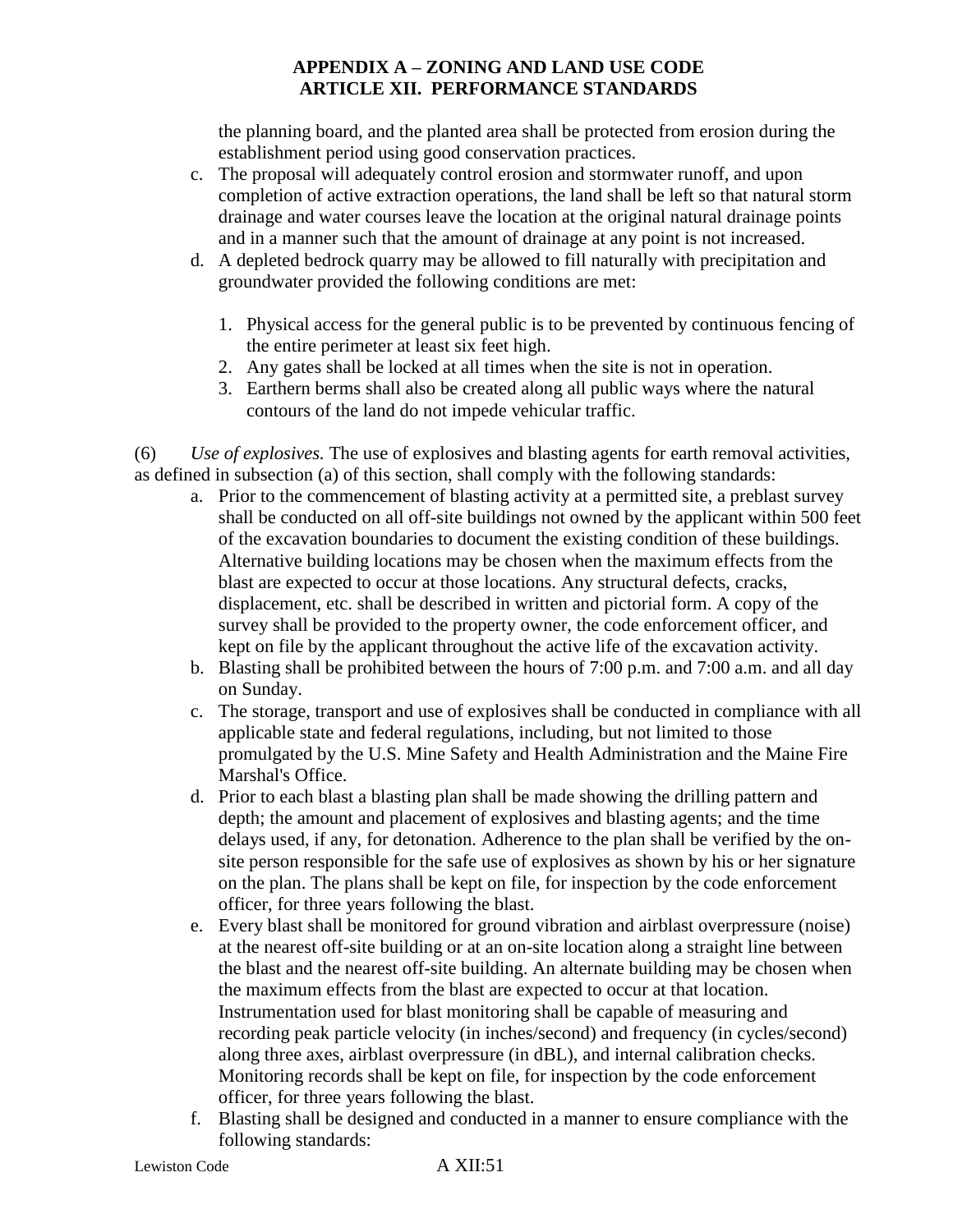- 1. Ground vibrations shall not exceed the frequency dependent peak particle velocities indicated by Figure 1.
- 2. Airblast overpressure (noise) shall not exceed the levels indicated in the table below depending on the specification of the microphone used:

| Microphone                         | Overpressure |
|------------------------------------|--------------|
| Maximum                            | (dBL)        |
| 0.1 Hz high-pass system            | 134          |
| 2 Hz high-pass system              | 133          |
| 5-6 Hz high-pass system            | 129          |
| C-Slow $\left($ < 2 sec. duration) | 105          |

The ground vibration and noise levels associated with the use of explosives shall be exempt from the standards in article XII, subsection 19(b) and (c). (Ord. No. 89-16, 11-30-89)

#### **Sec. 6. Swimming pool standards.**

(a) *Placement requirements.* No swimming pool shall be constructed closer than ten feet from the side or rear lot line to the waterline of said swimming pool. If said swimming pool is located on the street side, it shall not be so located closer than 25 feet from the front lot line to the water's edge of said swimming pool.

- (b) *Enclosures.*
- (1) There shall be erected and maintained around every outdoor swimming pool, a good quality fence or wall, no less than four feet in height and of a character to exclude children. The exterior walls of an aboveground pool may serve as the required fence, if the following conditions are satisfied:
	- a. The resulting enclosure shall be of sturdy construction and meet the intent of this section;
	- b. All stairs, ladders and ramps shall be secured, removed, fenced or otherwise made inaccessible when not in actual use; and
	- c. The pool wall shall be free of any construction feature or appurtenance which could be used to facilitate access to the pool. Required fencing shall be so constructed as not to have openings, holes or gaps larger than four square inches, except for fences constructed of vertical posts or louvers, in which case, the openings shall not be greater than four inches in width to a height of four feet, with no horizontal members between the top and bottom plates. Doors and gates are excluded from the minimum dimension requirements. A dwelling house or accessory building may be used as part of such enclosure.
- (2) All gates or doors opening through such enclosure shall be equipped with a self-latching device for keeping the gate or door securely locked at all times when not in actual use.
- (3) Any view-obstructing fence shall not be closer than 15 feet from any street lot line.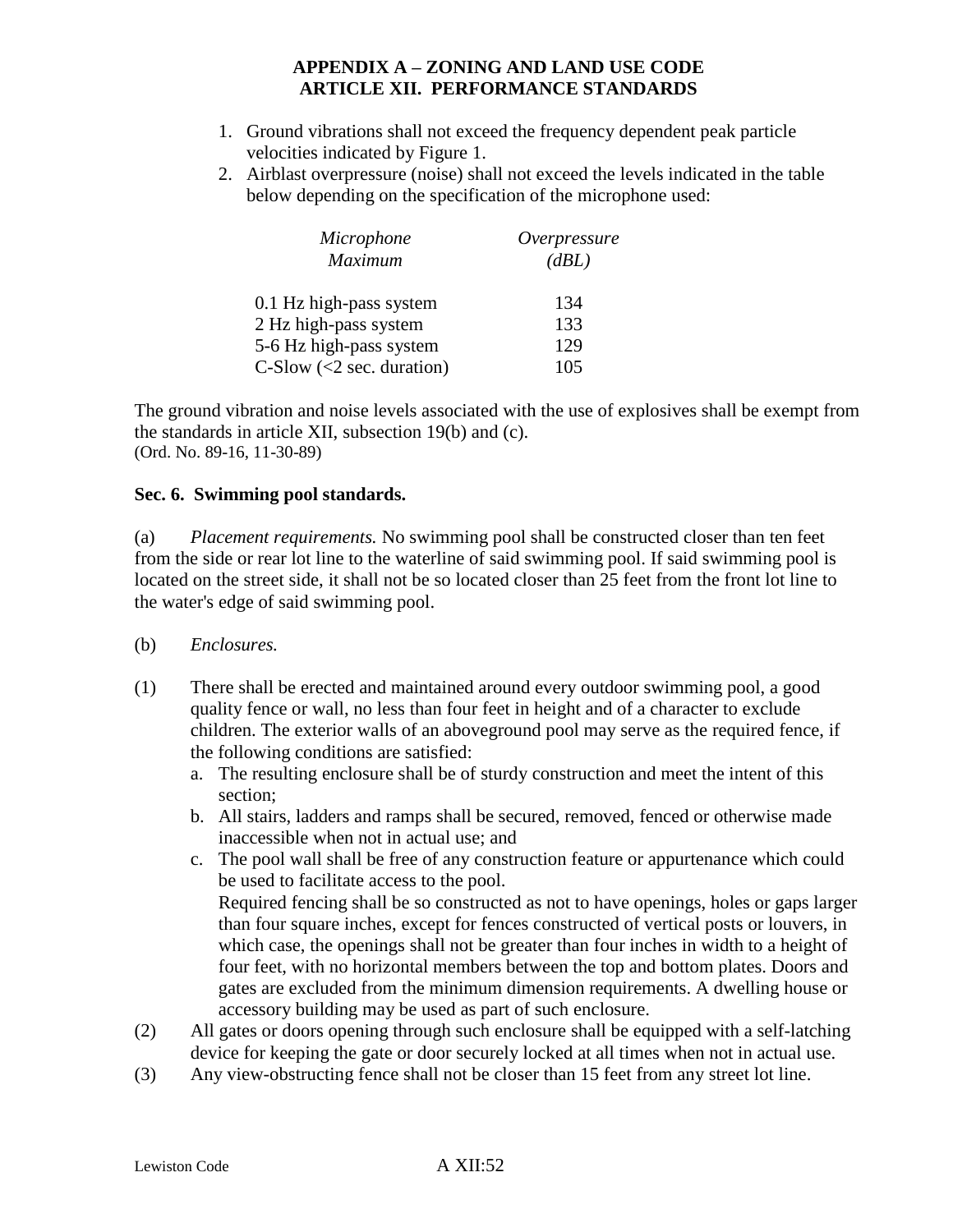(c) *Electrical connections and outlets*. All electrical connections to the swimming pool and to electrical fixtures or outlets within the enclosed area established in subsection (b) shall meet the requirements of the national electrical code, as amended, for use in swimming pools.

(d) *Pools under construction.* No swimming pool under construction shall be left unattended without a fence or cover.

(e) *Other pools.* Any other outdoor pool not covered by this section must be fenced, drained or covered when not in use.

- (f) *Construction permit and approval.*
- (1) Before work is commenced on the construction of swimming pools, or on any alteration, addition, remodeling or other improvement to a swimming pool, an application for a permit to construct and the plans and specifications and pertinent explanatory data shall be submitted to the code enforcement official for his approval, and no part of the work shall be commenced until the code enforcement official has granted such approval by a written permit to construct and has further evidenced his approval by a suitable endorsement upon such plans and specifications. No department of the city charged with the duty of issuing permits for plumbing or electrical work, for sewer connections or for other work in connection with the construction of a swimming pool or the construction or any alteration, addition, remodeling or other improvement to a swimming pool shall issue a permit for a swimming pool until the plans and specifications therefore have been thus endorsed and approved by the code enforcement official. The code enforcement official shall review such plans and specifications to determine whether they comply with the provisions of this Code and with reasonable standards of swimming pool construction for the protection of the public safety, health and morals.
- (2) The application to the code enforcement official for a permit to construct a swimming pool or to construct any alteration, addition, remodeling or other improvement to a swimming pool shall be submitted in such forms and be supported with such information and data, as well as plans, specifications and pertinent explanatory data, as the code enforcement official may require.

(Ord. No. 20-10i, 11-05-20)

## **Sec. 7. Walls and fences.**

- (a) *Maximum height of walls and fences:*
- (1) Front yards. No wall or fence in a required front yard may exceed three and one-half feet in height, except as provided below.
- (2) Side and rear yards. No wall or fence in a required side or rear yard may exceed eight feet in height, except as provided below.
- (3) Corner cutbacks. No wall, fence, building, landscaping or other visual obstruction more than three feet in height is permitted within a corner cutback, except that part of a building more than eight feet in height, which is not otherwise prohibited, and except as provided below.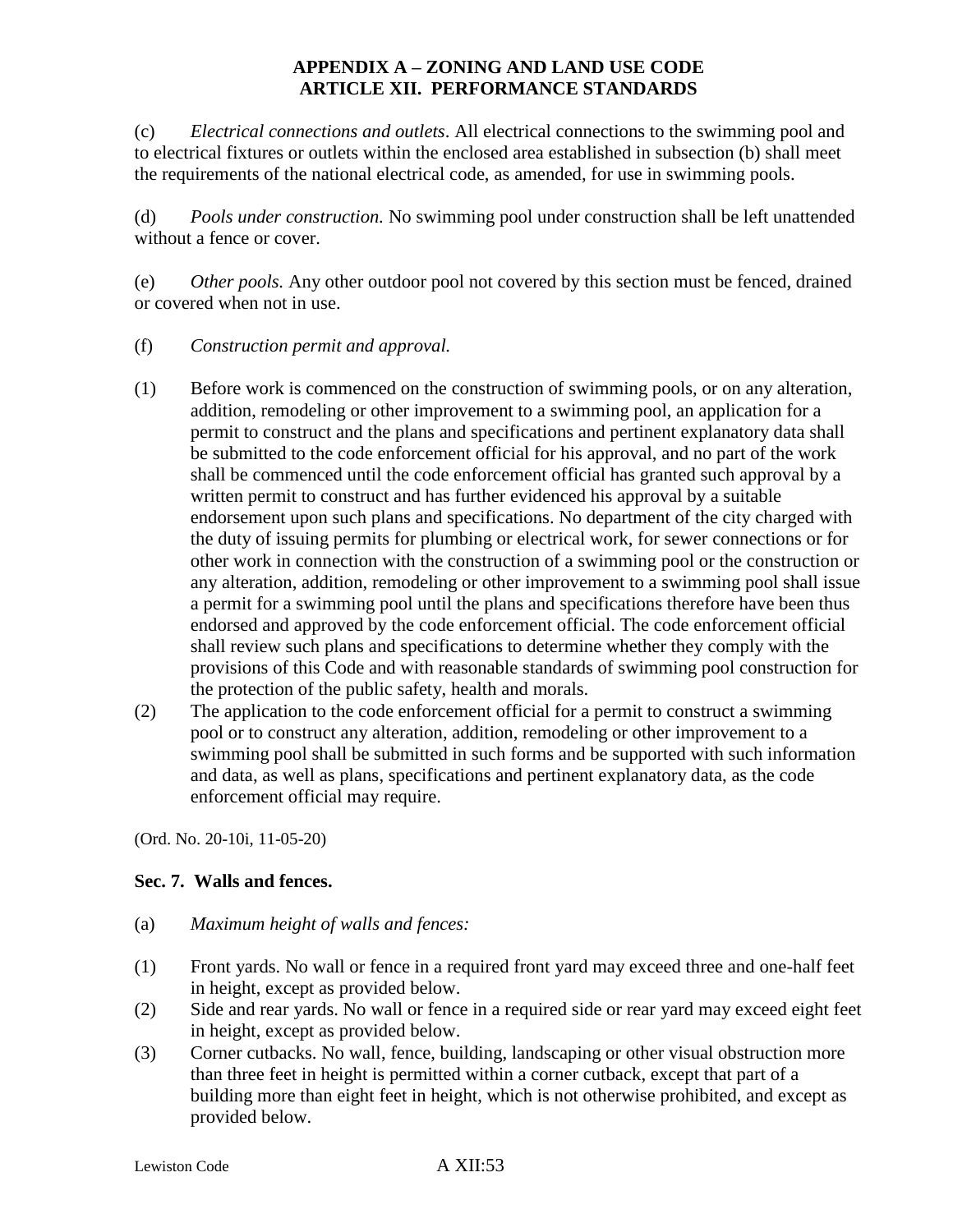(4) Height measurement. For purposes of this section, the height of walls, fences, buildings, landscaping and other structures shall be measured from the top of the existing curb grade or the crown of the abutting street, whichever is lower.

(b) *Retaining walls.* Retaining walls may be constructed, altered, added to or changed anywhere on a lot to the lot line provided the following conditions are met:

- (1) Retaining wall exceeding six feet in height shall be designed by a registered professional engineer in accordance with the requirements of the Maine Uniform Building and Energy Code, as amended, and shall be approved by the code enforcement official prior to the start of construction.
- (2) A wall or fence may be required by the code enforcement official in accordance with subsection (c) if a potential safety hazard will be created by a retaining wall.
- (3) The retaining wall shall be located and constructed in a manner that will not create a barrier or undue impediment to public safety officers in performing their function in connection with the premises or adjacent properties.
- (4) Retaining walls may be located in the corner cutback area of any lot provided the height of the wall does not exceed three feet.

(c) *Hazardous areas.* The code enforcement official may require walls or fences not less than six feet in height along the perimeter of any area that, by reason of the existence on the property of physical hazards, such as frequent sudden inundation, erosion, excavation or grade differential, he determines to be dangerous.

(d) *Barbed wire.* No barbed wire fencing is permitted below a height of six feet, except in the rural-agricultural district in conjunction with an agricultural use.

- (e) *Other requirements.*
- (1) Corner cutbacks. Fences not more than three and one-half feet in height are permitted in a corner cutback, provided the vertical surface is not more than ten percent solid.
- (2) Automobile graveyards and junkyards. Walls, fences or other screening surrounding an automobile graveyard or junkyard may exceed the maximum height permitted in front, side or rear yards, but not in corner cutbacks, if necessary to meet the requirements of applicable state law.
- (3) Mobile home parks. Walls, fences or other screening surrounding a mobile home park may exceed the maximum height permitted in front, side or read yards, but not in corner cutbacks, if necessary to meet the requirements of this Code.
- (4) Tennis courts. A fence enclosing a tennis court located within the rear half of a lot may exceed the maximum height permitted in side or rear yards, provided the vertical surface of that part of such fence more than eight feet in height is not more than ten percent solid.
- (5) Security fencing. Security fencing may exceed the maximum height permitted in front, side or rear yards if required by a governmental agency.

(f) *Modifications.* The code enforcement official may allow a modification in the requirements of this section if he finds, following an on-site inspection of the premises, that the modification will neither create, nor aggravate a safety hazard. The owner(s) of the property(ies)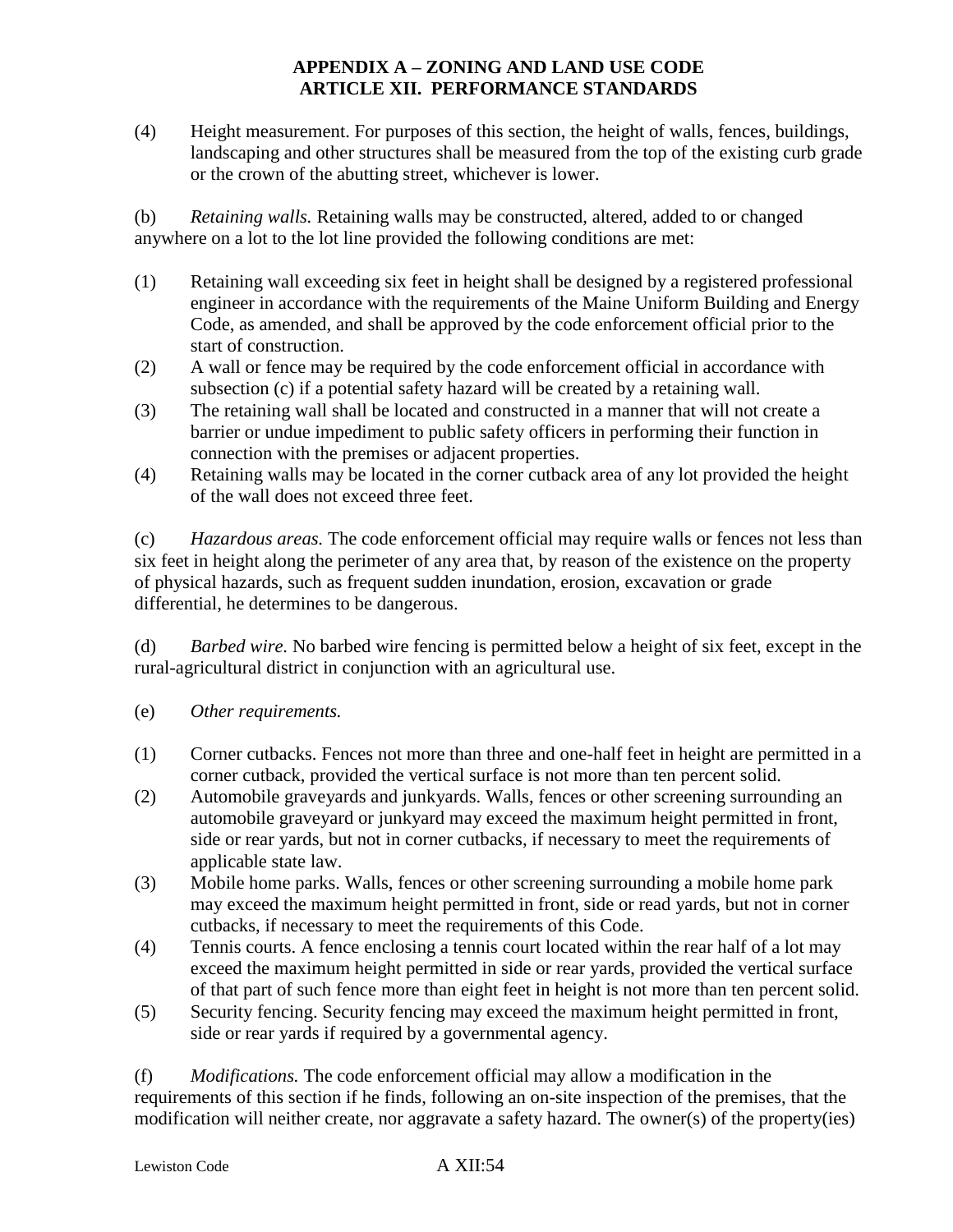which is(are) directly impacted by the proposed modification and is(are) abutting to the subject property will be notified by the code enforcement official of said determination.

If an abutter feels that the code enforcement official erred in his determination, he may request an administrative appeal in writing within ten days of the mailing date of the notification in accordance with article VIII, section 4(a) of the Code of Ordinances of the City of Lewiston [appendix A].

(Ord. No. 93-15, 8-19-93; Ord. No. 20-10i, 11-05-20)

#### **Sec. 8. Wind energy conversion systems.**

(a) *Purpose.* The regulation of wind energy conversion systems (WECS) is intended to permit the location of such devices within the community while ensuring that the public health, safety and welfare are not adversely affected.

- (b) *Requirements.*
- (1) WECS shall be set back from all lot lines a minimum distance equivalent to the distance between the ground level elevation and the highest point on the WECS plus ten feet.
- (2) All WECS shall be protected against unauthorized access by one or more of the following:
	- a. Anti-climbing shroud;
	- b. Removal of tower climbing apparatus to a height of at least ten feet;
	- c. Fence of at least six feet in height; or
	- d. Other device approved by the code enforcement official to prevent unauthorized access.
- (3) All WECS shall utilize a clutch, feathering device, brake, overspeed control or similar device, either single, or in combination, to automatically shut down the WECS when wind speed exceeds 45 miles per hour.
- (4) A WECS shall not be installed upon or attached to any building or structure, except a tower integral to the WECS, except when the board of appeals determines under the miscellaneous appeal provisions of this Code, that said building or structure is capable of safely supporting a WECS and that a WECS installed or attached in such a manner shall not present a safety hazard to the neighborhood.
- (5) One WECS shall be permitted per lot.
- (6) All plans for the design and installation of a WECS shall be certified by an engineer or architect registered in the State of Maine to perform such analyses as to the safety and integrity of design and installation and compliance with the requirements of this section.
- (7) A WECS shall be installed only upon issuance of a building permit. The code enforcement official shall perform periodic inspections during the installation of a WECS, which shall include, but not be limited to, inspection of all tower anchorage prior to backfilling, inspection of the tower installation prior to attachment of the energy conversion device, and upon completion of the WECS installation. The applicant shall ensure that each required inspection is completed prior to proceeding with the next stage of installation.
- (8) Noise created by the action of a WECS shall not exceed the levels set forth in article XII, section 19 of this article.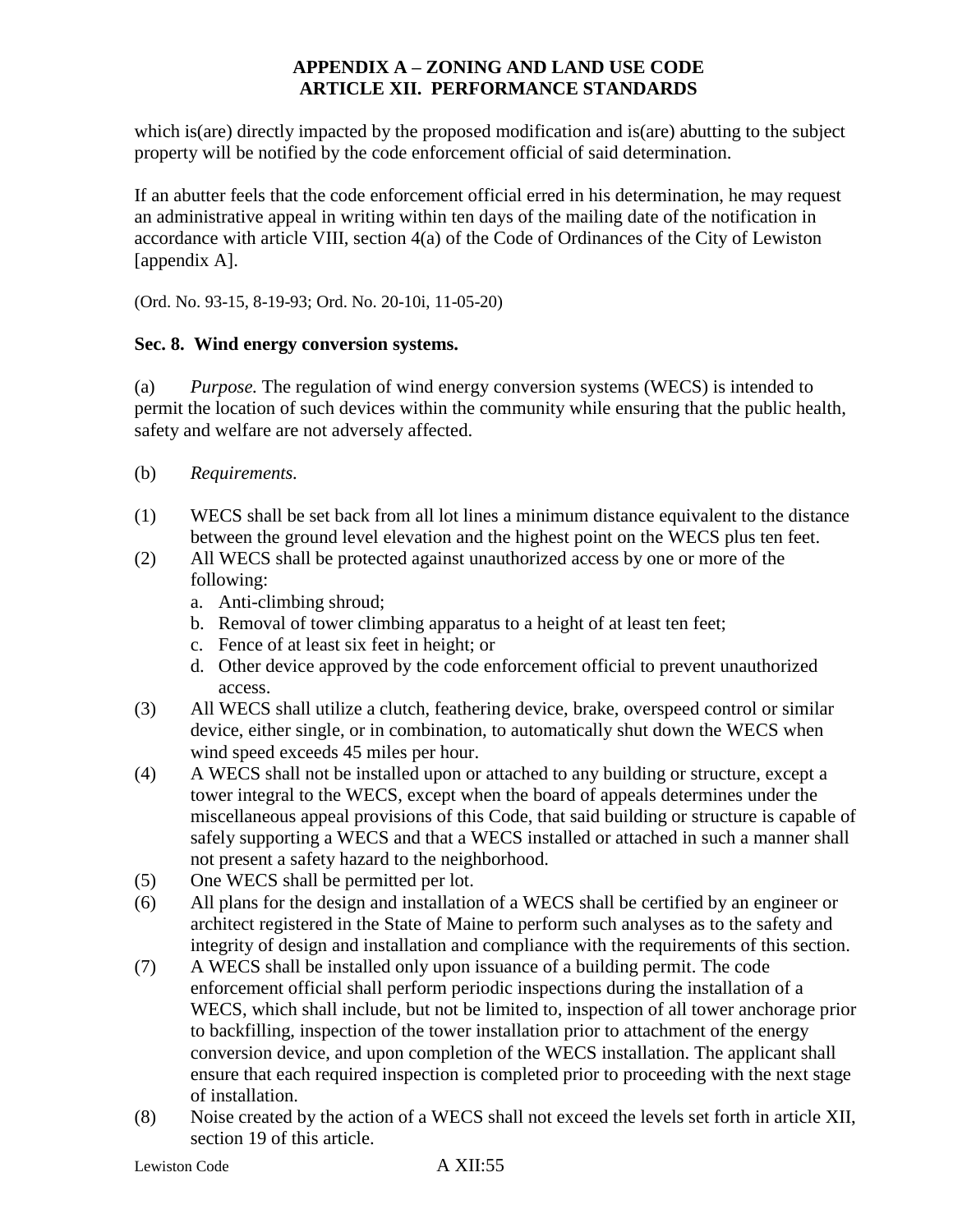(c) *Location.* WECS shall be permitted in all districts except the neighborhood conservation "B" district, centreville district and urban enterprise district. (Ord. No. 00-19, 10-5-00)

### **Sec. 9. Adult business establishment, tattoo establishment, and drinking place standards.**

The regulation of the density of adult business establishments, tattoo establishments, and drinking places is intended to permit the location of such establishments within the community, yet ensure that they will not become overly concentrated in neighborhoods or areas outside the downtown to the detriment of other uses. Therefore, in addition to the regulations of Article XI, adult business establishments, tattoo establishments, and drinking places shall conform to the following standards:

- (1) Except for businesses located in the Centreville, Mill, or Riverfront zoning districts, the minimum distance between an adult business establishment, tattoo establishments, and/or drinking place and any two other adult business establishments, tattoo establishments, and/or drinking places in the same or adjoining zoning district shall be 500 feet as measured along the ordinary course of travel between the main entrance of each premises.
- (2) Except as provided in subsection 2(a) below, an adult business establishment, or drinking place may not be located within 300 feet, as measured along the ordinary course of travel between the main entrance of each premises, of a public or private school, school dormitory, religious facility, or legally-established dwelling in a residential zoning district, in existence prior to the establishment of the business.
	- (a) The restriction in this section does not apply to drinking places if a proposed public or private school, school dormitory, or religious facility:
		- (1) Locates in a commercial zone that includes restaurants or bars as permitted uses and that had been established prior to the public or private school, school dormitory, or religious facility locating in the commercial zone; or
		- (2) Is located in the Centreville, Mill or Riverfront zoning district pursuant to Title 30-A, section 4301, subsection 5-A.

(Ord. No. 89-3, 4-07-89; Ord. No. 00-19, 10-5-00; Ord. No. 02-21, 1-9-03; Ord. No. 04-10, 5-6-04; Ord. No. 05-07, 3-17-05; Ord. No. 13-10, 10-17-13; Ord. No. 20-09, 08-06-20)

#### **Sec. 10. Frontage right-of-way provisions.**

The required frontage for a lot whose sole principal use is a single-family detached dwelling may be the linear distance between the sidelines of the lot, measured along the line that borders upon a right-of-way (R.O.W.) a minimum of 40 feet in width, upon the following criteria being met:

- (1) The R.O.W. must be approved pursuant to the applicable provisions of article XIII;
- (2) The R.O.W. must utilize existing curb cuts to access the property, unless the applicant can demonstrate that doing so unduly impacts the existing or proposed lot;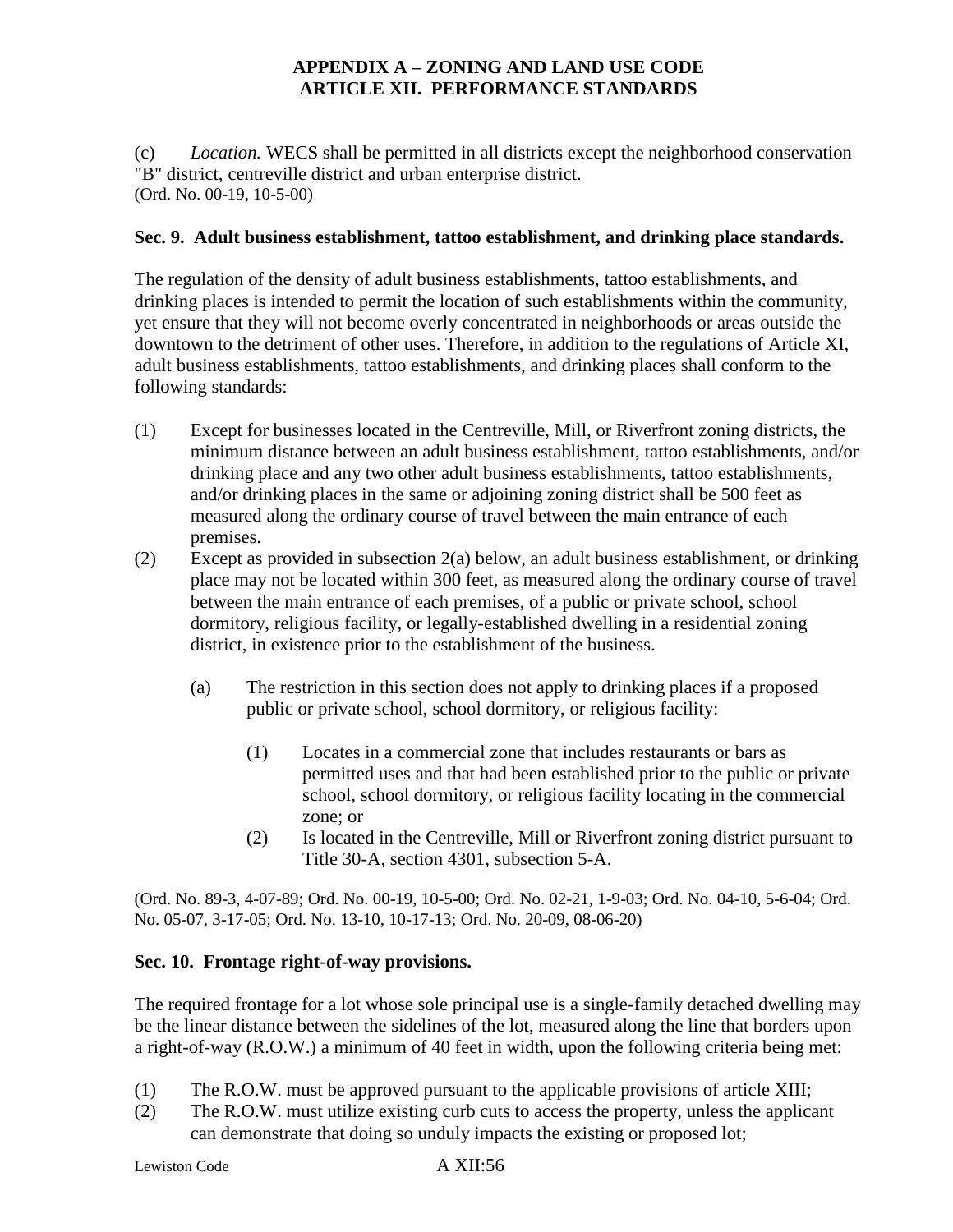- (3) No more than two lots gain frontage from the R.O.W.;
- (4) The R.O.W. is the principal means of access to the lot;
- (5) The area within the R.O.W. cannot be used to satisfy the required minimum lot size for the particular district or the required front setbacks and yards for existing buildings on the existing lot or those proposed on the new lot;
- (6) The R.O.W. does not create any nonconformance with respect to lot size or structures; neighboring lots will be required to meet front yard and front setbacks from the R.O.W.;
- (7) The travel surface within the R.O.W. must be twenty feet wide with surface thickness of at least 18 inches.
- (8) The R.O.W. shall include a cul-de-sac, T-shaped or hammerhead turnaround. A cul-desac shall have a radius of 50 feet measured from the center line of the travel surface. A tshaped or hammerhead turnaround shall be 50 feet long measured from the center line of the travel surface.
- (9) Grades, intersections, access and sight distances shall be in accordance with the City of Lewiston's Policy for the Design and Construction of Streets and Sidewalks.
- (10) Only one R.O.W. may be created per lot.
- (11) The driveway within the R.O.W. must be unobstructed and permit vehicle access at all times.
- (12) No part of a proposed street(s) shall be used for the above referenced R.O.W. provisions.
- (13) A paved apron must be constructed a minimum length of 15 feet from the edge of the R.O.W.s intersection with the street.
- (14) Stormwater management standards must be met or waived in accordance with article XIII, Section 4(f) of this Code.
- (15) A note must be added to the plan stating it is the responsibility of the owners of those lots from which frontage is obtained off the R.O.W. to assure the long-term maintenance, repair, and replacement of and improvements within the R.O.W.
- (16) The final approved plan must be recorded in the Androscoggin County Registry of Deeds.
- (17) The R.O.W. width may be reduced to 30 feet in width, provided that any necessary easements are provided for stormwater, drainage, snow storage, etc.

(Ord. No. 07-01, 3-8-07)

## **Sec. 11. In-law apartment standards.**

An in-law apartment meeting the following standards shall be considered to be part of a singlefamily detached dwelling and shall not be considered to be a dwelling unit in terms of the space and bulk standards of article XI. In-law apartments shall be permitted only in those districts where they are allowed uses. Apartments not meeting these requirements shall be considered to be separate dwelling units and shall meet the use and space and bulk requirements of article XI:

- (1) The in-law apartment shall be accessory to the use of the premises as a single-family detached dwelling and only one in-law apartment shall be created as part of a singlefamily dwelling.
- (2) The in-law apartment shall be created within or attached to a single-family detached dwelling.
- (3) The person(s) occupying the in-law apartment must be a family member of the principal occupant(s) of the single-family home and the burden of proof of this relationship shall be on the homeowner.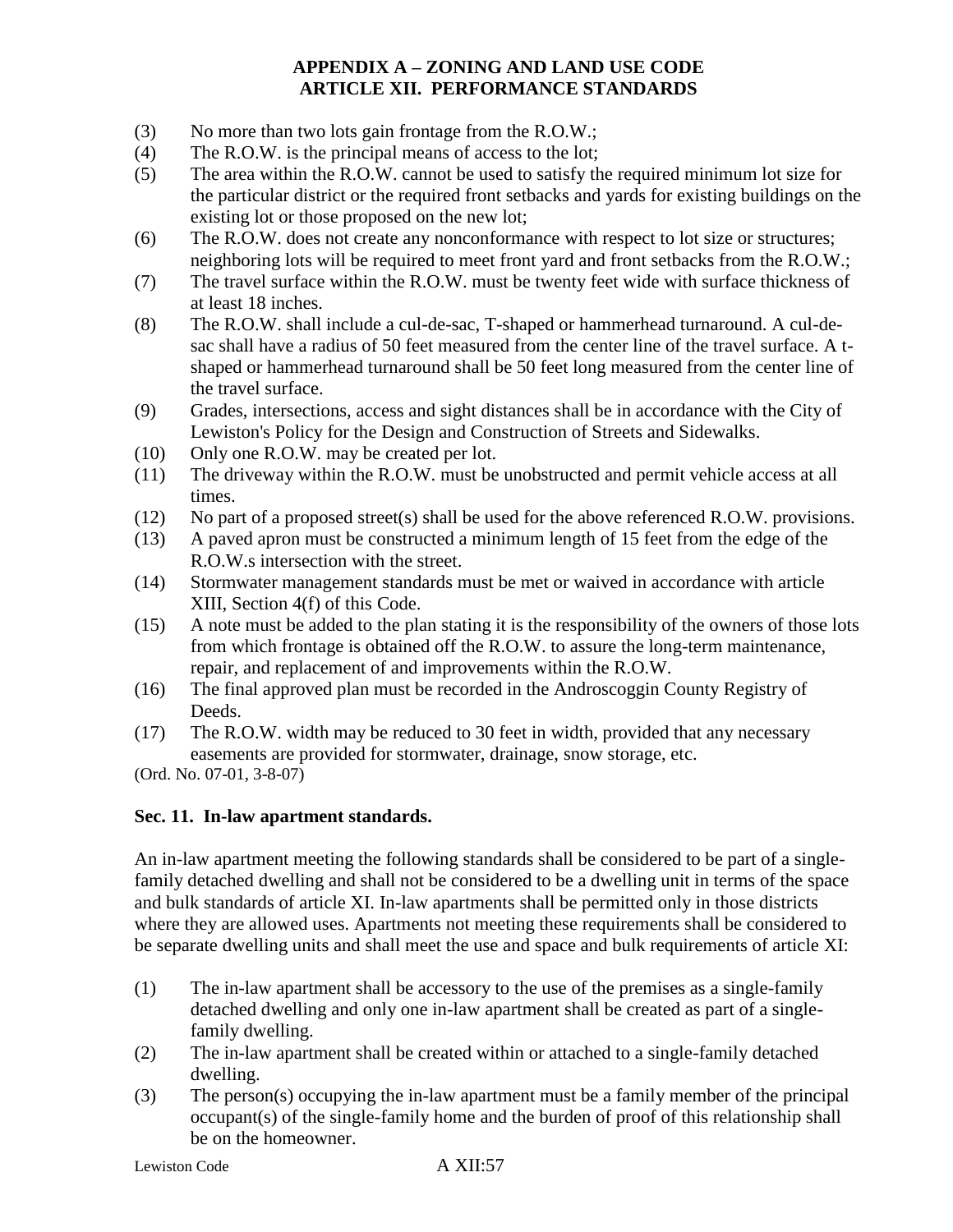- (4) The creation of the in-law apartment unit shall not alter the single-family character of the property. The following standards shall be met in creating the unit:
	- a. The in-law apartment must share a joint entrance with the single-family home and the in-law apartment shall not have a separate front entrance from the outside. A joint entrance shall consist of an enclosed structure with access to the in-law apartment and the single-family dwelling. Any second-story side entrance must be contained within the building envelope; and
	- b. Provisions for one (1) additional parking space shall be made in conformance with article XII, section 17. However, no additional curb cuts or driveways may be created to facilitate the creation of the in-law apartment and any new or expanded driveway entrance curb cut on the property must not exceed twentyfour (24) feet in width.
	- c. The habitable area of the in-law apartment shall not exceed 900 square feet and shall not contain more than two (2) bedrooms.
- (5) One of the units must be owner-occupied.
- (6) All applicable fire safety and egress laws must be observed in the creation of the in-law apartment.
- (7) There shall not be separately metered electric or water service for the in-law apartment.
- (8) In-law apartments on properties with private sewer shall comply with the State of Maine Subsurface Wastewater Disposal Rules for new or expanded systems, as applicable.
- (9) Evidence of documentation recorded in the Androscoggin Registry of Deeds identifying that the in-law apartment and the use of the in-law apartment must conform to the performance standards of Appendix A, article XII, section 11 of the Zoning and Land Use Code. Said evidence must be provided to the City prior to issuance of an occupancy permit for said in-law apartment.

(Ord. No. 94-15, 11-3-94; Ord. No. 98-7, 9-10-98; Ord. No. 10-11, 11-18-10; Ord. No. 12-03, 04-05-12; Ord. No. 17-20a, 12-21-17)

# **Sec. 12. Campground standards.**

The following standards shall apply to the establishment or expansion of any campground or travel trailer park in the City of Lewiston in addition to any requirements of the State of Maine:

- (1) The plans for the construction or expansion of any facility shall be reviewed and approved by the planning board under the development review provisions of article XIII prior to the start of construction and the occupancy of any site.
- (2) Camping areas located within shoreland areas, as defined in section 2 of this article, shall contain a minimum of 5,000 square feet of suitable land, not including roads and driveways, for each site. Camping areas located outside shoreland areas shall contain a minimum of 2,500 square feet of suitable land, not including roads and driveways, for each site.
- (3) All recreational vehicles, tents, or shelter and utility and service buildings, shall be set back a minimum of 75 feet from the normal high-water mark of any water body or stream.
- (4) All recreational vehicles, tents, utility and service buildings and other structures shall be located at least 75 feet from all property and street lines.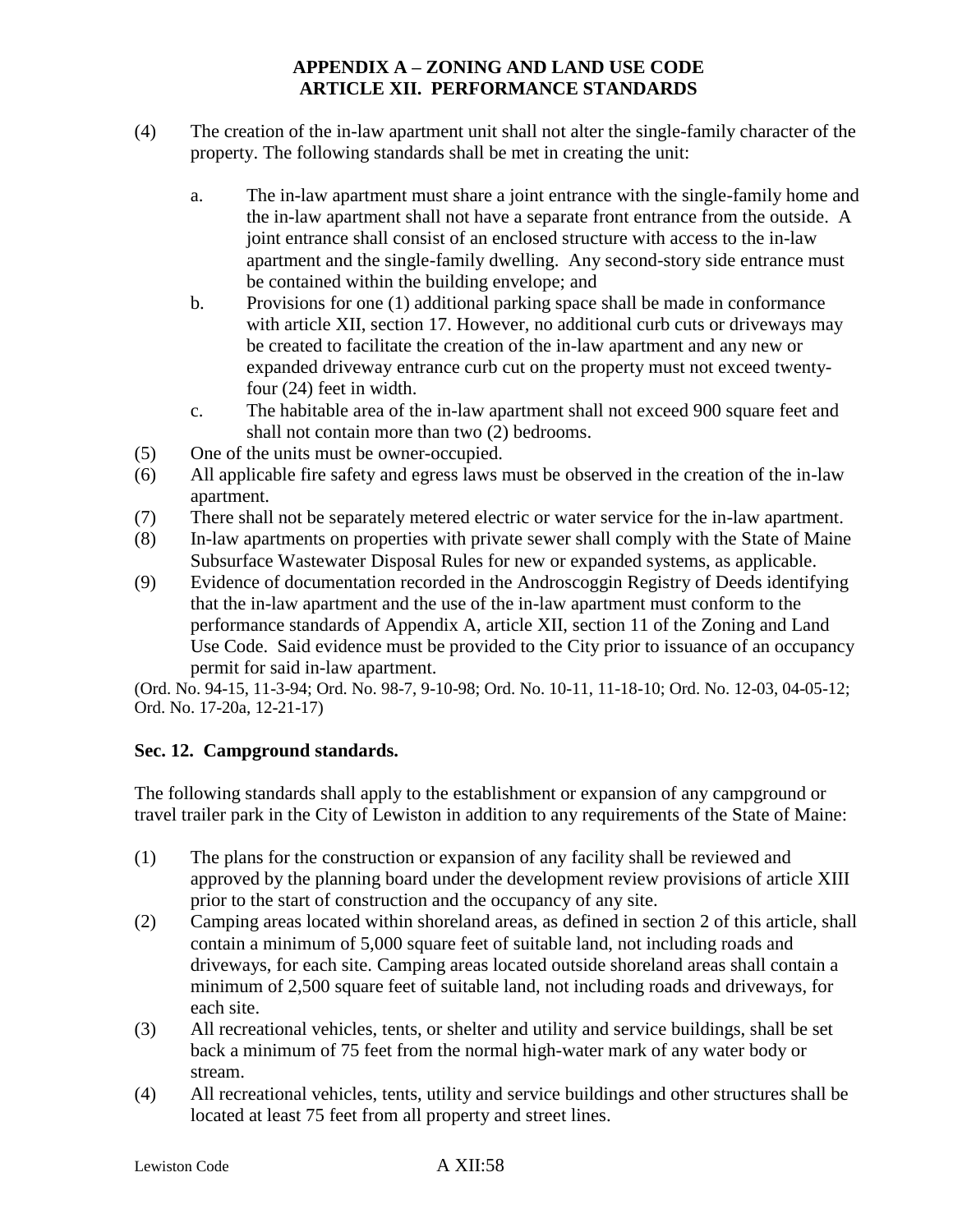- (5) A buffer area at least 50 feet in width meeting the requirements of article XIII shall be maintained along all property and street lines.
- (6) Sanitary and recreational facilities shall be located to conveniently and safely service the occupants of the facility.

### **Sec. 13. Standards for the installation of mobile homes on individual lots.**

The installation of mobile homes on individual residential lots shall conform to the following standards:

- (1) The installation of a mobile home on an individual lot shall be a permitted use in the district where it is located.
- (2) The unit shall be located on the lot in conformance with the space and bulk requirements of the district in which it is located.
- (3) The unit shall have its wheels, axles and tongue removed and shall be placed on a permanent foundation meeting the requirements of the Maine Uniform Building and Energy Code.
- (4) The area under the unit shall be fully enclosed by a wall consisting of one of the following materials:
	- a. Loose laid or mortared masonry blocks;
	- b. A poured concrete wall;
	- c. Approved vinyl or metal mobile home skirting; or
	- d. Painted wood or similar materials.

The area under the unit shall be provided with a suitable accessway and ventilation.

- (5) The unit shall be connected to a public sewer or an approved private sewage disposal system meeting the requirements of the Maine State Plumbing Code, as amended.
- (6) The mobile home shall be anchored in accordance with the standards of Article XIV, if it is located in an area of special flood hazard as identified by the flood insurance rate map of the city.

(Ord. No. 20-10i, 11-05-20)

#### **Sec. 14. Standards for the installation of mobile homes in mobile home parks.**

The creation of mobile home lots in mobile home parks and the installation of mobile homes on those lots shall conform to the following standards:

- (1) *Lot development standards.*
	- a. *Utilities.* Each lot shall be serviced by public water and sewer and provided with electrical and telephone service, all in accordance with the standards contained in article XIII, section 4(j) of this Code.
	- b. *Stand.* Each lot shall be developed with a suitable stand for the mobile home. This stand may consist of any one of the following systems: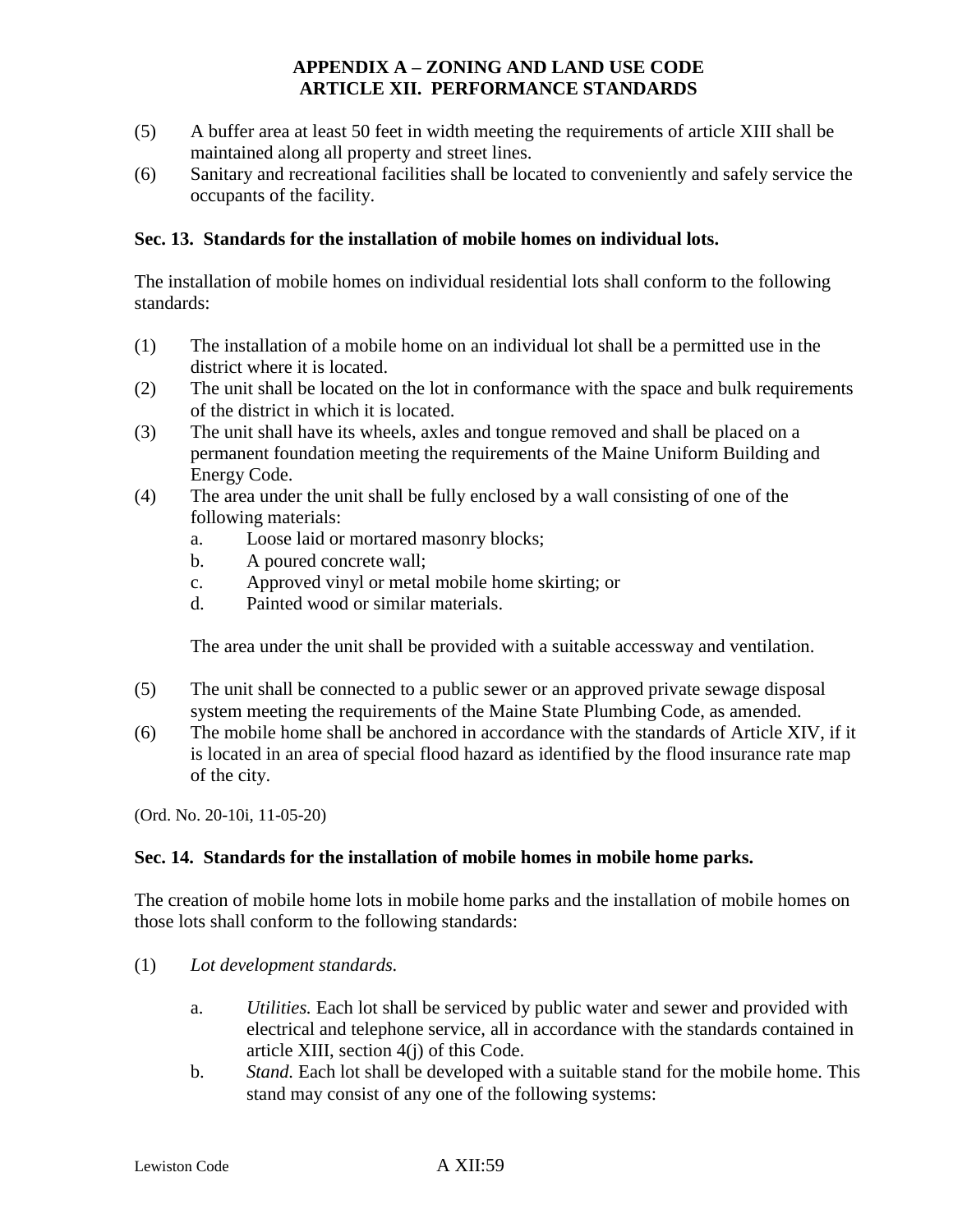- 1. A four-inch reinforced concrete slab. This slab shall be located on soils which are not susceptible to frost action or shall be located on a 12-inch gravel base with appropriate underdrains; or
- 2. A pair of reinforced concrete grade beams designed in accordance with the Maine Uniform Building and Energy Code, as amended; or
- 3. A series of columns and footings in which the footings are a minimum of two feet on a side and extend below the frost line.
- c. *Off-street parking.* Each site shall contain two off-street parking spaces meeting the requirements of article XII, section 17. This parking shall be surfaced with a minimum of two inches of bituminous paving on a 12-inch gravel base or equivalent as approved by the city engineer.
- d. *Drainage.* Each site shall be graded to provide positive surface water drainage away from the stand and into the overall stormwater system.
- e. *Landscaping.* All areas of the lot not covered by buildings, structures, paving or other improvements shall be maintained in a vegetated state.
- (2) Installation standards.
	- a. *Placement of units.* The mobile home shall be placed on the lot so that it is located no closer than 15 feet to the front lot line and ten feet to the side and rear lot lines.
	- b. *Skirting.* The area between the ground or stand and the bottom of the unit shall be fully enclosed by skirting. This skirting shall provide for access and adequate ventilation of the space under the unit. This skirting may consist of one of the following materials:
		- 1. Approved vinyl or metal mobile home skirting; or
		- 2. A poured concrete wall; or
		- 3. A mortared or loose laid masonry wall.
	- c. *Fuel tanks.* Any fuel tank shall be installed so that it is not visible from the road or an abutting lot. Tanks may be located beneath the steps to the unit if permitted by applicable fire and safety codes. If the tank is located adjacent to the unit, it shall be fenced and landscaped to screen it from view.
	- d. *Accessory buildings.* Freestanding buildings such as storage sheds or garages may be located on a mobile home lot provided that all of the following standards are met:
		- 1. The building is not located between the street and a line parallel to the front line of the mobile home; and
		- 2. If located in a side or rear setback area, is at least ten feet from the lot line; and
		- 3. Is installed on a suitable foundation in accordance with the building code.
	- e. Additions to units: Additions may be made to mobile homes including, but not limited to, porches, decks, attached garages, "bump-outs" and similar attached structure provided that all of the following standards are met: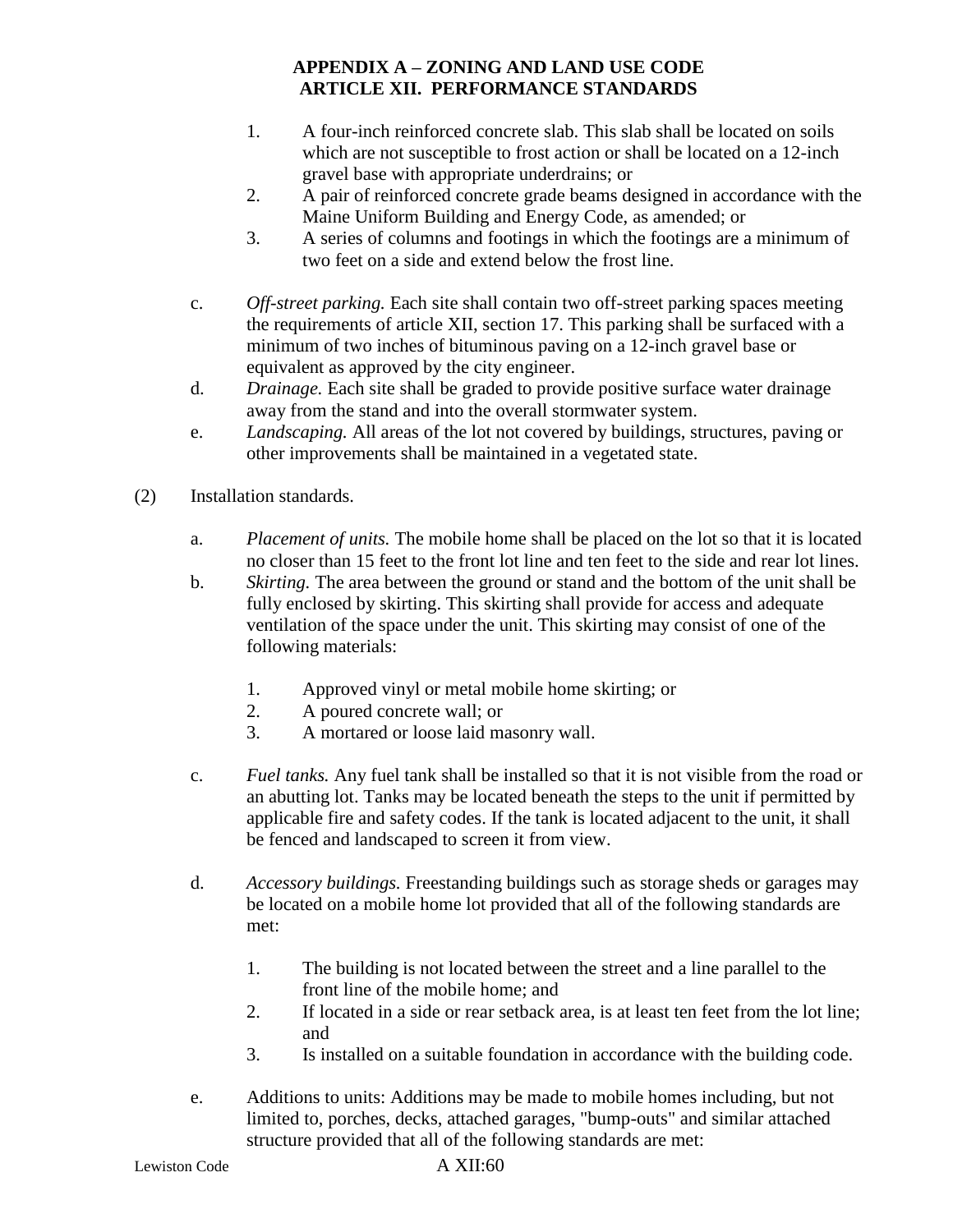- 1. The addition is located at least 15 feet from the front lot line and ten feet from side and rear lot lines; and
- 2. The architectural style of the addition is similar to the mobile home; and
- 3. The addition is located on a foundation that is frost protected to the same extent as the mobile home.
- f. All units shall have a pitched, shingled roof and exterior siding that is residential in appearance.

(Ord. No. 90-10, 10-4-90; Ord. No. 20-10i, 11-05-20)

### **Sec. 15. Erosion and sedimentation control.**

(a) *Statement of purpose.* The purpose of this section is to further maintain the safe and healthful conditions of the city and neighboring communities; to prevent and control water pollution, to protect aquatic life, bird and other habitat; to protect buildings and lands from accelerated erosion; to protect historic resources; to protect wetlands; to control building sites; to conserve ground cover; to conserve natural beauty and open space; and to anticipate and respond to the impacts of development in the City of Lewiston.

(b) *Applicability.* The standards of this section shall apply to all activities which involve filling, grading, development, earth-moving, excavation, removal of topsoil, sod, loam, peat or other organic materials, clay, sand, gravel, stone or other earth products or other similar land use activities which result in unstabilized soil conditions. This section shall apply if the activity does or does not require a permit under this Code. Lawfully established agricultural fields shall be exempt from this section.

(c) *Standards.* Any person, entity or property owner who conducts, causes or allows to be conducted, an activity which results in unstabilized soil conditions shall take measures to prevent unreasonable erosion of sediment or soil beyond the project site or into a protected natural resource as defined by M.R.S.A, Title 38 § 480-B. Erosion control measures must be in place before the activity begins and remain in place and be maintained until the site is permanently stabilized. All erosion control and stabilization measures required by this section shall be in accordance with Maine Erosion and Sediment Control Best Management Practices (BMPs) Manual for Designers and Engineers, October 2016, as amended or other measures determined to be appropriate by the Lewiston Director of Planning and Code Enforcement.

(Ord. No. 05-06, 3-17-05; Ord. No. 06-17, 2-8-07; Ord. No. 20-10i, 11-05-20)

#### **Sec. 16. Signs.**

- (a) *General provisions.*
- (1) For the purposes of this Code, a sign shall be any structure, device, letter, banner, symbol, or other representation which is used as or is in the nature of an advertisement, announcement, or direction; which is erected, assembled, affixed out of doors, or painted on the exterior of a building or structure and which is visible from a public way. "Visible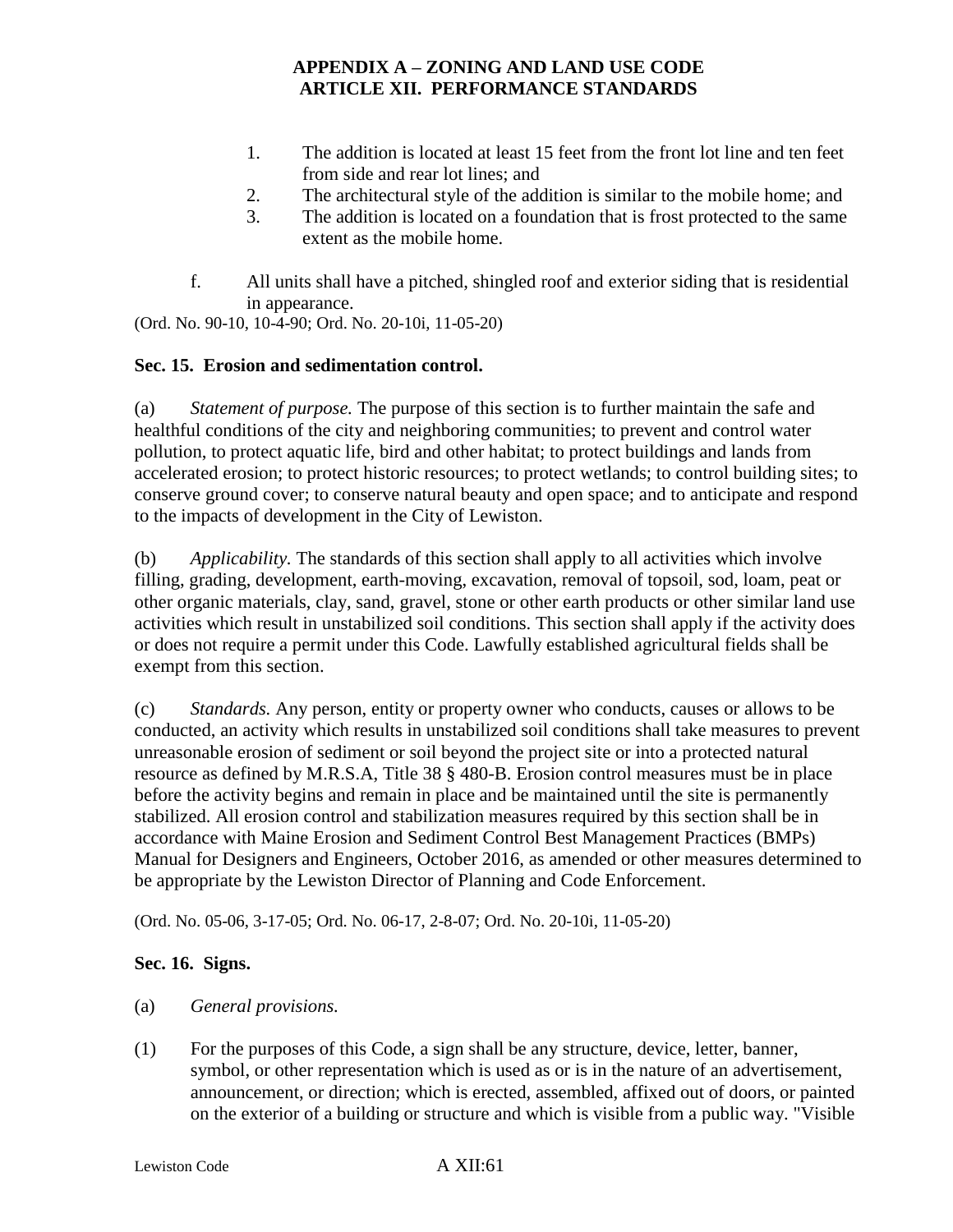from a public way" means capable of being seen without visual aid by a person of normal visual acuity, from a way designated for vehicular use and maintained with public funds.

- (2) The area of a sign shall equal the area of the smallest square, rectangle, triangle, circle, or combination thereof, which encompasses the facing of a sign, including copy, insignia, background and borders, but not including structural supports of the sign. A sign's area is the sum of the areas of each of its sides. A wall sign's area shall be based on the area of a freestanding sign as calculated above that would be required to accommodate the same features, or in the case of individual graphics added to walls, or other architectural features of a building, the sum of the areas of each of the graphic elements displayed.
- (3) No signs shall be erected or altered unless in conformity with the provisions of these regulations. Signs must be kept clean, legible and free from all hazards, such as, but not limited to, faulty wiring, loose fastenings, or deterioration, and must be maintained at all times in such condition so as not to be detrimental to the public health or safety, detract from the physical appearance and the natural beauty of the community, or constitute a distraction or obstruction that may impair traffic safety.
- (4) No sign shall be permitted which causes a traffic, health, or safety hazard or creates a nuisance due to its illumination, placement, display, or manner of construction. No sign shall be located so as to obstruct views of traffic.
- (5) All signs must conform to the building and electrical codes as adopted by the City of Lewiston, except as specifically provided to the contrary herein.
- (6) Any legally existing nonconforming sign to be relocated or altered shall be brought into conformance with the provisions of this Code except when relocation or alteration is pursuant to a violation order issued by the code enforcement official. Except for prohibited signs as listed in subsection (g), changes in the content of a nonconforming sign including names, words, logos or similar information shall not constitute an alteration requiring conformance with this section, as long as the changes do not make the sign more nonconforming and a permit is obtained for the changes from the code enforcement official.
- (7) All such signs must be properly maintained by the owner thereof or the owner of the premises on which they are located, and any such sign that becomes a nuisance or a hazard to public safety must be promptly removed from the premises if so ordered by the code enforcement official.
- (b) *Signs permitted in all districts.*
- (1) The following types of signs may be erected in all zoning districts without obtaining a permit from the code enforcement official:
	- a. *Public safety signs.* Governmental bodies may erect and maintain signs necessary for the public safety and welfare, or as required by law, ordinance or government regulation.
	- b. *Posting private property.* Signs permitted to post private property shall only be for the following or similar conditions: no hunting, no fishing, no snowmobiles, no trespassing. Posted signs shall not exceed two square feet per private property sign.
	- c. *Temporary sign*s. Temporary signs listed below shall not be placed in a position that will impair vision, obstruct traffic, or in any manner create a hazard or nuisance to the general public.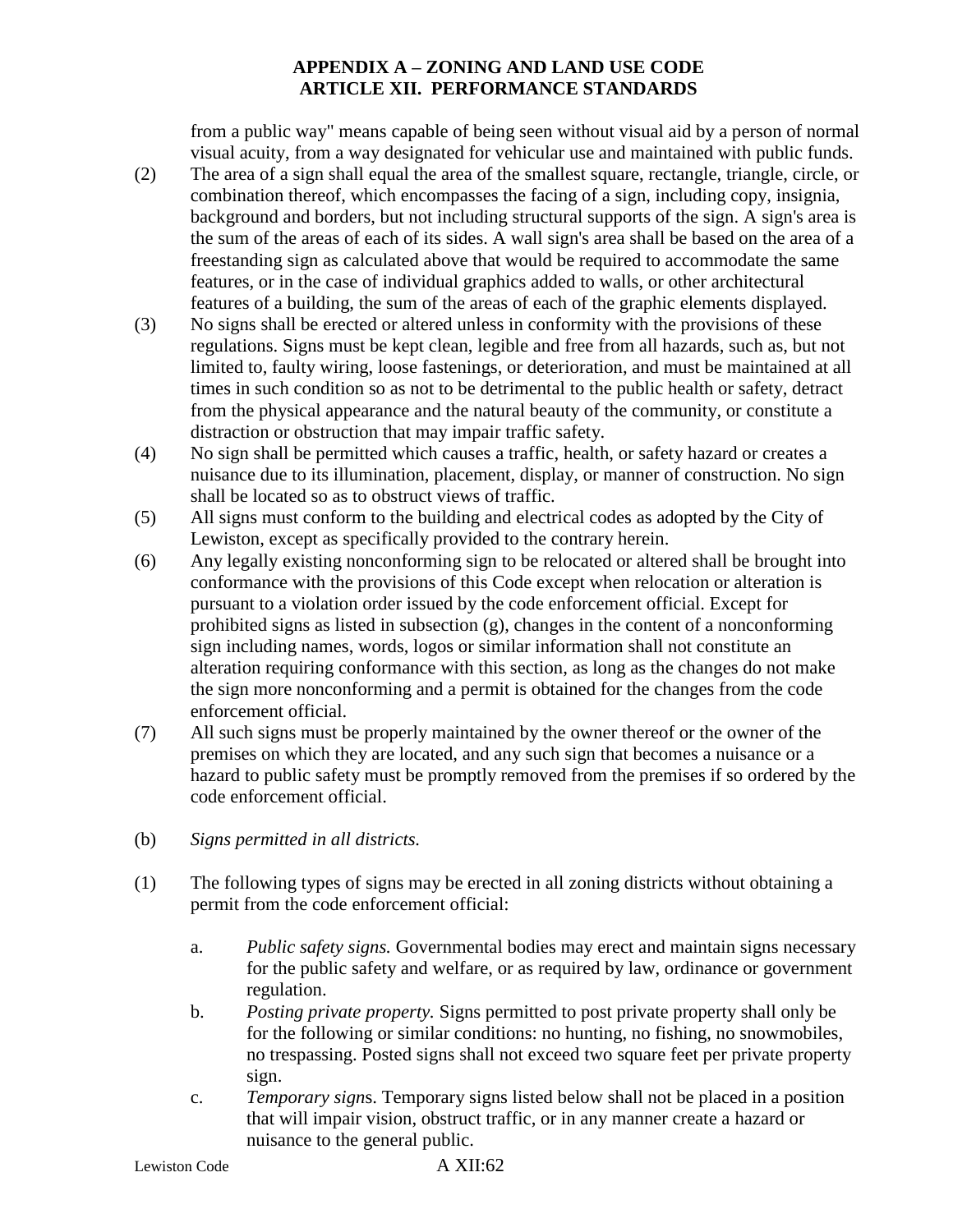- 1. *Organization signs*. Signs and banners advertising charitable functions, notices of meetings, and similar noncommercial signs. These may be placed for a period not exceeding ten days prior to the event and shall be removed within two days after the event or meeting.
- 2. *Real estate signs.* Two temporary real estate signs including temporary open house directional signs and advertising the sale, lease or rental of a parcel or structure may be placed on any property. Within a farming or residential district the maximum sign size shall be six square feet. Within a commercial or industrial district the maximum sign size shall be 32 square feet. Such signs shall be removed by the owner or his agent within ten days of such sale, lease, or rental, or for the open house directional signs within 24 hours after the open house is over. The sign(s) may be attached to a building or be freestanding.
- 3. *Construction.* A temporary construction sign, providing a general identification of a project and those responsible therefor, may be erected on the construction site provided it shall not exceed 32 square feet and shall be removed within ten days after project completion.
- 4. *Home sales.* A sign advertising a temporary home, yard, garage, barn or basement sale on the premises may be placed for no more than three days prior to said sale and shall be removed within 24 hours of the end of the sale.
- 5. *Political signs.* Signs of a temporary nature bearing political messages relating to an election, primary or referendum may be placed within the public right-of-way of any street or highway in accordance with the timelines established in M.R.S.A. Title 23, (1913-A, Section 1(H). Political signs outside of the public right-of-way are not subject to time limits. Political signs located within or outside the public right-of-way of any street or highway are prohibited on or in front of City owned property including schools, parks, cemeteries and municipally owned buildings. Notwithstanding article V, section 7, the code enforcement official may remove any political signs erected contrary to this section.
- 6. *Temporary signs, banners, decorations.* Upon approval of the city council, temporary signs, banners, flags and other decorations may be erected in the public right-of-way when in relation to a special event.
- d. *Occupant signs.* Any residential property may contain one sign not exceeding two square feet in area and being only property numbers, post box numbers, names of occupants of the premises or other noncommercial identification. These signs may be freestanding or attached to a building or structure.
- e. *Flags.* Flags or insignia of any government.
- f. *Public notices.* Legal notices, identification, informational or directional signs erected or required by governmental bodies.
- g. *Architectural features.* Integral, decorative or architectural features of buildings, except letters, trademarks, moving parts or moving lights.
- h. *Memorials.* Memorial signs or tablets, names of buildings and date of erection, when cut into masonry, bronze or other noncombustible material.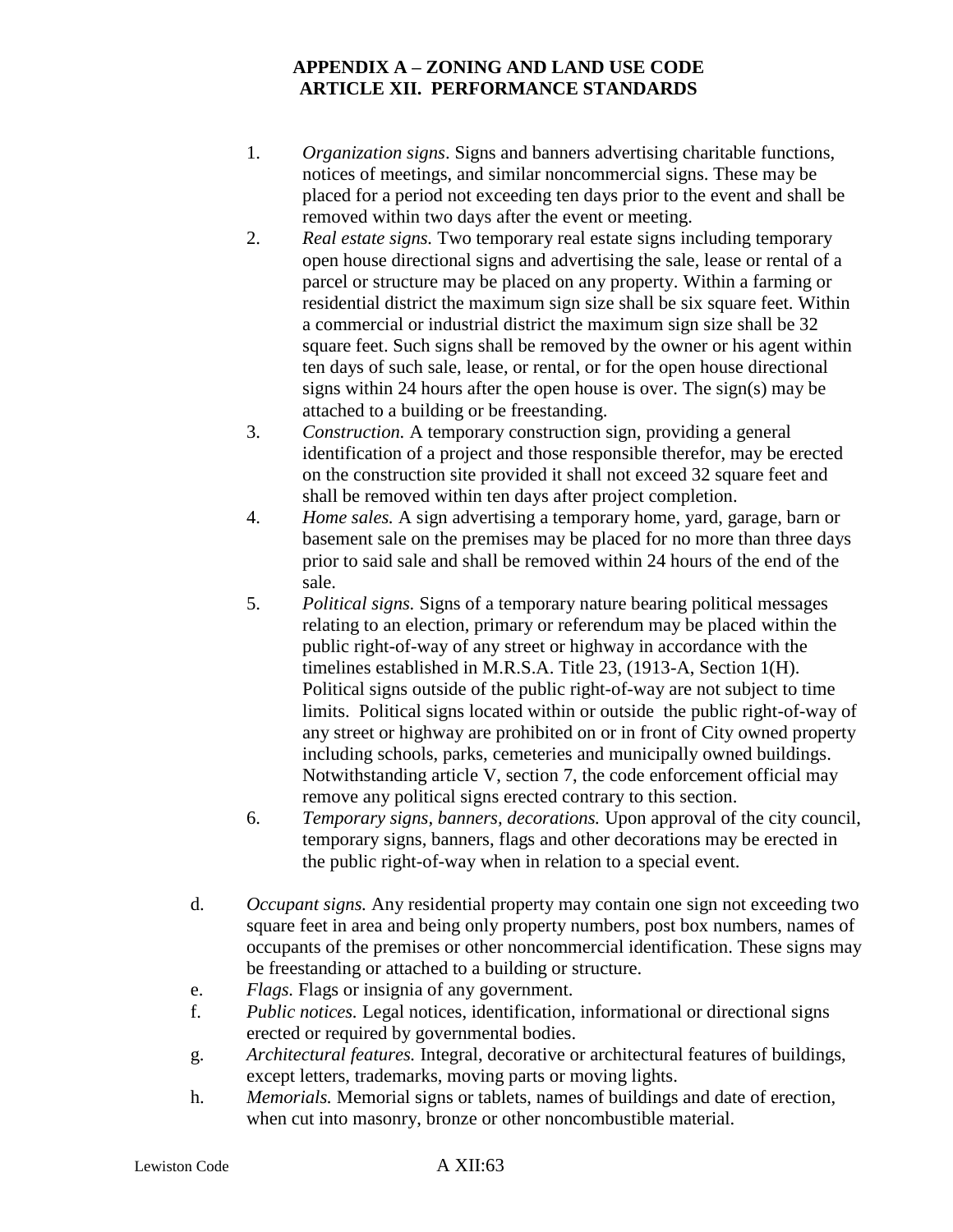- (2) The following types of signs may be erected in all zoning districts following the obtaining of a permit from the code enforcement official. The application shall indicate the type, size and location of the sign:
	- a. *Identification signs.* A sign identifying a lawfully existing home occupation or family day care homes operated in conjunction with a residential use, is allowed on the premises, providing the sign does not exceed six square feet in display area.
	- b. *Institutional signs.* Signs may be erected for noncommercial purposes in connection with any church, museum, library, school or similar public structure. In residential districts, such signs shall not exceed 32 square feet in display area and not more than one sign shall be permitted per property. In nonresidential districts, not withstanding the provisions of article XII, subsection  $16(c)(2)(a)(1)(iii)$ , permanent or temporary projecting wall banner(s) and associated structural supports may not extend above the level of a flat roof or the eves of any other type of roof, may not be lower than ten feet above the adjacent grade and may not extend farther than 36 inches beyond the face of the wall to which they are attached, the total sign area shall not exceed ten percent of the gross area of the principal facade of the structure and no part of the sign and/or supports shall encroach into the travel way.
	- c. *Driveway signs.* Entrance and exit signs may be placed at driveways and shall not obstruct view of traffic. Such signs shall not exceed four square feet per side in display area per driveway sign.
	- d. *Farm products.* Not more than two signs advertising the sale of farm or forestry products available on the premises. Each sign may not exceed 16 square feet.
	- e. *Building directory.* A sign may be attached at the entrance to a building to identify the occupants for pedestrians entering the building and shall be in addition to any other signs permitted by this Code. A building directory shall not exceed 16 square feet.
- (3) The following types of signs shall be permitted for any legally existing business subject to issuance of a permit:
	- a. *Advertising* and promotional signs. Signs, banners and similar specialty advertising devices used temporarily in conjunction with special events or sales provided they are used for 30 days or less and are located on or attached to the premises where the sale or event is occurring. Such signs shall not be permitted more than four times in any 12-month period.
- (4) The following types of signs shall be permitted for any retail grocery store subject to the issuance of a sign permit:
	- a. *Beverage signs.* Each establishment may display one illuminated malt beverage display sign in addition to one other illuminated or nonilluminated display sign.

Lewiston Code A XII:64 (c) *Permitted signs.* The following standards shall govern the erection of signs throughout the City of Lewiston. Any permitted sign shall be erected, changed or relocated only after a permit is obtained from the code enforcement official in accordance with the provisions of the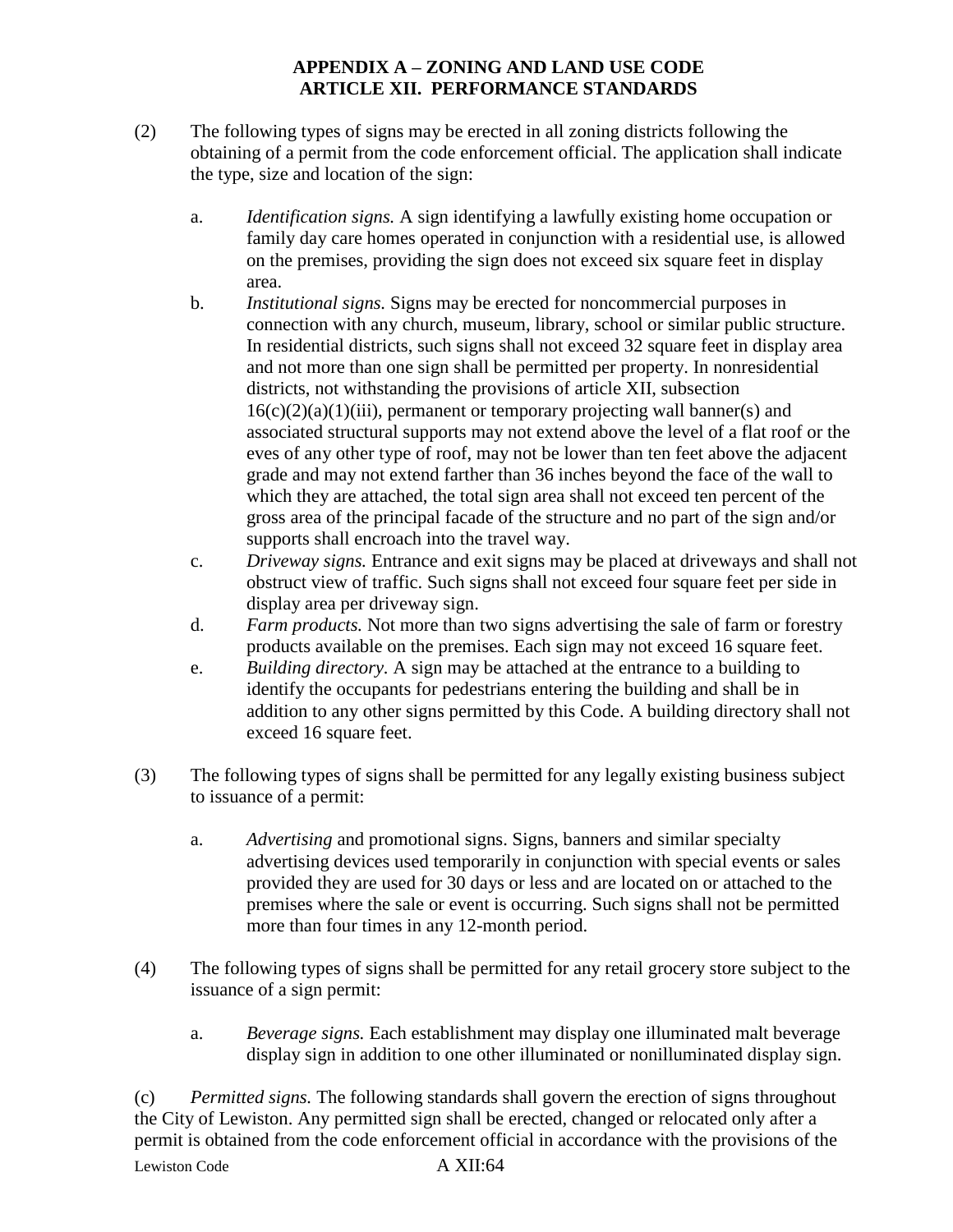building code. Permitted signs shall be considered to be accessory to the principal use of the premises and shall pertain only to activities or products available on the premises. Notwithstanding the above, permits are not required for the placement of temporary day and window signs as identified in article XII, subsection 16(c)(2)a.2. of this Code.

- (1) Rural, residential and resource conservation districts.
	- a. The following signs shall be permitted in the rural, residential, resource conservation and neighborhood conservation districts:
		- 1. A single sign, not over 15 square feet in area, attached to a building or detached and located in the front yard, describing an apartment house, residential development or other legally existing residential use.
		- 2. A single sign, not over 32 square feet in area, attached to a building or freestanding and located in the front yard describing a legally existing nonresidential use.
	- b. The following standards shall govern the installation of signs in rural, residential and neighborhood conservation districts:
		- 1. Any sign attached to a building shall be a wall sign;
		- 2. Any freestanding sign shall have a maximum height to the highest point on the sign area of eight feet above adjacent grade.
		- 3. Signs may be illuminated by a shielded external light source. Internally illuminated signs and/or changeable message signs shall not be permitted in residential districts.

(2) *Nonresidential districts.* All signs within the riverfront, office residential, downtown residential, institutional office, community business, highway business, centreville, office service, industrial, urban enterprise and mill districts shall conform to the standards of this section.

- a. Permitted signs. The following types of signs shall be considered necessary to the principal use of the premises on which they are located, provided they are maintained in a safe, neat and clean condition.
	- 1. Permanent signs, including:
		- (i) Awning signs;
		- (ii) Single-faced or multiple-faced ground signs, provided no permanent ground sign shall have less than four-foot clearance above grade and no permanent ground sign or structural support shall extend higher than 25 feet above grade. Ground signs with less than four-foot clearance above grade shall be permitted if it is determined by the code enforcement official, following an on-site inspection of the premises, that the sign and its structural support will not create or aggravate a safety hazard;
		- (iii) Single-face or multiple-faced projecting signs, provided no projecting sign may extend higher than 25 feet above grade, lower than ten feet above grade, and shall not encroach into the right-ofway or nearer than five feet from any other lot line. In the centreville district and in the riverfront district, limited to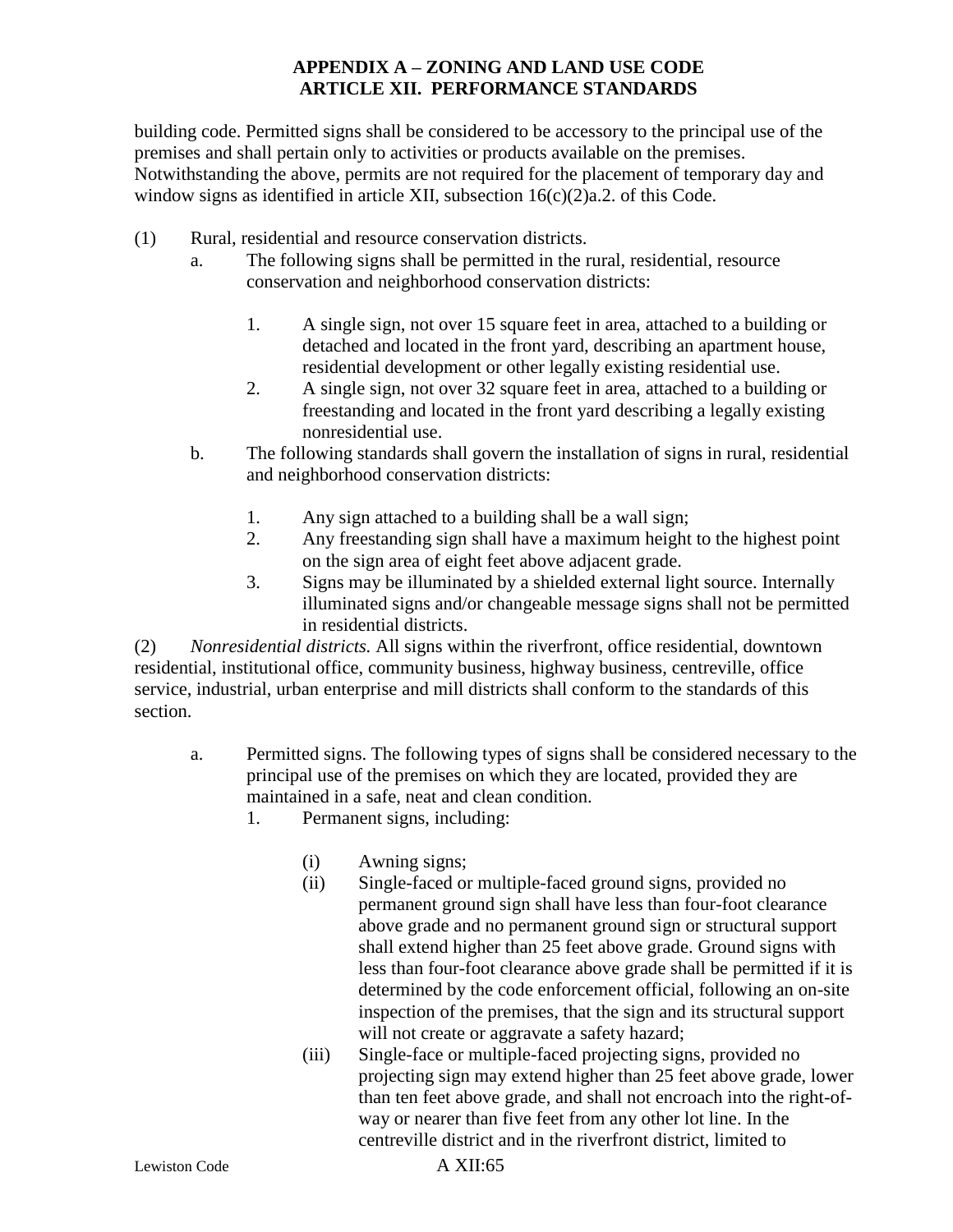properties with frontage on Main Street, no sign shall extend farther than six feet beyond a street line (no sign shall encroach into the travel way), or nearer than five feet from any other lot line and signs may extend to a maximum height of 40 feet, but shall not extend above a flat roof or the eves of any other type of roof;

- (iv) Wall signs, provided no wall sign or structural support may cover any portion of a visible window or window detail above the first story;
- (v) Window signs.
- (vi) Changeable message signs. Changeable message signs are permitted provided that each message remains fixed on the display surface, but "which may be changed at reasonable intervals by electronic process or remote control", and do not "include any flashing, intermittent or moving light or lights". (23 U.S.C. § 131) and in accordance with subsection M.R.S.A. 1914, subsection 11- A., Title 23. For the purposes of this section, signs whose text/numeric messages change by mechanical or electronic means are not prohibited as long as the intermittent lighting is used to change messages and not solely to attract attention. Those provisions of M.R.S.A. 23, § 1914 that are applicable to

changeable message signs as they apply to controlled-access highways or ramps remain in effect.

A "flashing" sign or messages with graphic, pictorial, animated, or photographic images will continue to be prohibited except as described below:

Changeable message signs shall be permitted only with the approval of the code enforcement officer and the sign shall meet the following requirements in addition to the dimensional requirements set forth in this ordinance.

Static display with a five-second hold rate of change minimum between changes including the use of subtle transitions such as fade, dissolve, travel and scrolling or similar transitions and with frames that appear to move or change in size, or be revealed sequentially rather than at once including the movement of illumination or the scintillation or varying of light intensity. Time and temperature signs are allowed to change display with a twosecond message hold rate.

Changeable message signs shall be limited to either one changeable sign with two sides or two single-sided signs per lot of record where allowed by subsection 16(b)(2)(b) of this ordinance.

## 2. Temporary day signs:

(i) Day signs, such as: sandwich signs, easel signs, and other similar day signs are permitted for the advertisement of specific products, daily specials, or for special events. They shall be made of durable materials (i.e., not of cardboard or paper) and shall not be placed to impede public access nor create a traffic hazard and shall also not exceed eight square feet per side. One sign per 50 linear feet of street frontage is permitted, not to exceed four such signs per property. Such signs can only be placed outside while the business is open.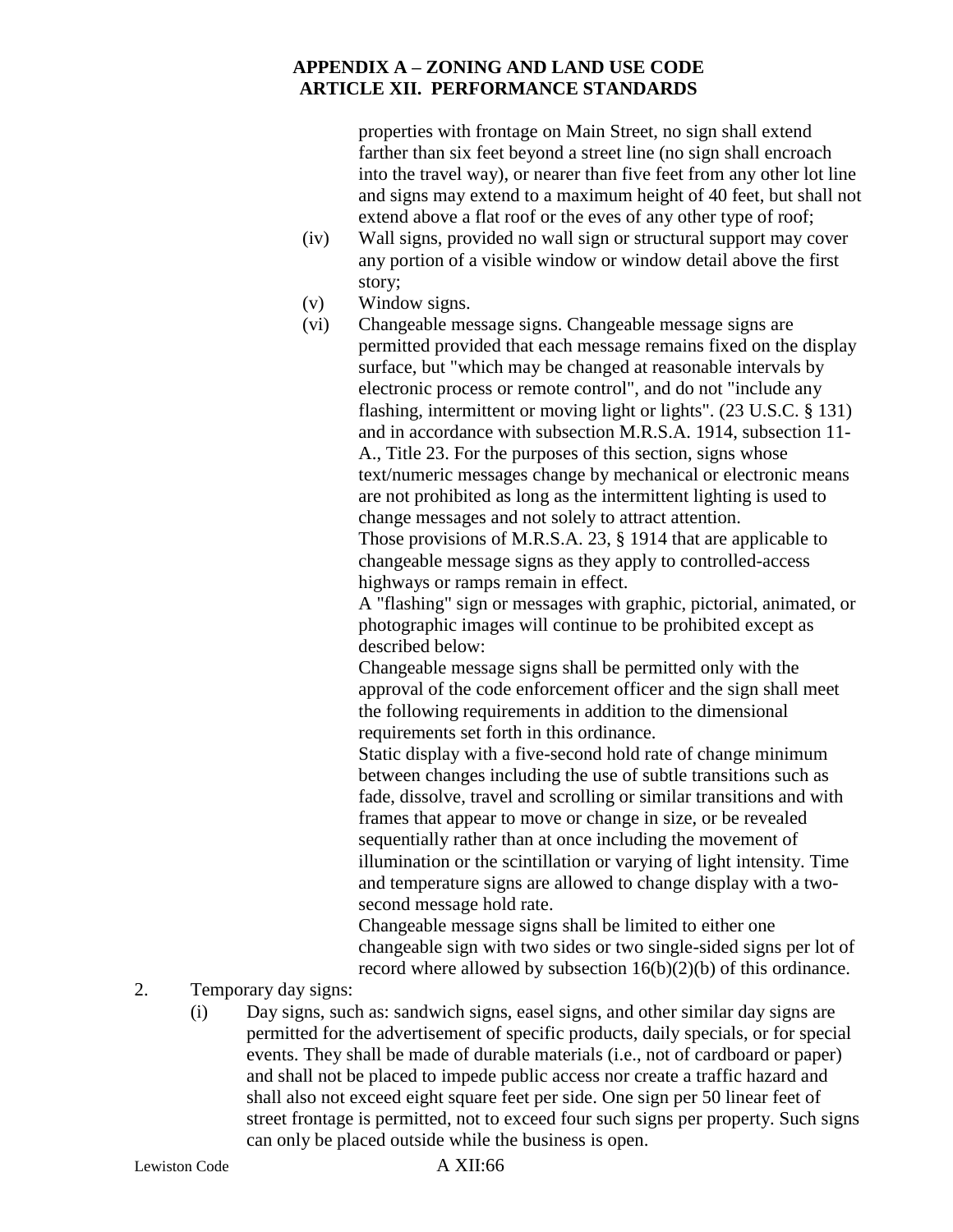- b. *Sign area.* The total area of all signs on a parcel shall conform to the following maximum aggregate sign area requirements. For multiple-faced signs, the area of each face shall be included in the computation of the aggregate sign area. Allocation of the maximum allowable sign area is to be determined by the property owner/agent.
	- 1. *Community business, institutional office, highway business, downtown, centreville, office service, industrial, urban enterprise, mill and riverfront districts.*
		- (i) Each business entity is permitted sign area not to exceed ten percent of the gross wall area of the principal facade of the building or structure or a minimum of 54 square feet, whichever is the greater, in the form of awning, projecting, wall, or window signs attached to the building or structure in which the business is located. Supplemental to the above building signage, a building or structure with frontage on two or more accepted city streets is permitted additional signage not to exceed a total of 54 square feet in area to be attached to a secondary facade of the building or structure.
		- (ii) In addition, each premises shall be permitted one freestanding ground sign up to 168 square feet. Single parcels developed with multiple uses are permitted an additional 32 square feet of sign area per business use, up to an additional maximum of 216 square feet of sign area. Movie theaters where allowed shall be permitted additional sign area up to 36 square feet per cinema screen not to exceed a maximum of 360 square feet in total freestanding ground sign area per premises, not withstanding article XII, subsection 16(a)(6). All signage permitted under this subsection shall be located at or near the principal vehicular entrance on one freestanding ground sign.
		- (iii) For single parcels developed with multiple uses, an additional freestanding ground sign of up to 168 square feet identifying the development, and an additional 32 square feet of signage per business or use, up to an additional maximum of 216 square feet of sign area, all to be located on the same freestanding ground sign, is permitted at other major vehicular entry points located on arterial streets, provided such signs are not readily concurrently visible with any other freestanding ground signs located on the premises.
		- (iv) For single parcels developed with multiple uses, an additional freestanding ground sign area of a maximum of 168 square feet is permitted at other major vehicular entry points not located on arterial streets, provided such signs are not readily concurrently visible with any other freestanding ground signs located on the premises.
		- (v) Single parcels developed with multiple uses where there are separate principle vehicular entrances for the uses, concurrently visible ground signs not to exceed 40 square feet may be placed at such entrances to direct traffic to specific uses. No more than one freestanding ground sign is allowed at an entrance.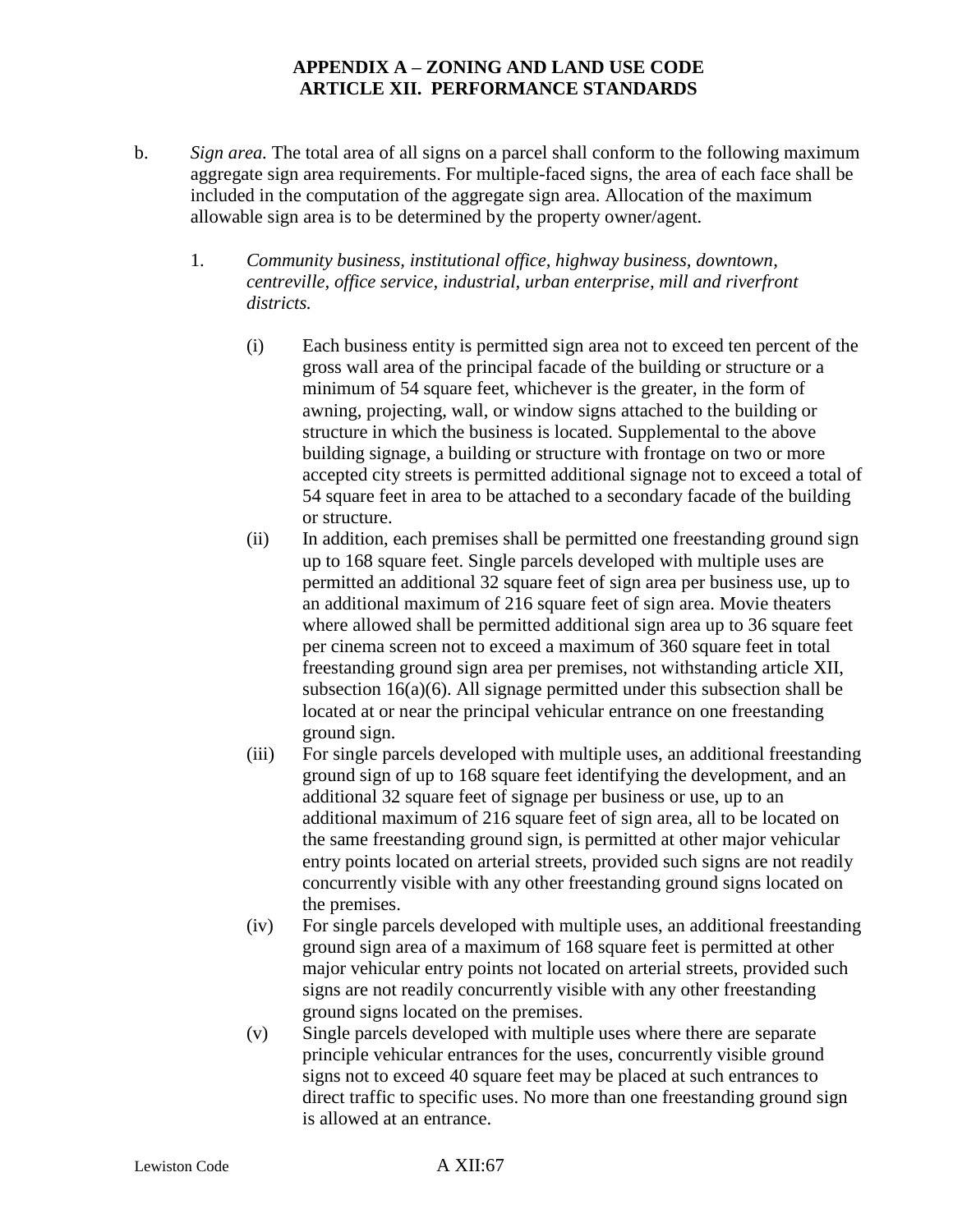- 2. *Office residential, and downtown residential districts*. The aggregate sign area per premises may not exceed 72 square feet.
- 3. *Properties with frontage on the interstate system.* One additional one-sided ground sign visible from any portion of the interstate system including ramps and interchange areas, not to exceed 20 feet in length, width, or height or 150 square feet in area, including borders and trim, but excluding supports, may be permitted more than 50 feet from the principal building or structure where the business, facility or point of interest is carried on, provided such signs are not readily concurrently visible with any other freestanding ground signs located on the premises.
- c. *Special requirements.* For the purposes of this section, the following special requirement applies:
	- 1. Awnings with graphic displays exceeding ten percent of the awning area (measuring from the outer most points) shall meet the applicable sign standards.
	- 2. Roof signs are not permitted and no part of any wall or projecting sign may extend above the level of a flat roof or the eaves of any other type of roof, with the following exceptions:
		- (i) Wall signs may project no more than five feet above the level of a flat roof or the eaves of any other type of roof as long as that portion of the sign does not exceed 20 percent of that signs total area. Wall signs on mansard roofs, the lower portion of gambrel roofs, false fronts, facades, parapets or other significant architectural features may not exceed the height of the architectural feature.
		- (ii) Roof signs not exceeding 54 square feet and wall and projecting signs may be located on or above the roofs of vestibules, canopies, porticos, loading docks, and similar single-story, attached structures, provided that the proposed sign is in compliance with article XII, section  $16 \frac{c}{2}(c)(2)(i)$ of this ordinance with regard to the roof of the principal building.
- d. *Development entrance signs.* Parcels of land subdivided for purposes of nonresidential development, are permitted one development entrance sign at the primary vehicular entry point, to identify the development and the business entities therein, provided the following requirements are met:
	- 1. Such signs shall not exceed 168 square feet in total sign area;
	- 2. Such signs shall be sited on common land within the subdivision and shall not be located within the right-of-way of any public street or highway, nor create or aggravate a traffic hazard;
	- 3. For a nonresidential subdivision with secondary vehicular entry points, one additional development entrance sign, not to exceed 100 square feet in total sign area, may be sited at each secondary vehicular entry point, provided such signs are not readily concurrently visible with any other development entrance signs located on the same subdivided parcel.
- e. *Campus-type signs.* Parcels of land developed in a campus-type environment, as defined as larger parcels of land with multiple buildings including hospitals, mill complexes or public or private educational facilities, are permitted the following additional signage:
	- 1. Main entrance signs. A freestanding ground sign to be located at the main vehicular entrance and unless otherwise permitted, such signs shall be limited to a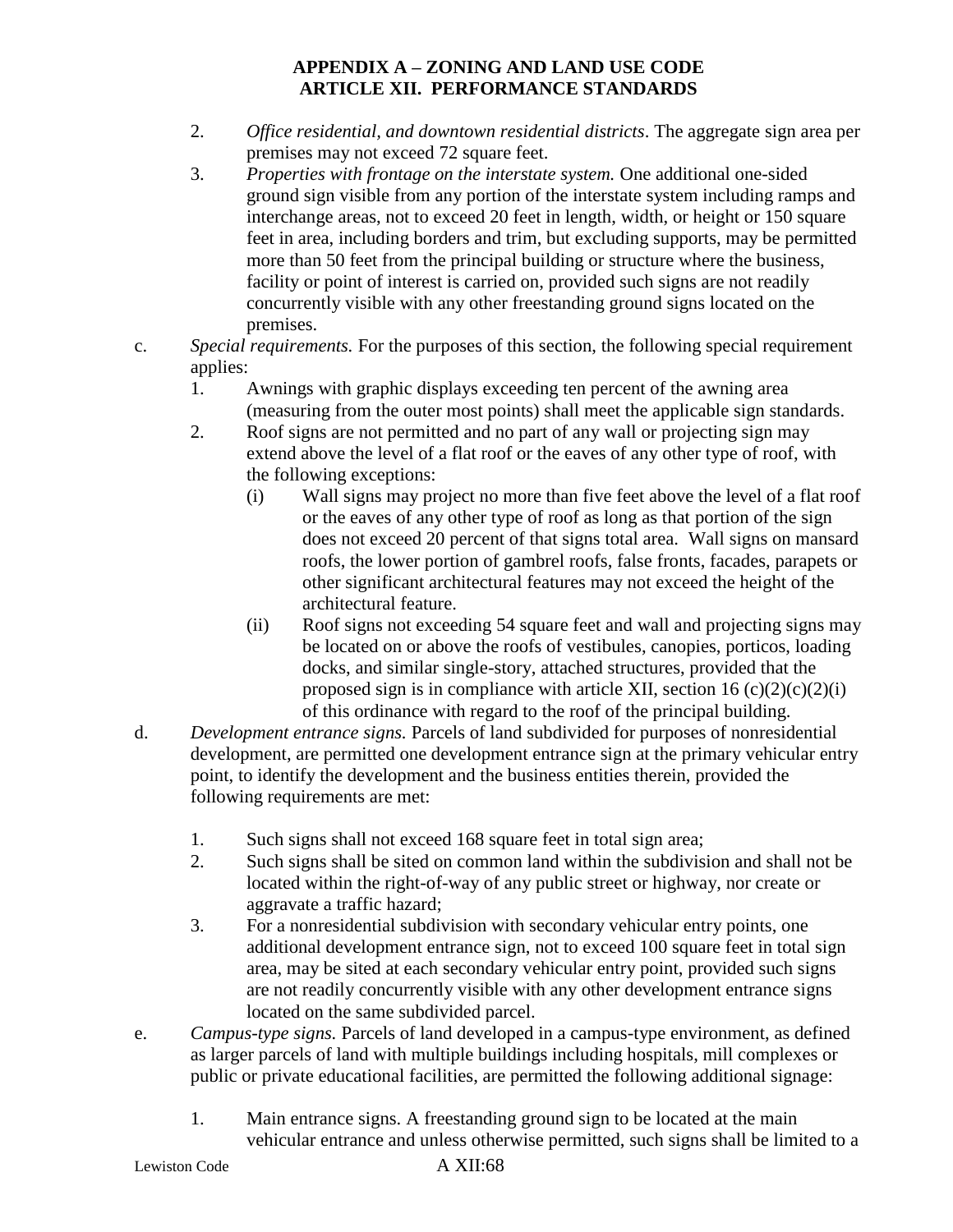symbol and/or name identifying the campus; and, if desired, the street address. In addition, the following standards must be met:

- (i) Such signs shall not exceed 168 square feet in total sign area and exceed a height greater than 25 feet above the immediately adjacent finished grade.
- (ii) Such signs shall be sited within the private land boundaries of the campus and shall not be located within the right-of-way of any public street or highway nor create or aggravate a traffic hazard.
- (iii) For a campus-style parcel with secondary vehicular entry points, one additional main entrance sign, not to exceed 168 square feet in total sign area, may be sited at each secondary vehicular entry point, provided such signs are not readily concurrently visible with any other main entrance signs located on the same campus parcel.
- 2. Primary facility/campus directional signs. Exterior boundary signs providing basic directional information to destinations within the campus boundary.
	- (i) Such signs shall not exceed 75 square feet in total sign area and exceed a height greater than 14 feet above the immediately adjacent finished grade.
	- (ii) Such signs shall be sited within the private land boundaries or the campus, should typically be limited to general destination names rather than specific destinations, and shall not be located within the right-of-way of any public street or highway, nor create or aggravate a traffic hazard.
	- (iii) Whenever possible, such signs should be incorporated onto a main entrance sign which may be located in the immediate vicinity and/or at the same street intersection.
	- (iv) Quantities shall be based on an established overall message sequence and across campus preferred routes; displaying the required information only at the location of decision or identification.
- 3. *Secondary campus directional signs.* Interior boundary signs providing more detailed directional and/or informational assistance.
	- (i) Such signs shall not exceed 25 square feet in total sign area and exceed a height greater than eight feet above the immediately adjacent finished grade.
	- (ii) Such signs shall be sited within the private land boundaries of the campus and shall not be located within the right-of-way of any public street or highway, nor create or aggravate a traffic hazard.
	- (iii) Quantities shall be based on an established overall message sequence and across campus preferred routes; displaying the required information only at the location of decision or identification.
- 4. *Campus directory.* Map directions graphically identifying the various destinations across the campus.
	- (i) Such signs shall only be located along private vehicular or pedestrian access ways or parking areas to prevent unsafe conditions along public ways.
	- (ii) Such signs shall not be located within the right-of-way of any public street or highway.
	- (iii) Such signs shall not exceed 50 square feet in total sign area and exceed a height greater than seven feet above the immediately adjacent finished grade.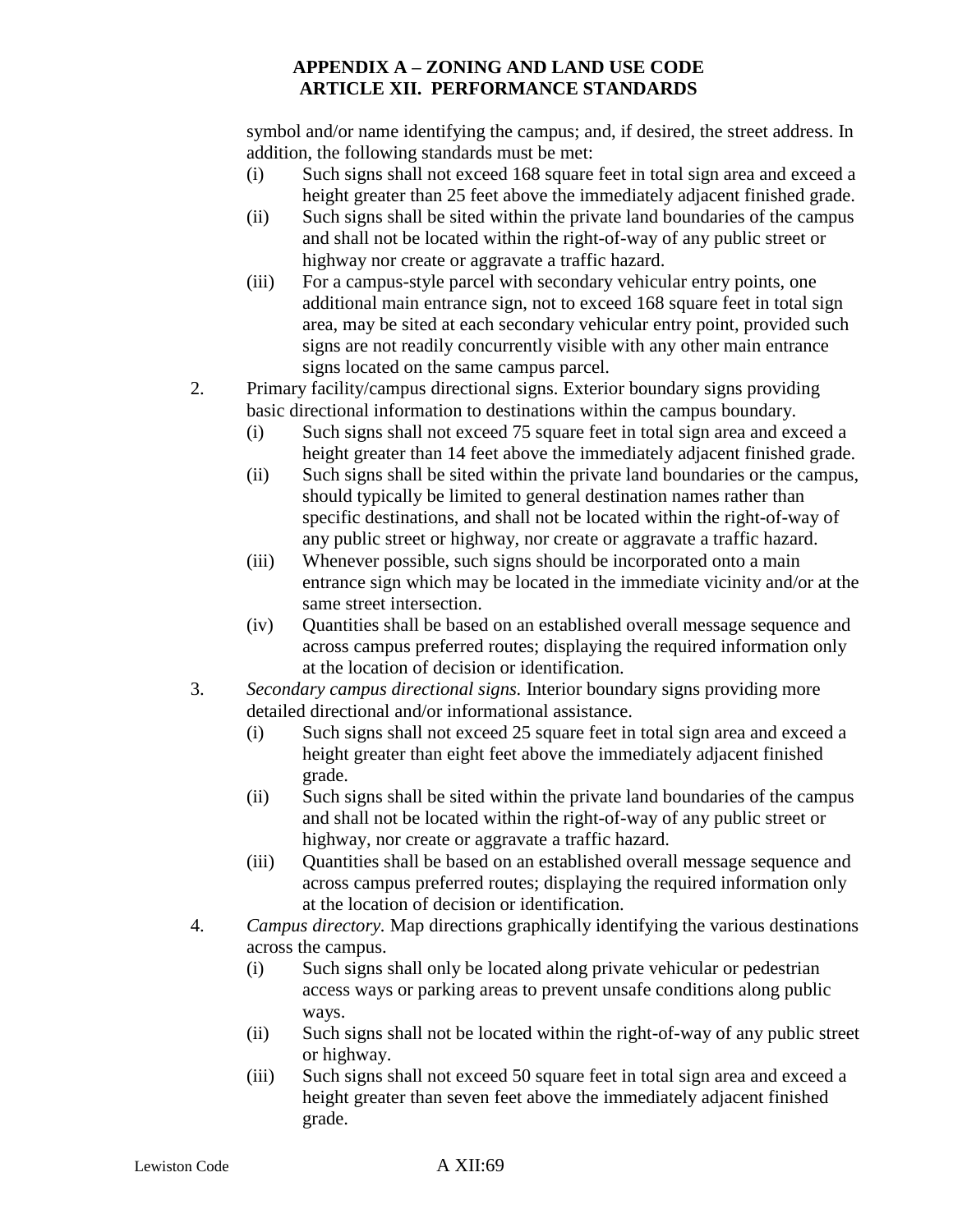- 5. *Site identification signs.* A sign, located as close as practical to the vehicular entrance of a freestanding building within the campus (medical office, clinic, library, etc.). The sign shall display the name of the facility (XYZ Surgery Associates) and include the street address (1234 Main Street).
	- (i) Such signs shall not exceed 50 square feet in total sign area and exceed a height greater than eight feet above the immediately adjacent finished grade.
	- (ii) Such signs shall not be located within the right-of-way of any public street or highway, nor create or aggravate a traffic hazard.
- 6. *Exterior building signs.* Wall, projecting, awning, or window signs, installed upon the exterior portion of a building displaying the functional name of the facility.
	- (i) Each building is permitted exterior building sign area not to exceed a total of 54 square feet or ten percent of the gross wall area of the principal facade of the building, whichever is greater.
	- (ii) Supplemental to the above exterior building signage, a building with frontage on two or more accepted city streets is permitted additional signage not to exceed a total of 54 square feet in area to be attached to a secondary facade of the building.
	- (iii) The placement of exterior building signs must comply with subsection  $(c)(2)a$ . of this section.
- 7. *Miscellaneous campus signs.* Signs displaying circulation, directional or regulatory information not exceeding a total sign area of six square feet, are exempt from the requirement of obtaining a sign permit. However, such signs shall be installed in accordance with all applicable requirements of article XII, section 16 and shall not be located within the right-of-way of any public street or highway, nor create or aggravate a traffic hazard.
- (d) *Portable signs.*
- (1) *Defined.* A portable sign is one which is designed for and intended to be moved from place to place and not be permanently affixed to land, buildings or other structures.
- (2) *Portable signs permitted.* Any use located in a business or industrial district, other than the centreville district, shall be permitted one portable sign of not more than 64 square feet in sign area for a maximum of 60 days in any 12-month period in addition to other signs permitted by this Code.
- (3) *Permit required.* A sign permit shall be obtained from the code enforcement official prior to installing a portable sign. The application shall specify the location of the sign and time of use, and shall be accompanied by a fee as determined from time to time by the city council.
- (4) *Location.* A portable sign shall be located outside of the street right-of-way in such a manner that it will not obstruct or impair vision or traffic or in any way create a hazard or nuisance to the public. The electrical service [is] to be approved by the inspector upon installation.
- (e) *Official business directional signs.*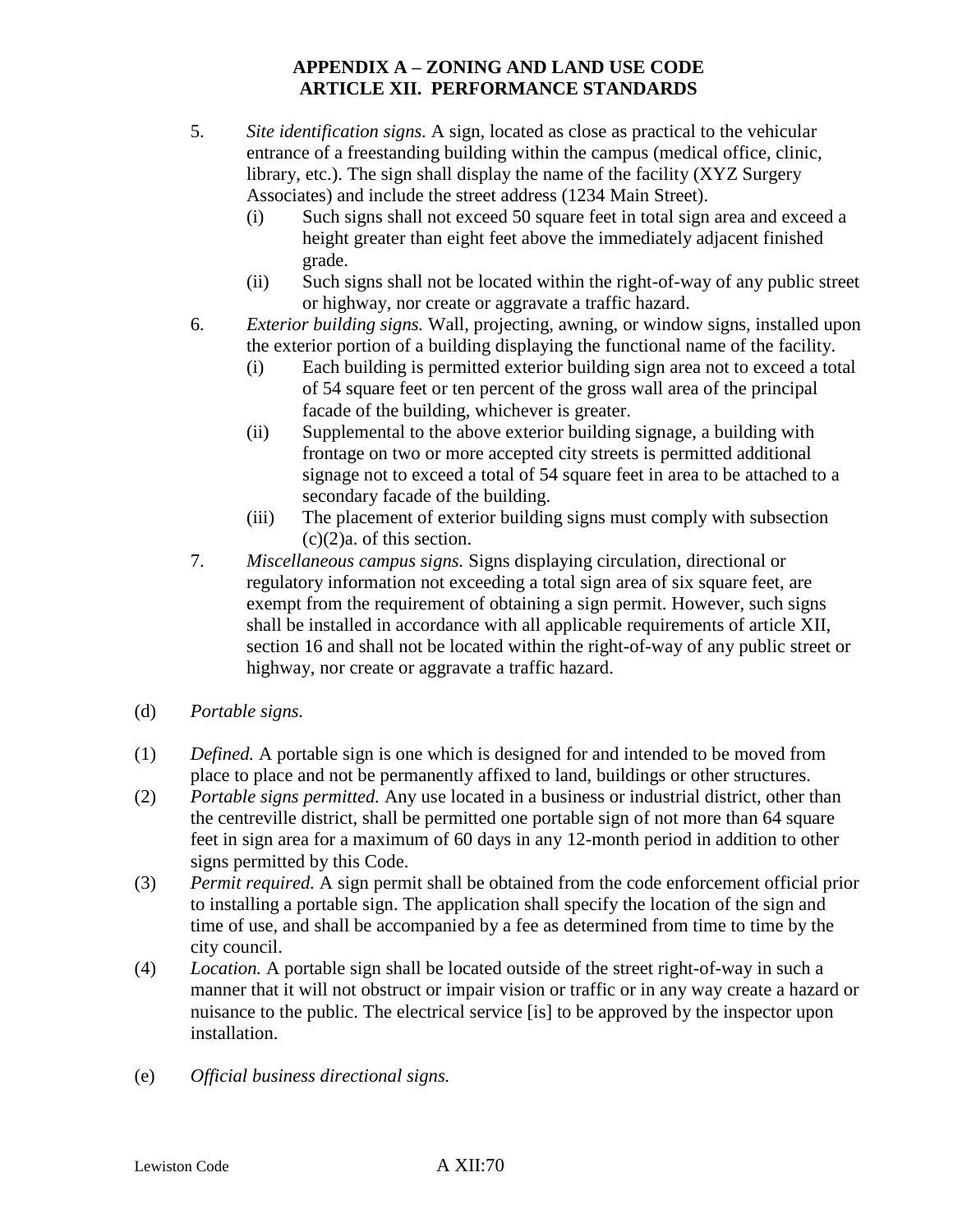- (1) *Authority.* The provisions of this section shall govern the installation and maintenance of official business directional signs authorized by the Maine Traveler Information Services Act, 23 M.R.S.A. sections 1901 through 1925, as amended.
- (2) *Qualifying uses.*
	- a. Uses include public accommodations, facilities, commercial services for the traveling public, and points of scenic, historical, cultural, recreational, educational and religious interest.
	- b. Uses with existing, off-premises signs that have been, or will be, removed pursuant to 23 M.R.S.A. sections 1901 through 1925, as amended, provided that such signage is owned and maintained by the affected use for a continuous period of at least 12 months prior to said removal.
	- c. Qualifying uses must be located within the City of Lewiston.
- (3) *Location.*
	- a. An official business directional sign may be installed in any district except the centreville district (CV).
	- b. In the centreville district (CV), signs located therein on December 31, 1982, may be replaced, but new directional signs shall not be erected.
	- c. Official business directional signs shall only be located in those vicinities where the traveler must change direction from one public way to another to reach the business, facility or point of interest.
	- d. Official business directional signs are not permitted within the right-of-way of the interstate highway or Alfred A Plourde Parkway from Webster Street to Challenger Drive.
- (4) *Additional requirements.*
	- a. Official business directional signs shall be installed and maintained in accordance with the requirements of the Maine Traveler Information Act, 23 M.R.S.A. §§ 1901--1925, as amended, and any other regulations adopted pursuant to said statutes.
	- b. The following additional requirements shall apply:
		- 1. The minimum distance between official business directory sign posts shall be at least 300 feet as measured along the shortest straight line;
		- 2. No official business directory sign shall be placed closer than 200 feet from the property line of a commercial business offering directly competing goods or services;
		- 3. An official business directory sign shall be located no closer than 200 feet or further than 2,500 feet from an intersection where a change in direction as indicated on said sign is required;
		- 4. No more than three official business directional signs may be attached to an individual sign post assembly. No new sign post assembly shall be installed until existing sign post assemblies suitable for any newly proposed official business directional sign contain the maximum number of permitted signs.
- (5) *Number of signs.*
	- a. Uses as identified in subsection (2)a. shall be limited to a maximum of six official business directional signs.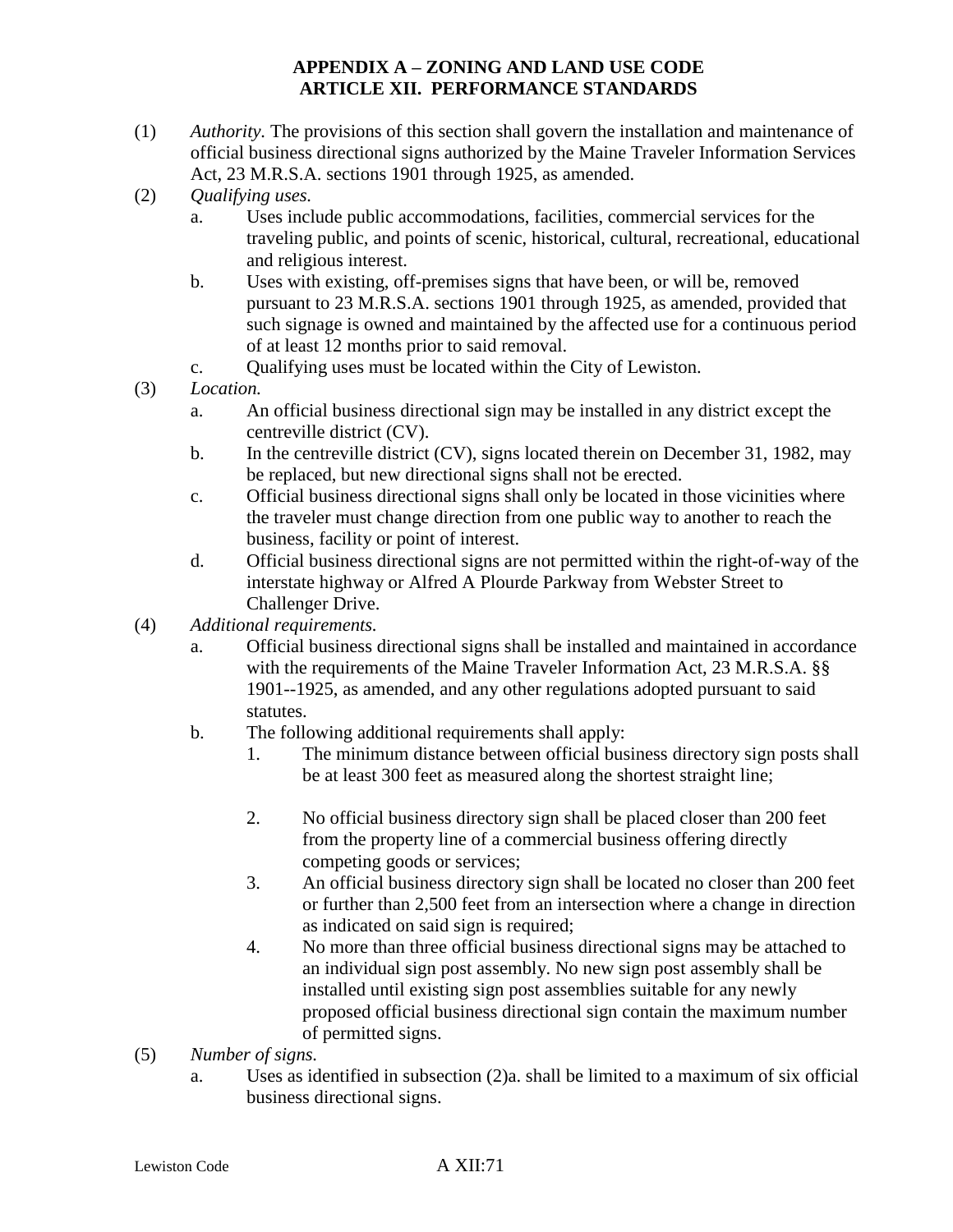- b. Uses as identified in subsection (2)b. shall be limited to the number of sign faces that have been or will be removed pursuant to 23 M.R.S.A., sections 1901 through 1925, as amended.
- c. Uses as identified in subsection (2)b. shall be limited to the number of sign faces that have been or will be removed pursuant to 23 M.R.S.A. sections 1901 through 1925, as amended.

(f) *Special intracommunity service signs.* Special service signs for local information within Lewiston may be erected on state or state aid highways provided the following conditions are met:

- (1) *Requests.* Requests for signs must be made by the Municipal Officers of Lewiston.
- (2) *Eligible facilities.* Signs shall be limited to directing traffic to locations of special interest which include the following:
	- (a) Hospitals which provide emergency service 24 hours a day.
	- (b) Public transportation facilities including airports, railroad stations, bus terminals and ferries.
	- (c) Public recreational facilities such as beaches, parks, sport arenas, scenic areas and historical areas.
	- (d) Municipal subdivisions such as central business districts and villages within municipal boundaries.
	- (e) Governmental buildings or agencies such as city halls, county buildings, schools, armories and fire or police stations. Signs for specific commercial establishments shall not be permitted.
- (3) *Designs of signs.* Signs shall be rectangular in shape with a white legend on a blue background. The maximum length shall be 48 inches and the maximum letter size shall be four inches. No more than three lines or copy shall be permitted on one sign.
- (4) *Installation of signs.* Signs shall be provided and installed by the local municipal officials. The vertical and lateral clearances of such signs shall conform with Sections 1A-22 and 1A-23 of the "Manual on Uniform Traffic Control Devices for Streets and Highways". The signs shall not be erected in conjunction with, nor be in conflict with, nor interfere with official highway signs.
- (5) *Restrictions.* Special intracommunity service signing shall not be permitted on interstate highways or on expressway systems.

(g) *Prohibited signs.* The following signs are prohibited in all areas of the city, except as otherwise provided in these regulations:

- (1) *Off-premises signs.* An outdoor sign bearing a commercial or business name, symbol, logo or message, located on any premises other than where the project, service or activity is located, except publicly erected information kiosks, special intra-community services signs, official business directory signs in accordance with subsection (e), above, and as provided in subsection (a), below.
	- (a) In the event an existing nonresidential use does not have frontage and the principal vehicular access is by easement, a single off-premises ground sign is permitted within said easement, pursuant to the standards contained in subsections  $(c)(2)(b)(1)(ii)$  through  $(v)$ .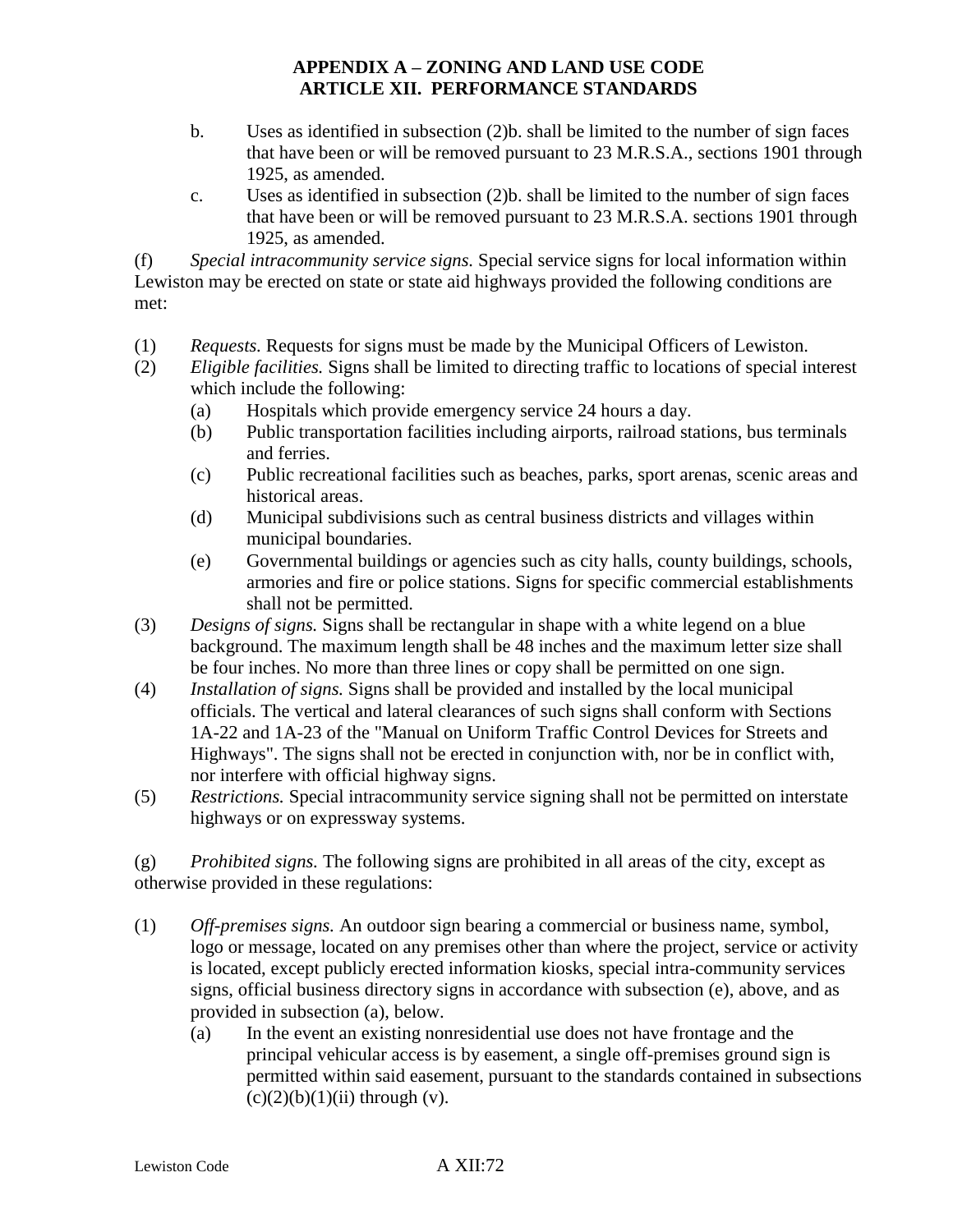- (2) *Moving or flashing signs.* Signs, other than barber poles, time and weather devices, changeable message signs and similar public service signs, that have visible moving parts or blinking illumination.
- (3) *Signs in street right-of-way.* No sign except political signs, traffic and similar public safety signs, erected in accordance with the Code of Ordinances, official business directional signs erected in accordance with subsection (e) of these regulations, and publicly erected information kiosks, special intracommunity service signs, or sign boards and signs approved by the city council advertising civic events and function shall be located in the public right-of-way of any street or highway.
- (4) *Terminated businesses.* Signs relating to any business which has been out of business for more than 180 days. The owner of the property or his agent shall be responsible for removing all mountings, brackets, poles, sign faces and other sign material.
- (5) *Signs on natural features.* No signs shall be permitted which are erected, painted or maintained upon trees, rocks and other natural features.

(Ord. No. 89-3, 4-7-89; Ord. No. 92-16, 8-13-92; Ord. No. 93-5, 3-18-93; Ord. No. 93-6, 5-6-93; Ord. No. 94-4, 7-7-94; Ord. No. 95-7, 6-1-95; Ord. No. 95-9, 7-20-95; Ord. No. 95-10, 9-14-95; Ord. No. 95- 11, 9-14-95; Ord. No. 97-8, 10-16-97; Ord. No. 99-3, 3-4-99; Ord. No. 00-1, 2-17-00; Ord. No. 00-19, 10-5-00; Ord. No. 01-1, 2-15-01; Ord. No. 03-02, 3-20-03; Ord. No. 04-08, 4-15-04; Ord. No. 05-15, 9-8- 05; Ord. No. 05-16, 11-3-05; Ord. No. 05-20, 1-19-06; Ord. No. 08-04, 5-15-08; Ord. No. 12-01, 3-5-12; Ord. No. 12-05, 5-3-12; Ord. No. 12-14, 1-03-13)

Cross references: Advertising, ch. 6.

# **Sec. 17. Off-street parking and loading.**

(a) *Applicability.* The following minimum off-street parking and loading requirements except as provided for in subsections (e)(3) and (e)(4) shall be met for:

- (1) The use of any parcel of land;
- (2) The construction of any building or structure;
- (3) The conversion of an existing building, structure or portion thereof to a new use;
- (4) The enlargement of an existing building or structure; or
- (5) The modification of an existing building or structure to create additional floor area, dwelling units, seats or similar measures of parking demand set out in the standards of subsection (d).

Modifications, enlargements or conversions of buildings or structures or the change in or intensification of use shall not be permitted unless off-street parking and loading is provided for an additional number of spaces representing the difference between what this Code requires for the existing building or structure and what this Code requires for the proposed building or structure.

(b) *Classification of use.* Off-street parking or loading which is provided to serve an allowed use or legally existing nonconforming use shall be considered to be an accessory use if it is provided on the same lot or on another lot in the same zoning district in accordance with the standards of this section.

Off-street parking provided in one zoning district to serve a use in another zoning district or offstreet parking not associated with a particular use shall not be considered to be an accessory use and shall be permitted only in those zoning districts where commercial parking facilities are allowed as a principal use.

(c) *Parking facilities.* Parking required by this section may be provided in open air parking spaces or by spaces located in a garage. Parking spaces shall be so arranged so that each space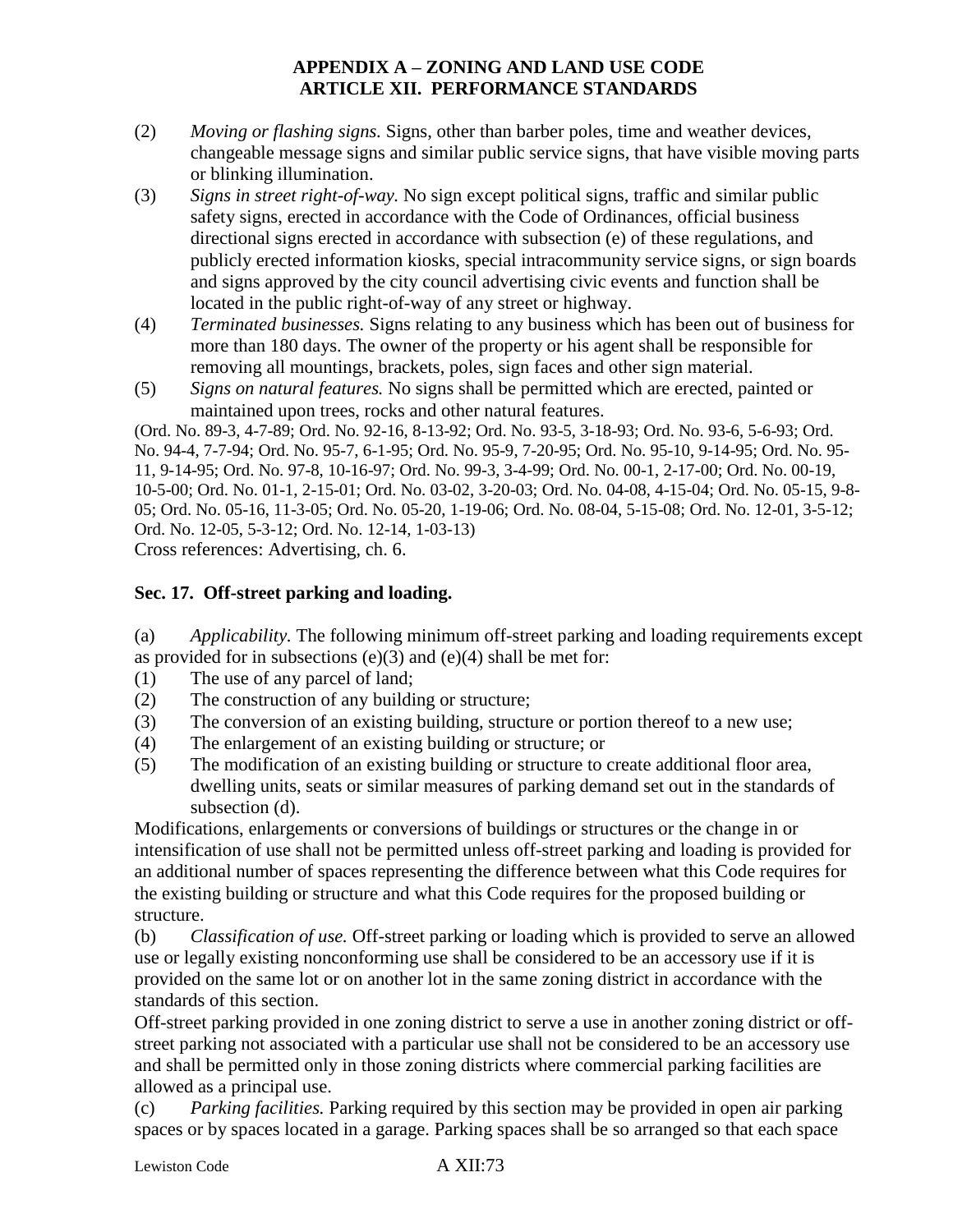can be used without another vehicle having to be moved except for single-family detached and two-family detached dwellings and for assigned parking for an individual dwelling unit in an attached single-family or multifamily dwelling, or assigned employee parking in nonresidential projects that are classified as minor developments under this code when reviewed in connection with development review pursuant to article XIII hereof.

(d) *Off-street parking required.* The following minimum off-street parking shall be provided and maintained for each situation identified in subsection (a). In computing the number of spaces required, lots with two or more uses shall meet the combined requirement for all of the uses. In calculating the parking requirement, major fractional spaces (0.5 or greater) shall be rounded up to the next whole space. Employee parking is based on the largest shift.

| Single-family detached dwellings<br>Two-family dwellings<br>Single-family attached or multifamily<br>dwellings with<br>Housing for the elderly<br>Types "A" and "B" group care facilities<br>Tourist homes<br>Motels, hotels and inns | two spaces per dwelling unit<br>two spaces per dwelling unit<br>one space per dwelling unit plus 0.1 spaces per<br>dwelling unit for visitor parking for all single-<br>family attached or multi-family dwellings<br>one-half space per dwelling unit<br>one space per three bedrooms, plus one space<br>per employee<br>two spaces plus one space per lodging unit<br>three spaces plus one space per sleeping room<br>(accessory eating and drinking establishments<br>or other facilities shall provide additional<br>parking as required).                                                                                                                                                                                                                 |
|---------------------------------------------------------------------------------------------------------------------------------------------------------------------------------------------------------------------------------------|----------------------------------------------------------------------------------------------------------------------------------------------------------------------------------------------------------------------------------------------------------------------------------------------------------------------------------------------------------------------------------------------------------------------------------------------------------------------------------------------------------------------------------------------------------------------------------------------------------------------------------------------------------------------------------------------------------------------------------------------------------------|
| Rooming houses, boarding houses, lodging<br>houses                                                                                                                                                                                    | one space per three bedrooms                                                                                                                                                                                                                                                                                                                                                                                                                                                                                                                                                                                                                                                                                                                                   |
| Bed and breakfast establishments                                                                                                                                                                                                      | one space per guest sleeping room and two<br>spaces per dwelling unit plus one space per<br>every two employees on the largest shift;<br>establishments approved by development<br>review pursuant to article XIII for meeting<br>facilities for non-guests or for special outdoor<br>functions shall provide one space per two seats<br>in any meeting facilities and one space per two<br>special outdoor function guests based on the<br>approved capacity; if such additional off-street<br>parking is provided off the site, it shall comply<br>with the requirements of article XII section<br>17.e except that, notwithstanding the<br>provisions of subsection e, the planning board<br>shall have the authority to approve such off-<br>site parking. |
| Hospitals                                                                                                                                                                                                                             | one space per patient bed plus one space per<br>three employees                                                                                                                                                                                                                                                                                                                                                                                                                                                                                                                                                                                                                                                                                                |
| Medical clinics                                                                                                                                                                                                                       | two spaces per treatment room or patient bed,<br>whichever is greater                                                                                                                                                                                                                                                                                                                                                                                                                                                                                                                                                                                                                                                                                          |
| Nursing or convalescent homes                                                                                                                                                                                                         | one parking space per five resident beds and                                                                                                                                                                                                                                                                                                                                                                                                                                                                                                                                                                                                                                                                                                                   |
| Lewiston Code                                                                                                                                                                                                                         | A XII:74                                                                                                                                                                                                                                                                                                                                                                                                                                                                                                                                                                                                                                                                                                                                                       |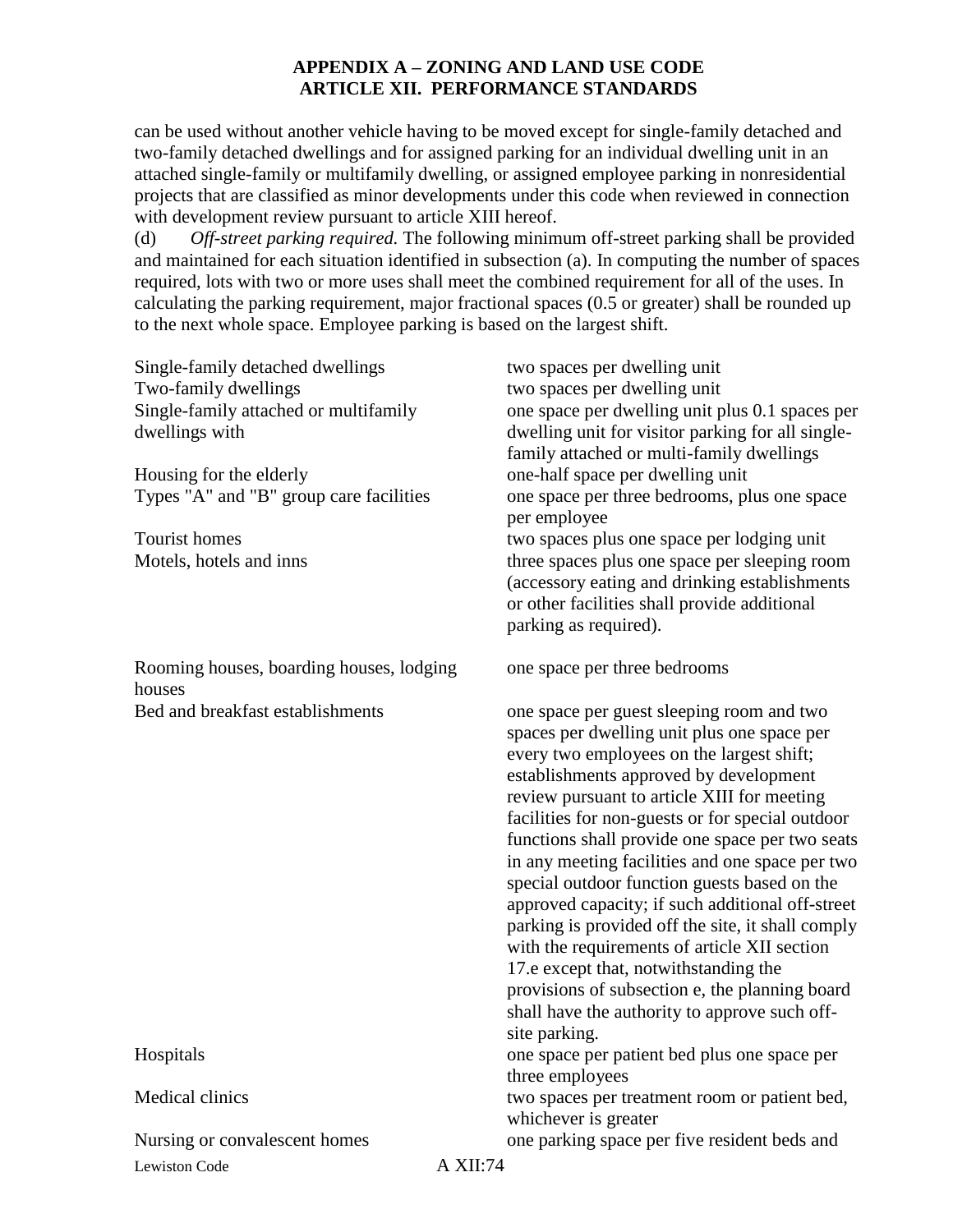Child care and nursery school facilities Family day care Small day care Day care centers **Schools**  Elementary schools one and a half spaces per classroom Secondary schools five spaces per classroom Residential colleges, universities and institutions of higher education, including accessory facilities athletic and assembly facilities designed primarily for student use Business colleges and schools one space per 4 seats in classroom facilities Retail and personal service establishments Neighborhood retail store floor area Eating and drinking establishments one space per three seats Drive-in restaurants ten spaces plus one additional space per one Professional and business offices one space per 300 square feet of gross floor area Construction contractors, tradesman, offices, laboratories and similar uses area Adult business establishments, drinking place one space per 3 seats or 200 square feet of New and used car dealers five spaces plus one space per 3,000 square Auto repair garages and gasoline service stations employee Light industrial uses, industrial uses, wholesale, storage and distribution facilities 3,000 square feet Community centers, libraries, museums, civic clubs, theatres, places of indoor assembly, amusement or culture, religious facilities, and similar uses area otherwise available for assembly Auditoriums, stadiums, sport arenas, race tracks, skating rinks, gymnasiums, convention halls or similar uses

one space per employee

One on-site space for each staff person plus one space for each six children

one space per 7 seats in classroom facilities

one space per two hundred fifty square feet of gross floor area. For retail stores which are part of a gasoline service station complex, one-half of the service spaces at the pump islands may be applied to meet not more than one-half of the required parking demand one space per five hundred square feet of gross hundred feet of gross floor area one space per 500 square feet of gross floor gross floor area, whichever is greater feet of display area (indoor and outdoor) two spaces per service bay plus one space per one space per 500 square feet of gross floor area up to 3,000 sq. ft. plus one space for each 1,000 sq. ft. of gross floor area in excess of one space per 4 seats where fixed seating is provided plus 1 space per 200 square feet of

one space per each 4 seats; where individual seats are not provided, each 24 inches of bench or other similar seating, or eight sq. ft. of seating or standing space shall be considered as one seat for the purpose of determining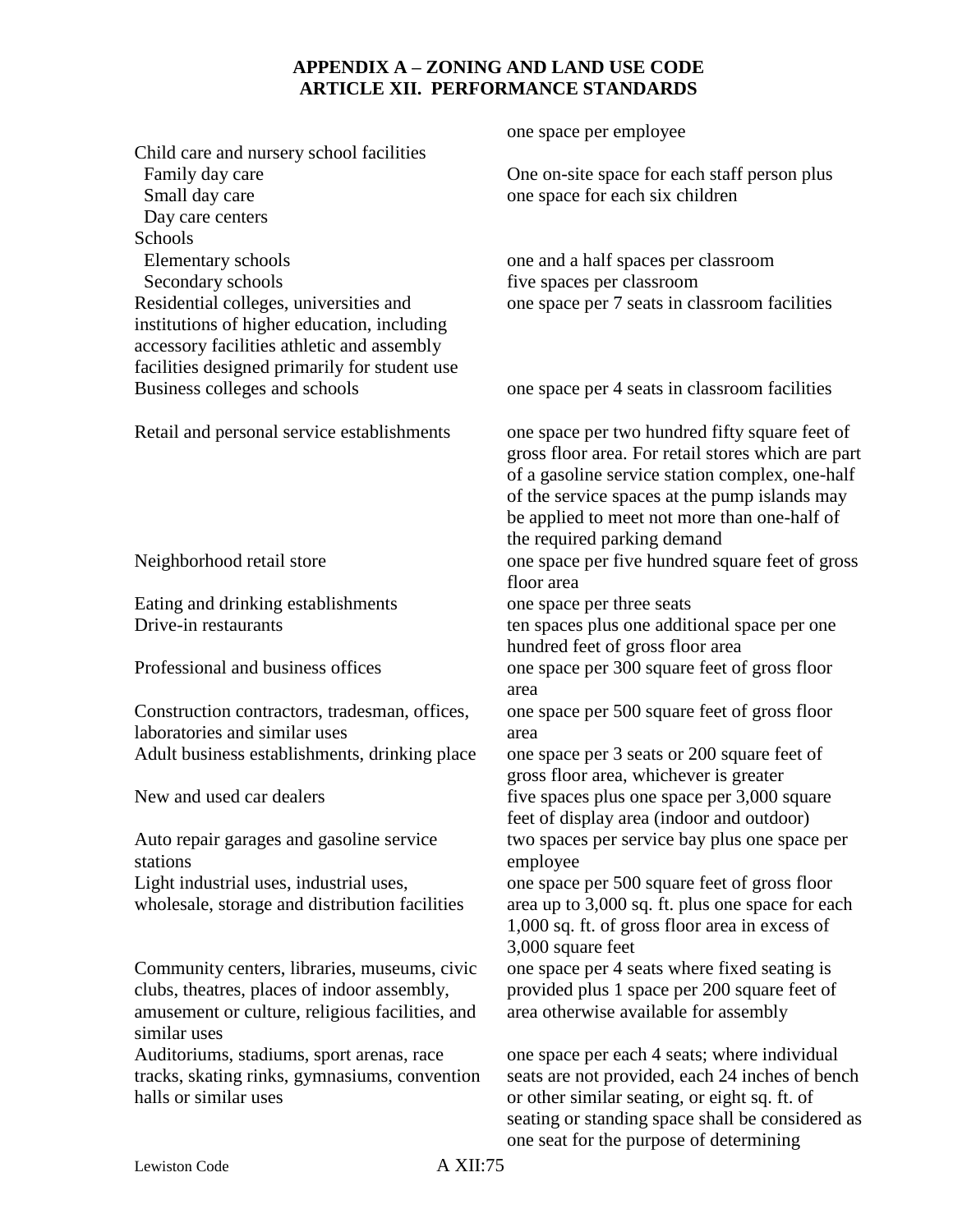Self storage facilities five spaces Uses not specifically listed or able to be placed into one of the above categories, or listed uses which can be clearly shown to have a differing parking need (either fewer or greater) than otherwise required

# requirements thereof

Sufficient spaces to accommodate the normal parking demand of the use without requiring on-street parking. The number of required spaces shall be determined by the planning board for major project development review or by the staff review committee for minor project development review or by the planning director if no review is required in accordance with accepted standards.

(e) *Location of off-street parking facilities.* Required or provided off-street parking in all districts shall be located on the same lot as the principal building or use, except as provided below:

- (1) In residential districts, required or provided off-street parking, serving permitted or conditional uses, may be located off the site, provided it is located within 1,320 feet of the principal building or use measured along lines of public access and cannot reasonably be provided on the same lot. Such off-street parking shall be held in fee simple by the owner of the principal use served, or in such other tenure as assures continued availability for parking as long as the particular land will be needed for such use, provided that if tenure is other than ownership in fee simple, the form of tenure shall be approved by the planning director before the request is considered by the appropriate deciding body. Evidence of fee simple ownership or approved tenure shall be required.
- (2) In all zones other than residential, required or provided off-street parking may be located off the site, provided it is located within 1,320 feet of the principle buildings or use measured along lines of public access and cannot be provided on the same lot. Such off-street parking shall be held in fee simple by the owner of the use served, or in such other tenure as assures continued availability for parking as long as the particular land will be needed for such use, provided that if tenure is other than ownership in fee simple, the form of tenure shall be approved by the planning director before the request is considered by the appropriate deciding body. Evidence of fee simple ownership or approved tenure shall be required, and such lots shall be located within nonresidential districts.
- (3) Required off-street parking in all districts may be substituted by parking facilities which, in the public's interest, may be provided by the municipality. Such substitution shall be shown to be representative of the off-street parking turnover or requirements of the particular use in question and shall take into consideration the needs of other uses with similar demands upon such public space. No such public off-street parking spaces shall be considered as a substitute unless located within 1,320 feet of the principal building or use measured along lines of public access.
- (4) No additional parking spaces shall be required for any structure that has been designated as significant for historic preservation under article XV, section 3 of this Code that is proposed for reuse. Any expansion to the building will need to provide the required additional parking. All modifications to the building must be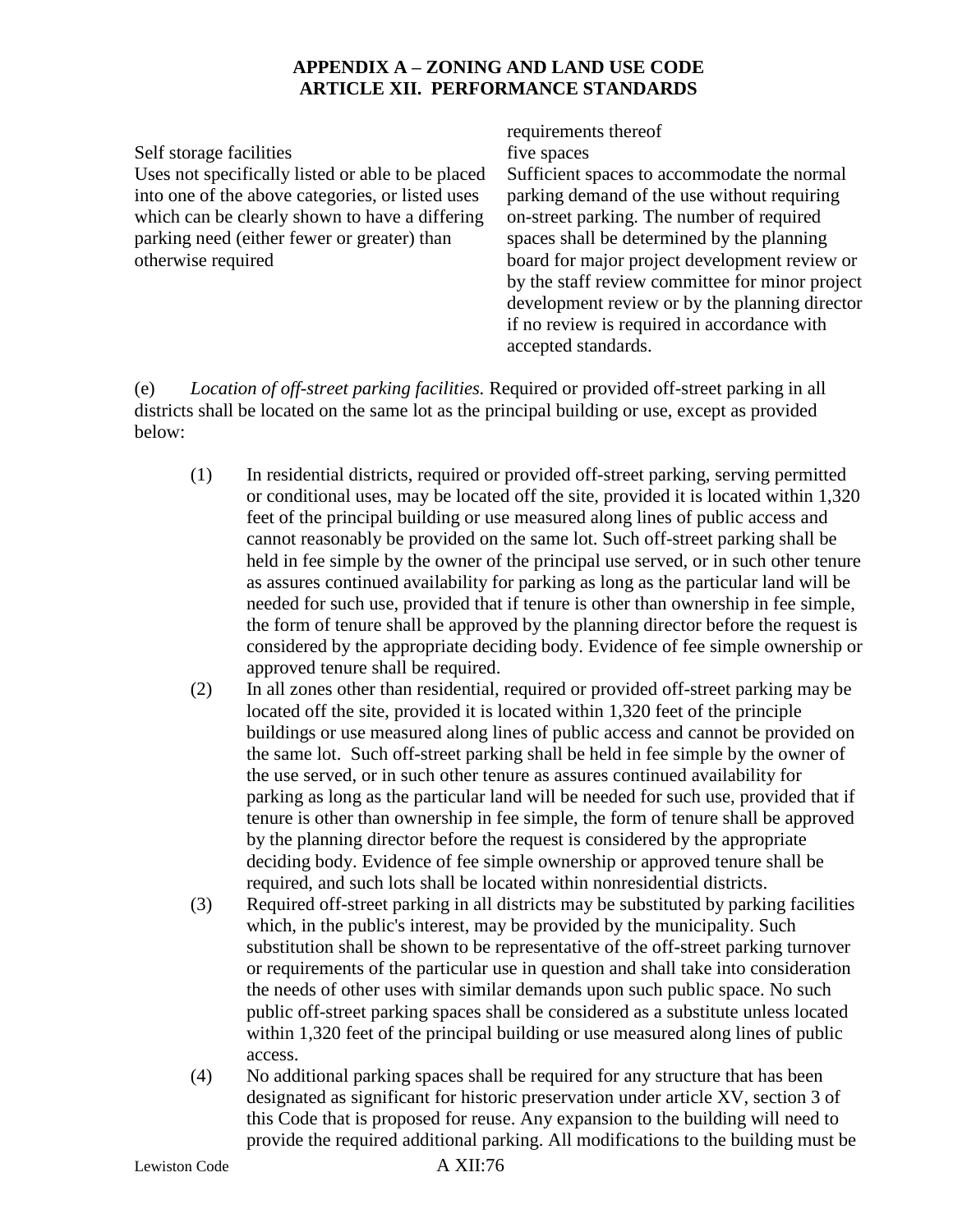done in accordance with the criteria established under article XV, section 5 of this Code.

- (f) *Design of off-street parking facilities.*
- (1) Parking space dimensions.
	- a. Except as provided below, each parking space shall contain a rectangular area at least 18 feet long and nine feet wide. Lines demarcating parking spaces may be drawn at various angles in relation to curbs or aisles, so long as the parking spaces so created contain within them the rectangular area required by this section.
	- b. Up to 40 percent of required parking spaces need contain a rectangular area of only eight feet in width by 15 feet in length. If such spaces are provided, they shall be conspicuously designated as reserved for small or compact cars only.
	- c. Wherever parking areas consist of spaces set aside for parallel parking, the dimensions of such parking spaces shall be not less than 22 feet by nine feet.
- (2) *Parking aisle and driveway dimensions.*
	- a. Parking area aisle widths shall conform to the following table, which varies the width requirement according to the angle of parking.

*Parking Angle (in degrees)*

| Aisle Width     |  | 60 | 90 |
|-----------------|--|----|----|
| One-Way Traffic |  |    | 22 |
| Two-Way Traffic |  |    | 22 |

- b. Driveways providing access to parking aisles shall be not less than ten feet in width for one-way traffic and 18 feet in width for two-way traffic, except that tenfoot-wide driveways are permissible for two-way traffic when; (i) the driveway is not longer than 50 feet; (ii) it provides access to not more than six spaces; and (iii) sufficient turning space is provided so that vehicles need not back into a public street.
- (3) *Design requirements.*
	- a. Unless no other practicable alternative is available, parking areas shall be designed so that, without resorting to extraordinary movements, vehicles may exit such areas without backing onto a public street. This requirement does not apply to parking areas consisting of driveways that serve one- or two-family dwellings, although backing onto arterial streets is discouraged.
	- b. Parking areas of all developments shall be designed so that sanitation, emergency, and other public service vehicles can serve such developments without the necessity of backing unreasonable distances or making other dangerous or hazardous turning movements.
	- c. Every parking area shall be designed so that vehicles cannot extend beyond the perimeter of such area onto adjacent properties or public rights-of-way. Such areas shall also be designed so that vehicles do not extend over sidewalks or tend to bump against or damage any wall, vegetation or other obstruction.
	- d. Circulation areas shall be designed so that vehicles can proceed safely without posing a danger to pedestrians or other vehicles and without interfering with parking areas.
	- e. The standards of the City of Lewiston's Site Plan Review and Design Guidelines shall apply to design and layout of parking areas.
	- f. Parking space and aisle and driveway dimensions for nonresidential projects that are classified as minor developments under this Code may be modified in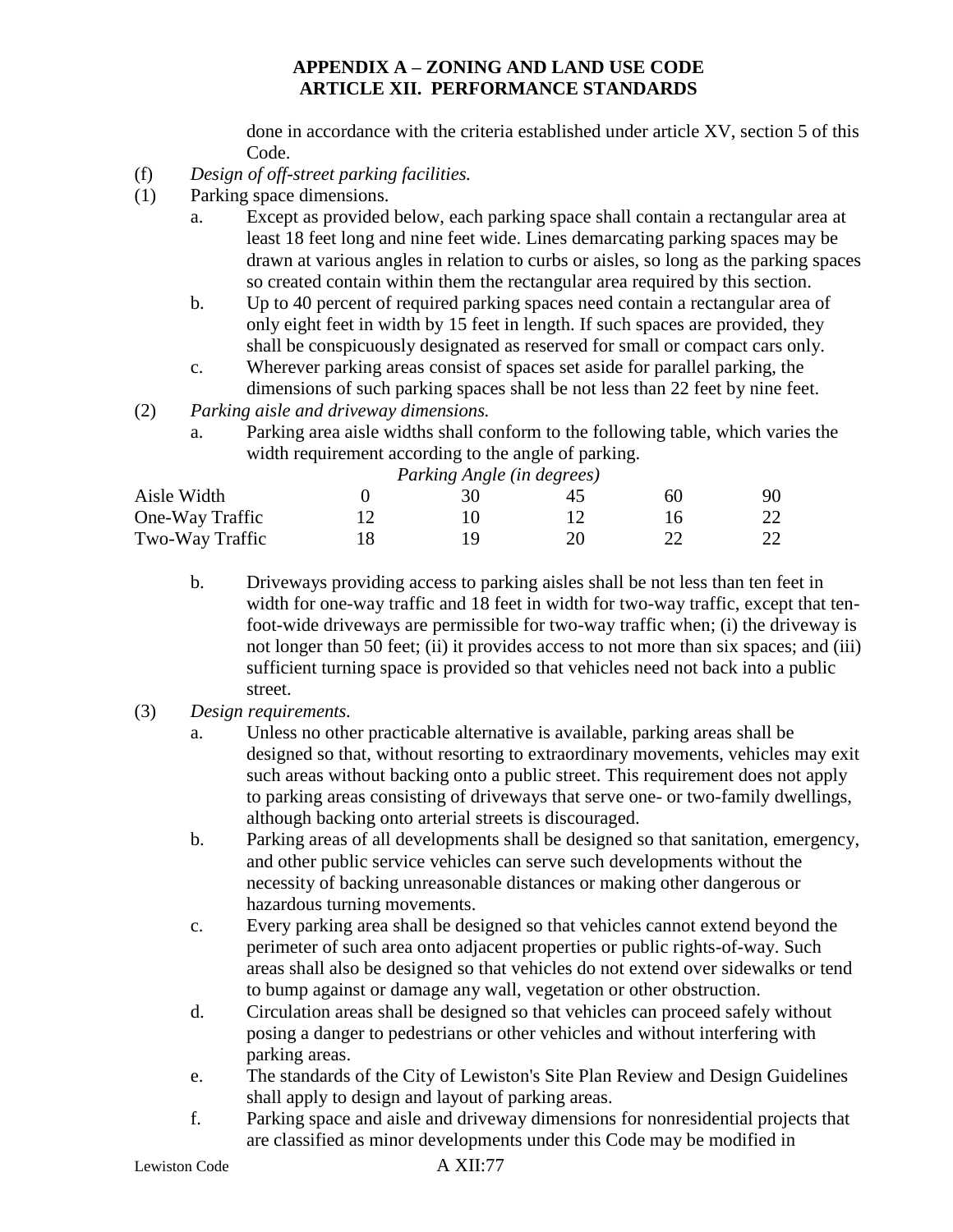connection with development review pursuant to article XIII hereof if no practicable alternative is available and all other provisions of this subsection are met.

#### (g) *Construction of off-street parking facilities.*

- (1) Parking areas that; (a) include lanes for drive-in windows; or (b) are required to have more than six parking spaces and that are used regularly at least five days per week shall be graded and surfaced with asphalt, concrete or other material that will provide equivalent protection against potholes, erosion and dust. The base of parking areas and driveways shall consist of a minimum of 12 inches of gravel. If bituminous surfacing is used, it shall consist of one and one-half inches of B mix and one inch of C mix laid in two courses or equivalent as approved by the city engineer.
- (2) Parking areas that are not provided with the type of surface specified in subsection  $(g)(1)$ shall be graded and surfaced with crushed stone, gravel, or other suitable material to provide a surface that is stable and will help to reduce dust and erosion. The perimeter of such parking areas shall be defined by bricks, stones, railroad ties, or other similar devices. In addition, whenever such a parking area abuts a paved street, the driveway leading from such street to such area shall be paved as provided in subsection (1) for a distance of 15 feet back from the edge of the paved street. This subsection shall not apply to single-family or two-family dwellings or other uses that are required to have only one or two parking spaces.
- (3) Parking spaces in areas surfaced in accordance with subsection (g)(1) shall be appropriately demarcated with painted lines or other markings. Parking spaces in areas surfaced in accordance with subsection  $(g)(2)$  shall be demarcated whenever practicable.
- (4) Parking areas shall be properly maintained in all respects. In particular, and without limiting the foregoing, parking area surfaces shall be kept in good condition (free from potholes, etc.) and parking space lines or markings shall be kept clearly visible and distinct.
- (5) When it has been determined under article XII, section 17(d) that a specific use requires less parking spaces than otherwise required, the additional parking spaces based on the listed use may be just shown as reserved on the plans. In addition, a developer may implement transportation demand management programs to reduce the need for off-street parking. The programs could involve strategies to involve more interurban transit use, car and van pooling, employee pick-up plans, flexible workhour schedules, subscription bus service and other similar incentives. These programs must be approved by the reviewing body prior to implementation and may not reduce the number of required spaces by more than 25 percent.

For projects classified as major under this Code utilizing the transportation demand management program provisions, or projects classified as minor under this Code that are proposing expansion, the reduced number of spaces must also be shown as reserved on the plans. Reserved parking spaces for all projects shall not be used for any purpose other than open space, and the reserved area may not be used to meet the minimum open space ratio. If the use changes with respect to the need for the additional spaces, or if the transportation demand management program is not successfully implemented, the additional number of spaces shall be constructed in accordance with the applicable design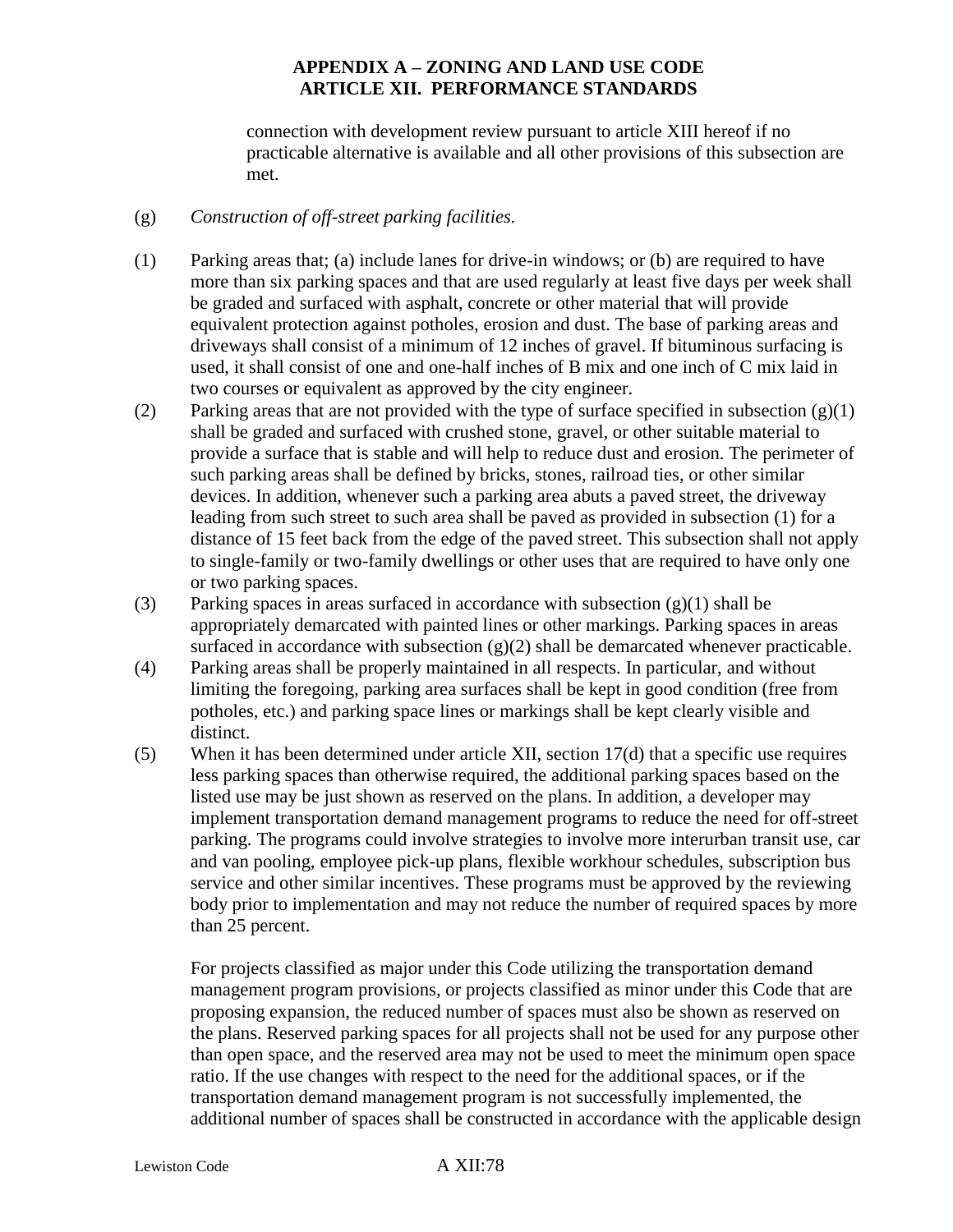standards within 60 days of the change of use or determination that the transportation demand management program has not been successfully implemented.

For projects classified as minor under this Code utilizing the transportation demand management program, but not proposing any expansion, the occupancy permit shall be contingent on the satisfactory implementation of program. The required additional spaces shall be provided within 60 days of a determination that the program has not been successfully implemented. Otherwise, the use must cease or be converted to one that meets the required parking standards.

- (h) *Joint use of parking facilities.*
	- (1) One parking area may contain required spaces for several different uses, but except as otherwise provided in this section, the required space assigned to one use may not be credited to any other use.
	- (2) To the extent that developments that wish to make joint use of the same parking spaces operate at different times, the same spaces may be credited to both uses. For example, if a parking lot is used in connection with an office building on Monday through Friday but is generally 90 percent vacant on weekends, another development that operates only on weekends could be credited with 90 percent of the spaces on that lot. Or, if a church parking lot is generally occupied only to 50 percent of capacity on days other than Sunday, another development could make use of 50 percent of the church lot's spaces on those other days.

(i) *Other use of parking facilities.* Parking areas shall be used for automobile parking only, with no sales, dead storage, repair work, dismantling or servicing of any kind. The required parking areas shall be permanently available for use by patrons and employees of establishments providing such space.

- (j) *Off-street loading.*
- (1) Subject to subsection (5), whenever the normal operation of any development requires that goods, merchandise or equipment be routinely delivered to or shipped from that development, a sufficient off-street loading and unloading area must be provided in accordance with this section to accommodate the delivery or shipment operations in a safe and convenient manner.
- (2) The loading and unloading area must be of sufficient size to accommodate the numbers and types of vehicles that are likely to use this area, given the nature of the development in question. The following table indicates the number and size of spaces that, presumptively, satisfy the standard set forth in this subsection. However, the planning board may require more or less loading and unloading area if reasonably necessary to satisfy the foregoing standard.

| Gross Leasable Area of Building | Number of spaces* |
|---------------------------------|-------------------|
| 5,000--79,999                   |                   |
| 80,000--127,999                 |                   |
| 128,000--191,999                | 3                 |
| 192,000--255,999                |                   |
| 256,000--319,999                |                   |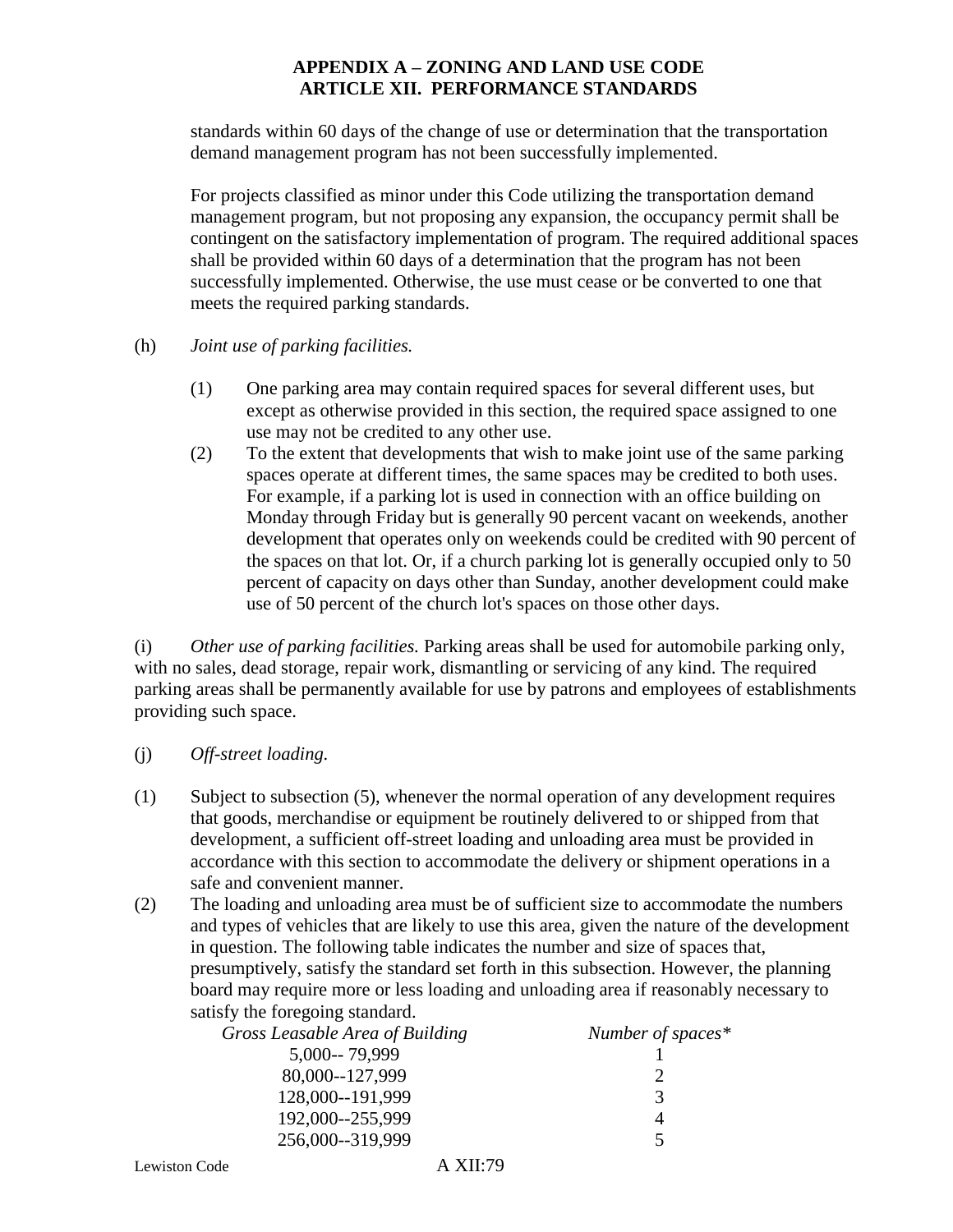320,000--391,999 6

Plus one space for each additional 72,000 square feet or fraction thereof.

\*Minimum distance of 12 feet times 55 feet and overhead clearance of 14 feet from street grade required.

- (3) Loading and unloading areas shall be so located and designed that the vehicles intended to use them can; (a) maneuver safely and conveniently to and from a public right-of-way; and (b) complete the loading and unloading operations without obstruction or interfering with any public right-of-way or any parking space or parking lot aisle.
- (4) No area allocated to loading and unloading facilities may be used to satisfy the area requirements for off-street parking, nor shall any portion of any off-street parking area be used to satisfy the area requirements for loading and unloading facilities.
- (5) Whenever; (a) there exists a lot with one or more structures on it constructed before the effective date of this Code; and (b) a change in use that does not involve any enlargement of a structure is proposed for such lot; and (c) the loading area requirements of this section cannot be satisfied because there is not sufficient area available on the lot that can practicably be used for loading and unloading, then the developer need only comply with this section to the extent reasonably possible, except as provided for in the district regulations of the urban enterprise district.

(Ord. No. 89-3, 4-7-89; Ord. No. 91-8, 10-3-91; Ord. No. 05-07, 3-17-05; Ord. No. 06-04, 4-20-06; Ord. No. 10-03, 03-04-10; Ord. 18-11, 11-15-18; Ord. No. 20-10i, 11-05-20)

# **Sec. 18. Public and private improvement standards for design and construction.**

The following standards shall apply to the design and construction of public and private improvements as part of any project requiring development review:

- (1) *Public streets.* Any street, governed by this Code, which is proposed to be dedicated to the city as a public street shall be designed and constructed in accordance with the City of Lewiston's Policy for the Design and Construction of Streets and Sidewalks, adopted by the city council pursuant to chapter 66, article IV, section 66-96 of this Code.
- (2) *Private/mobile home park roads*. Private roads may be constructed as part of a residential, commercial, or industrial development, and mobile home park roads may be constructed as part of a mobile home park upon approval of the planning board. The planning board shall approve a private/mobile home park road only if it finds that all of the following have been met:
	- a. The development served by the private/mobile home park road has direct access onto a public street;
	- b. The private/mobile home park road will not serve property outside of the development and it is unnecessary to provide for the extension of the street system to provide access to unsubdivided or undeveloped property;
	- c. The developer demonstrates to the satisfaction of the planning board that satisfactory legal arrangements exist to assure the long-term maintenance, repair and replacement of the private infrastructure, including roads, sanitary and storm sewer systems, and water supply systems;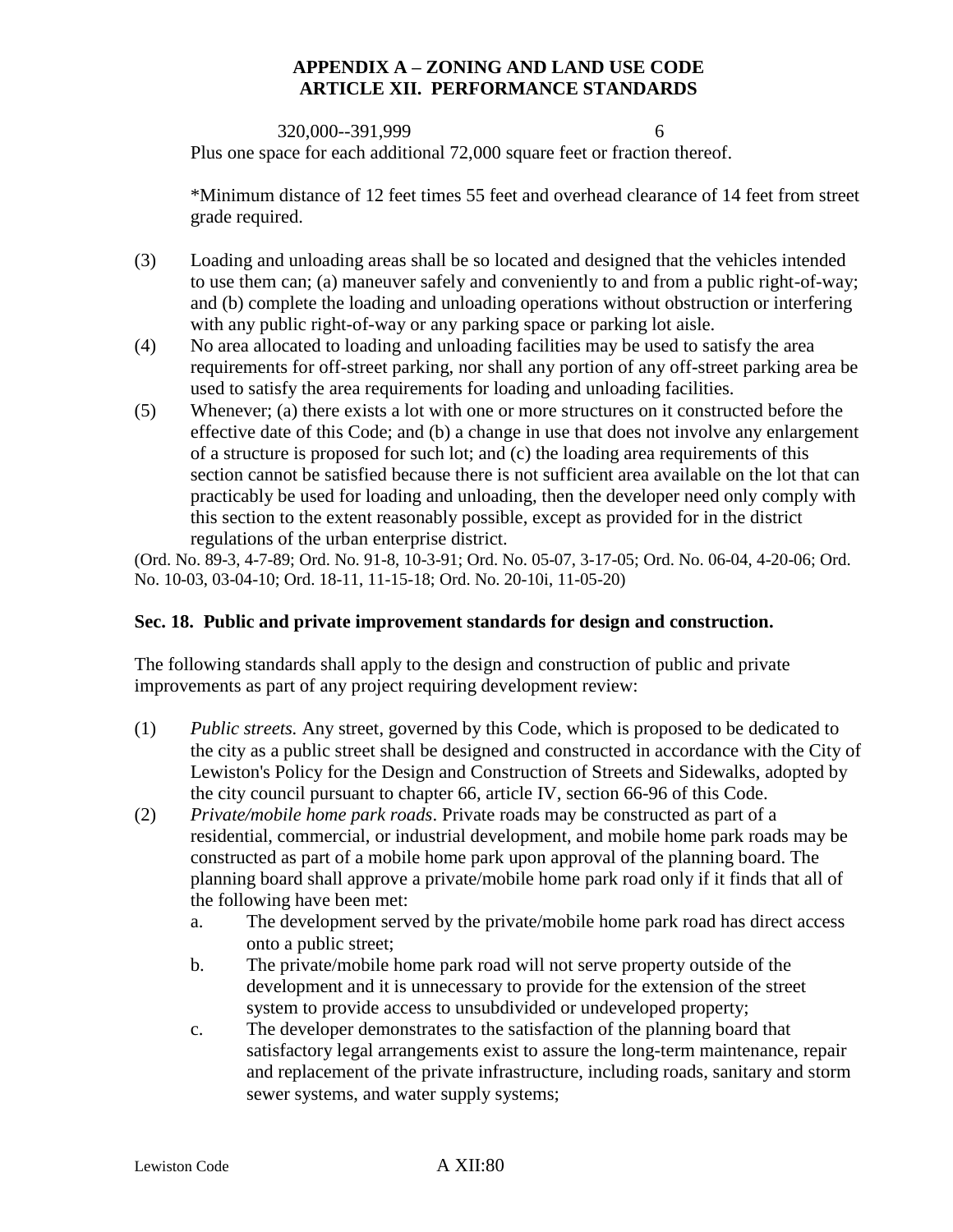- d. The private/mobile home park road is constructed in accordance with the standards of the City of Lewiston's Policy for the Design and Construction of Streets and Sidewalks and;
- e. All approved plans contain a note that reads "the roads shown on this plan as private/mobile home park roads shall not be maintained by the City of Lewiston".
- (3) *Sanitary sewers*. Any sanitary sewer constructed as part of a project requiring development approval shall conform to the following standards:
	- a. The design and construction shall conform to the City of Lewiston's Department of Public Services Policy for the Design and Construction of Streets and Sidewalks.
- (4) *Water supply system.* Any water supply system constructed as part of a project requiring development approval shall conform to the following standards:

a. The design and construction shall conform to the City of Lewiston's Department of Public Services Policy for the Design and Construction of Streets and Sidewalks.

(5) *Stormwater system.* Each stormwater system constructed as part of a project requiring development approval shall conform to the City of Lewiston's Department of Public Services Policy for the Design and Construction of Streets and Sidewalks.

(Ord. No. 89-3, 4-7-89; Ord. No. 92-12, 6-4-92; Ord. No. 01-23, 2-7-02; Ord. No. 07-02, 3-22-07; Ord. No. 20-10i, 11-05-20)

# **Sec. 19. Environmental performance standards.**

The following standards shall apply to all nonresidential uses in the city:

- (1) *Smoke.*
	- a. For the purposes of determining the density of equivalent opacity of smoke, the Ringlemann Chart, as adopted and published by the United States Department of Interior, Bureau of Mines Information Circular 8333, May 1967, shall be used. The Ringlemann number referred to in this section refers to the number of the area of the Ringlemann Chart that coincides most nearly with the visual density of equivalent opacity of the emission of smoke observed. For example, a reading of Ringlemann No. 1 indicates a 20 percent density of the smoke observed.
	- b. All measurements shall be taken at the point of emission of the smoke.
	- c. In all residential districts and the OR district, no nonresidential use may emit from a vent, stack, chimney, or combustion process any smoke that is visible to the naked eye.
	- d. In the IO, CB, HB, D, OS and UE districts, no nonresidential use may emit from a vent, stack, chimney, or combustion process any smoke that exceeds a density or equivalent capacity of Ringlemann No. 1, except that an emission that does not exceed a density or equivalent capacity of Ringlemann No. 2 is permissible for a duration of not more than four minutes during any eight-hour period if the source of such emission is not located within 250 feet of a residential district.
	- e. In the I District, no nonresidential use may emit from a vent, stack, chimney, or combustion process any smoke that exceeds a density or equivalent capacity of Ringlemann No. 2, except that an emission that does not exceed a density or equivalent capacity of Ringlemann No. 3 is permissible for a duration not more than four minutes during any eight-hour period if the source of emission is not located within 500 feet of a residential district.
- (2) *Noise.*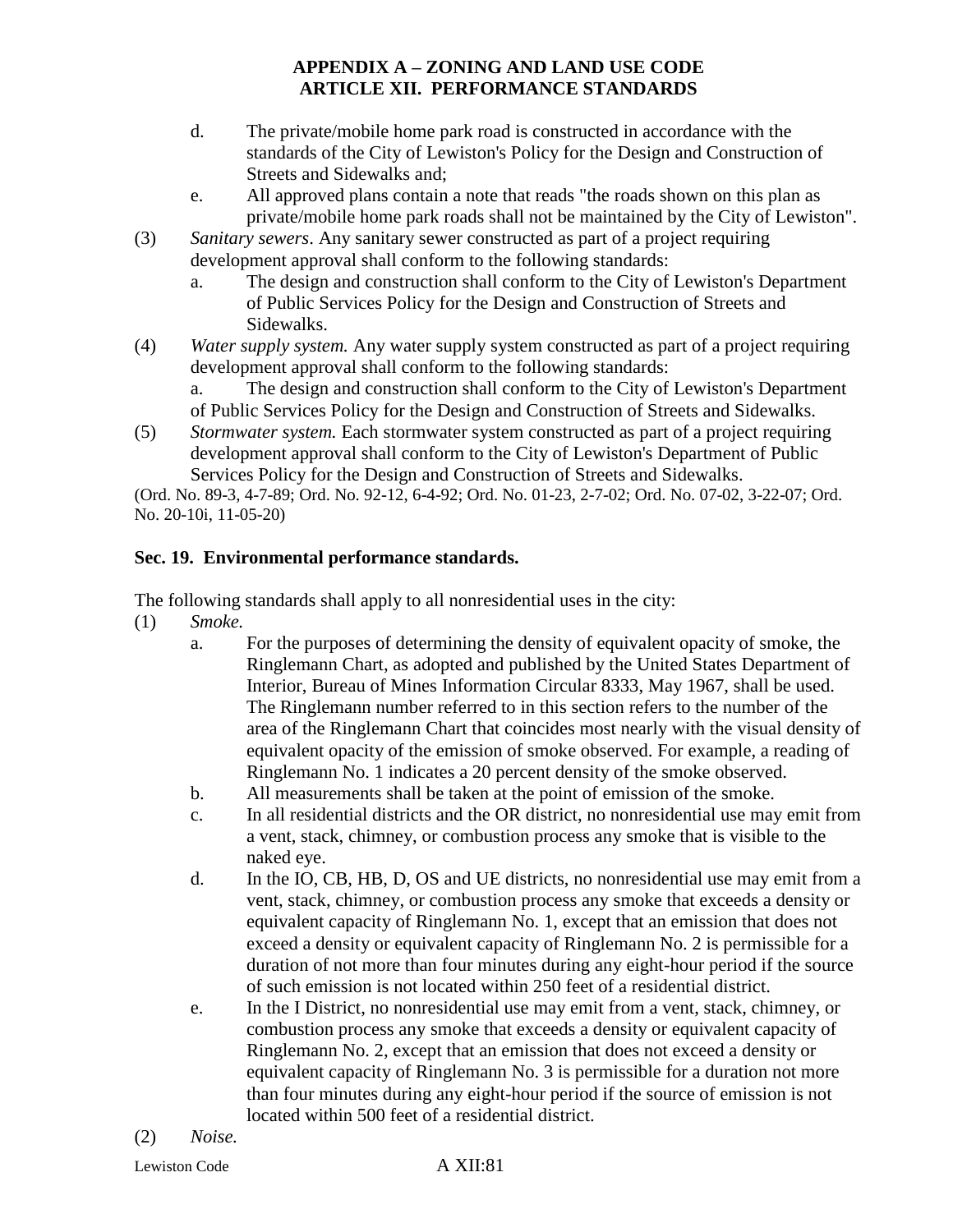- a. A decibel is a measure of a unit of sound pressure. Since sound waves having the same decibel level "sound" louder or softer to the human ear depending upon the frequency of the sound wave in cycles-per-second (i.e., whether the pitch of the sound is high or low) an A-weighted filter constructed in accordance with the specifications of the American National Standards Institute, which automatically takes account of the varying effect on the human ear of different pitches, shall be used on any sound level meter taking measurements required by this section. And accordingly, all measurements are expressed in dB(A) to reflect the use of this Aweighted filter.
- b. The standards established in the table set forth below are expressed in terms of the Equivalent Sound Level (Leq), which must be calculated by taking 100 instantaneous A-weighted sound levels at ten-second intervals and computing the Leq.
- c. Except as provided in subsections d. and e., the following table establishes the maximum permissible noise levels for nonresidential uses. Measurements shall be taken at the boundary line of the lot where the nonresidential use is located, and, as indicated, the maximum permissible noise levels vary according to the zoning of the lot adjacent to the lot on which the use is located.

Table of Maximum Permitted Sound Levels, dB(A)

*Zoning of Adjacent Lot*

|                     | Residential | Business IO. |    |
|---------------------|-------------|--------------|----|
|                     | and OR      | OS and UE    |    |
| Maximum sound level | 50          | 60           | 70 |

- d. In cases where measurements taken in accordance with subsections a. and b. demonstrate that the existing Leq exceeds the maximum permissible sound levels established in subsection c., then the nonresidential use may not generate sound levels greater than the measured existing sound levels.
- e. Impact noises are sounds that occur intermittently rather than continuously. Impact noises generated by sources that do not operate more than one minute in any one-hour period are permissible up to a level of ten dB(A) in excess of the figures listed in the table, except that this higher level of permissible noise shall not apply from 7:00 p.m. to 7:00 a.m. when the adjacent lot is zoned residential. The impact noise shall be measured using the fast response of the sound level meter.
- f. Noise resulting from temporary construction activity that occurs between 7:00 a.m. and 7:00 p.m. shall be exempt from the requirements of this section.
- (3) *Vibration.*
	- a. No nonresidential use in any residential, business, OR or IO district may generate any ground-transmitted vibration that is perceptible to the human sense of touch measured at; (a) the outside boundary of the immediate space occupied by the enterprise generating the vibration if the enterprise is one of several located on a lot; or (b) the lot line if the enterprise generating the vibration is the only enterprise located on a lot.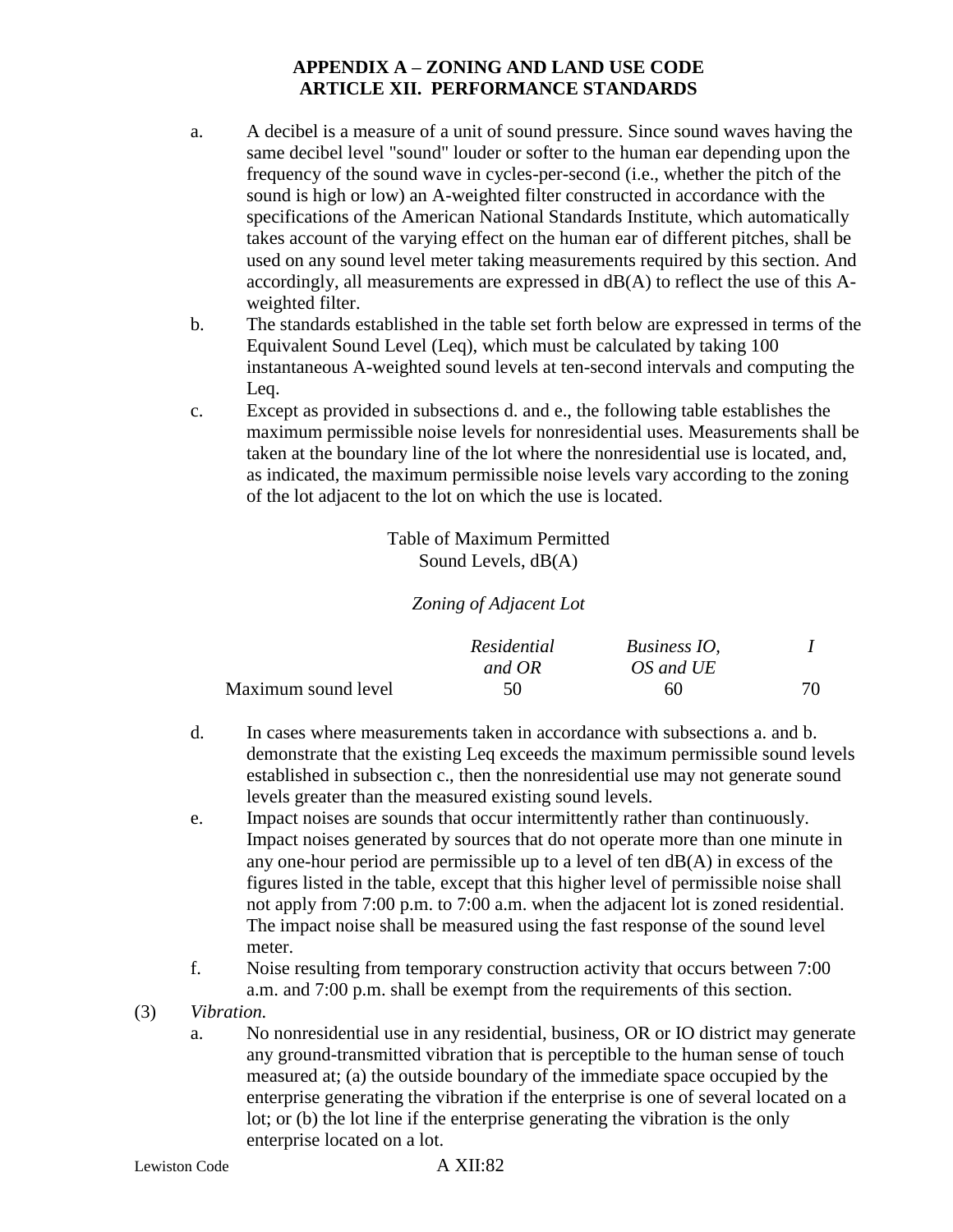- b. No nonresidential use in an OS, UE or I district may generate any groundtransmitted vibration in excess of the limits set forth in subsection (3)e. Vibration shall be measured at any adjacent lot line or residential district line as indicated in the table set forth in subsection (3)e.
- c. The instrument used to measure vibrations shall be a three-component measuring system capable of simultaneous measurement of vibration in three mutually perpendicular directions.
- d. The vibration maximums set forth in subsection (3)e. are stated in terms of particle velocity, which may be measured directly with suitable instrumentation or computed on the basis of displacement and frequency. When computed, the following formula shall be used:

$$
PV = 6.28\; F \times D
$$

Where:

PV = Particle velocity, inches-per-second

 $F = Vibration frequency, cycles-per-second$ 

 $D =$  Single amplitude displacement of the vibration, inches.

The maximum velocity shall be the vector sum of the three (3) components recorded.

e. Table of maximum ground-transmitted vibration.

| Particle Velocity, |                             |
|--------------------|-----------------------------|
| Inches-Per-Second  |                             |
| Adjacent Lot       |                             |
| Line               | <b>Residential District</b> |
| 0.20               | 0.02                        |

- f. The values stated in subsection e. may be multiplied by two for impact vibrations, i.e., discrete vibration pulsations not exceeding one second in duration and having a pause of at least one second between pulses.
- g. Vibrations resulting from temporary construction activity that occurs between 7 a.m. and 7 p.m. shall be exempt from the requirements of this section.

(4) *Odors.*

- a. For purposes of this section, the "odor threshold" is defined as the minimum concentration in air of a gas, vapor, or particulate matter than can be detected by the olfactory systems of a panel of healthy observers.
- b. No nonresidential use in any district may generate any odor that reaches the odor threshold, measured at the lot line of the enterprise generating the odor.
- (5) *Air pollution.*
	- a. Any nonresidential use that emits any "air contaminant" as defined by the Maine Department of Environmental Protection shall comply with applicable state standards concerning air pollution.
	- b. No zoning or conditional use permit may be issued with respect to any development covered by subsection a. until the Maine Department of Environmental Protection has certified to the city that the appropriate state permits have been received by the developer, or that the developer will be eligible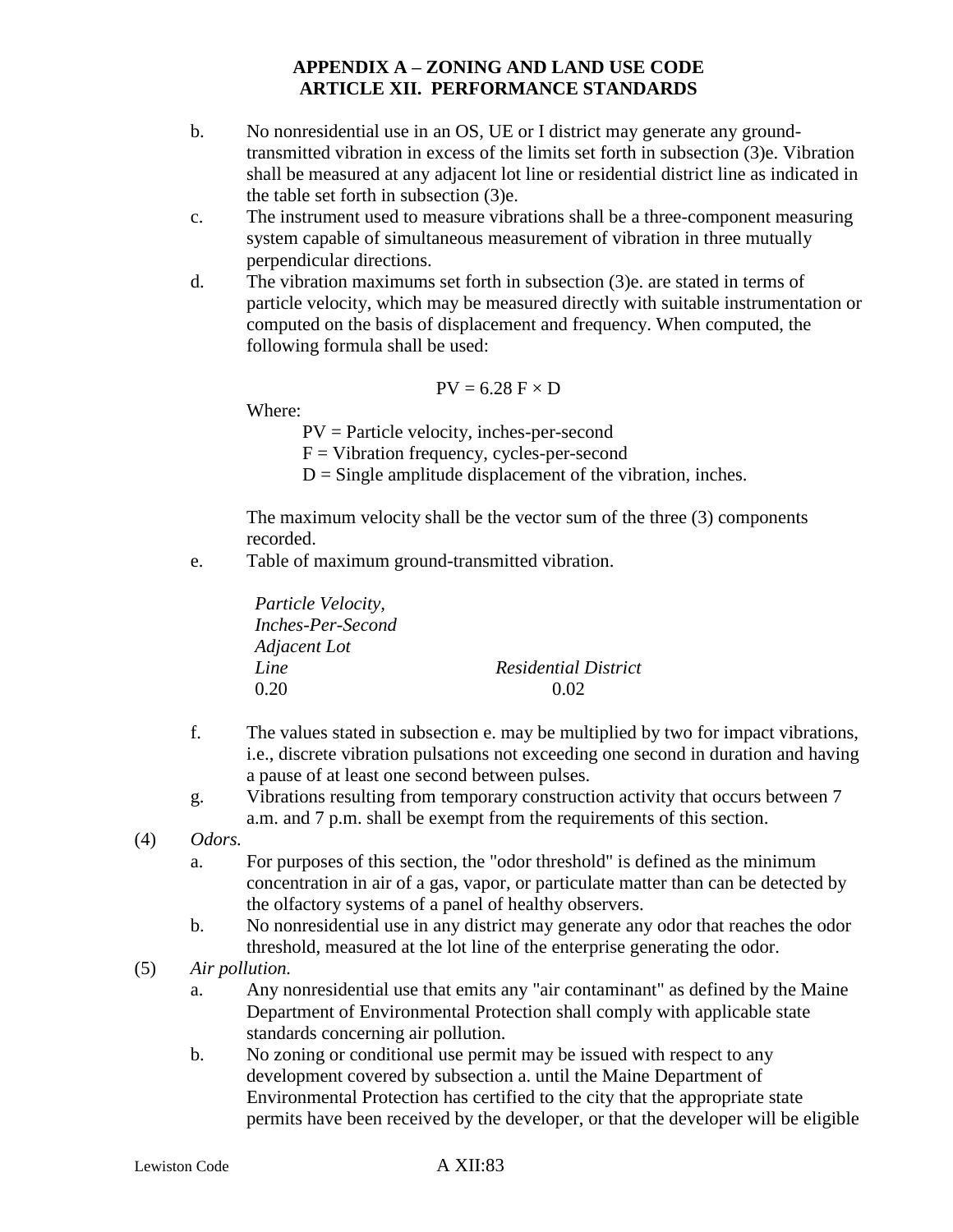to receive such permits and that the development is otherwise in compliance with applicable air pollution laws.

- (6) *Electrical disturbance or interference.* No use may:
	- a. Create any electrical disturbance that adversely affects any operations or equipment other than those of the creator of such disturbance; or
	- b. Otherwise cause, create, or contribute to the interference with electronic signals (including television and radio broadcasting transmissions) to the extent that the operation of any equipment not owned by the creator of such disturbance is adversely affected.
- (Ord. No. 89-16, 11-30-89)

#### **Sec. 20. Child care facility standards.**

The following standards shall apply to the establishment and operation of all child care facilities in the City of Lewiston in addition to any Maine Department of Human Services licensing requirements.

- (a) *Statement of purpose.* The purpose of this section is to ensure that all child care facilities operate in a safe and convenient manner; to maintain adequate care and protection for those children who attend these facilities; to minimize the potential impact of these facilities upon the value and quiet possession of surrounding properties; and to maintain the general health, safety and welfare of the city. For the purposes of this section, a child care facility shall be defined as a house, dwelling unit, building, structure or other place in which a person, or combination of persons provides child care for three or more children under 13 years of age.
- (b) *Standards for establishing a child care facility.* The code enforcement official shall grant all necessary permits for the establishment of a child care facility provided that the following standards for operating a child care facility have been met:
	- (1) *Buffering.* All day care centers that abut a residential zoning district or a property in residential use shall provide buffering in accordance with the site plan review and design guidelines, as amended.
	- (2) *Vehicular and pedestrian access.* All proposed child care facilities shall provide safe and convenient access to, into and within the site. Existing driveways shall be enlarged and/or relocated when the code enforcement official determines that the existing driveway does not provide safe and convenient access into the site. Pedestrian walkways and child drop-off and pick-up areas shall be separated from vehicular access ways whenever possible to minimize potential conflicts. Vehicles backing into a city street shall be discouraged whenever possible. In those instances where additional maneuvering room is not available on site, and vehicles must back into a city street, the code enforcement official may grant a waiver to this requirement provided that there is adequate sight distance available for exiting the site. However, for all proposed child care facilities located along the following streets, vehicles shall be prohibited from backing into these streets:

Central Avenue (from Sabattus Street to Montello Street); College Street; East Avenue; Lisbon Street; Main Street;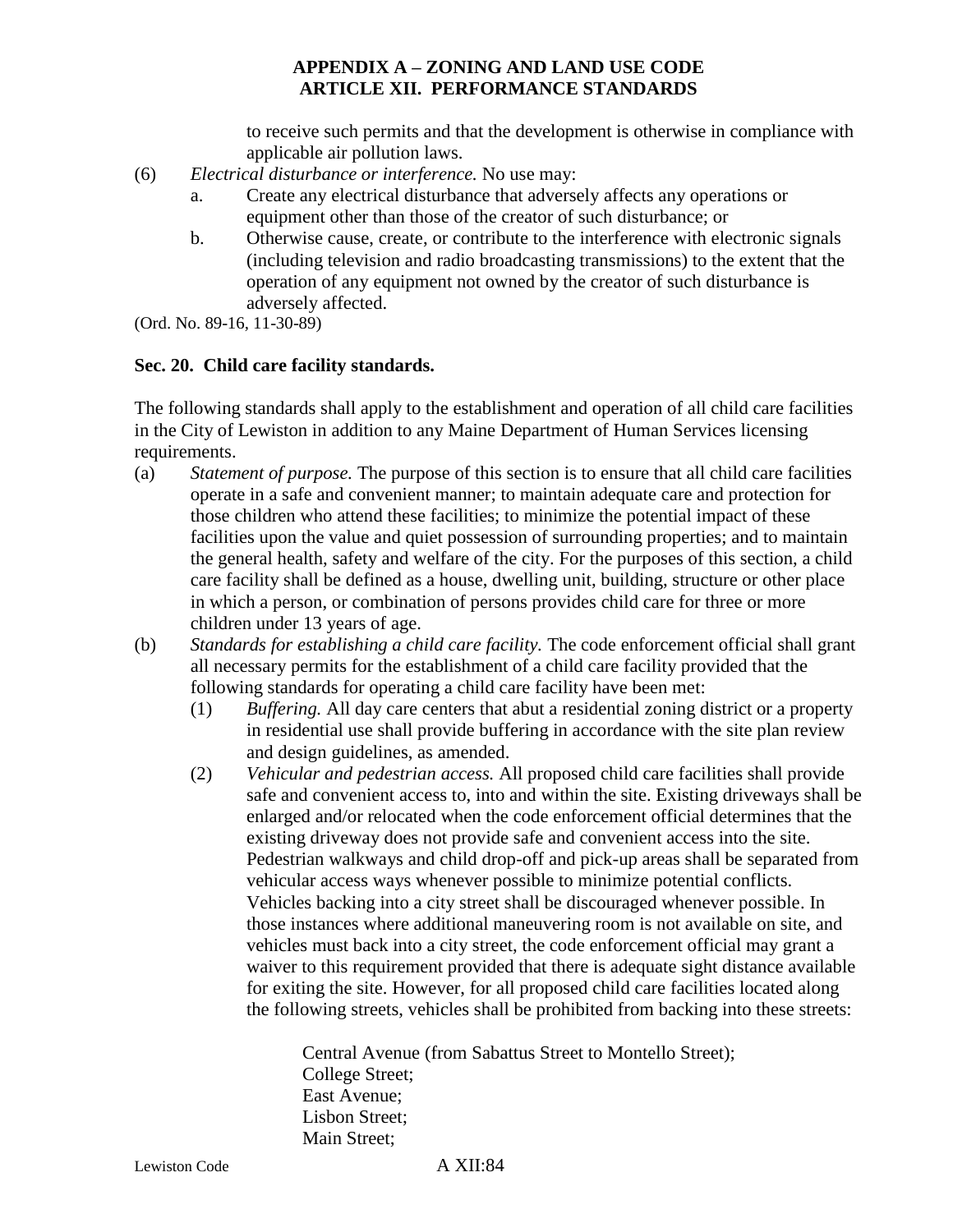Montello Street; Old Greene Road; Pleasant Street; Pond Road; Russel Street; Sabattus Street; Webster Street.

The code enforcement official may grant a waiver to this prohibition if the applicant submits a report from a traffic engineer stating that backing into the aforementioned streets, from the property under consideration, shall not create any unsafe conditions.

(3) *Off-street parking/drop-off and pick-up areas.* All proposed child care facilities shall provide adequate off-street parking for all full and/or part time employees.

- i. For family day care homes, parking spaces may be arranged in a stacked manner, no more than two vehicles deep, where one vehicle is parked behind the other as long as the maneuvering on-site is safe and convenient. For small day care facilities and day care centers, only staff parking may be arranged in a stacked manner where one vehicle is parked behind the other as long as the maneuvering on-site is safe and convenient. The required front, side and rear yards for the zoning district in which the child care facility is proposed must be maintained, unless modified pursuant to Article IX. If the child care facility will operate with more than one shift, the number of parking stalls shall reflect the greatest number of employees in any one shift.
- ii. The parking requirements for all child care facilities shall be in accordance with Article XII, section 17(d).
- iii. All proposed child care facilities shall also provide adequate drop-off and pick-up areas. These areas shall be safe and convenient, and shall not conflict with on-site pedestrian and vehicular movements. All drop-off and pick-up shall occur on-site unless otherwise permitted pursuant to Article XII, section 17 (e). One parking space shall be provided for drop-off and pick-up purposes based on a ratio of one space per six children. These spaces shall not be arranged in a stacked manner.
- iv. In the event that the code enforcement official determines that a proposed child care facility has less demand for drop-off, pick-up and parking due to interurban transit use, car and van pooling, bus service, foot traffic, etc. the above requirements may be reduced to reflect the anticipated demand. The code enforcement official may also reduce the above referenced parking requirements upon the applicant submitting a report from a licensed traffic engineer demonstrating the parking demand based on a comparison to at least three other comparable sized child care facilities, including, but not limited to the number of children attending the facility; the number of children licensed for the facility; location of the facility, etc. This report may be subject to a peer review conducted by the City at the applicant's cost.
- v. Notwithstanding the above, there are no parking requirements for drop-off, pickup and staff parking for family day care homes located on streets other than those identified in the above subsection.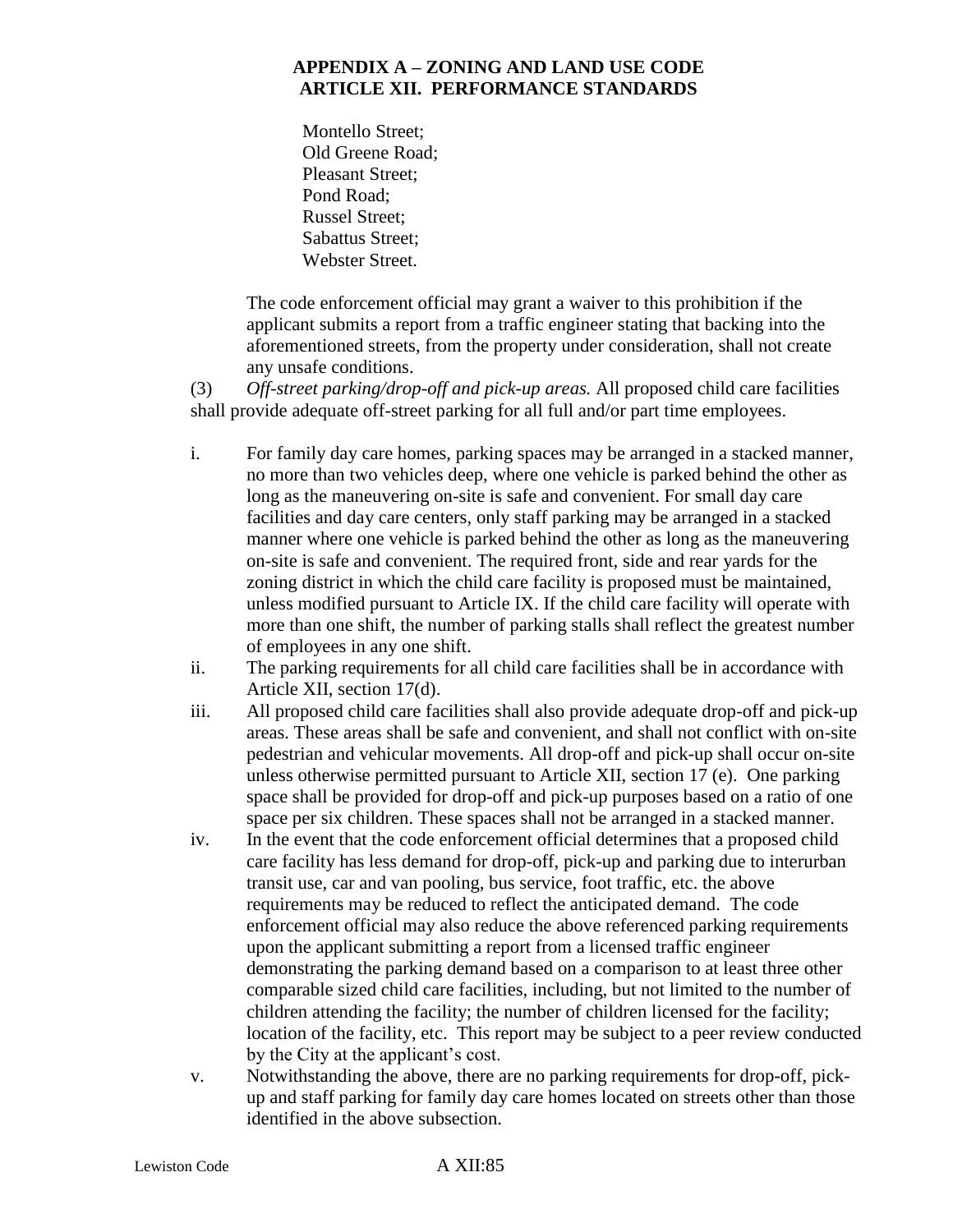- vi. Off-street parking for child care facilities must meet the o*ff-street parking and loading* provisions contained in Article XII, section 17 (e), (f), and (g) (1-4) of the Zoning and Land Use Code.
- (4) *Licensing requirements.* All child care facilities shall be licensed by the department of human services.
- (5) *Outdoor play area requirements.* Child care facilities shall meet satisfy the requirements for outdoor play area as prescribed by the department of human services.

(Ord. No. 97-7, 9-11-97; Ord. No. 03-18, 1-1-04; Ord. No. 06-12, 8-24-06; Ord. No. 15-09, 9-10-15; Ord. No. 20-10i, 11-05-20)

#### **Sec. 21. Marijuana businesses.**

All marijuana businesses shall conform to the following provisions:

- (1) A parcel with a marijuana store operating with City approval prior to December 13, 2018 is allowed to have one additional store located on the same parcel not subject to the separation requirements in section (9), provided all state and local requirements are met and if applicable, shall be treated as a nonconforming use pursuant to Article VI, Section 4 of the Zoning and Land Use Code.
- (2) There shall be no cultivation or storage of marijuana, marijuana products outside of a structure.
- (3) Nonconforming marijuana businesses are subject to the following provisions:
	- (a) Marijuana businesses with active or pending city licenses prior *(the effective date of this ordinance)* shall be entitled to continue operation whether such use does or does not conform to the locational requirements of Section 9 of this Article of this Code or applicable zoning ordinances and shall be treated as a nonconforming use pursuant to Article VI, Section 4 of the Zoning and Land Use Code. A nonconforming business may convert to another nonconforming business pursuant to Article VI, Section 4(e) of the Zoning and Land Use Code.
	- (b) Marijuana businesses with active or pending city licenses prior to (*the effective date of this ordinance)* may be sited no less than five hundred (500) feet from the lot lines of pre-existing schools or child care facilities, measured as a buffer from the property line of the school, or child care facility, to any portion of the marijuana business.
- (4) The odor of marijuana, noxious gases, or other fumes, must not be detectable offsite, i.e., must not be detected at premises that are not under the custody or control of the establishment.
- (5) Sufficient and appropriate security measures to deter the theft of marijuana and prevent unauthorized entrance into areas containing marijuana must be provided at all times. Security measures shall include, at a minimum, the following:
	- a. security surveillance cameras installed and operating 24 hours a day, 7 days a week to monitor all entrances, along with interior and exterior of the premises to discourage and facilitate the reporting of criminal acts and nuisance activities occurring at the premises;
	- b. door and window intrusion alarm systems with audible and Police Department notification components that are professionally monitored and maintained in good working order;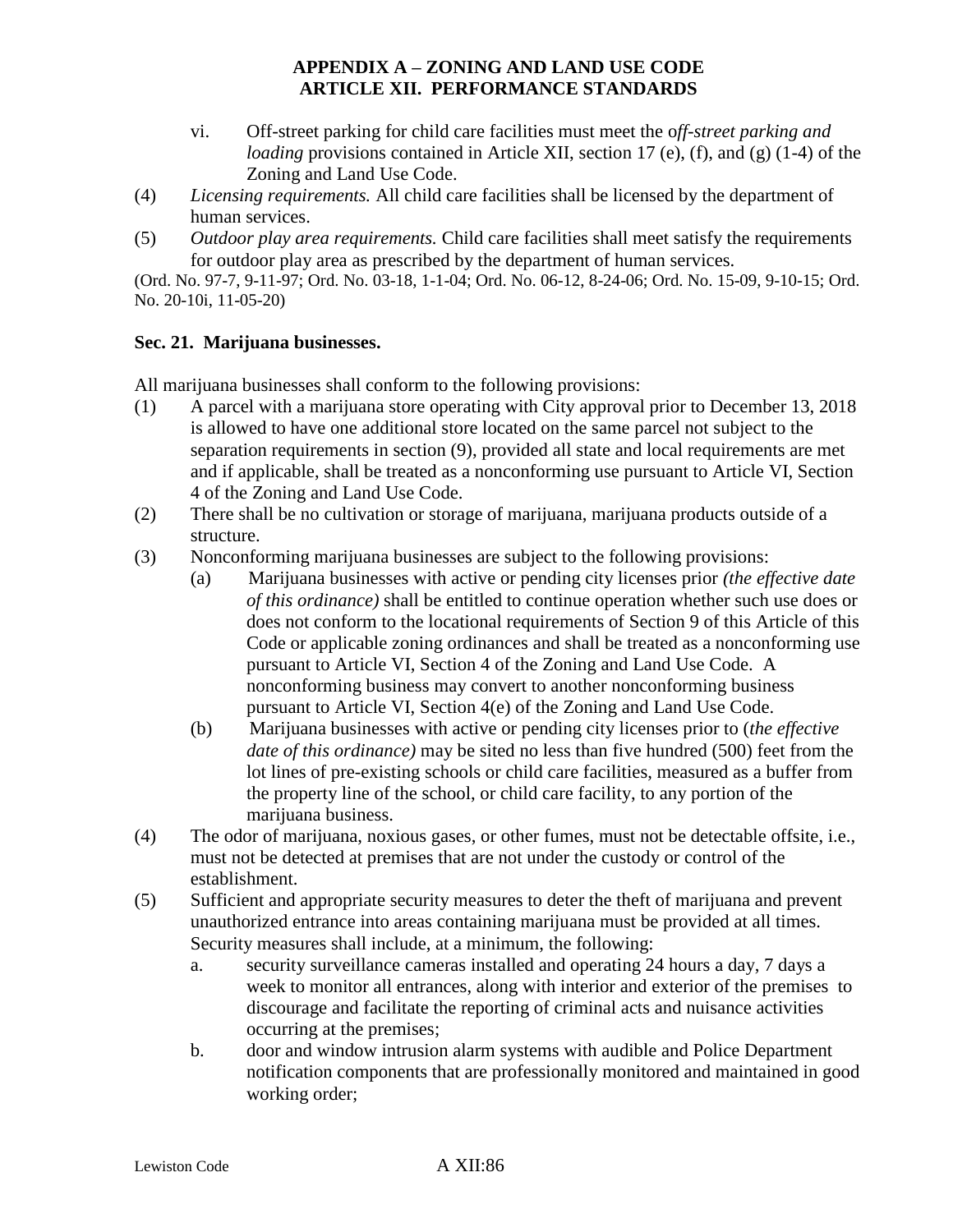- c. a locking safe or its functional equivalent permanently affixed to the premises that is suitable for storage of all adult use marijuana products, medical marijuana products and cash stored overnight on the premises; and
- d. exterior lighting that illuminates the exterior walls of the premises and complies with applicable provisions of the Code of Ordinances; and (e) deadbolt locks on all exterior doors and locks or bars on any other access points (e.g., windows).
- (6) Sale of edible products. No food products shall be sold, prepared, produced or assembled by a marijuana business except in compliance with all operating and other requirements of state and local law and regulations including, without limitation, food establishment licensing requirements. Any goods containing marijuana for human consumption shall be stored in a secure area.
- (7) Signs: Notwithstanding the requirements of the Article XII, Section 16 of the Zoning and Land Use Code, all signs used by and all marketing and advertising conducted by or on behalf of a marijuana business may not involve advertising or marketing that has a high likelihood of reaching persons under 21 years of age or that is specifically designed to appeal to persons under 21 years of age. The signs, marketing, or advertising are prohibited from making any health or physical benefit claims. All signage shall meet the City's sign ordinance requirements and may use an image or images of the marijuana plant or plants, or parts thereof, as long such image or images do not exceed 20% of the sign face. Pictorial representations of other marijuana products, by-products, or paraphernalia associated with the use or distribution of retail marijuana is prohibited.
- (8) Manufacture of marijuana using inherently hazardous substances. The extraction of marijuana using inherently dangerous hazardous substances is prohibited unless:
	- (a.) the person has sought and obtained authorization to do so with the State of Maine, and
	- (b.) such activity is located in a zoning district where a Marijuana Manufacturing Facility is an allowed use.
- (9) Notwithstanding Sec. 21 (1) and (3) all marijuana businesses shall be sited according to the setbacks in the table below:

| <b>Protected Use</b>                                                                                          | <b>Setback from Protected Use</b> | Method of Measurement <sup>1</sup>                                                                                                            |
|---------------------------------------------------------------------------------------------------------------|-----------------------------------|-----------------------------------------------------------------------------------------------------------------------------------------------|
| Pre-existing<br>schools, pre-<br>existing child<br>care facilities <sup>2</sup>                               | 1,000 feet                        | Buffer from the property line of<br>the school, child care facility to<br>any portion of the marijuana<br>business                            |
| Public parks,<br>playground or<br>recreational<br>facilities as per<br>Chapter 22,<br>Sec 22-422 <sup>2</sup> | $500$ feet                        | Buffer from the property line of<br>the public parks, playground or<br>recreational facilities to any<br>portion of the marijuana<br>business |